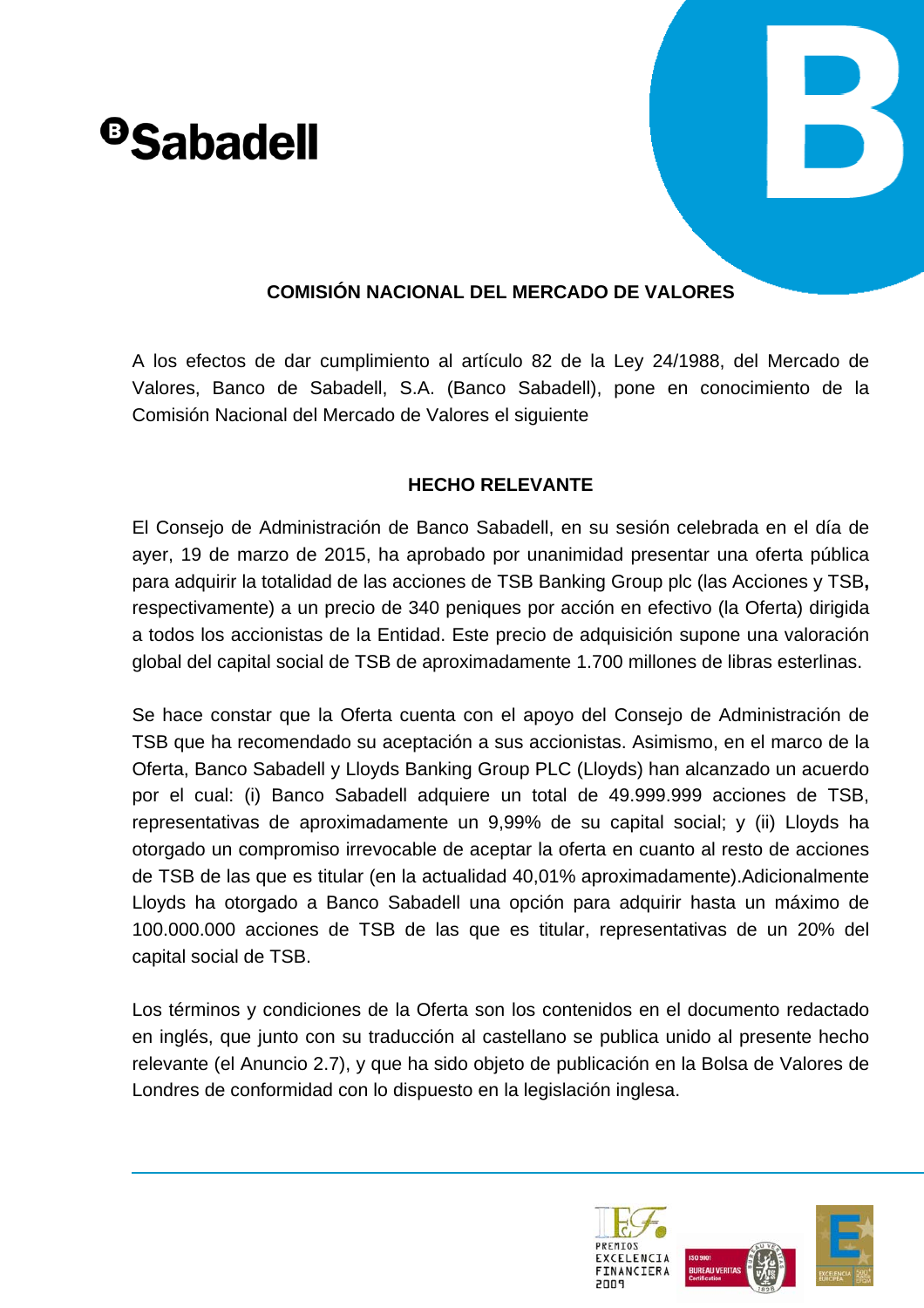

Banco Sabadell publicará en su página Web (www.grupbancsabadell.com) el Anuncio 2.7 con la documentación correspondiente de conformidad con la legislación inglesa.

De acuerdo con lo dispuesto en la legislación inglesa, tras la publicación del Anuncio 2.7, Banco Sabadell deberá presentar la Oferta formal en el plazo máximo de 28 días a contar desde el día de hoy.

María José García Beato Vicesecretaria del Consejo de Administración

Barcelona, a 20 de marzo de 2015

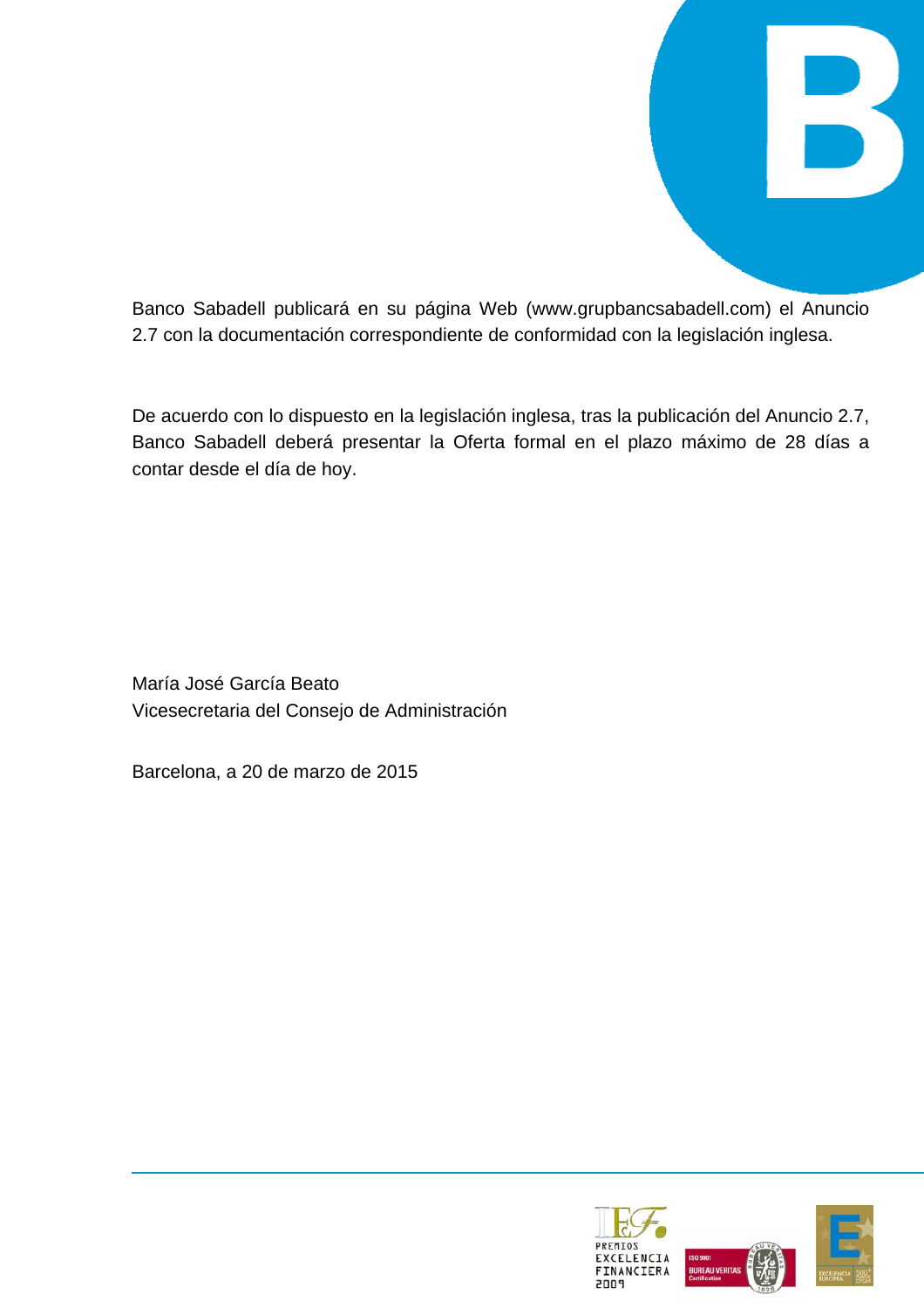# **NOT FOR RELEASE, PUBLICATION OR DISTRIBUTION, IN WHOLE OR IN PART, IN OR INTO OR FROM ANY JURISDICTION WHERE TO DO SO WOULD CONSTITUTE A VIOLATION OF THE RELEVANT LAWS OR REGULATIONS OF SUCH JURISDICTION.**

#### **FOR IMMEDIATE RELEASE**

**20 MARCH 2015** 

#### **RECOMMENDED CASH OFFER**

# **for**

#### **TSB BANKING GROUP PLC**

#### **by**

#### **BANCO DE SABADELL S.A.**

#### **Summary**

- The boards of directors of Banco de Sabadell S.A. (**Sabadell**) and TSB Banking Group plc (**TSB**) are pleased to announce that they have reached agreement on the terms of a recommended cash offer for TSB by Sabadell pursuant to which Sabadell will acquire the entire issued and to be issued share capital of TSB (the **Offer**). Sabadell has agreed to acquire a 9.99 per cent. interest in TSB from Lloyds Bank plc (**Lloyds**), and Lloyds has entered into an irrevocable undertaking to accept the Offer in respect of its entire remaining 40.01 per cent. shareholding in TSB.
- **Under the terms of the Offer, TSB Shareholders will receive 340 pence per share in cash for each TSB Share, which values the entire issued share capital of TSB at approximately £1.7 billion.**
- The Offer represents a premium of approximately:
	- 4 per cent. to the Closing Price of 327 pence per TSB Share on 19 March 2015, being the last Business Day before the date of this announcement;
	- 29 per cent. to the Closing Price of 264.1 pence per TSB Share on 11 March 2015, being the last Business Day before the joint announcement by Sabadell and TSB in response to media speculation that commenced the Offer Period; and
	- 31 per cent. to the offer price of 260 pence per TSB Share on its initial public offering announced on 20 June 2014.
- The Offer implies a price to book value multiple of 1.0 times.
- Sabadell expects to support and accelerate TSB's retail growth strategy and accelerate the expansion of TSB's presence in the SME sector. Sabadell intends to continue to operate TSB as a robust competitor in the UK banking market, building on the TSB brand name. Sabadell believes that it and TSB share similar values and customer commitment.
- Sabadell recognises the contributions made by TSB's management and employees to TSB's success and believes that they are very important to the future development of Sabadell. Following completion of the Offer, Paul Pester and Darren Pope of TSB have agreed to continue in their current roles. Paul Pester will also join the Management Executive Committee of Sabadell Group on completion. Will Samuel has agreed to remain as the independent Chairman of TSB following completion of the Offer. Sabadell currently anticipates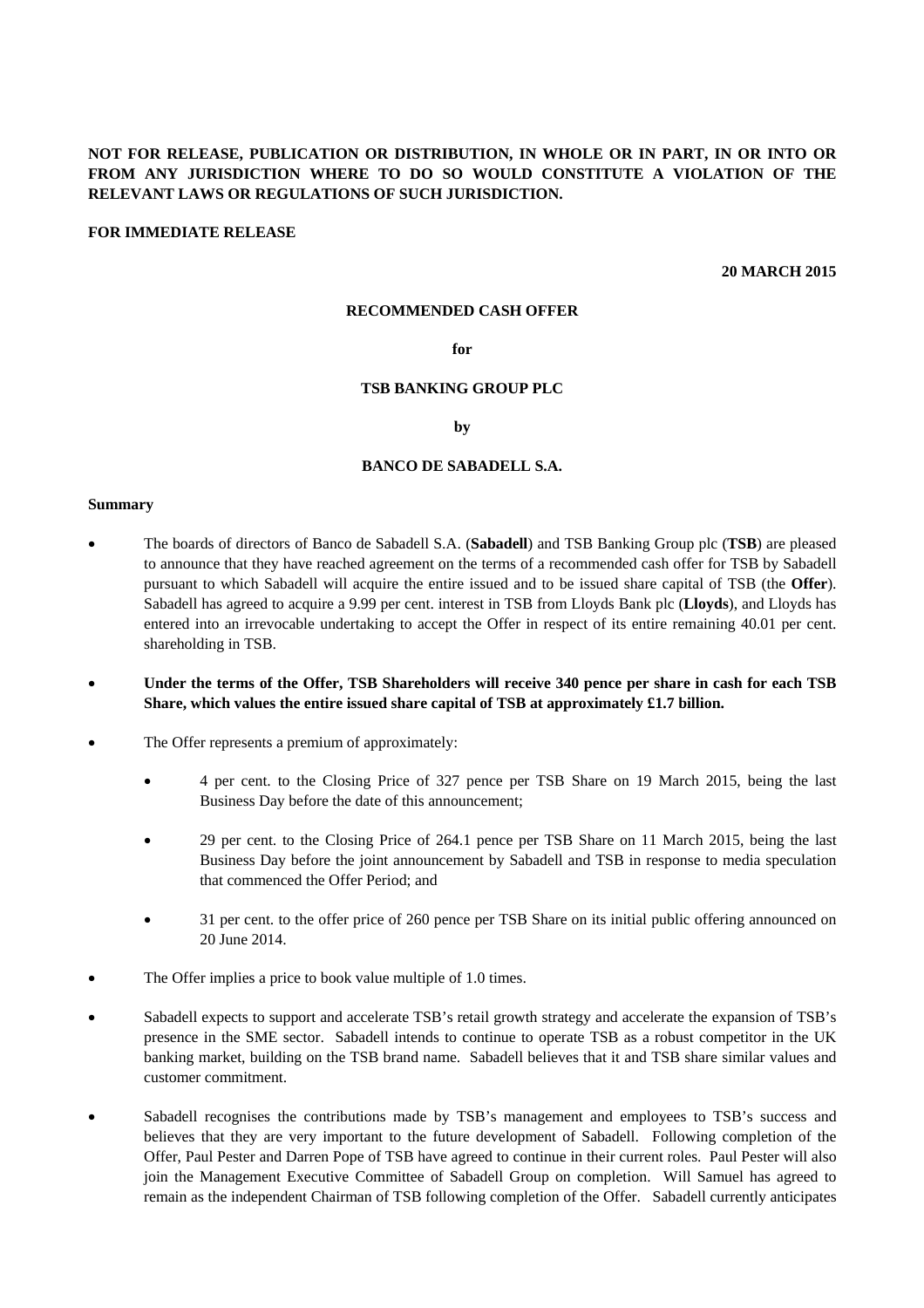that the board of TSB would include, in addition to the independent Chairman, two executive directors (being Paul Pester and Darren Pope), three directors to be appointed by Sabadell and three independent non-executive directors.

# **Strategic and Financial Rationale**

Sabadell believes that the Offer is strategically attractive and will deliver the following benefits:

# **Internationalisation of Sabadell**

- Continuation of Sabadell's successful growth strategy, with internationalisation a key part of Sabadell's business plan.
- Pro forma for the acquisition of TSB, 22 per cent. of Sabadell's assets will be located outside its home market, up from 5 per cent. in December 2014.
- The acquisition will result in benefits to Sabadell through enhanced scale and a broader funding and capital base.

# **Entry into the attractive UK banking market**

- Sabadell believes that the UK banking market, including the market serving UK retail and SME customers, is attractive, having a well-defined and stable regulatory framework, consistent profitability and good future growth prospects.
- The challenger bank market is relatively unconsolidated in the UK and Sabadell believes that this will create opportunities to further develop TSB's market position over time.

# **TSB is a strong challenger bank franchise and positions Sabadell for future growth in the UK market**

- TSB is a straight-forward retail and small business bank with a distribution reach of 6 per cent. share of UK branches.
- TSB has already had considerable success in attracting new customers, attracting 8.4 per cent. of new and switching UK personal bank accounts opening in 2014.
- TSB is well-capitalised, with a fully loaded Common Equity Tier 1 capital ratio on a pro forma IRB basis<sup>1</sup> of 19.7 per cent. and has a strong funding position with a franchise loan to deposit ratio of 77 per cent.
- TSB has a strong management team and a committed workforce.

l

 TSB has a solid franchise with a sound basis to drive further asset and liability growth, having demonstrated strong growth in current accounts in 2014 and having successfully re-entered the mortgage intermediary market in January 2015.

# **Sabadell's management track record can accelerate TSB's strategic development and financial performance**

Sabadell's management team is delivering on Sabadell's Triple business plan.

<sup>&</sup>lt;sup>1</sup> Assumes all asset classes except the mortgage enhancement provided by Lloyds and subject to a call option are treated on an IRB basis. Operational risk, treasury assets (e.g. liquid asset holdings at central banks and gilts) and non-customer related asset balances (e.g. fixed assets, deferred tax) continue to be rated on a standardised basis.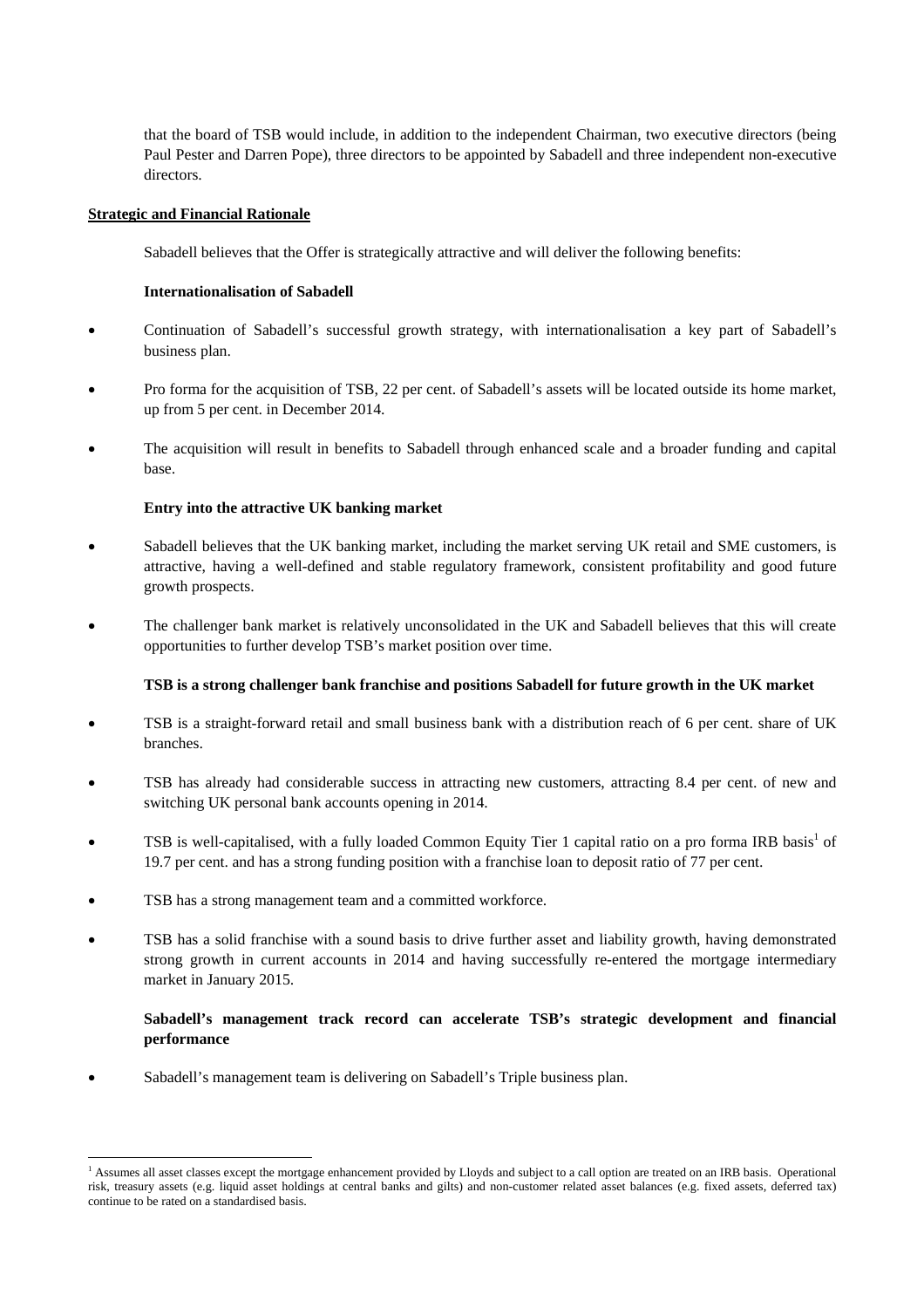- Sabadell anticipates that, under its ownership, TSB will be able to further enhance its growth strategy and efficiency, benefitting from Sabadell's resources, experience in SME lending and experience gained in the Spanish banking market.
- Sabadell perceives opportunities to continue to grow TSB's share in the personal current account market, to accelerate its growth in lending (including through the mortgage intermediary channel), to accelerate the expansion of TSB's presence in the SME sector and to enhance its digital distribution channels.
- Sabadell believes that there will be potential for savings to be made through the expected full migration of the IT transitional services currently provided by Lloyds onto Sabadell's proprietary Proteo technology platform.

# **Compelling financial returns**

- Sabadell believes that substantial savings will be derived from IT optimisation benefits (savings of approximately £160 million per annum on a pre-tax basis are anticipated in the third full year after completion of the Offer).
- Lloyds will provide £450 million in support to deliver the migration of the IT transitional services currently provided by Lloyds onto Sabadell's Proteo platform.
- The acquisition is expected to be capital neutral.
- The acquisition is expected to be EPS accretive in the medium term.

# **Purchase of Lloyds' shareholding and irrevocable undertakings**

- Lloyds and Sabadell have entered into a sale and purchase, irrevocable undertaking and option deed, which includes the following elements:
	- a sale and purchase agreement under which Sabadell will acquire from Lloyds 49,999,999 TSB Shares (representing 9.99 per cent. of the issued ordinary share capital of TSB), such sale being expected to complete on 24 March 2015;
	- an irrevocable undertaking over Lloyds's entire remaining holding of 200,000,003 TSB Shares following the acquisition of the 9.99 per cent. holding, representing 40.01 per cent. of the issued ordinary share capital of TSB, less any TSB Shares acquired by Sabadell pursuant to the Call Option, as outlined below. The undertaking from Lloyds shall remain binding in the event of a competing offer being made for TSB; and
	- a call option (the **Call Option**) in favour of Sabadell to acquire from Lloyds up to 100,000,000 TSB Shares (representing 20 per cent. of the issued ordinary share capital of TSB) (the **Option Cap**), such Call Option exercisable up to four times over any number of TSB Shares up to the Option Cap and at any time following the receipt of certain regulatory approvals until such time as the Offer is unconditional in all respects, lapses or is withdrawn.
- In addition, Sabadell has received irrevocable undertakings to accept (or procure acceptance of) the Offer from each of the TSB Directors who hold TSB Shares in respect of their own shareholdings, being, in aggregate, 47,901 TSB Shares, representing approximately 0.01 per cent. of the issued ordinary share capital of TSB as at 19 March 2015 (being the latest practicable date before this announcement). The undertakings from TSB Directors remain binding in the event of a competing offer being made for TSB.
- As a result, Sabadell has received irrevocable undertakings in respect of or has acquired, in aggregate, 250,047,903 TSB Shares representing approximately 50.01 per cent. of the issued ordinary share capital of TSB as at 19 March 2015 (being the latest practicable date before this announcement).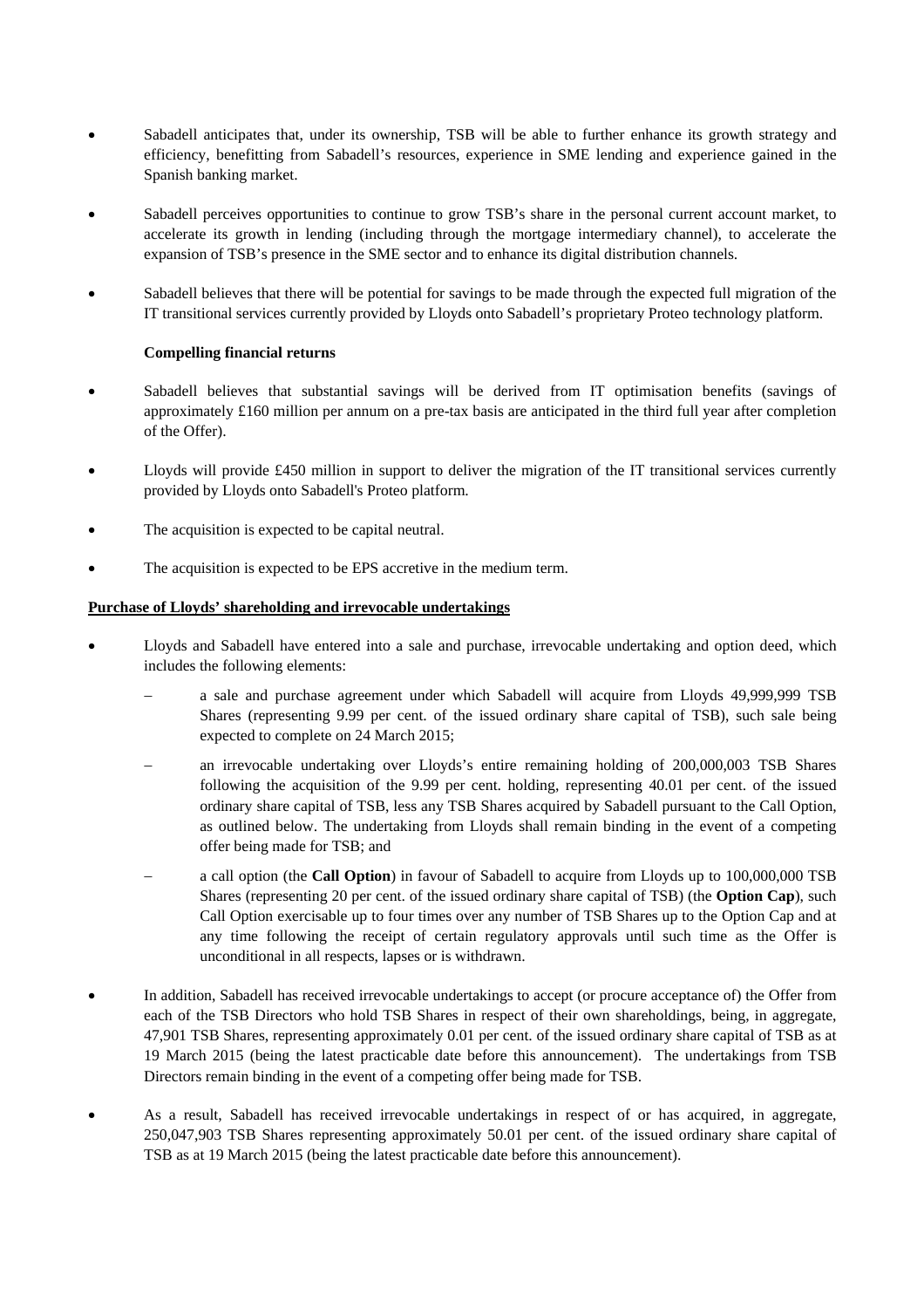# **Recommendation**

- The TSB Directors, who have been so advised by Citigroup and Rothschild as to the financial terms of the Offer, consider the terms of the Offer to be fair and reasonable. In providing advice to the TSB Directors, each of Citigroup and Rothschild has taken into account the commercial assessments of the TSB Directors. Accordingly, the TSB Directors intend unanimously to recommend that TSB Shareholders accept the Offer, as the TSB Directors have irrevocably undertaken to do in respect of their own beneficial holdings of TSB Shares amounting to, in aggregate, 47,901 TSB Shares representing approximately 0.01 per cent. of TSB's ordinary share capital in issue on 19 March 2015 (being the last practicable date before the release of this announcement)
- Commenting on the Offer, Josep Oliu Creus, Chairman of Sabadell, said:

*"We see the UK as an attractive market with a strong regulatory framework, sound macroeconomic fundamentals and exciting prospects for growth. TSB is a well-established brand which shares our culture of focusing on our customers and local communities. We believe that our experience of growing SME lending, our resilient and tested IT platform and our commitment to innovation will speed up TSB's expansion so that it fulfils its potential as a strong and effective challenger to the traditional UK banks, without any of their legacy issues."* 

Commenting on the Offer, Will Samuel, Chairman of TSB, said:

*"Since the IPO, TSB has pursued a strategy focused on growing its share of personal current accounts, accelerating asset growth through re-entering the intermediary mortgage channel and providing the kind of banking that people want. The offer from Sabadell represents a significant endorsement of TSB's progress since its IPO and provides TSB shareholders the opportunity to receive today in cash the value that would otherwise be unlocked over time as TSB executes its strategy."* 

Commenting on the Offer, Paul Pester, Chief Executive Officer of TSB, said:

"*Since its launch on high streets across Britain in September 2013, TSB has been successful in attracting new customers and establishing itself as Britain's challenger bank. Today's offer by Sabadell to acquire TSB is a real vote of confidence in TSB, our 8,700 employees and the straightforward, transparent approach we're bringing to banking in the UK. With the support of Sabadell, TSB will benefit from the full capabilities the wider group will have to offer enabling us to accelerate our competitive capabilities even further. I'm looking forward to working with Sabadell to continue to bring great banking to consumers across Britain, accelerate the expansion of our services to business customers and to continue to bring more competition to UK banking."*

# **Offer Conditions, financing and structure of the Offer**

- The Offer is conditional upon, amongst other things: (i) valid acceptances being received in respect of TSB Shares which, together with all other TSB Shares acquired by Sabadell (whether pursuant to the Offer or otherwise) constitute not less than 75 per cent. in nominal value of the TSB Shares and represent not less than 75 per cent. of the voting rights carried by the TSB Shares; (ii) the PRA consenting to the acquisition by Sabadell of control of TSB; and (iii) anti-trust clearance from the European Commission. Appendix 1 to this announcement sets out the Conditions and further terms to which the Offer will be subject, including details of requisite regulatory approvals. The Offer does not require the approval of Sabadell shareholders.
- The Offer will be financed from Sabadell's existing cash and cash equivalent resources.
- Sabadell is also announcing a fully underwritten rights issue, which is intended to raise gross proceeds of approximately  $\bigoplus$ .6 billion (US\$1.7 billion and £1.2 billion), such proceeds to be used to maintain Sabadell's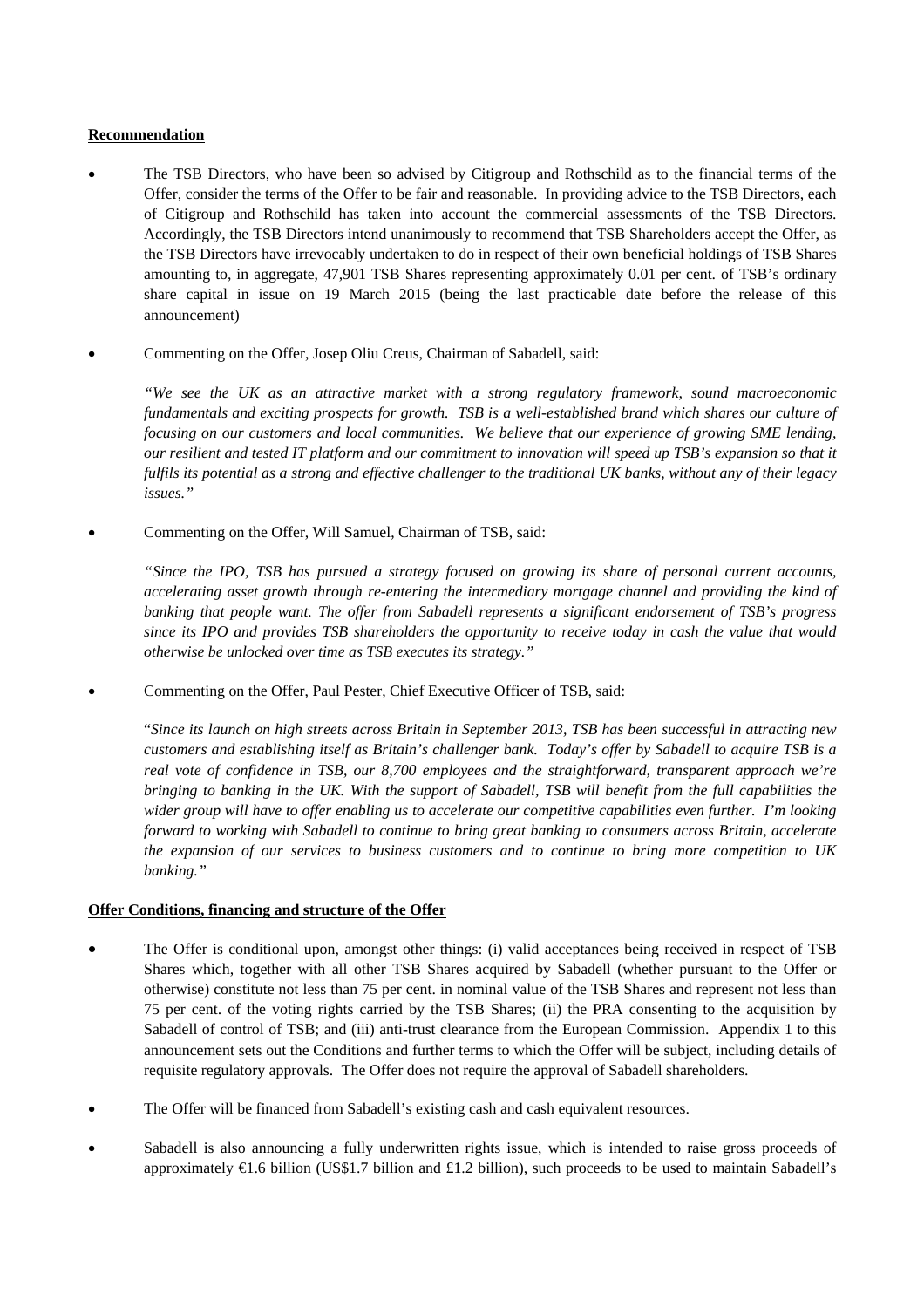Common Equity Tier 1 capital ratio following completion of the Offer (the **Rights Issue**). The Offer is not conditional on the Rights Issue.

- Sabadell reserves the right, subject to the consent of the Panel, to effect the Offer by way of a Court-sanctioned scheme of arrangement under Part 26 of the UK Companies Act.
- Lloyds will make arrangements to pay, to any investors who would have been entitled to receive Lloyds Bonus Shares, the cash value of those bonus shares (at the Offer price to be paid by Sabadell). The Board of TSB has discussed these arrangements with Lloyds and is fully supportive of the arrangements that have been made.

# **Advisers**

- Goldman Sachs International is acting as exclusive financial adviser to Sabadell in respect of the Offer. Allen & Overy LLP is acting as legal adviser to Sabadell.
- Citigroup Global Markets Limited is providing financial and corporate broking advice to the TSB Directors in relation to the Offer and Rothschild is providing financial advice to the TSB Directors in relation to the Offer. In its capacity as joint-corporate broker RBC Capital Markets has also provided advice to TSB in relation to the Offer. Herbert Smith Freehills LLP is acting as legal adviser to TSB.
- UBS Limited and BofA Merrill Lynch are acting as financial advisers to Lloyds Banking Group plc. Linklaters LLP is acting as legal adviser to Lloyds Banking Group plc.
- The Offer Document will include full details of the Offer and will specify the action to be taken by TSB Shareholders. It is expected that the Offer Document will be posted to TSB Shareholders by 17 April 2015.

**This summary should be read in conjunction with, and is subject to, the full text of this announcement (including the Appendices). The Offer will be subject to the Conditions and further terms set out in Appendix 1 to this announcement and to the full terms and conditions which will be set out in the Offer Document. Appendix 2 contains the bases and sources of certain information used in this summary and this announcement. Appendix 3 contains details of the irrevocable undertakings received in relation to the Offer that are referred to in this announcement. Appendix 4 contains definitions of certain terms used in this summary and this announcement.** 

# **Analyst presentation:**

Sabadell will host a presentation for analysts and investors at The Lincoln Centre, 18 Lincoln's Inn Fields WC2A 3ED with a conference call and webcast at 9:30 a.m. (UK time) today (20 March 2015) to discuss the Offer.

The presentation and audio will be available live via webcast at: www.sabadelltsbinfo.com

If you wish to participate in the live Q&A session, please register for the appropriate dial in details using the web link below:

http://members.meetingzone.com/selfregistration/registration.aspx?booking=lnKSNKm5XGhAUmxJQB8NimWrbZu3 TYzUfNmak40VRe4=

Please allow sufficient time to register before the start of the presentation. Participants can register for the conference call facility in advance.

The webcast will be available on replay via www.sabadelltsbinfo.com, shortly after the presentation ends.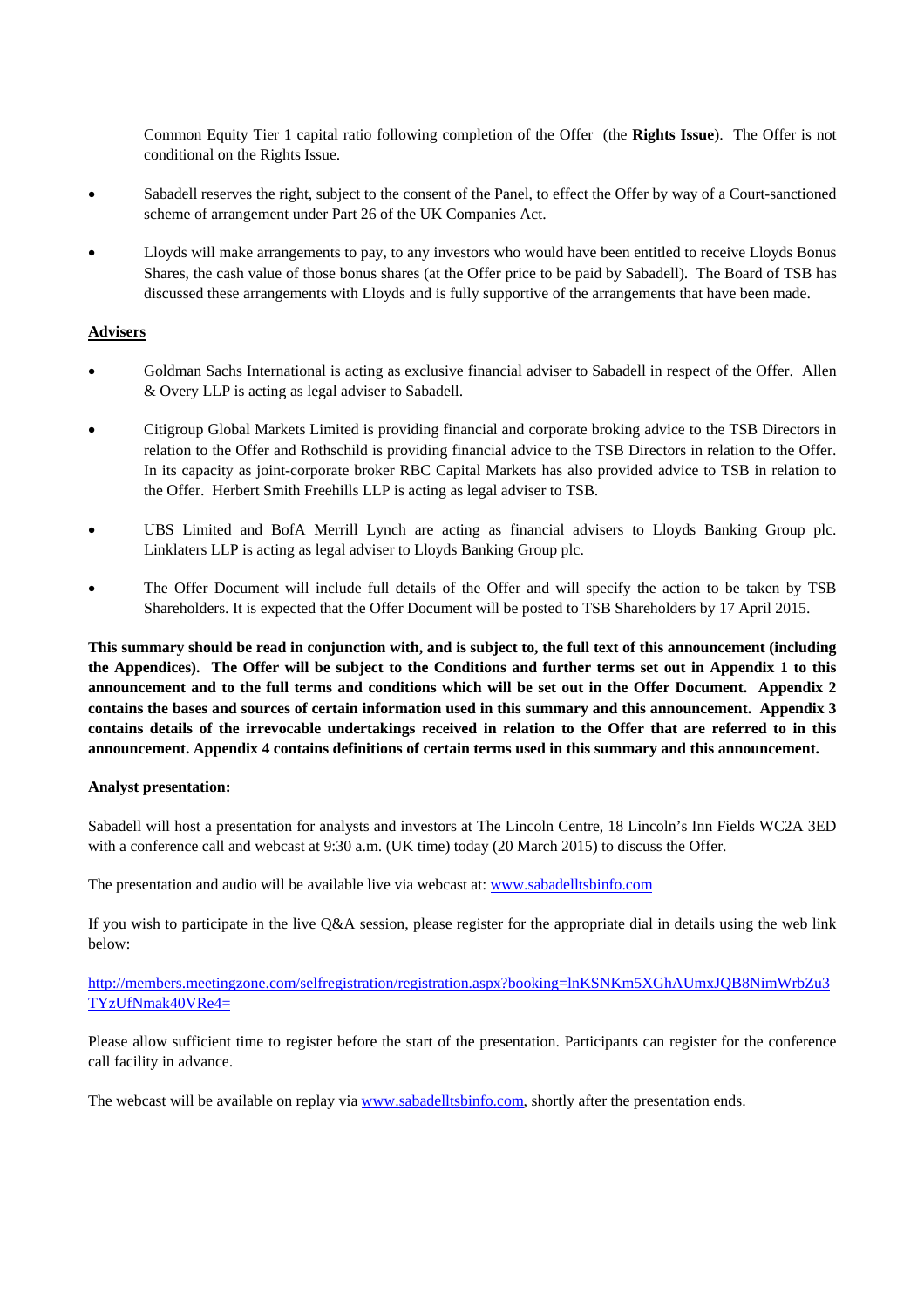# **Enquiries:**

| <b>Sabadell</b><br>Albert Coll                                                                        | +34 93 728 8990  |
|-------------------------------------------------------------------------------------------------------|------------------|
| <b>Goldman Sachs International (Sabadell's Financial Adviser)</b><br>Dirk Lievens<br>Mark Sorrell     | $+442077741000$  |
| Carlos Pertejo                                                                                        |                  |
| <b>Brunswick Group LLP (Sabadell's PR Adviser)</b><br>Azadeh Varzi<br>Andrew Garfield<br>Rurik Ingram | $+442074045959$  |
| TSB                                                                                                   | +44 20 7003 9281 |
| Charlotte Sjoberg (TSB's Head of Media Relations)<br><b>TSB Media Relations</b>                       | $+442070039369$  |
| Citigroup Global Markets Limited (TSB's Financial Adviser and Corporate<br><b>Broker</b> )            |                  |
| Gilles Graham                                                                                         | +44 20 7986 4000 |
| John Sandhu<br><b>Edward McBride</b><br>Robert Redshaw (Corporate Broking)                            |                  |
| <b>Rothschild (TSB's Financial Adviser)</b>                                                           |                  |
| <b>Stephen Fox</b><br><b>Edward Mitting</b><br>Jonathan Slaughter                                     | $+442072805000$  |
| <b>RBC Capital Markets (TSB's Corporate Broker)</b><br>Oliver Hearsey                                 | $+442076534000$  |
| <b>James Eves</b>                                                                                     |                  |
| <b>Bell Pottinger (TSB's PR Adviser)</b>                                                              |                  |
| <b>Clinton Manning</b>                                                                                | +44 20 7293 3885 |

# *Important notices relating to financial advisers*

*Goldman Sachs International, which is authorised by the Prudential Regulation Authority and regulated in the United Kingdom by the Financial Conduct Authority and the Prudential Regulation Authority, is acting exclusively for Sabadell and no one else in connection with the Offer and will not be responsible to anyone other than Sabadell for providing the protections afforded to its clients or for providing advice in relation to the Offer.*

*Citigroup Global Markets Limited (Citigroup), which is authorised by the Prudential Regulation Authority and regulated in the United Kingdom by the Financial Conduct Authority and the Prudential Regulation Authority, is acting*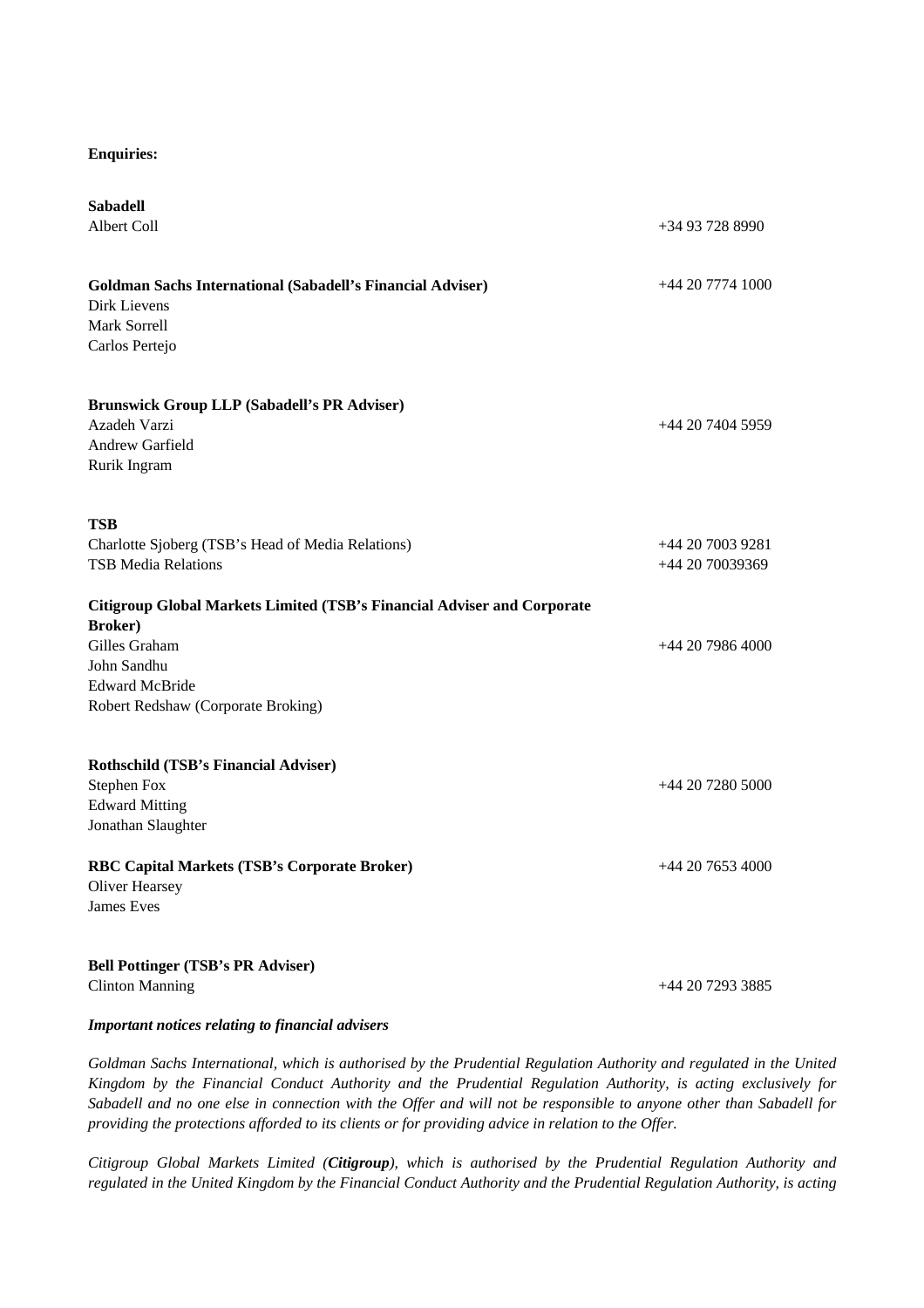*exclusively for TSB and no one else in connection with the Offer and will not be responsible to anyone other than TSB for providing the protections afforded to its clients or for providing advice in relation to the Offer.*

*N.M. Rothschild & Sons Limited (Rothschild), which is authorised by the Prudential Regulation Authority and regulated in the United Kingdom by the Financial Conduct Authority and the Prudential Regulation Authority, is acting exclusively for TSB and no one else in connection with the Offer and will not be responsible to anyone other than TSB for providing the protections afforded to its clients or for providing advice in relation to the Offer.* 

*RBC Europe Limited (RBC Capital Markets), which is authorised by the Prudential Regulation Authority and regulated by the Financial Conduct Authority and the Prudential Regulation Authority in the United Kingdom, is acting for TSB and no one else in connection with the matters referred to in this announcement and will not be responsible to anyone other than TSB for providing the protections afforded to clients of RBC Capital Markets, or for providing advice in connection with the matters referred to in this announcement.* 

*UBS Limited (UBS), which is authorised by the Prudential Regulation Authority and regulated in the United Kingdom by the Financial Conduct Authority and the Prudential Regulation Authority, is acting as financial adviser to Lloyds Banking Group plc and no one else in connection with the subject matter of this announcement and will not be responsible to anyone other than Lloyds Banking Group for providing the protections offered to clients of UBS Limited nor for providing advice in connection with the subject matter of this announcement.* 

*Merrill Lynch International (BofA Merrill Lynch), which is authorised by the Prudential Regulation Authority and regulated in the United Kingdom by the Financial Conduct Authority and the Prudential Regulation Authority, a subsidiary of Bank of America Corporation, is acting for Lloyds Banking Group plc in connection with the subject matter of this announcement and for no one else and will not be responsible to anyone other than Lloyds Banking Group plc for providing the protections afforded to its clients or for providing advice in relation to the subject matter of this announcement.* 

# *Further information*

*This announcement is not intended to, and does not, constitute or form part of any offer, invitation or the solicitation of an offer to purchase, otherwise acquire, subscribe for, sell or otherwise dispose of any securities, or the solicitation of any vote or approval in any jurisdiction, pursuant to the Offer or otherwise. The Offer will be made solely by means of the Offer Document and the Form of Acceptance accompanying the Offer Document, which will contain the full terms and conditions of the Offer, including details of how the Offer may be accepted. Any response to the Offer should be made only on the basis of information contained in the Offer Document. TSB Shareholders are advised to read the formal documentation in relation to the Offer carefully once it has been despatched.*

*This announcement has been prepared for the purposes of complying with English law, the rules of the London Stock Exchange and the Code and the information disclosed may not be the same as that which would have been disclosed if this announcement had been prepared in accordance with the laws and regulations of any jurisdiction outside the United Kingdom.* 

# *Overseas jurisdictions*

*The distribution of this announcement in jurisdictions other than the United Kingdom or the United States and the ability of TSB Shareholders who are not resident in the United Kingdom or the United States to participate in the Offer may be affected by the laws of relevant jurisdictions. Therefore any persons who are subject to the laws of any jurisdiction other than the United Kingdom or the United States or TSB Shareholders who are not resident in the United Kingdom or the United States will need to inform themselves about, and observe, any applicable legal or regulatory requirements. Any failure to comply with the applicable restrictions may constitute a violation of the securities laws of any such jurisdiction. Further details in relation to overseas shareholders will be contained in the Offer Document.*

*The Offer is not being, and will not be, made available, directly or indirectly, in or into or by the use of the mails of, or by any other means or instrumentality of interstate or foreign commerce of, or any facility of a national state or other*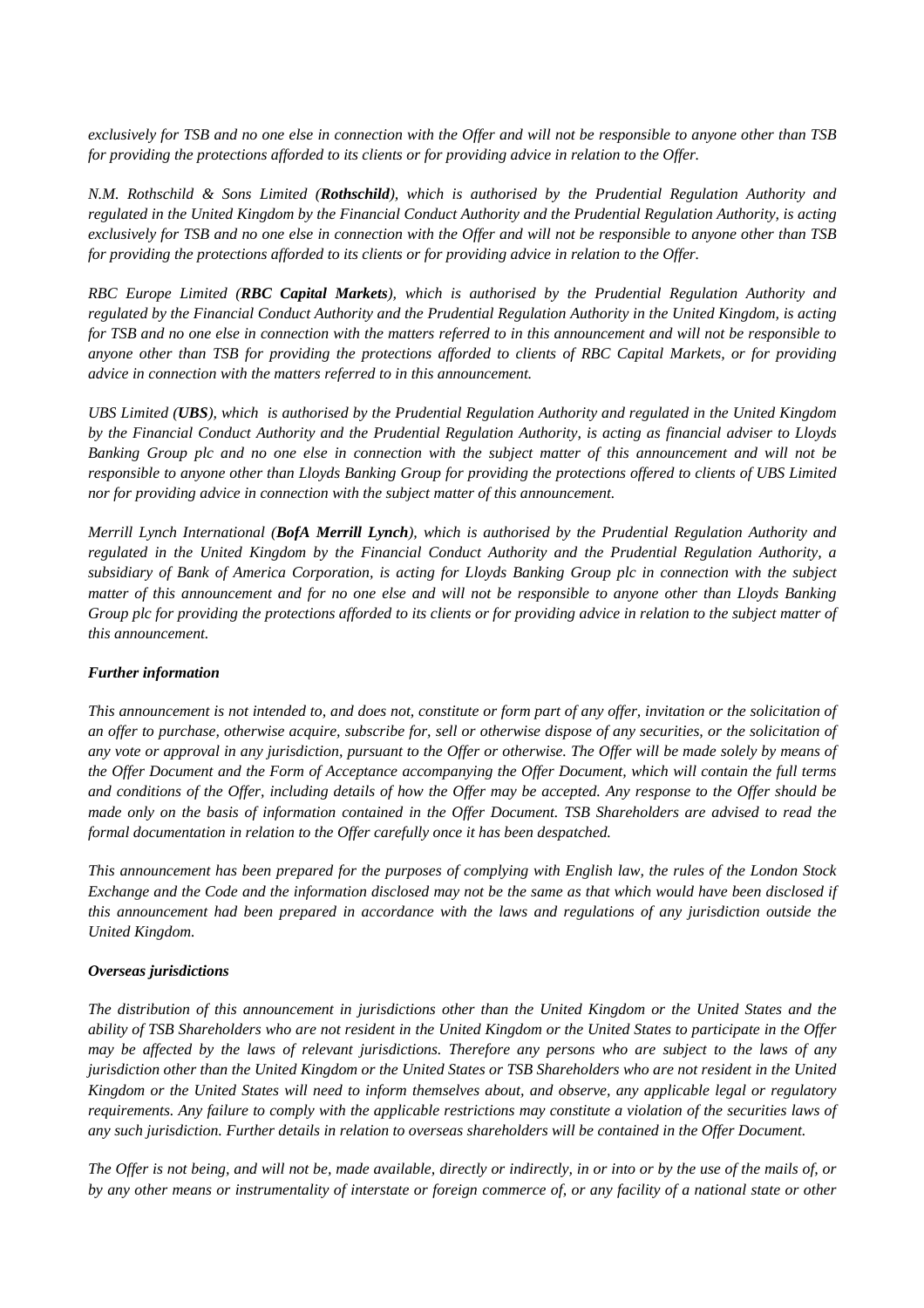*securities exchange of any Restricted Jurisdiction, unless conducted pursuant to an exemption from the applicable securities laws of such Restricted Jurisdiction.*

*Accordingly, copies of this announcement and all documents relating to the Offer are not being, and must not be, directly or indirectly, mailed, transmitted or otherwise forwarded, distributed or sent in, into or from any Restricted Jurisdiction except pursuant to an exemption from the applicable securities laws of such Restricted Jurisdiction and persons receiving this announcement (including, without limitation, agents, nominees, custodians and trustees) must not distribute, send or mail it in, into or from such jurisdiction. Any person (including, without limitation, any agent, nominee, custodian or trustee) who has a contractual or legal obligation, or may otherwise intend, to forward this announcement and/or the Offer Document and/or any other related document to a jurisdiction outside the United Kingdom or the United States should inform themselves of, and observe, any applicable legal or regulatory requirements of their jurisdiction.*

#### *Notice to US holders of TSB Shares*

*The Offer is being made in the United States pursuant to Section 14(e) and Regulation 14E under the US Exchange Act and otherwise in accordance with the requirements of the Code. Accordingly, the Offer will be subject to disclosure and other procedural requirements, including with respect to withdrawal rights, offer timetable, settlement procedures and timing of payments that are different from those applicable under US domestic tender offer procedures and law.* 

*The Offer is being made for the securities of an English company with a listing on the London Stock Exchange. The Offer is subject to UK disclosure requirements, which are different from certain United States disclosure requirements. The financial information on TSB included in this announcement has been prepared in accordance with IFRS and the financial information on Sabadell included in this announcement has been prepared in accordance with IFRS, thus neither may be comparable to financial information of US companies or companies whose financial statements are prepared in accordance with generally accepted accounting principles in the United States.*

*The receipt of cash pursuant to the Offer by a US holder of TSB Shares may be a taxable transaction for US federal income tax purposes and under applicable US state and local, as well as foreign and other, tax laws. Each TSB Shareholder is urged to consult his independent professional adviser immediately regarding the tax consequences of accepting the Offer. Furthermore, the payment and settlement procedure with respect to the Offer will comply with the relevant United Kingdom rules, which differ from the United States payment and settlement procedures, particularly with regard to the date of payment of consideration.*

*The Offer will be made in the United States by Sabadell and no one else. Neither Goldman Sachs International nor Citigroup nor Rothschild, nor any of their respective affiliates, will be making the Offer in the United States.*

*It may be difficult for US holders of TSB Shares to enforce their rights and any claim arising out of US federal securities laws, since Sabadell is incorporated under the laws of Spain and TSB is incorporated under the laws of England and Wales and some or all of their officers and directors are residents of non-US jurisdictions. In addition, most of the assets of Sabadell and TSB are located outside the United States. US holders of TSB Shares may not be able to sue a non-US company or its officers or directors in a non-US court for violations of US securities laws. Further, it may be difficult to compel a non-US company and its affiliates to subject themselves to a US court's judgment.*

*This announcement does not constitute an offer of securities for sale in the United States or an offer to acquire or exchange securities in the United States. No offer to acquire securities or to exchange securities for other securities has been made, or will be made, directly or indirectly, in or into, or by the use of the mails of, or by any means or instrumentality of interstate or foreign commerce or any facilities of a national securities exchange of, the United States or any other country in which such offer may not be made other than: (i) in accordance with the tender offer requirements under the US Exchange Act, or the securities laws of such other country, as the case may be, or: (ii) pursuant to an available exemption from such requirements.*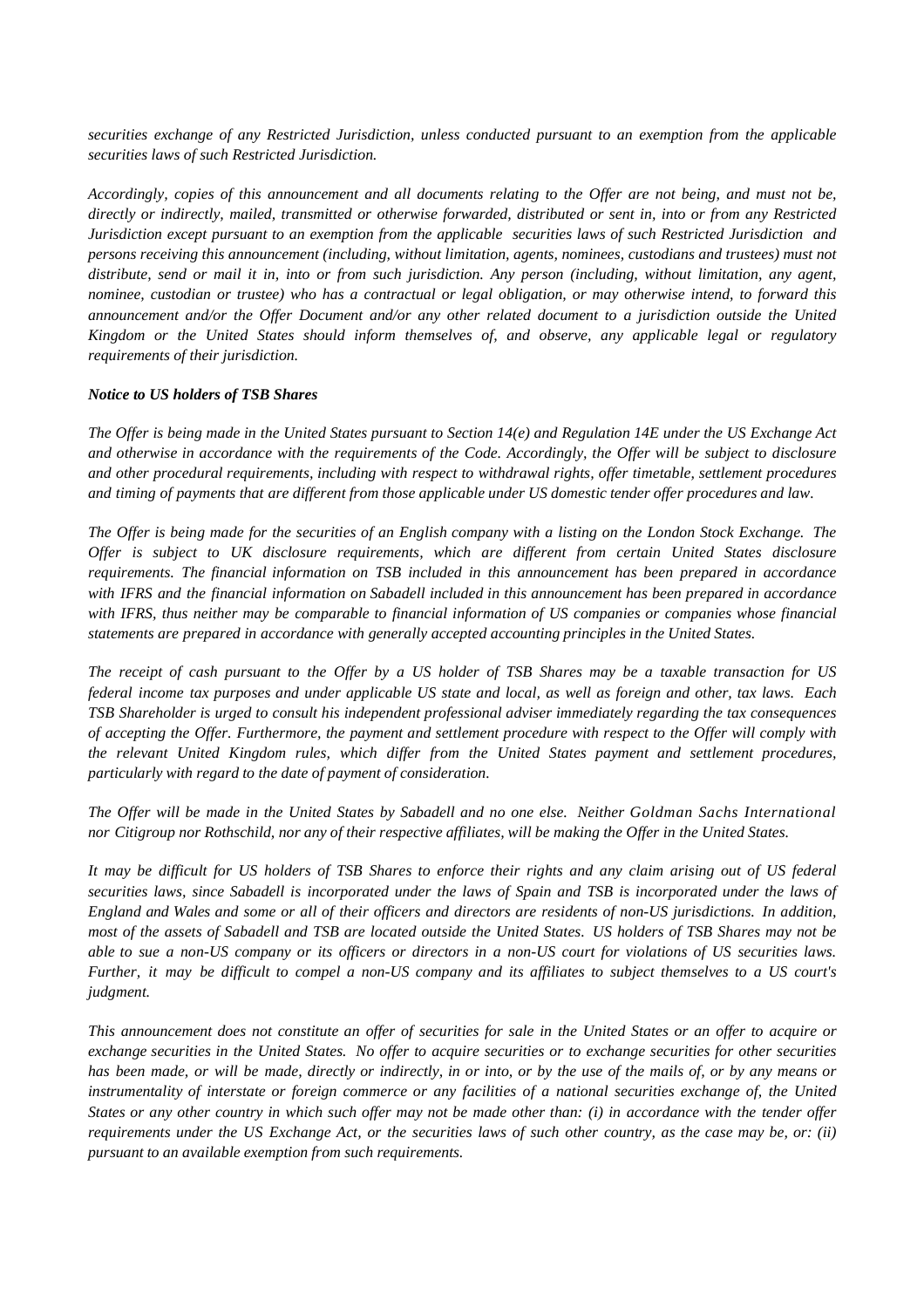*Neither the US Securities and Exchange Commission nor any US state securities commission has approved or disapproved the Offer, or passed comment upon the adequacy or completeness of this announcement or the Offer Document. Any representation to the contrary is a criminal offence in the United States.*

*To the extent permitted by applicable law, in accordance with, and to the extent permitted by, the Code and normal UK market practice, Sabadell or its nominees or brokers (acting as agents) or their respective affiliates may from time to time make certain purchases of, or arrangements to purchase, shares or other securities in TSB, other than pursuant to the Offer, at any time prior to completion of the Offer becoming effective. These purchases may occur either in the open market at prevailing prices or in private transactions at negotiated prices. Any such purchases, or arrangements to purchase, will comply with all applicable UK rules, including the Code, the rules of the London Stock Exchange and Rule 14e-5 under the US Exchange Act to the extent applicable. In addition, in accordance with, and to the extent permitted by, the Code and normal UK market practice, Goldman Sachs International, Citigroup, Rothschild, UBS and BofA Merrill Lynch and their respective affiliates will continue to act as exempt principal traders in TSB Shares on the London Stock Exchange and engage in certain other purchasing activities consistent with their respective normal and usual practice and applicable law. To the extent required by the applicable law (including the Code), any information about such purchases will be disclosed on a next day basis to the Panel on Takeovers and Mergers and a Regulatory Information Service including the Regulatory News Service on the London Stock Exchange website, www.londonstockexchange.com.*

#### *Forward-looking statements*

*This announcement contains statements about Sabadell and TSB which are, or may be deemed to be, "forward-looking statements" and which are prospective in nature. All statements other than statements of historical fact included in this announcement may be forward-looking statements. They are based on current expectations and projections about future events, and are therefore subject to risks and uncertainties which could cause actual results to differ materially from the future results expressed or implied by the forward-looking statements. Often, but not always, forward-looking statements can be identified by the use of forward-looking words such as "plans", "expects", "is expected", "is subject to", "budget", "scheduled", "estimates", "forecasts", "predicts", "intends", "anticipates", "believes", "targets", "aims", "projects", "future-proofing" or words or terms of similar substance or the negative of such words or terms, as well as variations of such words and phrases or statements that certain actions, events or results "may", "could", "should", "would", "might" or "will" be taken, occur or be achieved. Such statements are qualified in their entirety by the inherent risks and uncertainties surrounding future expectations. Forward-looking statements may include statements relating to the following: (i) future capital expenditures, expenses, revenues, earnings, synergies, economic performance, indebtedness, financial condition, dividend policy, losses and future prospects; (ii) business and management strategies and the expansion and growth of Sabadell's or TSB's operations and potential synergies resulting from the Offer; and (iii) the effects of global economic conditions on Sabadell's or TSB's business.* 

*Such forward-looking statements involve known and unknown risks and uncertainties that could significantly affect expected results and are based on certain key assumptions. Many factors may cause the actual results, performance or achievements of the Sabadell Group or the TSB Group to be materially different from any future results, performance or achievements expressed or implied by the forward-looking statements. Important factors that could cause actual results, performance or achievements of the Sabadell Group or the TSB Group to differ materially from the expectations of the Sabadell Group or the TSB Group, as applicable, include, among other things: UK domestic and global economic and business conditions; the ability to access sufficient funding to meet the Sabadell Group's or the TSB Group's liquidity needs; risks concerning borrower or counterparty credit quality; instability in the global financial markets, including Eurozone instability and the impact of any sovereign credit rating downgrade or other sovereign financial issues; market-related risks including in relation to interest rates and exchange rates; changing demographics and market-related trends; changes in customer preferences; changes to laws, regulation, accounting standards or taxation, including changes to regulatory capital or liquidity requirements; the policies and actions of governmental or regulatory authorities in the UK or the European Union or other jurisdictions in which either the Sabadell Group or the TSB Group operates; the implementation of the Recovery and Resolution Directive and banking reform following the recommendations made by the Independent Commission on Banking; the ability to attract and retain senior management and other employees; the extent of any future impairment charges or write-downs caused by depressed asset valuations, market disruptions and illiquid markets; the effects of competition and the actions of*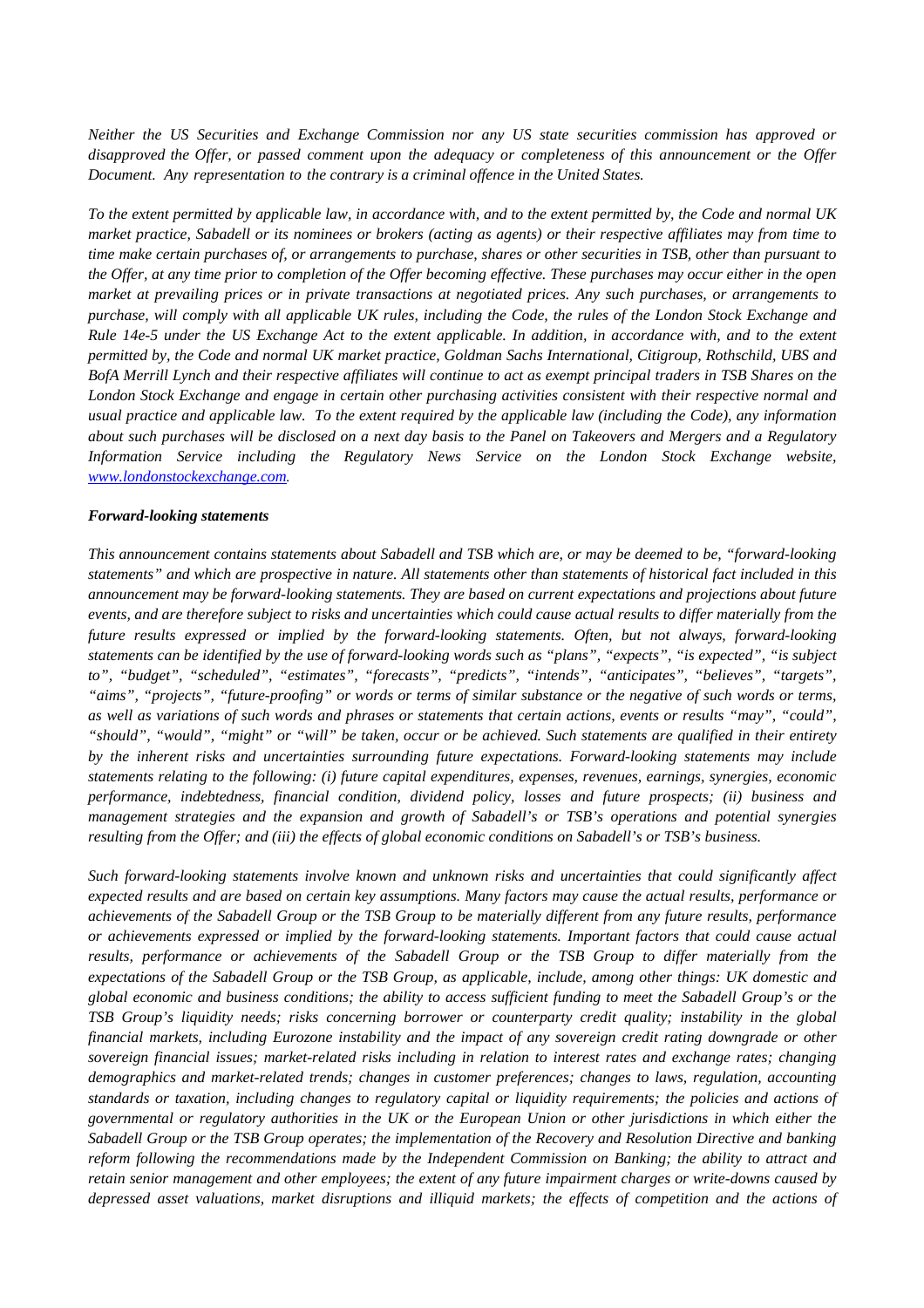*competitors, including non-bank financial services and lending companies; exposure to regulatory scrutiny, legal proceedings, regulatory investigations or complaints and other factors. Each of the Sabadell Group and the TSB Group, and each of their respective members, directors, officers, employees, advisers and persons acting on their behalf, expressly disclaims any intention or obligation to update or revise any forward-looking or other statements contained in this announcement, whether as a result of new information, future events or otherwise, except as required by applicable law.* 

*No member of the Sabadell Group nor the TSB Group, nor any of their respective associates, directors, officers, employees or advisers, provides any representation, assurance or guarantee that the occurrence of the events expressed or implied in any forward-looking statements in this announcement will actually occur.*

*Other than in accordance with its legal or regulatory obligations, neither Sabadell or TSB is under any obligation and Sabadell and TSB each expressly disclaim any intention or obligation to update or revise any forward-looking statements, whether as a result of new information, future events or otherwise.*

*Except as expressly provided in this announcement, no forward-looking or other statements have been reviewed by the auditors of the Sabadell Group or the TSB Group. All subsequent oral or written forward-looking statements attributable to any member of the Sabadell Group or TSB Group, or any of their respective associates, directors, officers, employees or advisers, are expressly qualified in their entirety by the cautionary statement above.*

# *No profit forecasts or estimates*

*No statement in this announcement is intended as a profit forecast or estimate for any period and no statement in this announcement should be interpreted to mean that earnings or earnings per share for Sabadell or TSB, as appropriate,*  for the current or future financial years would necessarily match or exceed the historical published earnings or *earnings per share for Sabadell or TSB, as appropriate.*

# *Disclosure requirements of the Code*

*Under Rule 8.3(a) of the Code, any person who is interested in 1 per cent. or more of any class of relevant securities of an offeree company or of any securities exchange offeror (being any offeror other than an offeror in respect of which it has been announced that its offer is, or is likely to be, solely in cash) must make an Opening Position Disclosure*  following the commencement of the offer period and, if later, following the announcement in which any securities *exchange offeror is first identified. An Opening Position Disclosure must contain details of the person's interests and short positions in, and rights to subscribe for, any relevant securities of each of (i) the offeree company and (ii) any securities exchange offeror(s). An Opening Position Disclosure by a person to whom Rule 8.3(a) applies must be made by no later than 3.30 pm (London time) on the 10th business day following the commencement of the Offer Period and, if appropriate, by no later than 3.30 pm (London time) on the 10th business day following the announcement in which any securities exchange offeror is first identified. Relevant persons who deal in the relevant securities of the offeree company or of a securities exchange offeror prior to the deadline for making an Opening Position Disclosure must instead make a Dealing Disclosure.*

*Under Rule 8.3(b) of the Code, any person who is, or becomes, interested in 1 per cent. or more of any class of relevant securities of the offeree company or of any securities exchange offeror must make a Dealing Disclosure if the person deals in any relevant securities of the offeree company or of any securities exchange offeror. A Dealing Disclosure must contain details of the dealing concerned and of the person's interests and short positions in, and rights to subscribe for, any relevant securities of each of (i) the offeree company and (ii) any securities exchange offeror, save to the extent that these details have previously been disclosed under Rule 8. A Dealing Disclosure by a person to whom Rule 8.3(b) applies must be made by no later than 3.30 pm (London time) on the business day following the date of the relevant dealing.*

*If two or more persons act together pursuant to an agreement or understanding, whether formal or informal, to acquire or control an interest in relevant securities of an offeree company or a securities exchange offeror, they will be deemed to be a single person for the purpose of Rule 8.3.*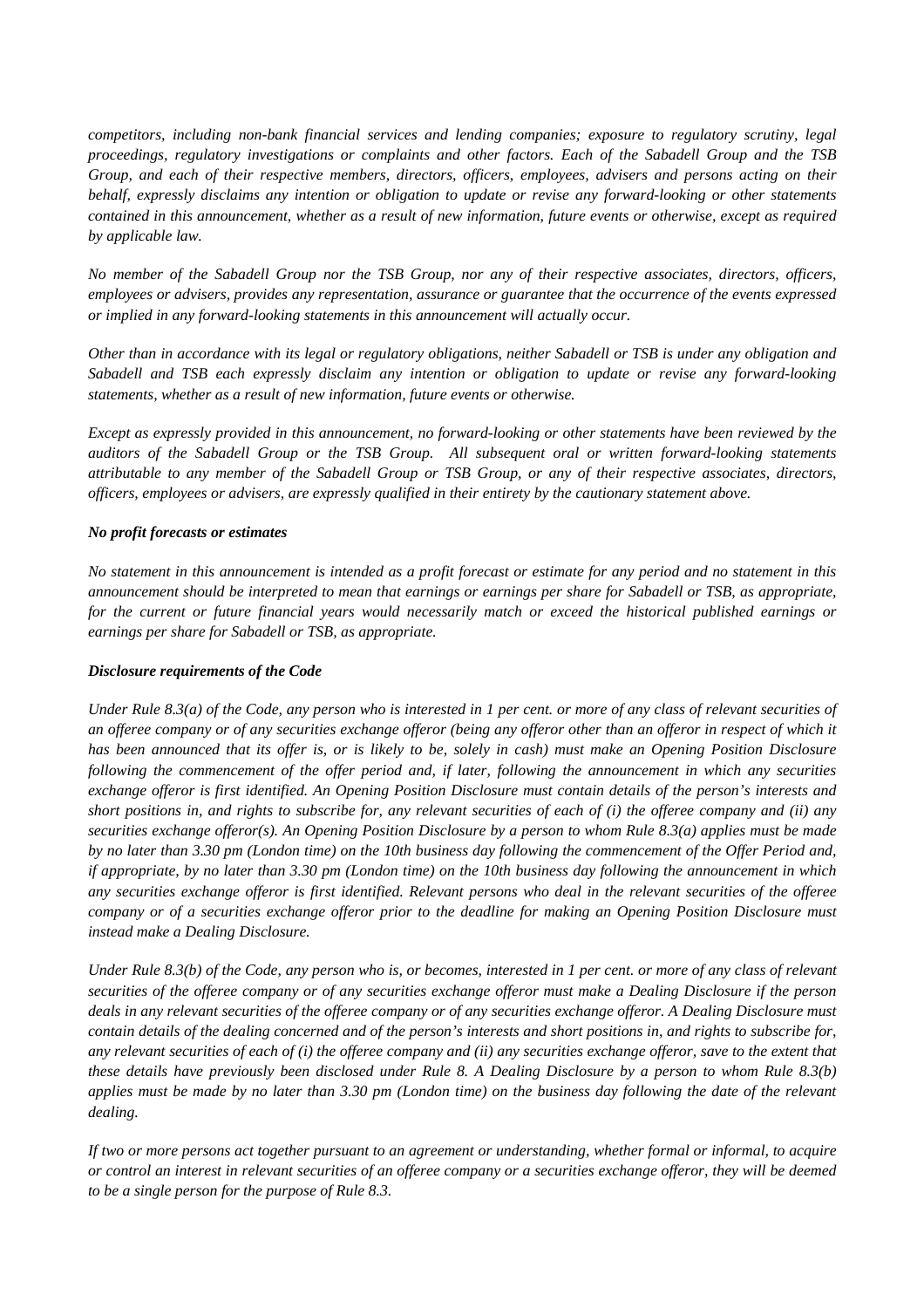*Opening Position Disclosures must also be made by the offeree company and by any offeror and Dealing Disclosures must also be made by the offeree company, by any offeror and by any persons acting in concert with any of them (see Rules 8.1, 8.2 and 8.4).*

*Details of the offeree and offeror companies in respect of whose relevant securities Opening Position Disclosures and Dealing Disclosures must be made can be found in the Disclosure Table on the Takeover Panel's website at www.thetakeoverpanel.org.uk, including details of the number of relevant securities in issue, when the offer period commenced and when any offeror was first identified. You should contact the Panel's Market Surveillance Unit on +44 (0)20 7638 0129 if you are in any doubt as to whether you are required to make an Opening Position Disclosure or a Dealing Disclosure.*

# *Rule 2.10 disclosure*

*In accordance with Rule 2.10 of the Code, TSB announced on 12 March 2015 that it has 500,000,000 ordinary shares of one pence each in issue and admitted to trading on the main market of the London Stock Exchange. The International Securities Identification Number for the TSB Shares is GB00BMQX2Q65.*

# *Information relating to TSB Shareholders*

*Please be aware that addresses, electronic addresses and certain other information provided by TSB Shareholders, persons with information rights and other relevant persons for the receipt of communications from TSB may be provided to Sabadell during the Offer Period as required under Section 4 of Appendix 4 to the Code.*

# *Publication on website*

*A copy of this announcement (and the analyst and investor presentation referred to above) will be available, subject to certain restrictions relating to persons resident in Restricted Jurisdictions, for inspection on Sabadell's website at www.sabadelltsbinfo.com and on TSB's website at www.tsb.co.uk by no later than 12 noon (London time) on the Business Day following the date of this announcement. For the avoidance of doubt the contents of those websites are not incorporated, and do not form part of, this announcement.*

*Sabadell Shareholders may request a hard copy of this announcement by contacting Johan Svensson during business hours on +34 93 7288973 or by submitting a request by email to svenssonjohan@bancsabadell.com or in writing to C/Sena 12 08174 Sant Cugat del Vallés, Barcelona, Spain. A hard copy of this announcement will be sent to TSB Shareholders (other than TSB Shareholders who have elected to receive electronic communications) in the near future. TSB Shareholders may request a hard copy of this announcement by contacting Gemma Parsons, Deputy Company Secretary during business hours on +44 020 7003 9473 or by submitting a request in writing to TSB Banking Group plc, 20 Gresham Street, London, EC2V 7JE. Sabadell Shareholders and TSB Shareholders may also request that all future documents, announcements and information to be sent to them in relation to the Offer should be in hard copy form.*

# *Rights Issue*

*This announcement does not constitute an offer to sell, or a solicitation of offers to purchase or subscribe for, securities in the United States or any other jurisdiction. The securities to be issued in the rights issue referred to herein have not been, and will not be, registered under the U.S. Securities Act, and may not be offered or sold in the United States absent registration or an applicable exemption from registration requirements. There is no intention to register any portion of the rights issue in the United States or to conduct a public offering of securities pursuant to the rights issue in the United States. This announcement does not solicit money, securities or any other type of consideration in connection with the rights issue and, if any money, securities or other type of consideration is sent in response hereto, it will not be accepted.*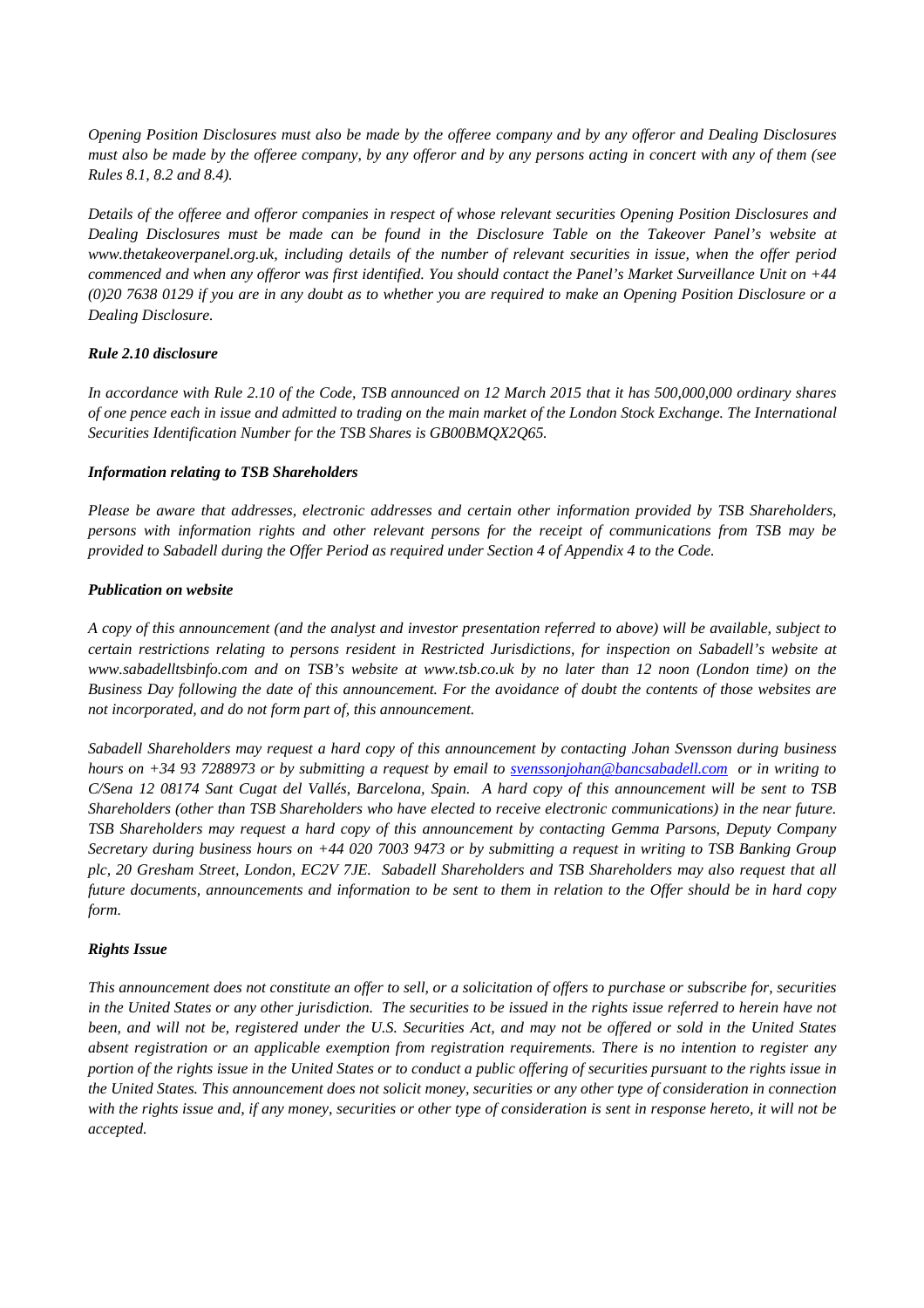# *Rounding*

*Certain figures included in this announcement have been subjected to rounding adjustments. Accordingly, figures shown for the same category presented in different tables may vary slightly and figures shown as totals in certain tables may not be an arithmetic aggregation of the figures that precede them.*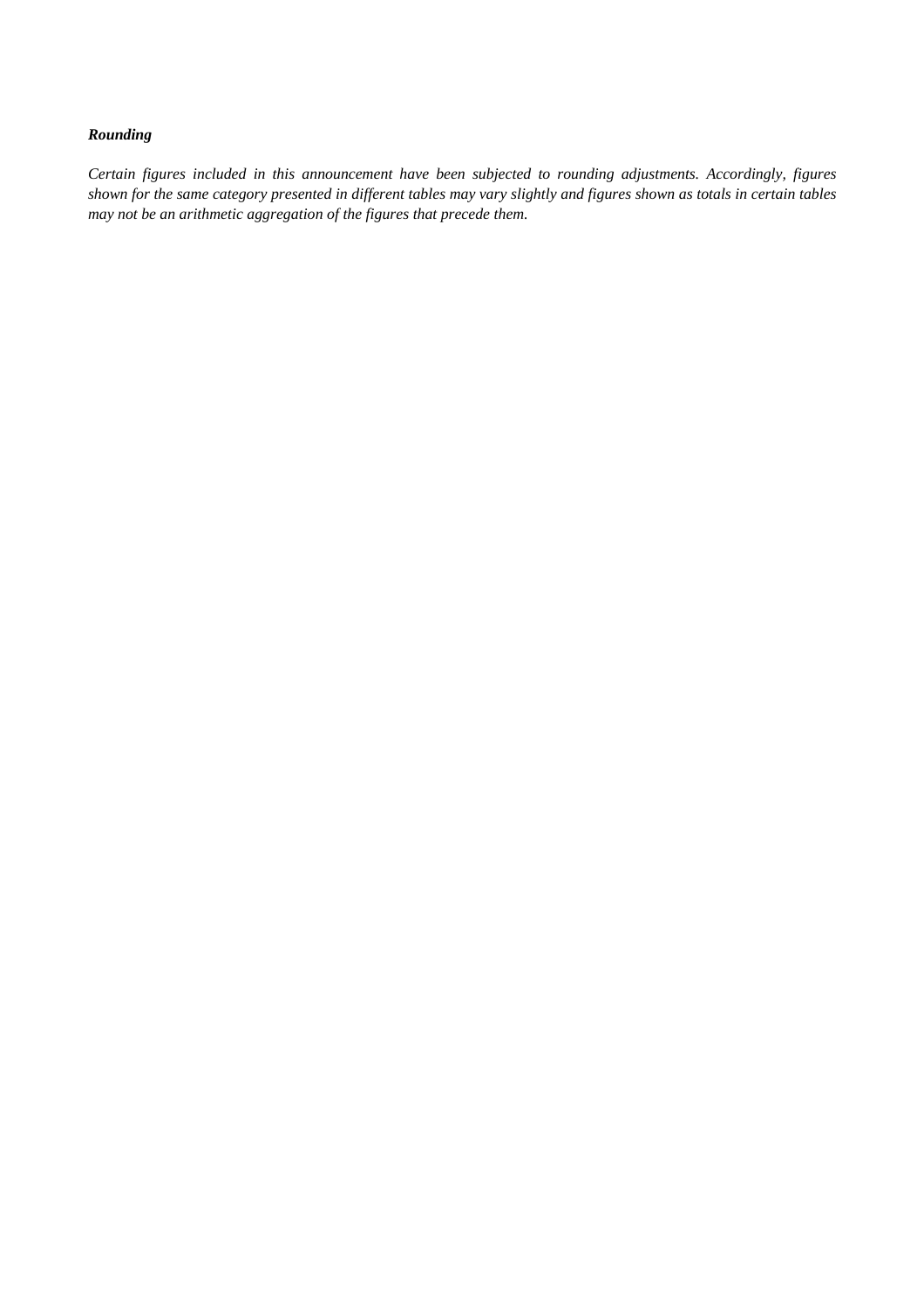# **NOT FOR RELEASE, PUBLICATION OR DISTRIBUTION, IN WHOLE OR IN PART, IN OR INTO OR FROM ANY JURISDICTION WHERE TO DO SO WOULD CONSTITUTE A VIOLATION OF THE RELEVANT LAWS OR REGULATIONS OF SUCH JURISDICTION**

#### **FOR IMMEDIATE RELEASE**

**20 March 2015**

#### **RECOMMENDED CASH OFFER**

# **for**

#### **TSB BANKING GROUP PLC**

**by**

#### **BANCO DE SABADELL S.A.**

#### **1. Introduction**

The boards of directors of Banco de Sabadell S.A. (**Sabadell**) and TSB Banking Group plc (**TSB**) are pleased to announce that they have reached agreement on the terms of a recommended cash offer for TSB by Sabadell pursuant to which Sabadell will acquire the entire issued and to be issued share capital of TSB (the **Offer**). Sabadell has agreed to acquire a 9.99 per cent. interest in TSB from Lloyds Bank plc (**Lloyds**), and Lloyds has entered into an irrevocable undertaking to accept the Offer in respect of its entire remaining 40.01 per cent. shareholding in TSB.

#### **2. Summary of the Offer**

It is intended that the Offer be implemented by means of a takeover offer under the Code.

Under the Offer, which will be subject to the Conditions and terms set out in Appendix 1 to this announcement and to the further terms to be set out in the Offer Document, TSB Shareholders will receive:

#### **for each TSB Share 340 pence in cash**

The Offer values the entire issued share capital of TSB at approximately £1.7 billion.

The Offer represents a premium of approximately:

- 4 per cent. to the Closing Price of 327 pence per TSB Share on 19 March 2015, being the last Business Day before the date of this announcement;
- 29 per cent. to the Closing Price of 264.1 pence per TSB Share on 11 March 2015, being the last Business Day before the joint announcement by Sabadell and TSB in response to media speculation that commenced the Offer Period; and
- 31 per cent. to the offer price of 260 pence per TSB Share on its initial public offering announced on 20 June 2014.

The Offer implies a price to book value multiple of 1.0 times.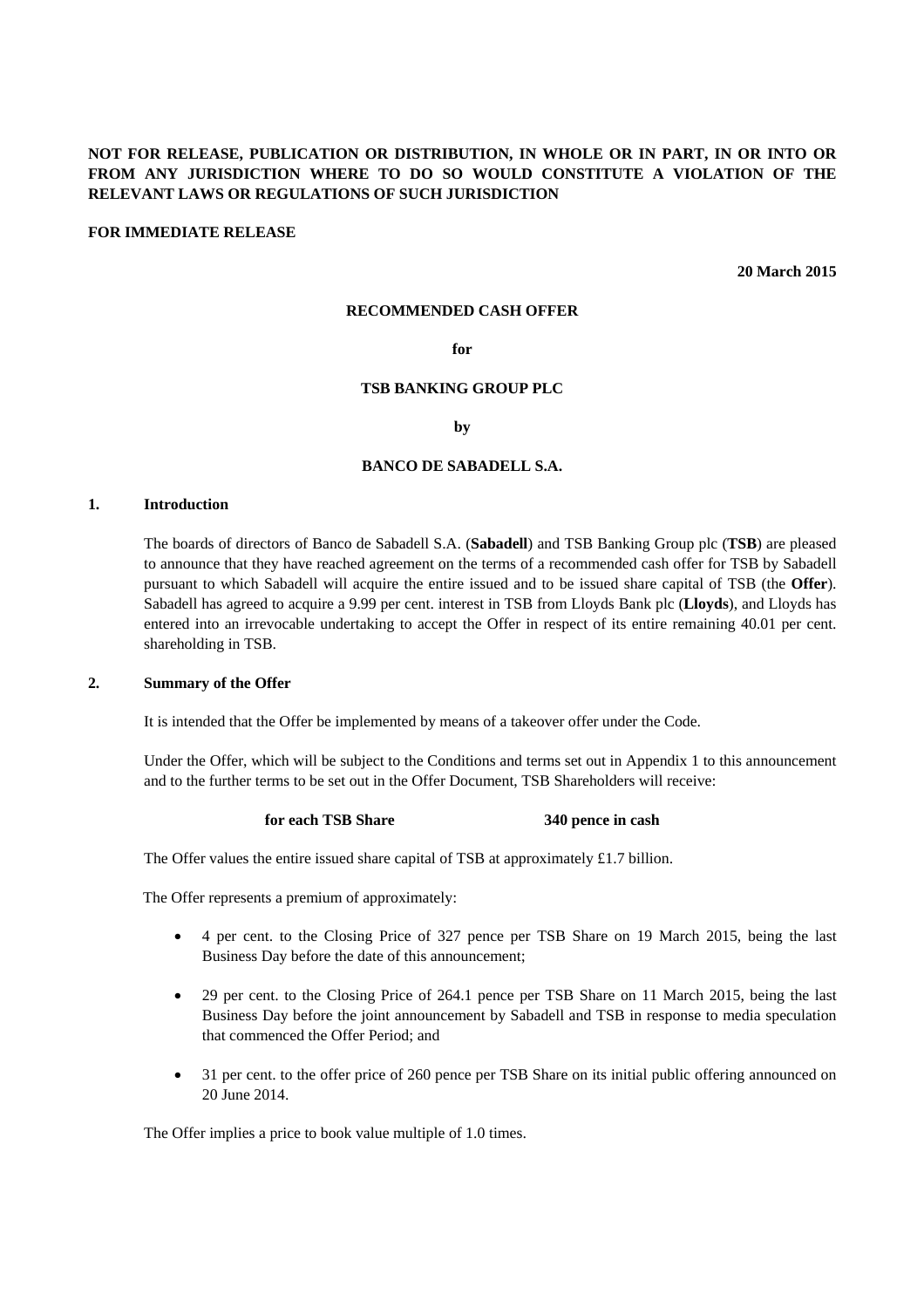# **3. Background to and reasons for the Offer**

## **Strategic benefits of the acquisition**

Sabadell believes that the Offer is strategically attractive and will deliver the following benefits:

#### **Internationalisation of Sabadell**

- Entering into new markets is a key part of Sabadell's business plan. Internationalisation allows Sabadell to draw on its strengths and experience in M&A integration and IT know-how. Sabadell has already successfully entered the US market by way of an acquisition and is continuing to grow there.
- Pro forma for the acquisition of TSB, 22 per cent. of Sabadell's assets will be located outside its home market, up from 5 per cent. in December 2014.
- The acquisition will result in benefits to Sabadell through enhanced scale and a broader funding and capital base.

#### **Entry into the attractive UK banking market**

- Sabadell believes that the UK banking market is attractive, having a well-defined and stable regulatory framework, consistent profitability and good future growth options.
- In general, the UK offers attractive returns, driven by its strong recent macroeconomic performance and relatively wealthy household sector with sophisticated banking needs, which drives product demand.
- In addition, the UK retail and SME banking market offers attractive prospects as the landscape is being substantially redefined following the creation of a number of challenger banks.
- The challenger bank market is relatively unconsolidated in the UK and Sabadell sees an opportunity to further develop TSB's market position over time.

# **TSB is a strong challenger bank franchise and positions Sabadell for future growth in the UK market**

- TSB was created to bring more competition to UK banking, with a strategy to meet more customer needs and to improve the banking experience for customers. TSB has a well-defined strategy as a straightforward retail and small business bank with a defined product range. This business model is attractive to, and understood by, Sabadell, and Sabadell believes that this business model is well-aligned with that of Sabadell. In addition, TSB is well-capitalised, with a fully-loaded Common Equity Tier 1 capital ratio on a pro forma IRB basis<sup>2</sup> of 19.7 per cent. and has a strong funding position with a franchise loan to deposit ratio of 77 per cent.
- TSB is well-positioned given the structure of the UK banking market, including a nationwide network of branches, access to intermediaries and brokers through its re-entry into the intermediary mortgage market and a strong online and mobile banking platform. TSB has a 6 per cent. share of UK branches, while its share of all UK personal bank accounts is only 4.3 per cent., creating potential for further growth.
- TSB has a strong franchise, respected brand, a strong team of management and a committed workforce.
- TSB benefits from a sound platform on which to drive further asset and liability growth, as evidenced by TSB having an 8.4 per cent, share of all new and switching personal bank accounts in the UK during 2014, which is

<sup>&</sup>lt;sup>2</sup> Assumes all asset classes except the mortgage enhancement provided by Lloyds and subject to a call option are treated on an IRB basis. Operational risk, treasury assets (e.g. liquid asset holdings at central banks and gilts) and non-customer related asset balances (e.g. fixed assets, deferred tax) continue to be rated on a standardised basis.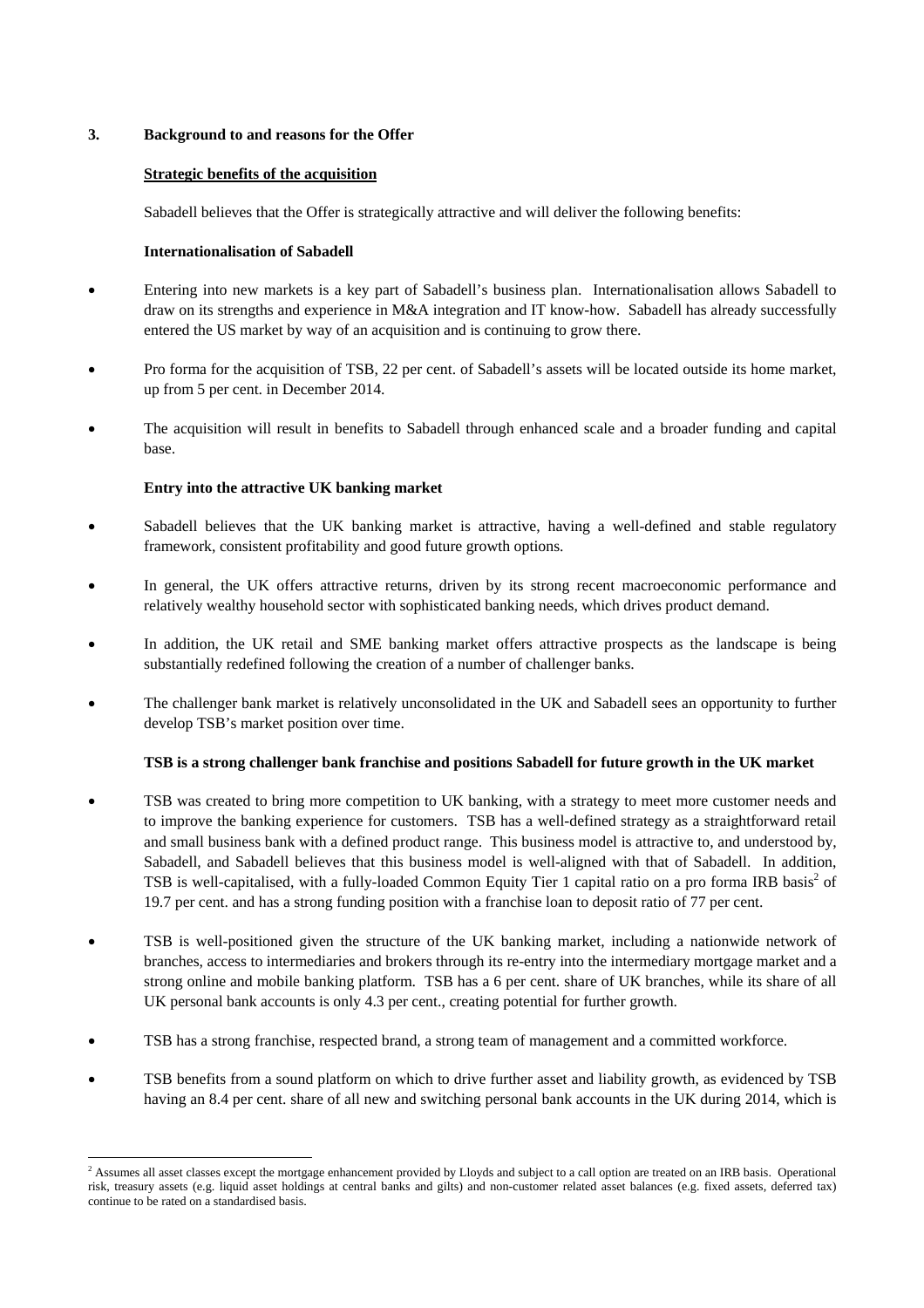well ahead of TSB's long term target of 6 per cent. and by its successful re-entry into the intermediary mortgage market in January 2015, which saw applications of over £300 million in the first six weeks.

# **Sabadell's management track record can accelerate TSB's strategic development and financial performance**

- Sabadell's management team is delivering on Sabadell's Triple business plan.
- Sabadell believes that there is potential to use its skills and experience gained in the Spanish market to the benefit of TSB. Sabadell anticipates that, under its ownership, TSB will be able to further enhance its growth strategy and efficiency, benefitting from Sabadell's resources, experience in SME lending and experience gained in the Spanish banking market. Over the past few years, Sabadell has grown from a challenger bank to the fifth largest bank in Spain and, although Sabadell continues to see attractive growth potential in Spain, its current primary objective in Spain is to continue its organic growth strategy.
- Sabadell perceives opportunities to continue to grow TSB's share in the personal current account market, to accelerate its growth in lending (including through the mortgage intermediary channel), to accelerate the expansion of TSB's presence in the SME sector and to enhance its digital distribution channels.
- In addition, Sabadell believes that there will be potential for savings to be made through the expected full migration of the IT transitional services currently provided by Lloyds onto Sabadell's proprietary Proteo technology platform. Proteo is a multi-country, multi-brand, multi-entity systems architecture developed in 2000 with Sabadell's acquisition strategy in mind. Between 2008 and 2014, Sabadell has executed IT migrations onto the Proteo platform for seven acquired banks and has carried out integrations resulting from business acquisitions, portfolio acquisitions and carve-outs.
- As a result of the above factors, Sabadell believes that, over time, Sabadell can significantly enhance TSB's financial returns in comparison to that which TSB could achieve on a standalone basis.

# **Financial benefits of the acquisition**

- Sabadell believes that the combination of Sabadell and TSB will create substantial shareholder value.
- Sabadell estimates that it can deliver, through the application of Sabadell's skills and technology, efficiency cost savings in IT amounting to approximately  $\pounds 160$  million per annum on a pre-tax basis, in the third full year after completion of the Offer. These expected savings derive from a full migration of the IT transitional services currently provided by Lloyds onto Sabadell's proprietary Proteo technology platform.
- At the time of the initial public offering of TSB, Lloyds agreed to make a £450 million contribution to TSB's cost of undertaking an IT migration, and TSB may elect to spend some or all of the £450 million obtaining exit assistance services from Lloyds. Sabadell expects that the £450 million contribution will be more than sufficient to meet the implementation costs of the IT migration onto Sabadell's platform.
- In addition to IT efficiency cost savings, Sabadell expects to generate revenue benefits by accelerating the development of TSB's franchise. Sabadell believes that TSB's distribution reach provides a sound basis to drive further asset and liability growth (as mentioned above, TSB has a 6 per cent. share of UK branches, while its share of all UK personal bank accounts is only 4.3 per cent.).

# **Financial effects of the Offer on Sabadell**

 Sabadell expects to finance the acquisition on a capital neutral basis for the Sabadell Group and that the acquisition will be broadly neutral to Sabadell's earnings in the short term and enhancing to earnings in the medium term.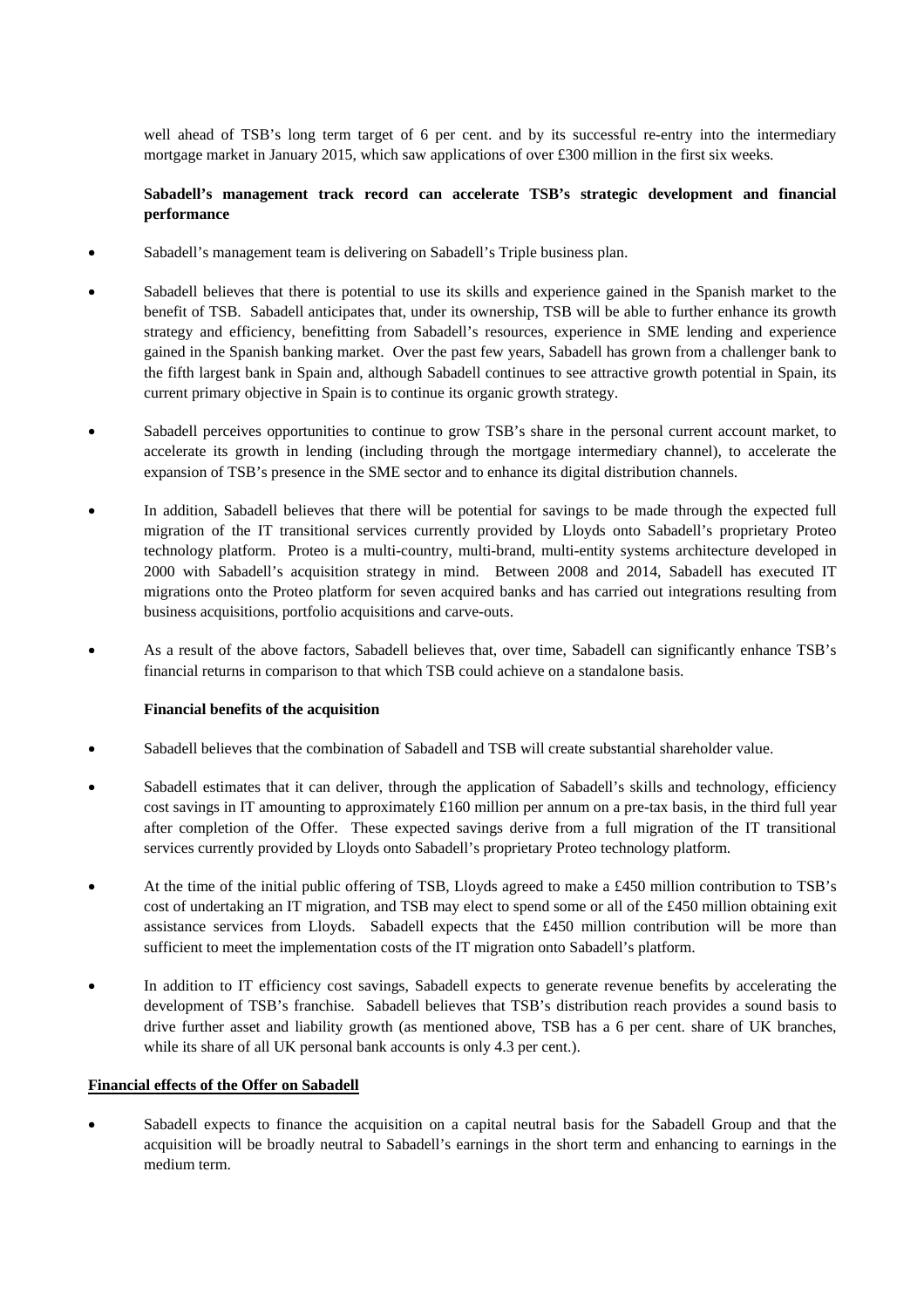Sabadell also anticipates a neutral impact on the Sabadell Group's Common Equity Tier 1 capital ratios following the completion of the Rights Issue.

The following table shows Sabadell risk-weighted assets, capital and fully loaded Common Equity Tier 1 ratio: (1) as reported as of December 31, 2014; (2) pro forma for the net proceeds of the €1.6 billion Rights Issue; and (3) pro forma for the net proceeds of the €1.6 billion Rights Issue and giving effect to the acquisition of a 100% stake in TSB.

| As of December 31, 2014                     |                                                  |                                                                                                                         |
|---------------------------------------------|--------------------------------------------------|-------------------------------------------------------------------------------------------------------------------------|
| <b>Actual</b>                               | Pro forma to $\in 1,607$<br>million Rights Issue | Pro forma, as<br>adjusted to give<br>effect to acquisition<br>of 100% stake in<br><b>TSB and Rights</b><br><b>Issue</b> |
| (in thousands of euros, except percentages) |                                                  |                                                                                                                         |
|                                             | (Unaudited)                                      |                                                                                                                         |
| 8.542                                       | $10,119^3$                                       | $9,908^4$                                                                                                               |
| 74,515                                      | 74,515                                           | 85,312 <sup>5</sup>                                                                                                     |
| 11.5%                                       | 13.6%                                            | 11.6%                                                                                                                   |

*Assuming exchange rate of EUR:GBP 0.72145 as of 19 March 2015* 

Calculated on a pro forma basis for the Rights Issue and the Offer, Sabadell's fully loaded Common Equity Tier 1 capital ratio as at 31 December 2014 would be 11.6 per cent. (vs. 11.5 per cent. as at 31 December 2014).

No statement in this paragraph is intended to be a profit forecast, nor should it be interpreted as such. No statement in this paragraph should be interpreted to mean that earnings or earnings per share for Sabadell or TSB, as appropriate, will necessarily match or exceed the historical published earnings or earnings per share for Sabadell or TSB, as appropriate.

# **4. Recommendation**

The TSB Directors, who have been so advised by Citigroup and Rothschild as to the financial terms of the Offer, consider the terms of the Offer to be fair and reasonable. In providing advice to the TSB Directors, each of Citigroup and Rothschild has taken into account the commercial assessments of the TSB Directors. Citigroup and Rothschild are providing independent financial advice to the TSB Directors for the purpose of Rule 3 of the Code.

Accordingly, the TSB Directors intend unanimously to recommend that TSB Shareholders accept the Offer, as the TSB Directors have irrevocably undertaken to do so, or procure, in respect of their own beneficial holdings in TSB amounting to, in aggregate, 47,901 TSB Shares representing approximately 0.01 per cent. of TSB's ordinary share capital in issue on 19 March 2015 (being the last practicable date prior to the release of this announcement).

Further details of these irrevocable undertakings are set out in paragraph 6 below and Appendix 3 to this announcement.

l

<sup>3</sup> Adjusting for  $\epsilon 1,607$  million rights issue

<sup>4</sup> Negative impact of  $\in 244$  million (£174 million) resulting from (1)  $\in 120$  million (£87 million) expected loss shortfall and (2)  $\oplus$ 1 million (£66 million) of goodwill generated from acquisition (consideration of £1,700 million vs book value of £1,634 million) and (3) rights issue costs of  $\text{€0}$ million  $(E21$  million); all subject to purchase price allocation and other post transaction adjustments

<sup>&</sup>lt;sup>5</sup> Impact of  $\bigoplus$  0.797 million/£7,790 million coming from the consolidation of TSB's Risk Weighted Assets (under IRB) of  $\bigoplus$  0.715 million/£7,730 million plus €82 million/£59 million of deferred tax assets DTAs generated from expected loss shortfall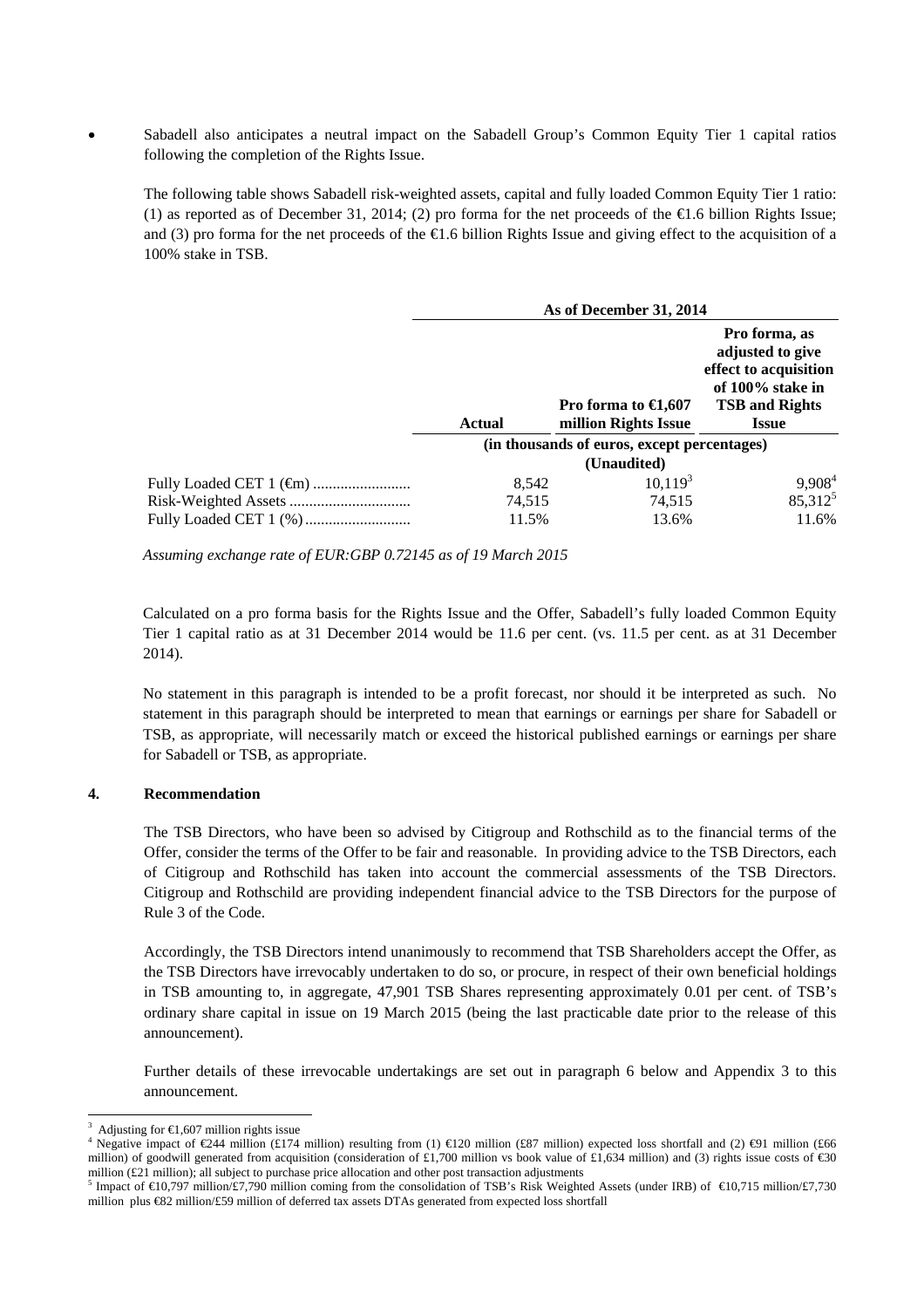#### **5. Background to and reasons for the recommendation of the TSB Directors**

TSB was formed by Lloyds Banking Group plc in order to satisfy part of Lloyds Banking Group plc's State Aid restructuring plan requirements that were agreed with the European Commission in November 2009. The configuration of the bank evolved over the course of the divestment process and TSB was launched as a retail and small business bank on 9 September 2013. Currently, TSB has 631 branches, £21.6 billion of loans, £24.6 billion of customer deposits and generated a profit of £134.5 million for the year ended 31 December 2014. TSB completed its initial public offering in June 2014, and Lloyds Banking Group plc is obliged to sell the remainder of its shareholding by the end of this year, except in certain circumstances.

TSB has positioned itself as "Britain's challenger bank" and pursued a growth strategy focused on growing its share of personal current accounts, growing its Franchise customer lending and differentiating and enhancing its brand. The Board of TSB believes that its strong capital and funding position, its strong brand and its high quality, scalable distribution channels and operating platform provide TSB with a robust platform for both organic and inorganic growth.

TSB has made a strong start with its strategy and made financial progress in 2014, against the strategic growth priorities set out at the time of the initial public offering. TSB is targeting consistently acquiring at least 6 per cent. of all those customers moving bank accounts or opening a new account each year and achieved an 8.4 per cent. share in 2014. TSB is also targeting growth of 40 per cent. to 50 per cent. in its Franchise balance sheet over the 5 years following its IPO, primarily through re-entering the mortgage intermediary market. TSB successfully entered this market in January 2015 and reported in late February at its 2014 results that it had already received mortgage applications of over £300 million. This growth in customers and balance sheet should, when supported by increasing UK interest rates, enable the TSB business to achieve a double digit return on equity over the five year period from the initial public offering.

The Board of TSB remains confident in the ongoing execution of its strategy as an independent company and that its successful delivery will provide long-term growth and create significant value for shareholders. While mindful of the very encouraging start the business has made in delivering its strategy, the Board of TSB has, in considering the offer made by Sabadell, also taken into account the likely time it will take for TSB to fully deliver on that strategy and the possible macro-economic, competitive and regulatory headwinds that might emerge. In addition, the Board of TSB believes that under Sabadell ownership, TSB would be able to further enhance its growth strategy and efficiency, benefitting from Sabadell's resources, experience gained in the Spanish banking market, SME capability as well as its track record of successful business and IT integrations.

The 340 pence per share Offer for TSB represents a 29 per cent. premium to the closing price on 11 March 2015, the day before the announcement of Sabadell's possible offer, and equates to a valuation of 1.0 times TSB's price to book value per share. The Board of TSB believes that the Offer will provide TSB shareholders the opportunity to receive today in cash the value that would otherwise be unlocked over time as TSB executes its strategy and realises its longer term growth prospects, whilst removing the risks inherent in the delivery of that growth plan. In reaching its conclusion, the Board of TSB considered the terms of the Offer in relation to the value and prospects of the underlying business and the potential medium term value of TSB Shares.

Following careful consideration of the above factors, the TSB Directors recommend that TSB Shareholders accept the Offer, as they have each irrevocably undertaken to do in respect of their own beneficial holdings of TSB Shares amounting to, in aggregate, 47,901 TSB Shares representing approximately 0.01 per cent. of TSB's ordinary share capital in issue on 19 March 2015 (being the last practicable date before the release of this announcement).

### **6. Share purchase and irrevocable undertakings**

Lloyds and Sabadell have entered into a sale and purchase, irrevocable undertaking and option deed, which includes the following elements: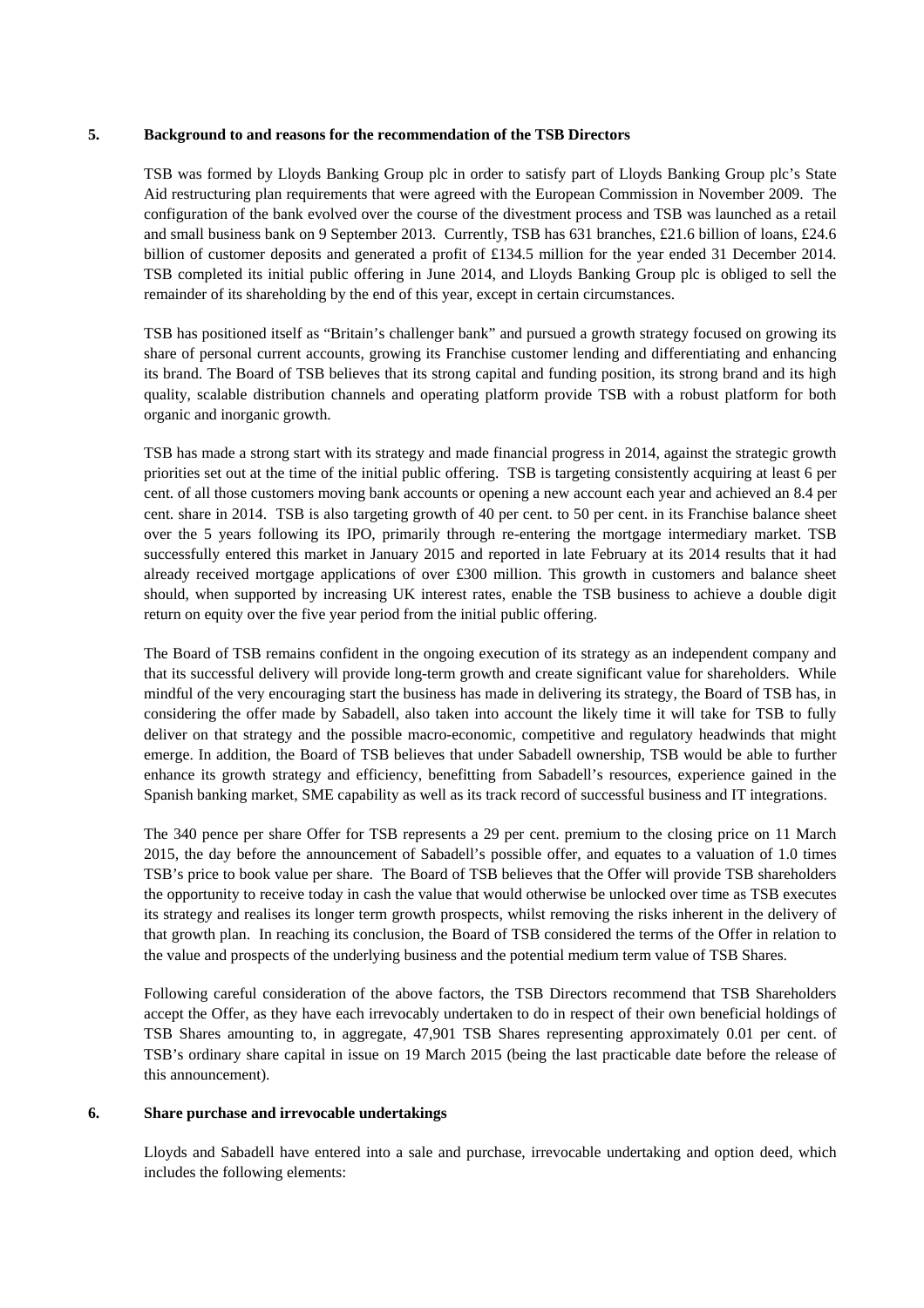- an unconditional sale and purchase agreement under which Sabadell will acquire from Lloyds 49,999,999 TSB Shares (representing approximately 9.99 per cent. of the issued ordinary share capital of TSB), such sale being expected to complete on 24 March 2015;
- an irrevocable undertaking over Lloyds's entire remaining holding of 200,000,003 TSB Shares following the acquisition of the 9.99 per cent. holding, representing 40.01 per cent. of the issued ordinary share capital of TSB, less any TSB Shares acquired by Sabadell pursuant to the Call Option, as outlined below. The undertaking from Lloyds shall remain binding in the event of a competing offer being made for TSB; and
- a call option (the **Call Option**) in favour of Sabadell to acquire from Lloyds up to 100,000,000 TSB Shares (representing 20 per cent. of the issued ordinary share capital of TSB) (the **Option Cap**), such Call Option exercisable up to four times over any number of TSB Shares up to the Option Cap and at any time following the receipt of certain regulatory approvals until such time as the Offer is unconditional in all respects, lapses or is withdrawn.

Sabadell has also received irrevocable undertakings to accept (or procure acceptance of) the Offer from each of the TSB Directors who hold TSB Shares in respect of their own shareholdings (and/or those of their close family, as relevant) being, in aggregate, 47,901 TSB Shares, representing approximately 0.01 per cent. of the issued ordinary share capital of TSB as at 19 March 2015 (being the latest practicable date before this announcement). The undertakings from TSB Directors remain binding in the event of a competing offer being made for TSB. Further details of the irrevocable undertakings in relation to the Offer are set out in Appendix 3 to this announcement.

As a result, Sabadell has received irrevocable undertakings or has acquired, in aggregate, 250,047,903 TSB Shares representing approximately 50.01 per cent. of the issued ordinary share capital of TSB as at 19 March 2015 (being the latest practicable date before this announcement).

# **7. Information on Sabadell**

Sabadell is Spain's fifth largest banking group with total assets of  $\epsilon$ 63 billion as at 31 December 2014 and operates under several brands. Sabadell is a strong competitor in its home market and has developed a successful international presence in the United States. Sabadell is one of the best capitalised financial institutions in the Spanish financial sector, is listed on the Barcelona, Madrid, Bilbao and Valencia Stock Exchanges and is a member of the IBEX-35. In the year to 31 December 2014, Sabadell generated gross operating income of approximately  $\bigoplus$ .8 billion and an attributable net profit of approximately  $\bigoplus$ 72 million. As at 19 March 2015, Sabadell had a market capitalisation of approximately €8.9 billion.

Sabadell's strategy is to leverage its capital position and market share in Spain to lead a recovery in lending in the short, medium and long term, with a focus on increasing profitability. Sabadell has a target ROTE (return on equity less goodwill) of 12% for 2016. To achieve this Sabadell aims to increase its market share of lending to SMEs and affluent persons as well as to close the profitability gap between that of the acquired franchises and the average profitability of Sabadell's branch network.

The Sabadell Group's largest business line is commercial banking, which provides a range of financial products and services for large and medium-sized companies, SMEs, shops, self-employed workers and private individuals (i.e. private banking, personal banking and retail banking), non-residents, professional groups, and public administrations.

In total, Sabadell employs more than 17,000 people in over 2,200 branches, with a customer base of approximately 6.5 million.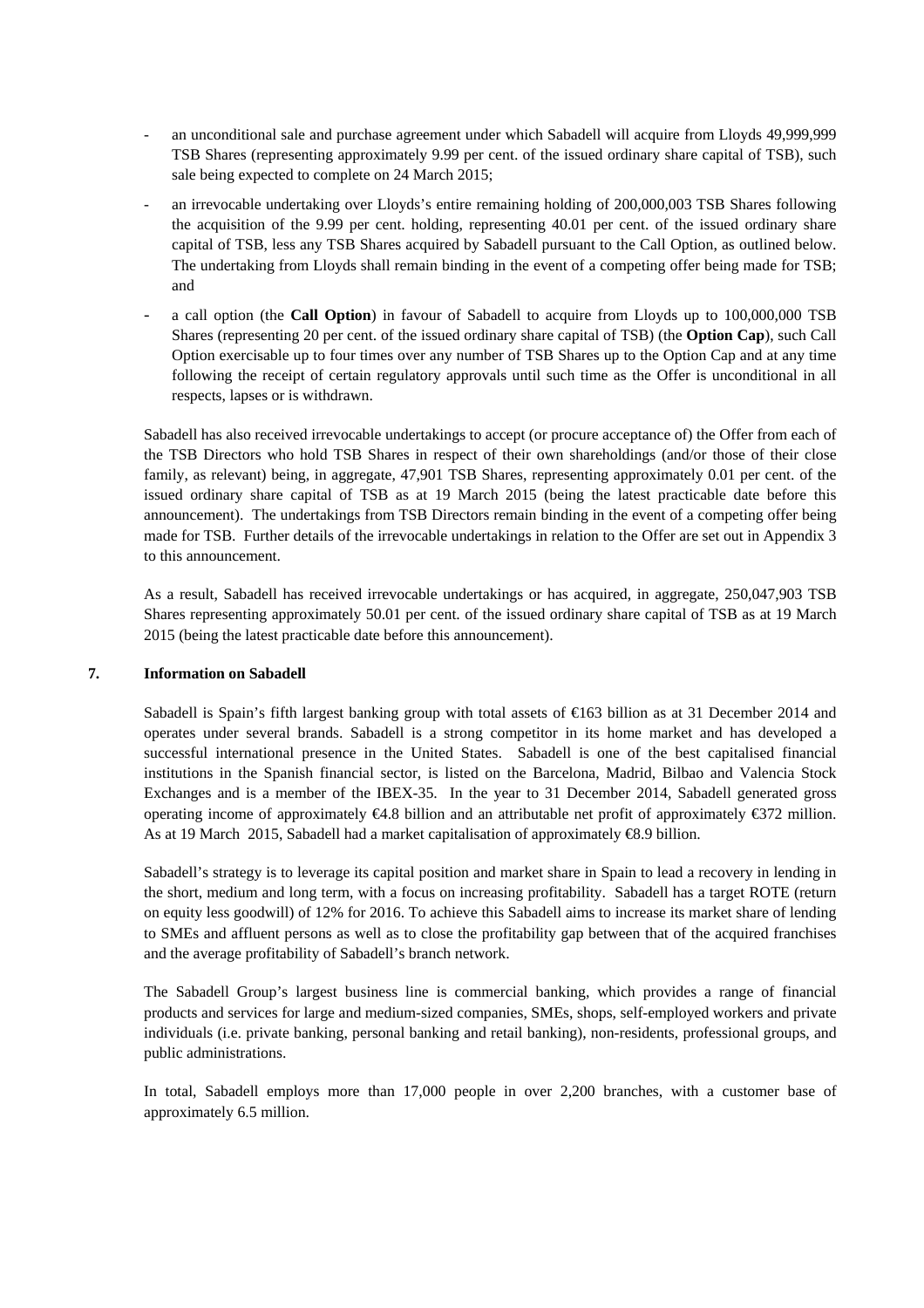#### **8. Information on TSB**

TSB is a UK retail and small business bank with strong capabilities. As at 31 December 2014, TSB had approximately 4.6 million retail and approximately 113,000 small business banking customers. TSB has a multi-channel, national distribution model, including 631 branches (as at 31 December 2014), with coverage across England, Scotland and Wales and a full digital (internet and mobile) and telephony capability.

TSB's comprehensive product suite includes personal current accounts, savings products, mortgages, unsecured personal loans, credit cards and business lending and insurance products. TSB's service and sales capability is supported by approximately 8,700 employees.

As at 31 December 2014, TSB had loans of £21.6 billion and customer deposits of £24.6 billion.

Additionally, as at 31 December 2014, TSB's Common Equity Tier 1 ratio was 23.0 per cent., its total capital ratio was 28.5 per cent. and its leverage ratio was 5.8 per cent. TSB's fully loaded Common Equity Tier 1 capital ratio on a pro forma IRB basis was approximately 19.7 per cent.

#### **9. Management, employees and governance**

Sabadell recognises the contributions made by TSB's management and employees to TSB's success and believes that they are very important to the future development of Sabadell.

Following completion of the Offer, Paul Pester and Darren Pope of TSB have agreed to continue in their current roles, subject to agreeing personal terms and conditions. Paul Pester has also agreed to join the Management Executive Committee of Sabadell Group on completion.

Sabadell intends to procure that TSB will continue to operate in accordance with best practice UK corporate governance principles, in a manner appropriate to its ownership following completion of the Offer.

Will Samuel has agreed to remain as the independent Chairman of TSB following completion of the Offer. Sabadell currently anticipates that the board of TSB would include, in addition to the independent Chairman, two executive directors (being Paul Pester and Darren Pope), three directors to be appointed by Sabadell and three independent non-executive directors.

Sabadell confirms that, following the completion of the Transaction, Sabadell will fully safeguard the existing employment rights of all TSB employees, in accordance with contractual and statutory requirements. In addition, Sabadell intends to comply with all of the pensions obligations in relation to TSB's employees and any other members of TSB's pensions scheme.

Sabadell has already had preliminary discussions with Lloyds regarding the IT integration of TSB into Sabadell Group.

Sabadell does not have any plans to significantly change the branch network or headcount at TSB in the short term after the completion of the Transaction. However, limited cost reductions may be undertaken as a consequence of TSB no longer being a public company. Sabadell may also adjust TSB's cost base after completion to reflect factors including market environment, financial performance and the pace of business development opportunities.

# **10. Dividends and TSB dividend policy**

TSB's current dividend policy does not envisage the declaration of its inaugural dividend before the end of the 2017 financial year. The TSB Directors have re-affirmed this and confirm that no dividend will be proposed, declared, made or paid in respect of any TSB Shares following the date of this announcement and before such time as the Offer is declared unconditional in all respects or if the Offer lapses, is terminated or is withdrawn.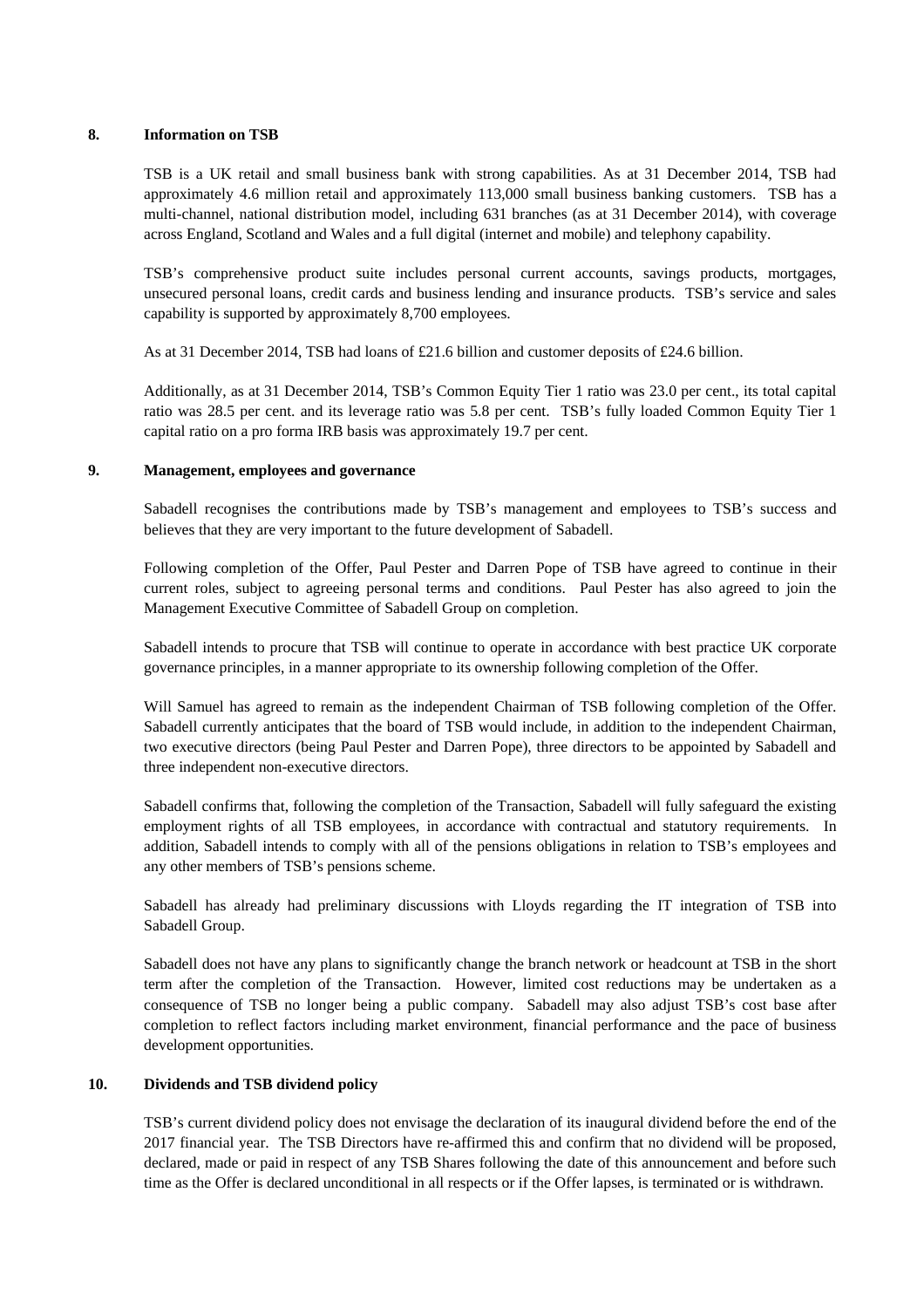# **11. Current trading**

Current trading for both Sabadell and TSB continues in line with statements made in their respective announcements on 20 March 2015 and 25 February 2015. TSB's trading announcement is available to view at www.tsb.co.uk. A summary of Sabadell's trading update is set out below.

# *Sabadell trading update*

- Overall, performance is consistent with Sabadell's results in previous quarters
- Net interest income continues to grow compared to previous quarters, driven by lower cost of customer funds and wholesale funding
- Despite the seasonality, net commissions remain at a similar level to the second half of last year, on the back of positive performance in the asset management business
- High levels of gains from financial operations in relation to the management of Sabadell's ALCO portfolio have been realised
- Growth in administrative costs have been contained
- As in FY 2014, non-recurring income gains have been offset by additional impairments, resulting in increased NPL coverage ratios
- Balances of customer loans remain stable with a positive outlook on loans to SMEs and companies. Total NPLs are below the level at the end of FY 2014 and coverage levels have increased
- Based on the data available to date, Sabadell confirms that its financial development is in line with both the 2015 budget and with targets set out in the strategic plan Triple 2014-2016, reiterating the target of  $\bigoplus$ billion of net profit FY 2016

# **12. Financing**

The cash consideration payable by Sabadell to TSB Shareholders under the Offer will be financed from Sabadell's existing cash and cash equivalent resources.

Sabadell is also announcing a fully underwritten rights issue (the **Rights Issue**), which is intended to raise gross proceeds of approximately  $\bigoplus$ .6 billion (US\$1.7 billion and £1.2 billion), such proceeds to be used to maintain Sabadell's Common Equity Tier 1 capital ratio following completion of the Offer. The Offer is not conditional on the Rights Issue.

Goldman Sachs International, as financial adviser to Sabadell, is satisfied that sufficient resources are available to Sabadell to satisfy, in full, the cash consideration payable to TSB Shareholders under the terms of the Offer.

# **13. Structure of the Offer**

13.1 Terms and conditions

The Offer is conditional upon, amongst other things, the PRA consenting to the acquisition by Sabadell of control of TSB and to the extent applicable upon anti-trust clearance from the European Commission. Appendix 1 to this announcement sets out the Conditions and further terms to which the Offer will be subject, including details of requisite regulatory approvals. The Offer does not require the approval of Sabadell shareholders.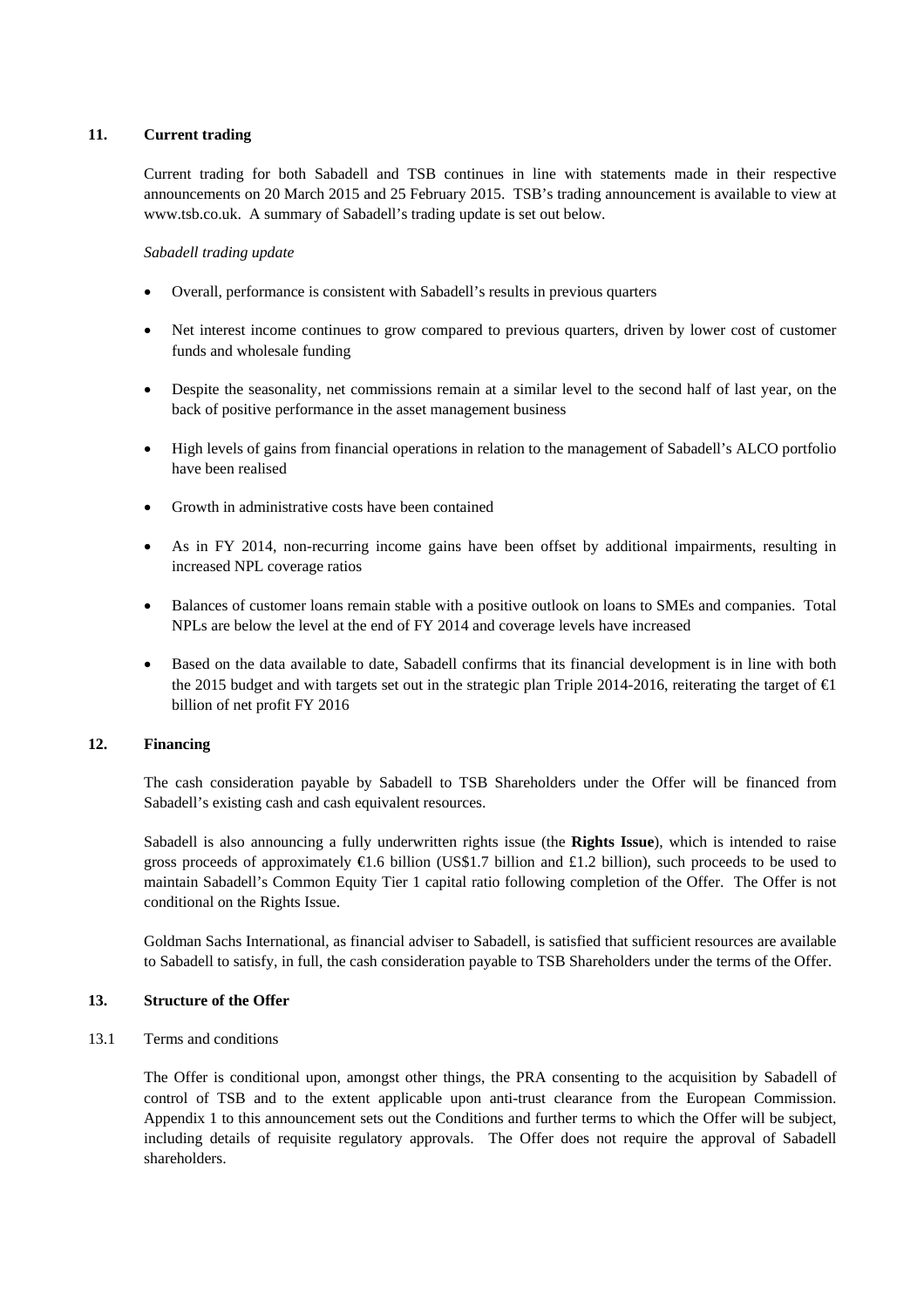#### 13.2 Takeover offer

It is intended that the Offer be implemented by means of a takeover offer under the Code*.* Sabadell reserves the right, subject to the consent of the Panel, to effect the Offer by way of a Court-sanctioned scheme of arrangement under Part 26 of the UK Companies Act.

#### 13.3 Publication of Offer Document

It is expected that the Offer Document will be posted to TSB Shareholders by 17 April 2015.

#### 13.4 Squeeze-out, delisting and cancellation of trading

If Sabadell receives acceptances under the Offer in respect of, and/or otherwise acquires not less than 90 per cent. of the TSB Shares by nominal value and voting rights attaching to such shares to which the Offer relates, Sabadell intends to exercise its rights pursuant to section 979 of the UK Companies Act to acquire compulsorily the remaining TSB Shares.

After the Offer becomes or is declared unconditional in all respects and if Sabadell has: (i) by virtue of its shareholdings and acceptances of the Offer acquired, or agreed to acquire, TSB Shares representing at least 75 per cent. of the voting rights of TSB; and (ii) Sabadell has obtained acceptances of the Offer or acquired or agreed to acquire TSB Shares from independent shareholders that represent a majority of the voting rights held by the independent shareholders on the date of this announcement, Sabadell intends to procure the making of an application by TSB for cancellation, respectively, of the trading in TSB Shares on the London Stock Exchange's main market for listed securities and of the listing of TSB Shares on the premium listing segment of the Official List. A notice period of not less than 20 London Business Days before the cancellation will commence on the date on which the Offer becomes or is declared unconditional in all respects provided Sabadell has attained 75 per cent. or more of the voting rights as described above or otherwise as soon as Sabadell attains 75 per cent. or more of the voting rights of TSB as described above. Delisting would significantly reduce the liquidity and marketability of any TSB Shares not assented to the Offer.

# **14. Disclosure of interests in TSB Shares**

As at the close of business on 19 March 2015, being the latest practicable date before this announcement, Sabadell did not hold any TSB Shares. Sabadell confirms that, in accordance with Rule 8.1(b) of the Code, it will be making a Dealing Disclosure in respect of the 9.99 per cent. interest in TSB Shares that it has agreed to acquire from Lloyds.

# **15. Offer-related arrangements**

# *Confidentiality Agreement*

Sabadell and TSB entered into a confidentiality agreement on 6 March 2015 (the **Confidentiality Agreement**) pursuant to which Sabadell has undertaken to keep confidential information relating to TSB and not to disclose it to third parties (other than to permitted disclosees) unless required by law or regulation. These confidentiality obligations will remain in force for a period of two years from the date of the Confidentiality Agreement and are also enforceable by Lloyds in respect of confidential information disclosed by Lloyds to Sabadell in relation to its arrangements with TSB.

#### *Co-operation Agreement*

Sabadell and TSB entered into a co-operation agreement on 20 March 2015 (the **Co-operation Agreement**) pursuant to which, amongst other things: (i) Sabadell and TSB have agreed that certain of their respective representatives will form an implementation committee with a view to satisfying the PRA Condition; (ii) Sabadell has undertaken to use its reasonable endeavours to satisfy the PRA Condition as promptly as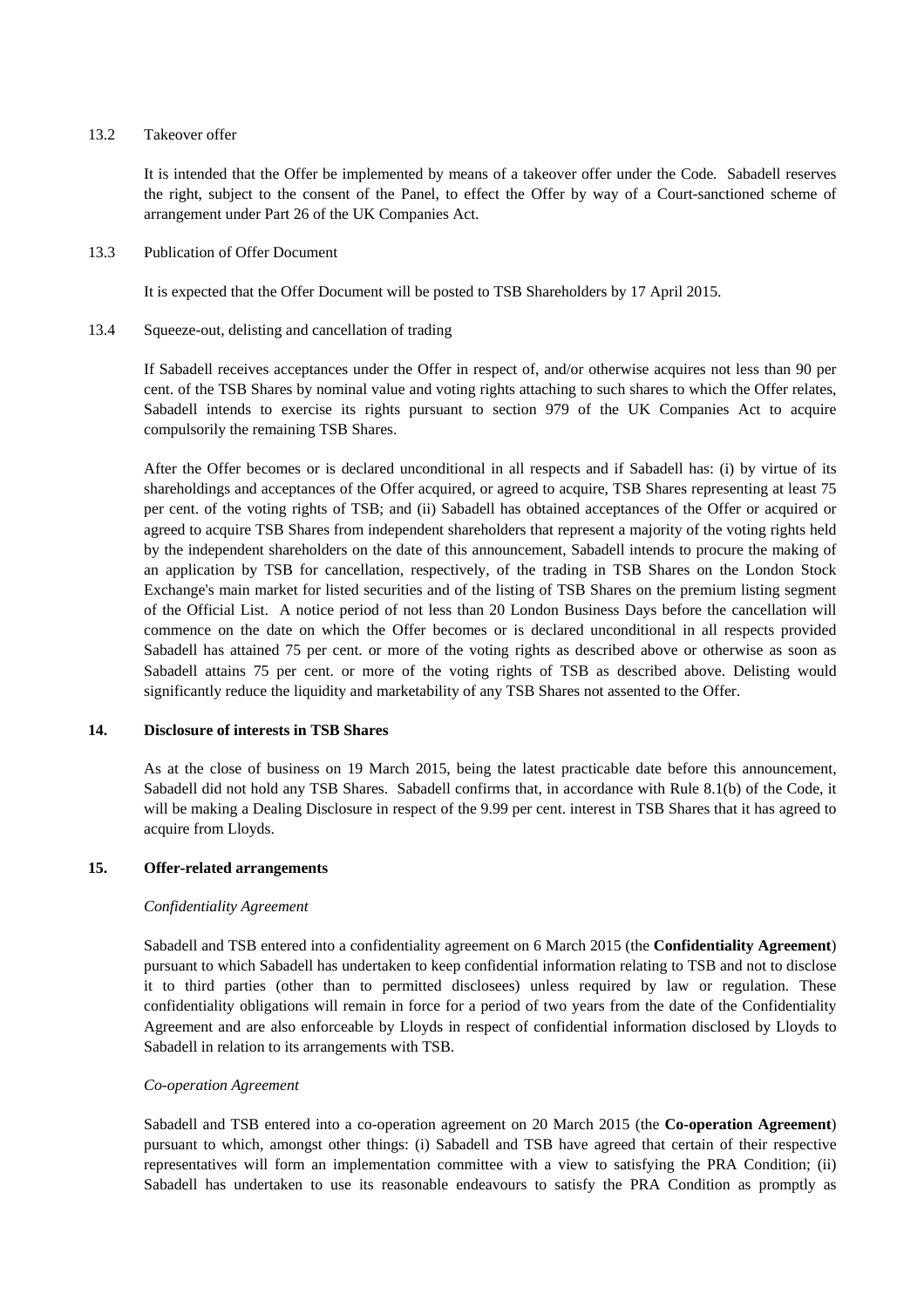reasonably practicable; (iii) TSB and Sabadell have each agreed to co-operate regarding the implementation of appropriate proposals regarding the TSB Share Plans; and (iv) Sabadell has agreed to seek the Panel's consent to an extension to the Code timetable at the relevant time in the event it becomes apparent that the PRA Condition is not likely to be satisfied within the normal Code timetable.

# **16. TSB Share Plans**

The Offer will extend to any TSB Shares unconditionally allotted or issued pursuant to the exercise of options or vesting of awards under the TSB Share Plans while the Offer remains open for acceptance. Appropriate proposals will be made in due course to participants in the TSB Share Plans.

In addition, certain TSB employees hold legacy awards under the Lloyds Long Term Incentive Plan. As a result of Sabadell having acquired a 9.99 per cent. interest in TSB from Lloyds, these employees have become "good leavers" under that plan, and this will result in a pro-rata reduction being applied to the number of Lloyds shares subject to such legacy awards. As announced in the prospectus to shareholders in connection with the initial public offering (**IPO**) of TSB, TSB agreed that at such time as that pro-rata reduction is triggered it would grant substitution awards to affected TSB employees over TSB shares with a value that reflects the pro-rata reduction. TSB therefore intends to grant such substitution awards as soon as is reasonably practicable following the date of this announcement.

#### **17. Bonus share scheme**

At the time of the IPO of TSB in June 2014, Lloyds implemented a bonus share scheme pursuant to which retail investors acquiring shares in TSB through the IPO and holding those shares for 12 months thereafter would, subject to certain conditions and limits, be entitled to receive a number of free and full-paid up additional shares (**Lloyds Bonus Shares**) from Lloyds following that 12-month period (which expires on 25 June 2015). The terms of the scheme contemplate the scenario where a change of control of TSB occurs before the entitlement to the Lloyds Bonus Shares crystallises and provides that in such circumstances Lloyds would make arrangements to compensate investors. Accordingly. if the Offer is declared wholly unconditional before 25 June 2015, Lloyds will make arrangements to pay, to any investors who would have been entitled to receive such Lloyds Bonus Shares under the terms of the scheme, the cash value of those Lloyds Bonus Shares (at the offer price to be paid by Sabadell). In addition, if the Offer period extends beyond 25 June 2015 (whether or not the Offer is subsequently declared wholly unconditional or lapses), Lloyds intends to extend the compensation arrangements described above such that, in those circumstances, it will make arrangements to pay, to any investors who are entitled to receive Lloyds Bonus Shares under the terms of the scheme, the cash value of those bonus shares (again at the offer price to be paid by Sabadell).

The Board of TSB has discussed these arrangements with Lloyds and is fully supportive of the arrangements that have been made.

#### **18. Documents available on websites**

Copies of the following documents will published by no later than 12 noon (London time) on the Business Day following this announcement on Sabadell's website at www.sabadelltsbinfo.com and on TSB's website at www.tsb.co.uk and will be made available until the end of the Offer Period:

- a copy of this announcement;
- the irrevocable undertakings described in paragraph 6 and set out in Appendix 3 to this announcement;
- the Confidentiality Agreement; and
- the Co-operation Agreement.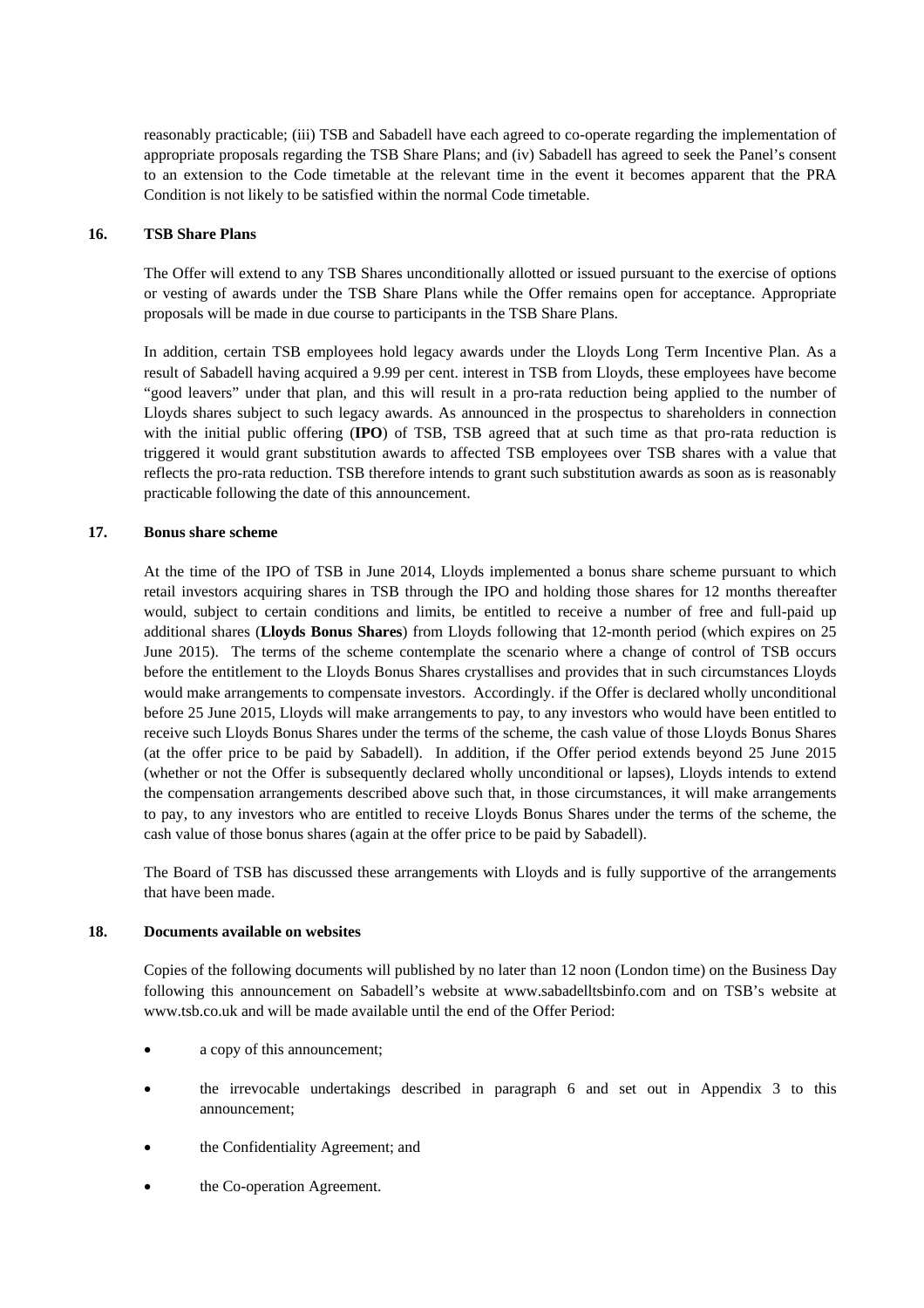# **19. General**

This announcement does not constitute an offer or an invitation to purchase or subscribe for any securities.

Your attention is drawn to the further information contained in the Appendices which form part of, and should be read in conjunction with, this announcement.

The Offer will be subject to the Conditions and further terms set out in Appendix 1 to this announcement and to the full terms and conditions which will be set out in the Offer Document. Appendix 2 contains the bases and sources of certain information used in this summary and this announcement. Appendix 3 contains details of the irrevocable undertakings received in relation to the Offer that are referred to in this announcement. Appendix 4 contains definitions of certain terms used in this announcement.

# **Enquiries:**

| <b>Sabadell</b>                                                         |                    |
|-------------------------------------------------------------------------|--------------------|
| Albert Coll                                                             | $+34937288990$     |
|                                                                         |                    |
| <b>Goldman Sachs International (Sabadell's Financial Adviser)</b>       | $+442077741000$    |
| Dirk Lievens                                                            |                    |
| Mark Sorrell                                                            |                    |
| Carlos Pertejo                                                          |                    |
| <b>Brunswick Group LLP (Sabadell's PR Adviser)</b>                      |                    |
| Azadeh Varzi                                                            | $+44$ 20 7404 5959 |
| Andrew Garfield                                                         |                    |
| Rurik Ingram                                                            |                    |
|                                                                         |                    |
| <b>TSB</b>                                                              |                    |
| Charlotte Sjoberg (TSB's Head of Media Relations)                       | +44 20 7003 9281   |
| <b>TSB Media Relations</b>                                              | +44 20 70039369    |
| Citigroup Global Markets Limited (TSB's Financial Adviser and Corporate |                    |
| <b>Broker</b> )                                                         |                    |
| Gilles Graham                                                           | $+442079864000$    |
| John Sandhu                                                             |                    |
| <b>Edward McBride</b>                                                   |                    |
| Robert Redshaw (Corporate Broking)                                      |                    |
|                                                                         |                    |
| <b>Rothschild (TSB's Financial Adviser)</b>                             |                    |
| <b>Stephen Fox</b>                                                      | +44 20 7280 5000   |
| <b>Edward Mitting</b>                                                   |                    |
| Jonathan Slaughter                                                      |                    |
| RBC Capital Marekts (TSB's Corporate Broker)                            | $+442076534000$    |
| <b>Oliver Hearsey</b>                                                   |                    |
| <b>James</b> Eves                                                       |                    |
|                                                                         |                    |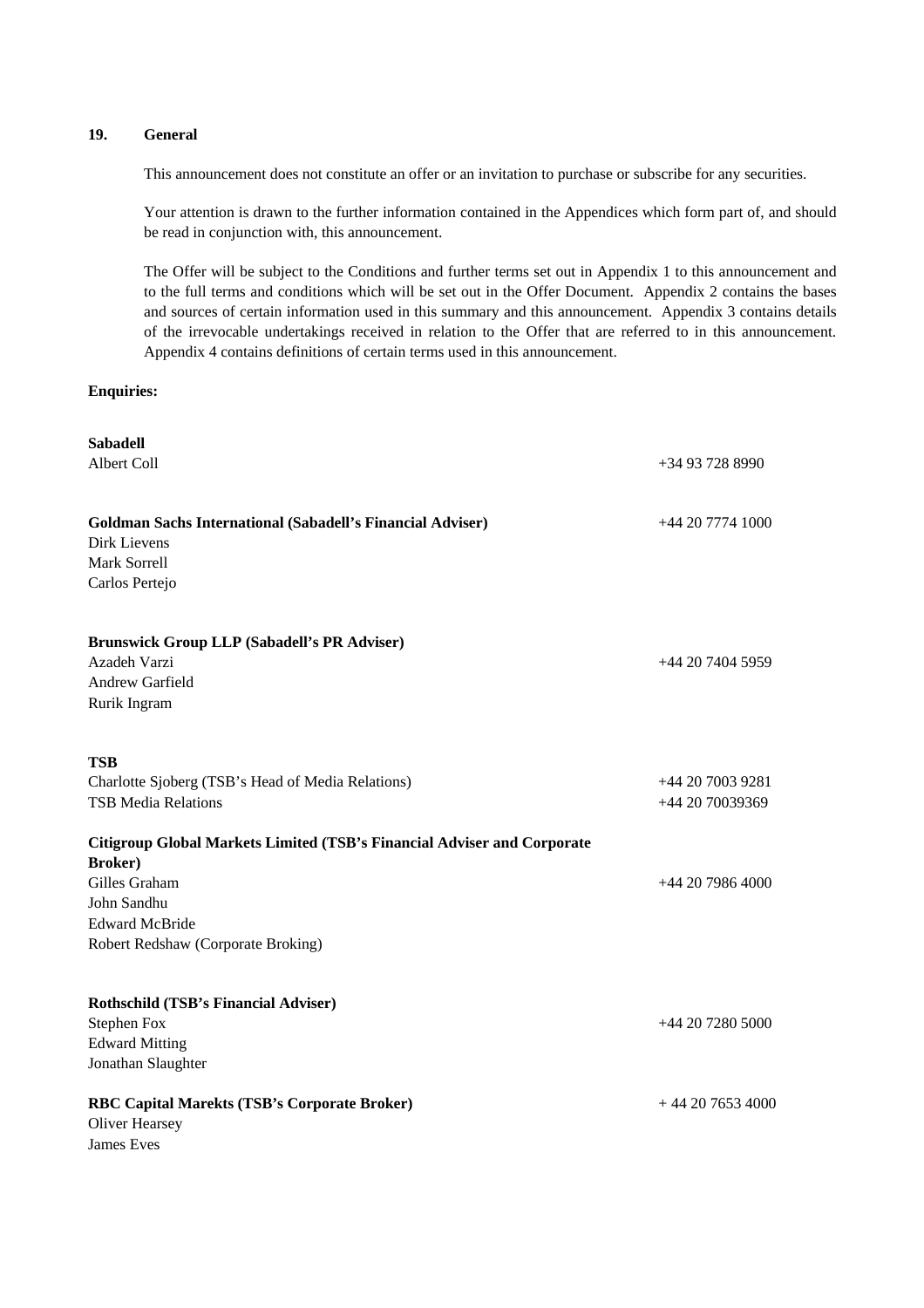# **Bell Pottinger (TSB's PR Adviser)**  Clinton Manning +44 20 7293 3885

#### *Important notices relating to financial advisers*

*Goldman Sachs International, which is authorised by the Prudential Regulation Authority and regulated in the United Kingdom by the Financial Conduct Authority and the Prudential Regulation Authority, is acting exclusively for Sabadell and no one else in connection with the Offer and will not be responsible to anyone other than Sabadell for providing the protections afforded to its clients or for providing advice in relation to the Offer.*

*Citigroup Global Markets Limited (Citigroup), which is authorised by the Prudential Regulation Authority and regulated in the United Kingdom by the Financial Conduct Authority and the Prudential Regulation Authority, is acting exclusively for TSB and no one else in connection with the Offer and will not be responsible to anyone other than TSB for providing the protections afforded to its clients or for providing advice in relation to the Offer.*

*N.M. Rothschild & Sons Limited (Rothschild), which is authorised by the Prudential Regulation Authority and regulated in the United Kingdom by the Financial Conduct Authority and the Prudential Regulation Authority, is acting exclusively for TSB and no one else in connection with the Offer and will not be responsible to anyone other than TSB for providing the protections afforded to its clients or for providing advice in relation to the Offer.* 

*RBC Europe Limited (RBC Capital Markets), which is authorised by the Prudential Regulation Authority and regulated by the Financial Conduct Authority and the Prudential Regulation Authority in the United Kingdom, is acting for TSB and no one else in connection with the matters referred to in this announcement and will not be responsible to anyone other than TSB for providing the protections afforded to clients of RBC Capital Markets, or for providing advice in connection with the matters referred to in this announcement.* 

*UBS Limited (UBS), which is authorised by the Prudential Regulation Authority and regulated in the United Kingdom by the Financial Conduct Authority and the Prudential Regulation Authority in the United Kingdom. UBS Limited, is acting as financial adviser to Lloyds and no one else in connection with the subject matter of this announcement and will not be responsible to anyone other than Lloyds for providing the protections offered to clients of UBS Limited nor for providing advice in connection with the subject matter of this announcement.* 

*Merrill Lynch International (BofA Merrill Lynch), which is authorised by the Prudential Regulation Authority and regulated in the United Kingdom by the Financial Conduct Authority and the Prudential Regulation Authority, a subsidiary of Bank of America Corporation, is acting for Lloyds in connection with the subject matter of this announcement and for no one else and will not be responsible to anyone other than Lloyds for providing the protections afforded to its clients or for providing advice in relation to the subject matter of this announcement.* 

# *Further information*

*This announcement is not intended to, and does not, constitute or form part of any offer, invitation or the solicitation of an offer to purchase, otherwise acquire, subscribe for, sell or otherwise dispose of any securities, or the solicitation of any vote or approval in any jurisdiction, pursuant to the Offer or otherwise. The Offer will be made solely by means of the Offer Document and the Form of Acceptance accompanying the Offer Document, which will contain the full terms and conditions of the Offer, including details of how the Offer may be accepted. Any response to the Offer should be made only on the basis of information contained in the Offer Document. TSB Shareholders are advised to read the formal documentation in relation to the Offer carefully once it has been despatched.*

*This announcement has been prepared for the purposes of complying with English law, the rules of the London Stock Exchange and the Code and the information disclosed may not be the same as that which would have been disclosed if this announcement had been prepared in accordance with the laws and regulations of any jurisdiction outside the United Kingdom.*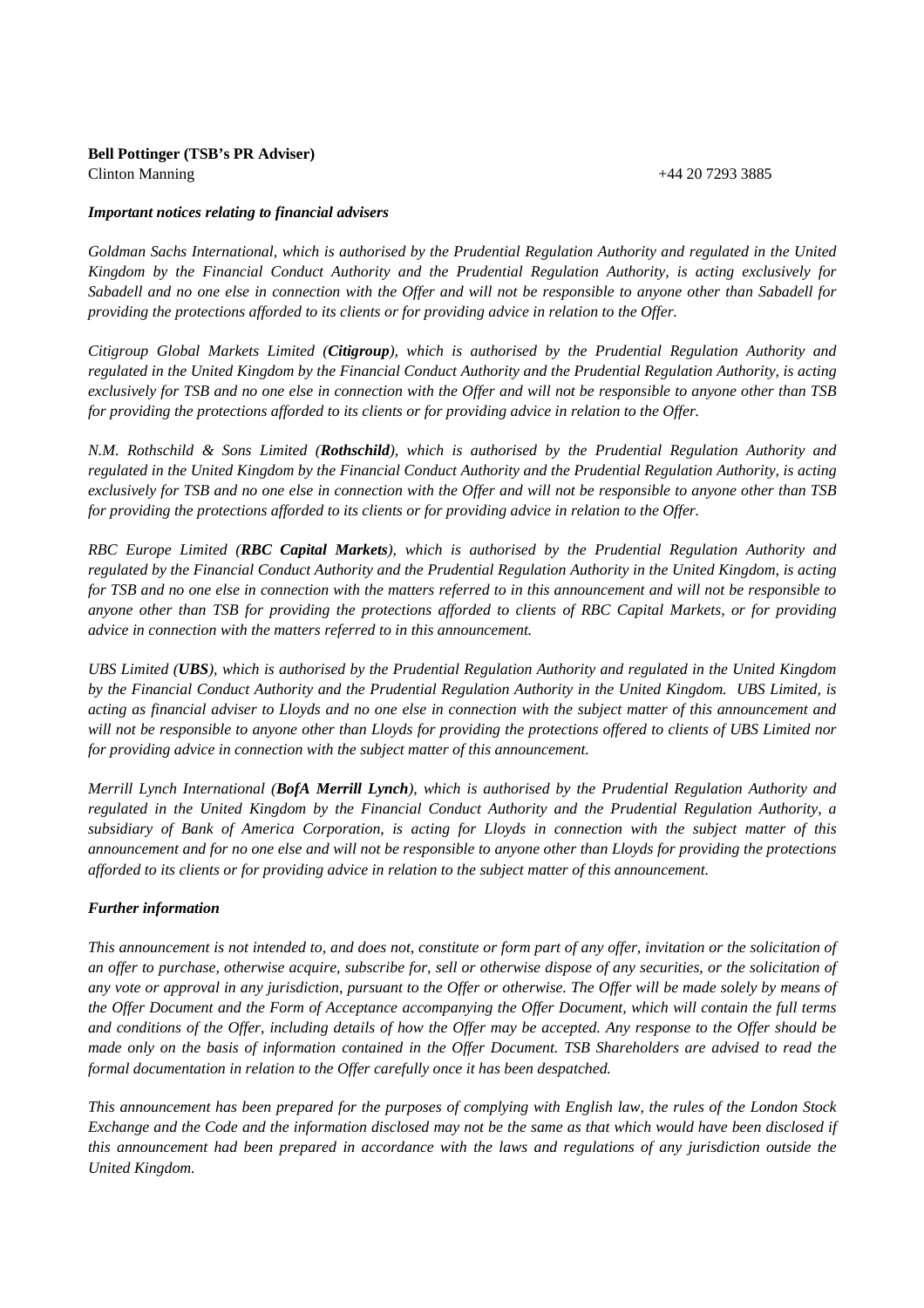#### *Overseas jurisdictions*

*The distribution of this announcement in jurisdictions other than the United Kingdom or the United States and the ability of TSB Shareholders who are not resident in the United Kingdom or the United States to participate in the Offer may be affected by the laws of relevant jurisdictions. Therefore any persons who are subject to the laws of any jurisdiction other than the United Kingdom or the United States or TSB Shareholders who are not resident in the United Kingdom or the United States will need to inform themselves about, and observe, any applicable legal or regulatory requirements. Any failure to comply with the applicable restrictions may constitute a violation of the securities laws of any such jurisdiction. Further details in relation to overseas shareholders will be contained in the Offer Document.*

*The Offer is not being, and will not be, made available, directly or indirectly, in or into or by the use of the mails of, or by any other means or instrumentality of interstate or foreign commerce of, or any facility of a national state or other securities exchange of any Restricted Jurisdiction, unless conducted pursuant to an exemption from the applicable securities laws of such Restricted Jurisdiction.*

*Accordingly, copies of this announcement and all documents relating to the Offer are not being, and must not be, directly or indirectly, mailed, transmitted or otherwise forwarded, distributed or sent in, into or from any Restricted Jurisdiction except pursuant to an exemption from the applicable securities laws of such Restricted Jurisdiction and persons receiving this announcement (including, without limitation, agents, nominees, custodians and trustees) must not distribute, send or mail it in, into or from such jurisdiction. Any person (including, without limitation, any agent, nominee, custodian or trustee) who has a contractual or legal obligation, or may otherwise intend, to forward this announcement and/or the Offer Document and/or any other related document to a jurisdiction outside the United Kingdom or the United States should inform themselves of, and observe, any applicable legal or regulatory requirements of their jurisdiction.*

# *Notice to US holders of TSB Shares*

*The Offer is being made in the United States pursuant to Section 14(e) and Regulation 14E under the US Exchange Act and otherwise in accordance with the requirements of the Code. Accordingly, the Offer will be subject to disclosure and other procedural requirements, including with respect to withdrawal rights, offer timetable, settlement procedures and timing of payments that are different from those applicable under US domestic tender offer procedures and law.* 

*The Offer is being made for the securities of an English company with a listing on the London Stock Exchange. The Offer is subject to UK disclosure requirements, which are different from certain United States disclosure requirements. The financial information on TSB included in this announcement has been prepared in accordance with IFRS and the financial information on Sabadell included in this announcement has been prepared in accordance with IFRS, thus neither may be comparable to financial information of US companies or companies whose financial statements are prepared in accordance with generally accepted accounting principles in the United States.*

*The receipt of cash pursuant to the Offer by a US holder of TSB Shares may be a taxable transaction for US federal income tax purposes and under applicable US state and local, as well as foreign and other, tax laws. Each TSB Shareholder is urged to consult his independent professional adviser immediately regarding the tax consequences of accepting the Offer. Furthermore, the payment and settlement procedure with respect to the Offer will comply with the relevant United Kingdom rules, which differ from the United States payment and settlement procedures, particularly with regard to the date of payment of consideration.*

*The Offer will be made in the United States by Sabadell and no one else. Neither Goldman Sachs nor Citigroup nor Rothschild, nor any of their respective affiliates, will be making the Offer in the United States.*

*It may be difficult for US holders of TSB Shares to enforce their rights and any claim arising out of US federal securities laws, since Sabadell is incorporated under the laws of Spain and TSB is incorporated under the laws of England and Wales and some or all of their officers and directors are residents of non-US jurisdictions. In addition, most of the assets of Sabadell and TSB are located outside the United States. US holders of TSB Shares may not be able*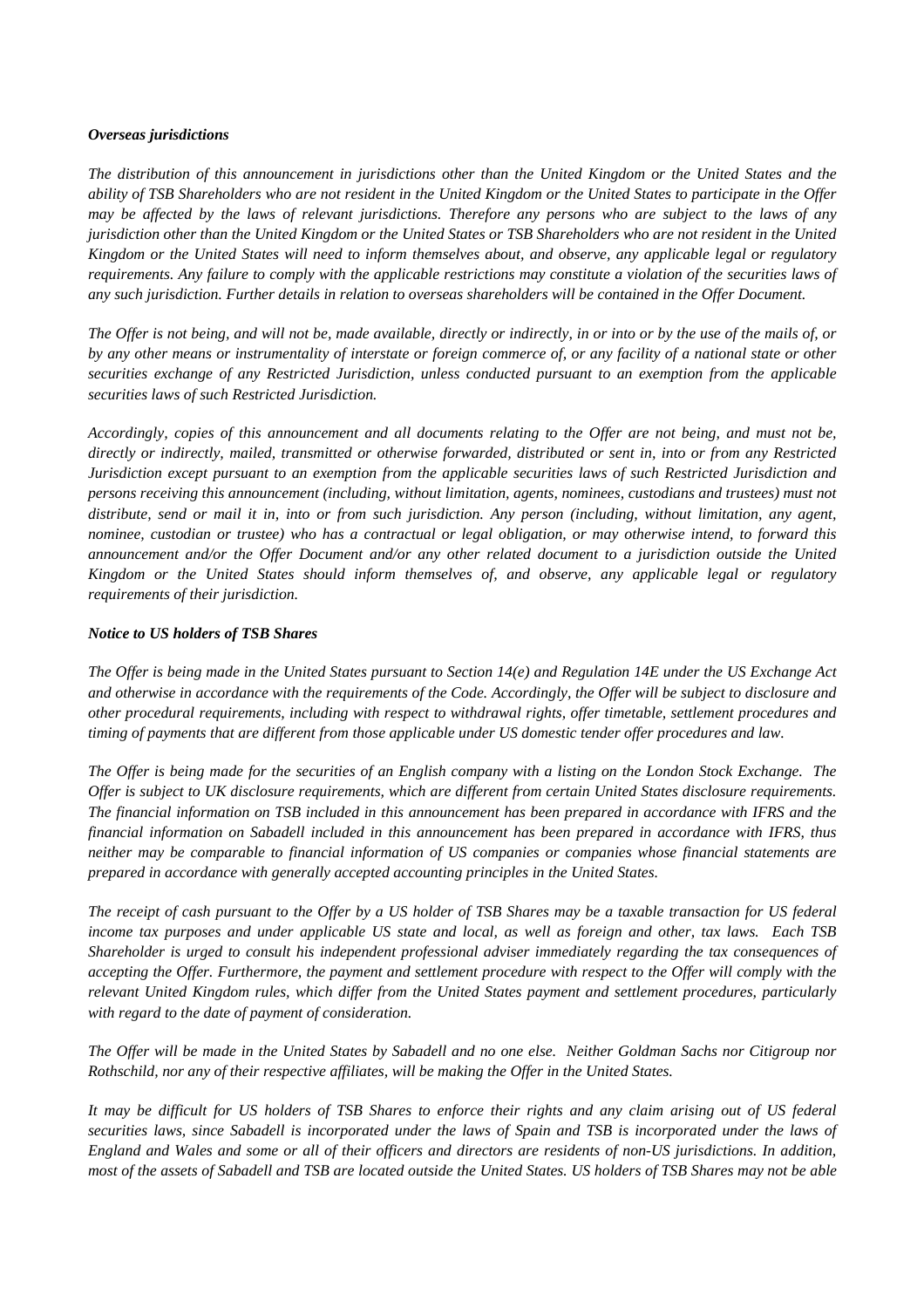*to sue a non-US company or its officers or directors in a non-US court for violations of US securities laws. Further, it may be difficult to compel a non-US company and its affiliates to subject themselves to a US court's judgment.*

*This announcement does not constitute an offer of securities for sale in the United States or an offer to acquire or exchange securities in the United States. No offer to acquire securities or to exchange securities for other securities has been made, or will be made, directly or indirectly, in or into, or by the use of the mails of, or by any means or instrumentality of interstate or foreign commerce or any facilities of a national securities exchange of, the United States or any other country in which such offer may not be made other than: (i) in accordance with the tender offer requirements under the US Exchange Act, or the securities laws of such other country, as the case may be, or: (ii) pursuant to an available exemption from such requirements.*

*Neither the US Securities and Exchange Commission nor any US state securities commission has approved or disapproved the Offer, or passed comment upon the adequacy or completeness of this announcement or the Offer Document. Any representation to the contrary is a criminal offence in the United States.*

*To the extent permitted by applicable law, in accordance with, and to the extent permitted by, the Code and normal UK market practice, Sabadell or its nominees or brokers (acting as agents) or their respective affiliates may from time to time make certain purchases of, or arrangements to purchase, shares or other securities in TSB, other than pursuant to the Offer, at any time prior to completion of the Offer becoming effective. These purchases may occur either in the open market at prevailing prices or in private transactions at negotiated prices. Any such purchases, or arrangements to purchase, will comply with all applicable UK rules, including the Code, the rules of the London Stock Exchange and Rule 14e-5 under the US Exchange Act to the extent applicable. In addition, in accordance with, and to the extent permitted by, the Code and normal UK market practice, Goldman Sachs International, Citigroup, Rothschild, UBS and BofA Merrill Lynch and their respective affiliates will continue to act as exempt principal traders in TSB Shares on the London Stock Exchange and engage in certain other purchasing activities consistent with their respective normal and usual practice and applicable law. To the extent required by the applicable law (including the Code), any information about such purchases will be disclosed on a next day basis to the Panel on Takeovers and Mergers and a Regulatory Information Service including the Regulatory News Service on the London Stock Exchange website, www.londonstockexchange.com*

#### *Forward-looking statements*

*This announcement contains statements about Sabadell and TSB which are, or may be deemed to be, "forward-looking statements" and which are prospective in nature. All statements other than statements of historical fact included in this announcement may be forward-looking statements. They are based on current expectations and projections about future events, and are therefore subject to risks and uncertainties which could cause actual results to differ materially from the future results expressed or implied by the forward-looking statements. Often, but not always, forward-looking statements can be identified by the use of forward-looking words such as "plans", "expects", "is expected", "is subject to", "budget", "scheduled", "estimates", "forecasts", "predicts", "intends", "anticipates", "believes", "targets", "aims", "projects", "future-proofing" or words or terms of similar substance or the negative of such words or terms, as well as variations of such words and phrases or statements that certain actions, events or results "may", "could", "should", "would", "might" or "will" be taken, occur or be achieved. Such statements are qualified in their entirety by the inherent risks and uncertainties surrounding future expectations. Forward-looking statements may include statements relating to the following: (i) future capital expenditures, expenses, revenues, earnings, synergies, economic performance, indebtedness, financial condition, dividend policy, losses and future prospects; (ii) business and management strategies and the expansion and growth of Sabadell's or TSB's operations and potential synergies resulting from the Offer; and (iii) the effects of global economic conditions on Sabadell's or TSB's business.* 

*Such forward-looking statements involve known and unknown risks and uncertainties that could significantly affect expected results and are based on certain key assumptions. Many factors may cause the actual results, performance or achievements of the Sabadell Group or the TSB Group to be materially different from any future results, performance or achievements expressed or implied by the forward-looking statements. Important factors that could cause actual results, performance or achievements of the Sabadell Group or the TSB Group to differ materially from the expectations of the Sabadell Group or the TSB Group, as applicable, include, among other things: UK domestic and*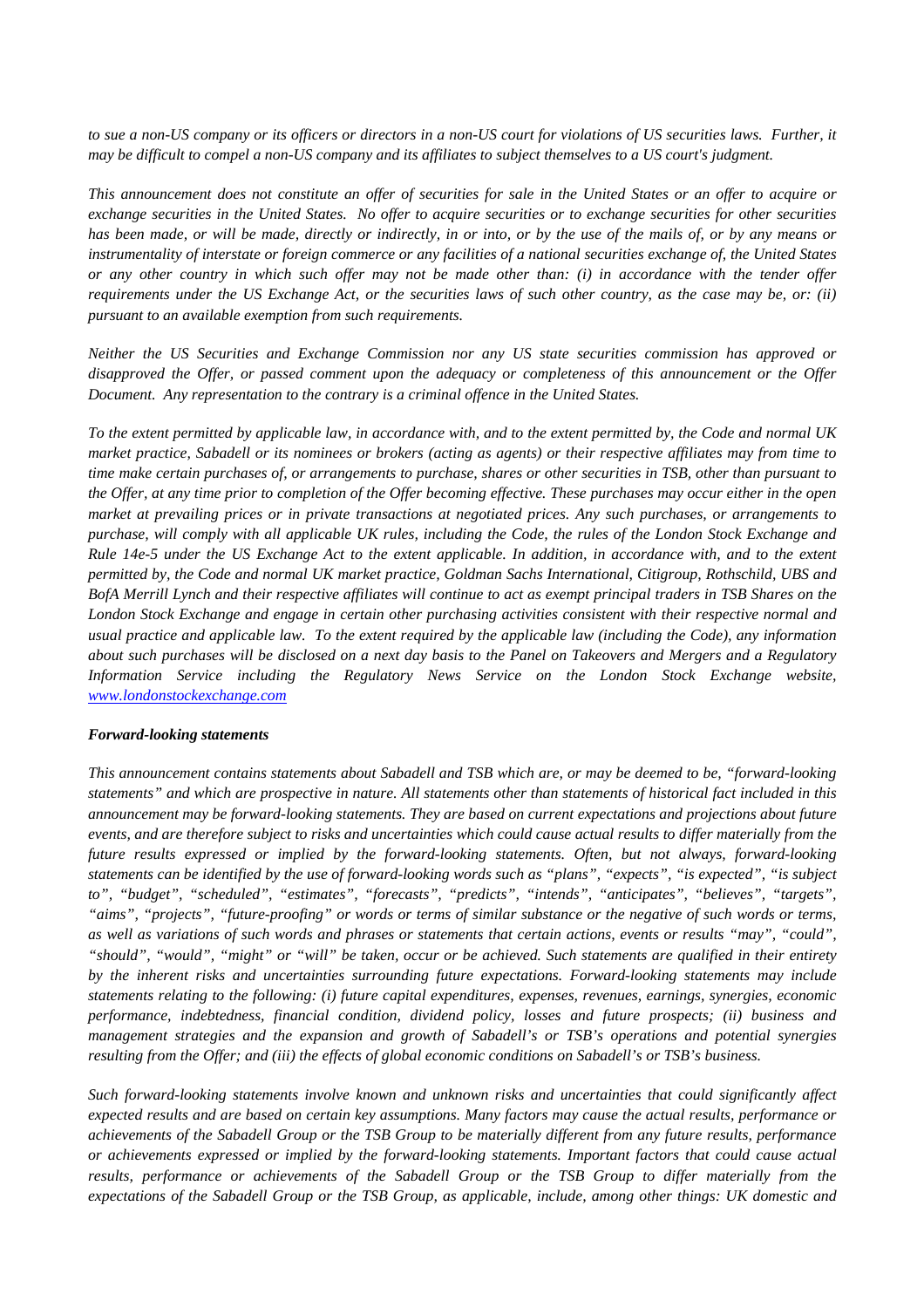*global economic and business conditions; the ability to access sufficient funding to meet the Sabadell Group's or the TSB Group's liquidity needs; risks concerning borrower or counterparty credit quality; instability in the global financial markets, including Eurozone instability and the impact of any sovereign credit rating downgrade or other sovereign financial issues; market-related risks including in relation to interest rates and exchange rates; changing demographics and market-related trends; changes in customer preferences; changes to laws, regulation, accounting standards or taxation, including changes to regulatory capital or liquidity requirements; the policies and actions of governmental or regulatory authorities in the UK or the European Union or other jurisdictions in which either the Sabadell Group or the TSB Group operates; the implementation of the Recovery and Resolution Directive and banking reform following the recommendations made by the Independent Commission on Banking; the ability to attract and retain senior management and other employees; the extent of any future impairment charges or write-downs caused by depressed asset valuations, market disruptions and illiquid markets; the effects of competition and the actions of competitors, including non-bank financial services and lending companies; exposure to regulatory scrutiny, legal proceedings, regulatory investigations or complaints and other factors. Each of the Sabadell Group and the TSB Group, and each of their respective members, directors, officers, employees, advisers and persons acting on their behalf, expressly disclaims any intention or obligation to update or revise any forward-looking or other statements contained in this announcement, whether as a result of new information, future events or otherwise, except as required by applicable law.* 

*No member of the Sabadell Group nor the TSB Group, nor any of their respective associates, directors, officers, employees or advisers, provides any representation, assurance or guarantee that the occurrence of the events expressed or implied in any forward-looking statements in this announcement will actually occur.*

*Other than in accordance with its legal or regulatory obligations, neither Sabadell or TSB is under any obligation and Sabadell and TSB each expressly disclaim any intention or obligation to update or revise any forward-looking statements, whether as a result of new information, future events or otherwise.*

*Except as expressly provided in this announcement, no forward-looking or other statements have been reviewed by the auditors of the Sabadell Group or the TSB Group. All subsequent oral or written forward-looking statements attributable to any member of the Sabadell Group or TSB Group, or any of their respective associates, directors, officers, employees or advisers, are expressly qualified in their entirety by the cautionary statement above.*

# *No profit forecasts or estimates*

*No statement in this announcement is intended as a profit forecast or estimate for any period and no statement in this announcement should be interpreted to mean that earnings or earnings per share for Sabadell or TSB, as appropriate,*  for the current or future financial years would necessarily match or exceed the historical published earnings or *earnings per share for Sabadell or TSB, as appropriate.*

# *Disclosure requirements of the Code*

*Under Rule 8.3(a) of the Code, any person who is interested in 1 per cent. or more of any class of relevant securities of an offeree company or of any securities exchange offeror (being any offeror other than an offeror in respect of which it has been announced that its offer is, or is likely to be, solely in cash) must make an Opening Position Disclosure following the commencement of the offer period and, if later, following the announcement in which any securities exchange offeror is first identified. An Opening Position Disclosure must contain details of the person's interests and short positions in, and rights to subscribe for, any relevant securities of each of (i) the offeree company and (ii) any securities exchange offeror(s). An Opening Position Disclosure by a person to whom Rule 8.3(a) applies must be made by no later than 3.30 pm (London time) on the 10th business day following the commencement of the Offer Period and, if appropriate, by no later than 3.30 pm (London time) on the 10th business day following the announcement in which any securities exchange offeror is first identified. Relevant persons who deal in the relevant securities of the offeree company or of a securities exchange offeror prior to the deadline for making an Opening Position Disclosure must instead make a Dealing Disclosure.*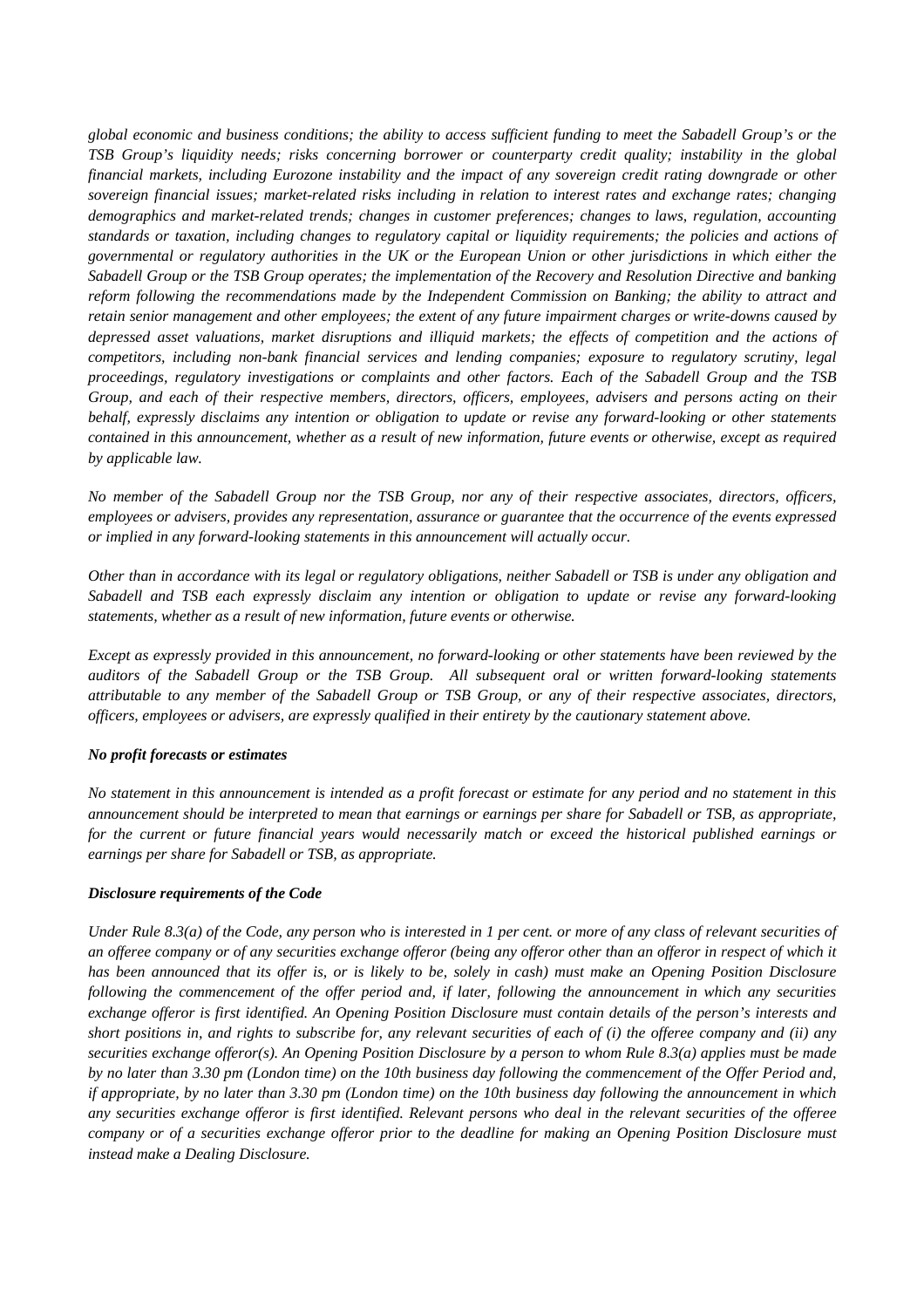*Under Rule 8.3(b) of the Code, any person who is, or becomes, interested in 1 per cent. or more of any class of relevant securities of the offeree company or of any securities exchange offeror must make a Dealing Disclosure if the person deals in any relevant securities of the offeree company or of any securities exchange offeror. A Dealing Disclosure must contain details of the dealing concerned and of the person's interests and short positions in, and rights to subscribe for, any relevant securities of each of (i) the offeree company and (ii) any securities exchange offeror, save to the extent that these details have previously been disclosed under Rule 8. A Dealing Disclosure by a person to whom Rule 8.3(b) applies must be made by no later than 3.30 pm (London time) on the business day following the date of the relevant dealing.*

*If two or more persons act together pursuant to an agreement or understanding, whether formal or informal, to acquire or control an interest in relevant securities of an offeree company or a securities exchange offeror, they will be deemed to be a single person for the purpose of Rule 8.3.*

*Opening Position Disclosures must also be made by the offeree company and by any offeror and Dealing Disclosures must also be made by the offeree company, by any offeror and by any persons acting in concert with any of them (see Rules 8.1, 8.2 and 8.4).*

*Details of the offeree and offeror companies in respect of whose relevant securities Opening Position Disclosures and Dealing Disclosures must be made can be found in the Disclosure Table on the Takeover Panel's website at www.thetakeoverpanel.org.uk, including details of the number of relevant securities in issue, when the offer period commenced and when any offeror was first identified. You should contact the Panel's Market Surveillance Unit on +44 (0)20 7638 0129 if you are in any doubt as to whether you are required to make an Opening Position Disclosure or a Dealing Disclosure.*

# *Rule 2.10 disclosure*

*In accordance with Rule 2.10 of the Code, TSB announced on 12 March 2015 that it has 500,000,000 ordinary shares of one pence each in issue and admitted to trading on the main market of the London Stock Exchange. The International Securities Identification Number for the TSB Shares is GB00BMQX2Q65.*

# *Information relating to TSB Shareholders*

*Please be aware that addresses, electronic addresses and certain other information provided by TSB Shareholders, persons with information rights and other relevant persons for the receipt of communications from TSB may be provided to Sabadell during the Offer Period as required under Section 4 of Appendix 4 to the Code.*

# *Publication on website*

*A copy of this announcement (and the analyst and investor presentation referred to above) will be available, subject to certain restrictions relating to persons resident in Restricted Jurisdictions, for inspection on Sabadell's website at www.sabadelltsbinfo.com and on TSB's website at www.tsb.co.uk by no later than 12 noon (London time) on the Business Day following the date of this announcement. For the avoidance of doubt the contents of those websites are not incorporated, and do not form part of, this announcement.*

*Sabadell Shareholders may request a hard copy of this announcement by contacting Johan Svensson during business hours on +34 93 7288973 or by submitting a request by email to svenssonjohan@bancsabadell.com or in writing to C/Sena 12 08174 Sant Cugat del Vallés, Barcelona, Spain. A hard copy of this announcement will be sent to TSB Shareholders (other than TSB Shareholders who have elected to receive electronic communications) in the near future. TSB Shareholders may request a hard copy of this announcement by contacting Gemma Parsons, Deputy Company Secretary during business hours on +44 020 7003 9473 or by submitting a request in writing to TSB Banking Group plc, 20 Gresham Street, London, EC2V 7JE. Sabadell Shareholders and TSB Shareholders may also request that all future documents, announcements and information to be sent to them in relation to the Offer should be in hard copy form.*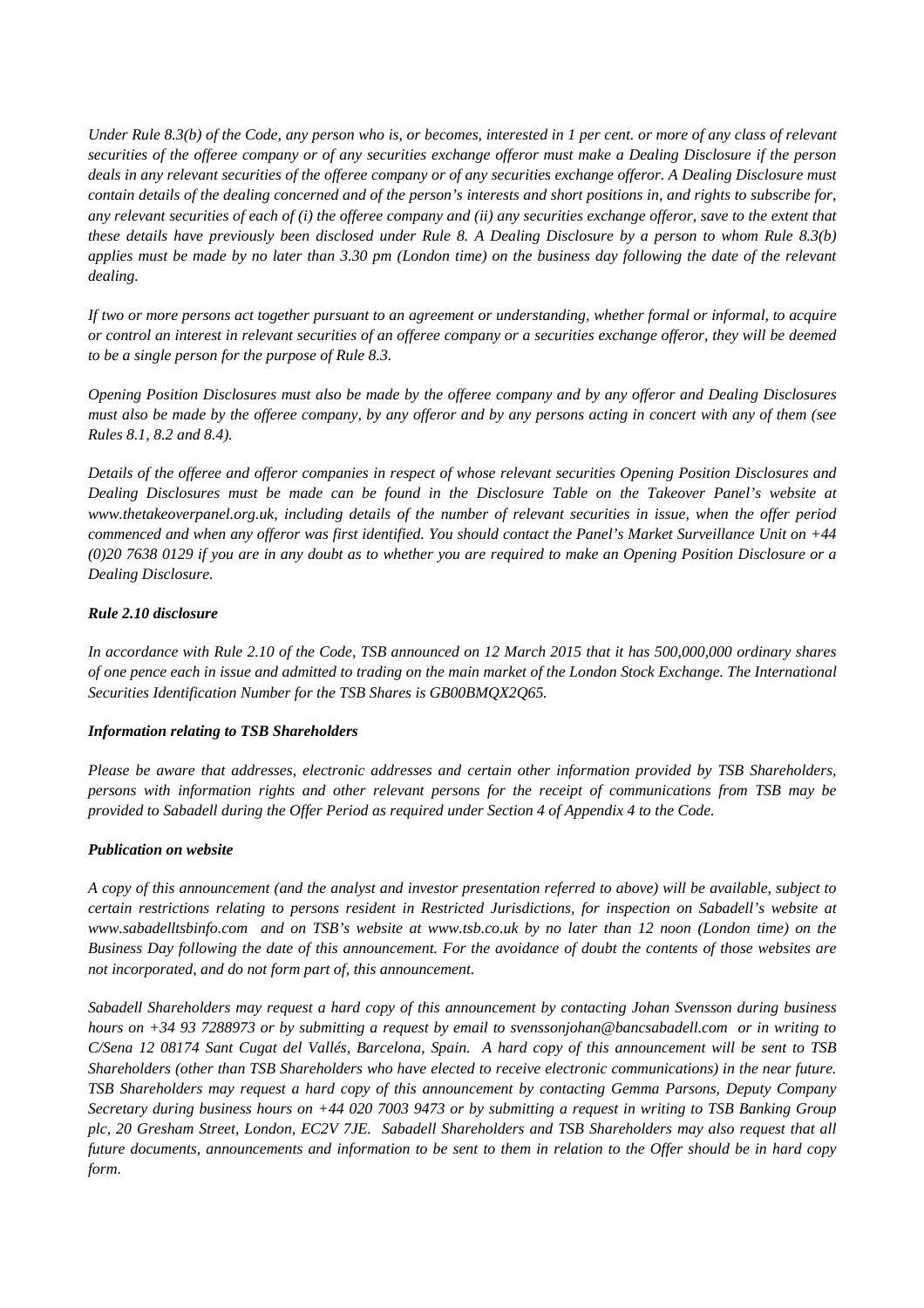# *Rights Issue*

*This announcement does not constitute an offer to sell, or a solicitation of offers to purchase or subscribe for, securities in the United States or any other jurisdiction. The securities to be issued in the rights issue referred to herein have not been, and will not be, registered under the U.S. Securities Act, and may not be offered or sold in the United States absent registration or an applicable exemption from registration requirements. There is no intention to register any portion of the rights issue in the United States or to conduct a public offering of securities pursuant to the rights issue in the United States. This announcement does not solicit money, securities or any other type of consideration in connection with the rights issue and, if any money, securities or other type of consideration is sent in response hereto, it will not be accepted.* 

#### *Rounding*

*Certain figures included in this announcement have been subjected to rounding adjustments. Accordingly, figures shown for the same category presented in different tables may vary slightly and figures shown as totals in certain tables may not be an arithmetic aggregation of the figures that precede them.*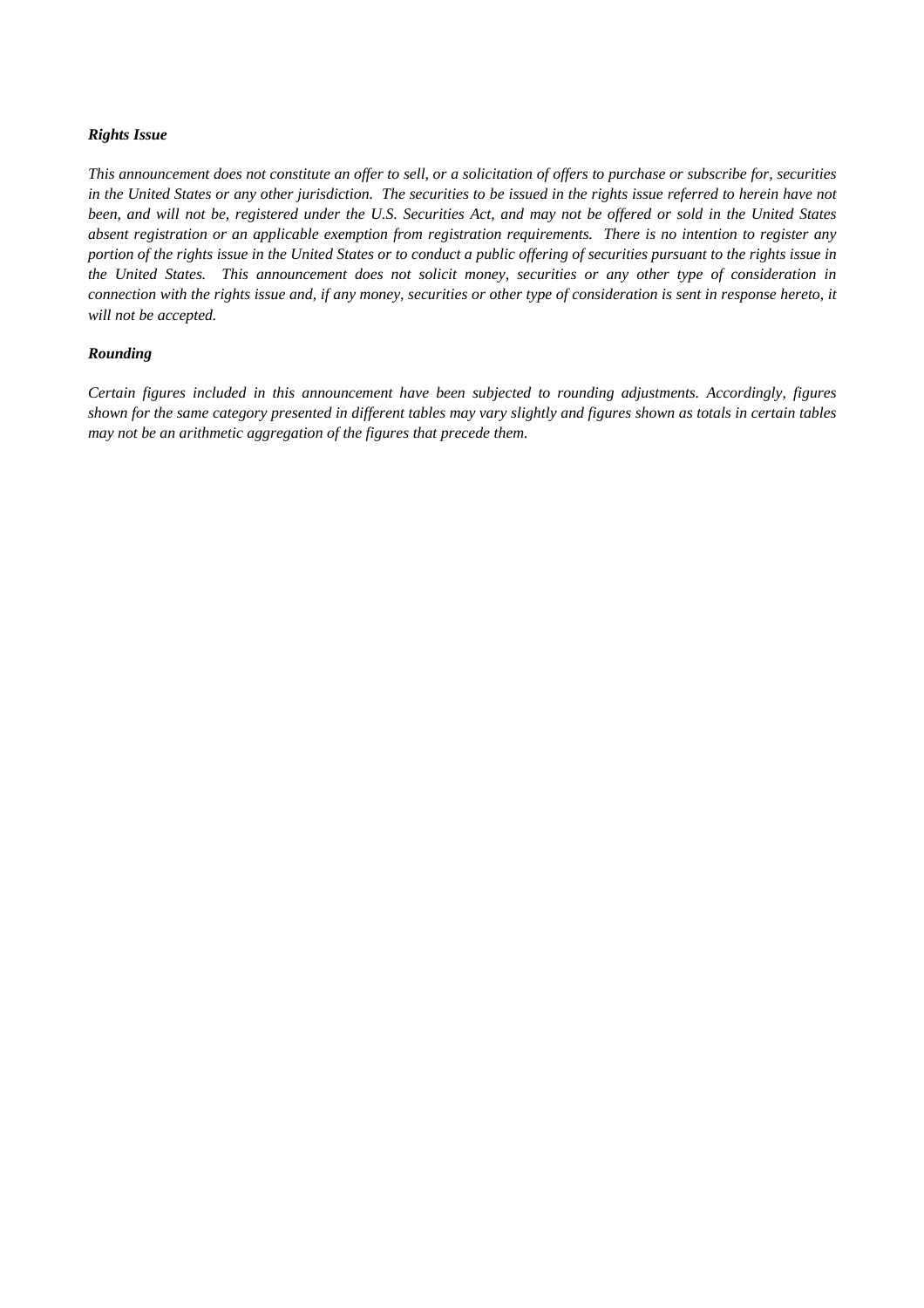#### **APPENDIX 1**

#### **CONDITIONS AND FURTHER TERMS OF THE OFFER**

# **PART 1**

#### **CONDITIONS OF THE OFFER**

The Offer will be made on the terms and conditions set out in this Appendix and in the Offer Document and the Form of Acceptance.

# **1. Conditions to the Offer**

The Offer will be subject to the following conditions:

#### **Acceptance condition**

- (a) valid acceptances being received (and not, where permitted, withdrawn) by no later than 1.00 p.m. (London time) on the first closing date of the Offer (or such later time(s) and/or date(s) as Sabadell may, with the consent of the Panel or in accordance with the Code, decide) in respect of TSB Shares which, together with all other TSB Shares acquired by Sabadell (whether pursuant to the Offer or otherwise) carry not less than 75 per cent. (or such lower percentage as Sabadell may decide) in nominal value of the TSB Shares and represent not less than 75 per cent. (or such lower percentage as Sabadell may decide) of the voting rights carried by the TSB Shares, provided that this condition will not be satisfied unless Sabadell and/or any of its wholly-owned subsidiaries shall have acquired, or agreed to acquire, pursuant to the Offer or otherwise, TSB Shares carrying more than 50 per cent. of the voting rights normally exercisable at a general meeting of TSB, including for this purpose (to the extent, if any, required by the Panel) any such voting rights attaching to any TSB Shares that are unconditionally allotted or issued before the Offer becomes or is declared unconditional as to acceptances whether pursuant to the exercise of any outstanding subscription or conversion rights or otherwise and for the purposes of this condition:
	- (i) shares which have been unconditionally allotted but not issued shall be deemed to carry the voting rights they will carry on issue; and
	- (ii) valid acceptances shall be deemed to have been received in respect of TSB Shares which are treated for the purposes of Part 28 of the UK Companies Act as having been acquired or contracted to be acquired by Sabadell by virtue of acceptances of the Offer.

#### **European Commission clearance**

- (b) insofar as the Offer falls within the scope of Council Regulation (EC) 139/2004 (as amended) (the **EU Merger Regulation**):
	- (i) the European Commission taking a decision (or being deemed to have taken a decision) under Article  $6(1)(b)$  of the EU Merger Regulation declaring the Offer compatible with the common market, without imposing any conditions or obligations that are not on terms reasonably satisfactory to Sabadell; or
	- (ii) if the European Commission takes a decision (or is deemed to have taken a decision) to refer the whole or part of the Offer to the UK Competition and Markets Authority (the **CMA**), under Article 9(3) of the EU Merger Regulation: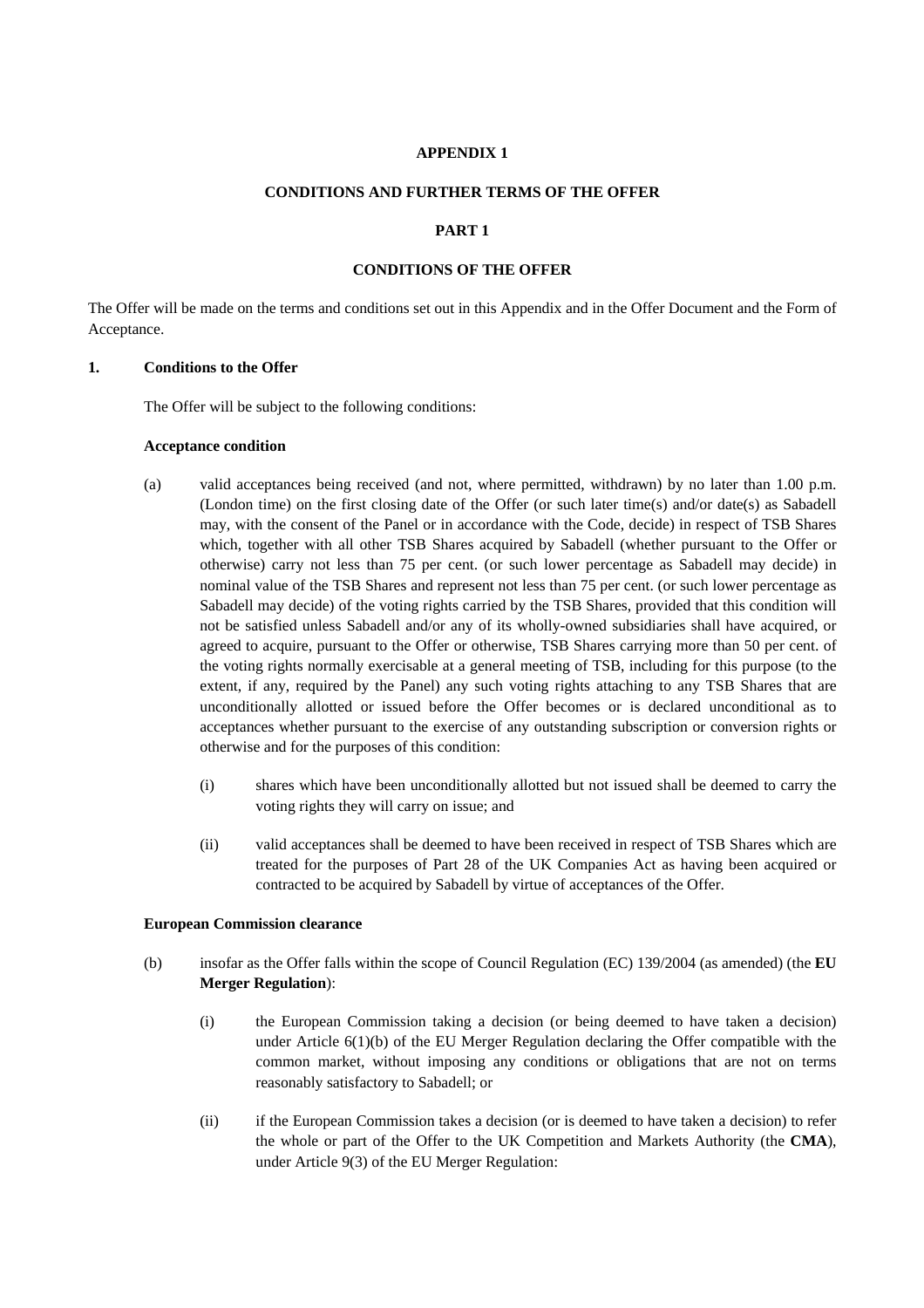- (A) the CMA taking a decision with equivalent effect to that referred to in paragraph (b)(i) above with respect to those parts of the Offer referred to it; and
- (B) the European Commission taking the decision referred to in paragraph (b)(i) above with respect to any part of the Offer retained by it;

#### **Merger control clearance in any other jurisdiction**

(c) to the extent that, in the reasonable opinion of Sabadell, any other merger control consents or approvals are necessary prior to the completion of the Offer according to the law of any other jurisdiction, all relevant notifications or filings having been made, all appropriate waiting periods (including any extensions thereof) having expired, lapsed or been terminated and all such clearances or approvals having been granted (or being deemed to have been granted in accordance with the relevant law) provided that each such clearance or approval has an equivalent effect to the decision referred to in paragraph (i) above and is on terms reasonably satisfactory to Sabadell;

#### **Other regulatory approvals**

- (d) the Prudential Regulation Authority (the **PRA**) approving either:
	- (i) unconditionally, pursuant to section 189(4)(a) or section 189(6) of the Financial Services and Markets Act 2000 (**FSMA**); or
	- (ii) subject to one or more conditions, pursuant to section 189(7) of the FSMA, that are satisfactory to Sabadell acting reasonably,

the changes of control over any TSB PRA-authorised person, arising as a result of the Offer or its implementation, by Sabadell, each controller of Sabadell and any other person who would become a controller.

In each case, for the purposes of this paragraph only, **controller** shall have the meaning ascribed to it in section 422 of the FSMA and **control** shall be construed in accordance with the provisions of Part XII of the FSMA;

#### **Other third party clearances**

- (e) other than in relation to the competition law and regulatory approvals referred to in paragraphs (b) to (d) above, no government or governmental, quasi-governmental, supranational, statutory, administrative or regulatory body or association, institution or agency (including any trade agency) or any court or other body (including any professional or environmental body) or person in any jurisdiction (each a **Relevant Authority**) having decided to take, institute or threaten any action, proceeding, suit, investigation, enquiry or reference or enacted, made or proposed and there not continuing to be outstanding any statute, regulation, order or decision that would or might reasonably be expected to (in any case which is material in the context of the Offer):
	- (i) make the acquisition or the proposed acquisition of TSB Shares, or control or management of TSB by Sabadell or any member of the Sabadell Group void, unenforceable or illegal in any jurisdiction or directly or indirectly prohibit or otherwise restrict, delay or interfere with the implementation of, or impose additional conditions or obligations with respect to, or otherwise challenge or require amendment to the terms of, the Offer or the proposed acquisition of any TSB Shares, or control or management of TSB by Sabadell or any member of the Sabadell Group;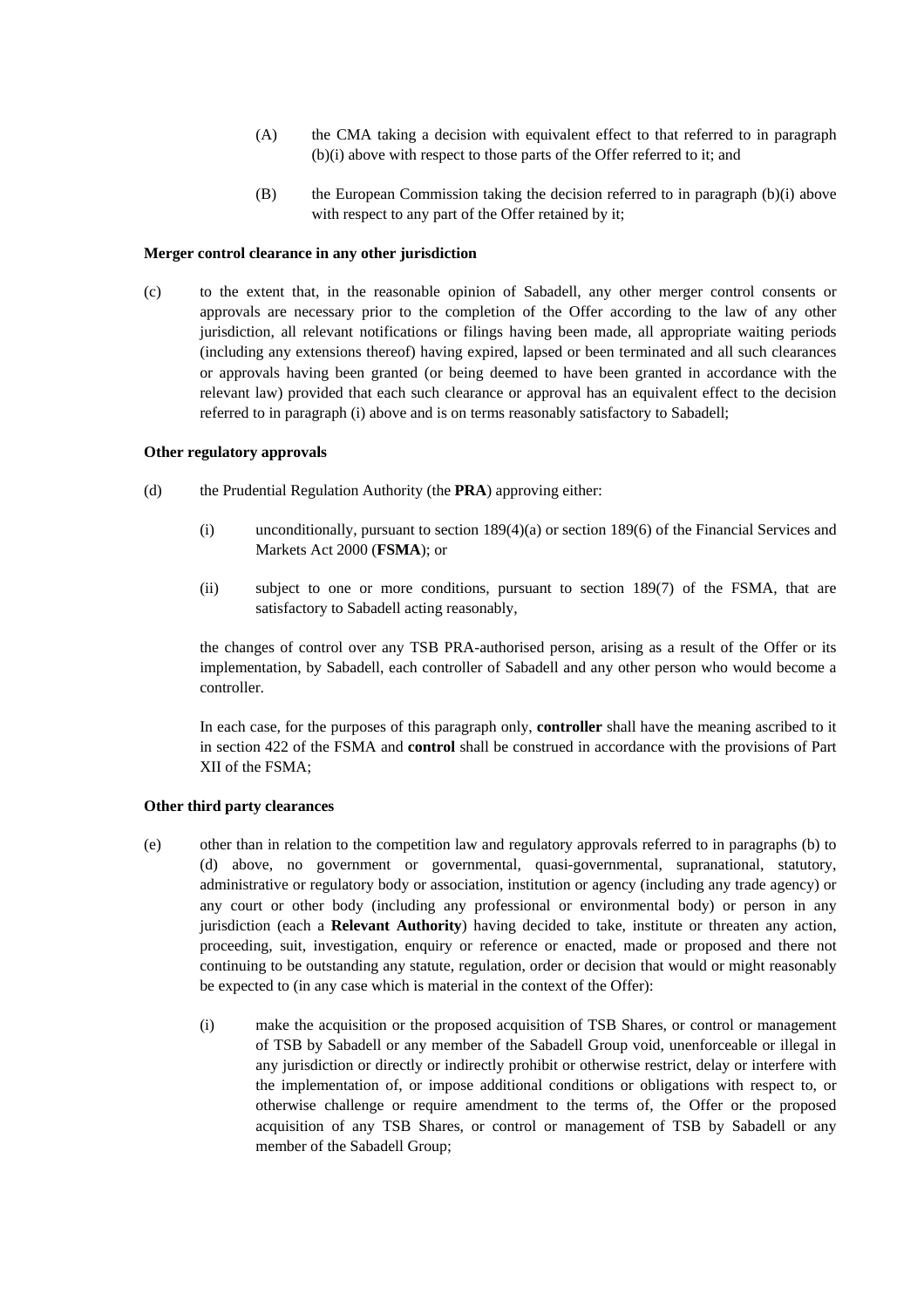- (ii) require, prevent or delay the divestiture (or alter the terms of any proposed divestiture) by the Sabadell Group or the TSB Group of all or any part of their respective businesses, assets or properties or impose any limitation on their ability to conduct all or any part of their respective businesses and to own, control or manage any of their respective assets or properties to an extent which is, in any such case, material in the context of the Sabadell Group or the TSB Group taken as a whole;
- (iii) impose any limitation on, or result in any delay in, the ability of any member of the Sabadell Group to acquire or hold or to exercise effectively, directly or indirectly, all or any rights of ownership of shares or other securities (or the equivalent) in, or to exercise management control over, any member of the TSB Group or on the ability of the TSB Group to hold or exercise effectively, directly or indirectly, all or any rights of ownership of shares or other securities (or the equivalent) in, or to exercise management control over, any other member of the TSB Group;
- (iv) require any member of the Sabadell Group or of the TSB Group to acquire or offer to acquire any shares or other securities (or the equivalent) or interest in any member of the TSB Group or any member of the Sabadell Group owned by a third party (other than in the implementation of the Offer) where such acquisition would be material in the context of the Sabadell Group or the TSB Group taken as a whole;
- (v) require the divestiture by any member of the Sabadell Group of any shares, securities or other interests in any member of the TSB Group;
- (vi) impose any limitation on, or result in any delay in, the ability of any member of the Sabadell Group or the TSB Group to integrate or co-ordinate its business, or any part of it, with the businesses or any part of the businesses of any other member of the Sabadell Group and/or the TSB Group;
- (vii) result in any member of the Sabadell Group or the TSB Group ceasing to be able to carry on business under any name under which it presently does so; or
- (viii) otherwise adversely affect the business, assets, financial or trading position or profits or prospects of any member of the Sabadell Group or the TSB Group in each case in a manner which is material in the context of the Sabadell Group or the TSB Group taken as a whole,

and all applicable waiting and other time periods (including extensions thereof) during which any such Relevant Authority could decide to take, institute or threaten any such action, proceeding, suit, investigation, enquiry or reference having expired, lapsed or been terminated;

- (f) other than in relation to the competition law and regulatory approvals referred to in paragraphs (b) to (e) above, all material filings, applications and/or notifications which are necessary or reasonably considered appropriate by Sabadell having been made and all relevant waiting periods and other time periods (including any extensions thereof) under any applicable legislation or regulation of any jurisdiction having expired, lapsed or been terminated and all applicable statutory or regulatory obligations in any jurisdiction having been complied with in each case in respect of the Offer and the acquisition or the proposed acquisition of any shares or other securities in, or control or management of, TSB or any member of the TSB Group by any member of the Sabadell Group or the carrying on by any member of the TSB Group of its business;
- (g) other than in relation to the competition law and regulatory approvals referred to in paragraphs (b) to (d), all material authorisations, orders, grants, recognitions, confirmations, licences, consents, clearances, permissions and approvals which are necessary or reasonably considered appropriate by Sabadell in any jurisdiction for or in respect of the Offer and the proposed acquisition of TSB Shares,,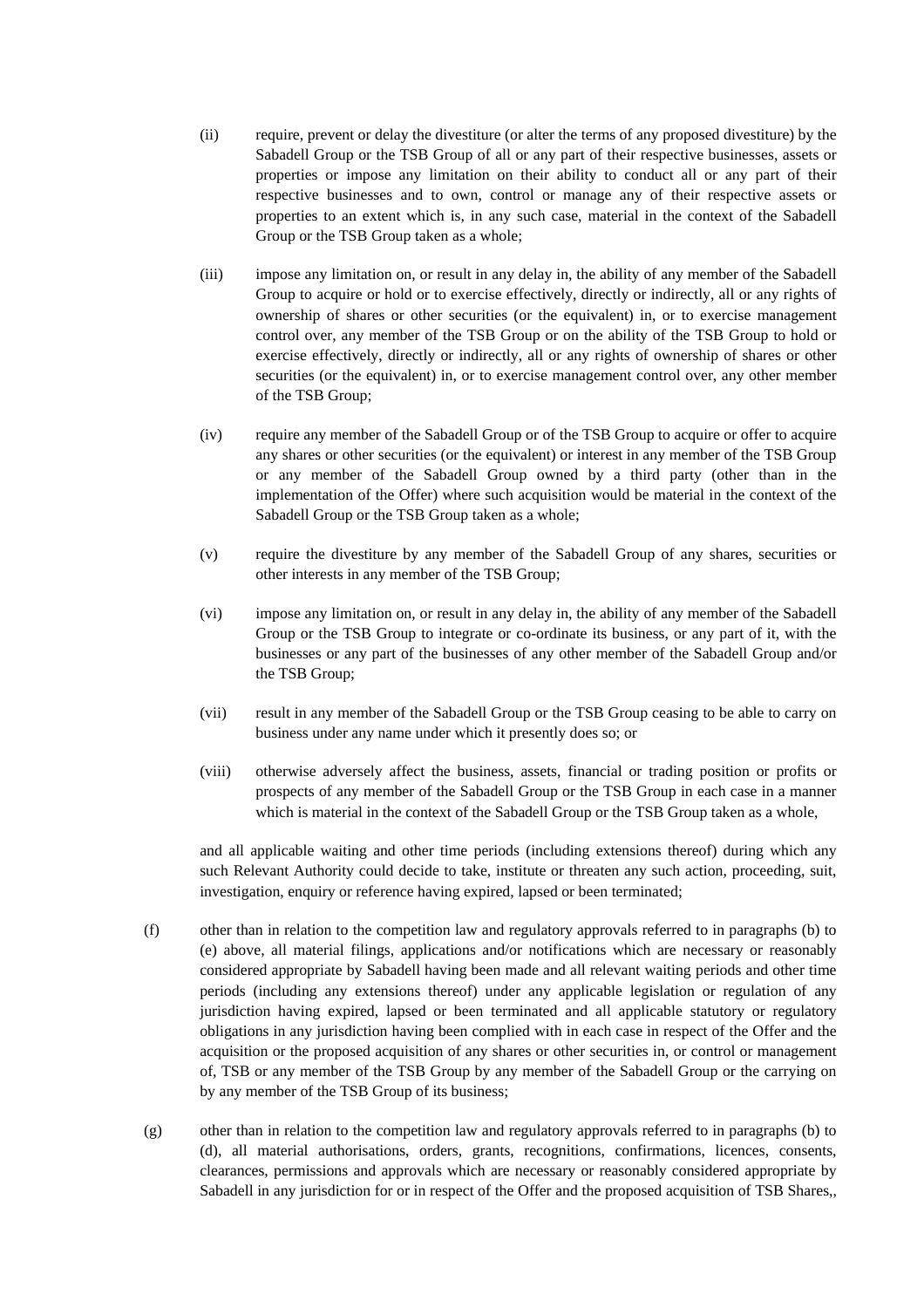or control of TSB, by Sabadell or any member of the Sabadell Group being obtained on terms and in a form reasonably satisfactory to Sabadell from appropriate Relevant Authorities, or from any persons or bodies with whom any member of the Sabadell Group or the TSB Group has entered into contractual arrangements or other material business relationships, and such authorisations, orders, grants, recognitions, confirmations, licences, consents, clearances, permissions and approvals, together with all authorisations, orders, grants, recognitions, confirmations, licences, consents, clearances, permissions and approvals necessary or reasonably considered appropriate for any member of the TSB Group to carry on its business, remaining in full force and effect and no intimation of any intention to revoke, suspend, restrict or modify or not to renew any of the same having been made and all necessary statutory or regulatory obligations in any jurisdiction having been complied with;

#### **Confirmation of absence of adverse circumstances**

- (h) except as Disclosed, there being no provision of any agreement, arrangement, licence or other instrument to which any member of the TSB Group is a party or by or to which any such member or any of its assets is or may be bound, entitled or subject which, as a result of the implementation of the Offer or the acquisition or proposed acquisition by Sabadell or any member of the Sabadell Group of any TSB Shares, or change in the control or management of TSB or otherwise, would or might reasonably be expected to result in (in each case to an extent which is material in the context of the TSB Group taken as a whole):
	- (i) any monies borrowed by or any other indebtedness (actual or contingent) of, or any grant available to, any member of the TSB Group becoming repayable, or capable of being declared repayable, immediately or earlier than the stated repayment date or the ability of such member to borrow monies or incur any indebtedness being withdrawn or inhibited;
	- (ii) the creation or enforcement of any mortgage, charge or other security interest over the whole or any material part of the business, property or assets of any member of the TSB Group or any such mortgage, charge or other security interest (whenever arising or having arisen) becoming enforceable;
	- (iii) any assets or interest of the TSB Group being or falling to be disposed of or ceasing to be available to any member of the TSB Group or any right arising under which any such asset or interest could be required to be disposed of or could cease to be available to any member of the TSB Group;
	- (iv) the interest or business of any member of the TSB Group in or with any other person, firm or company (or any agreements or arrangements relating to such interest or business) being terminated or adversely modified or affected;
	- (v) any member of the TSB Group ceasing to be able to carry on business under any name under which it presently does so;
	- (vi) the value of any member of the TSB Group or its financial or trading position or prospects being prejudiced or adversely affected;
	- (vii) any such agreement, arrangement, licence or other instrument being terminated or adversely modified or any onerous obligation arising or any adverse action being taken or arising thereunder;
	- (viii) the creation of any material liabilities (actual or contingent) by any member of the TSB Group; or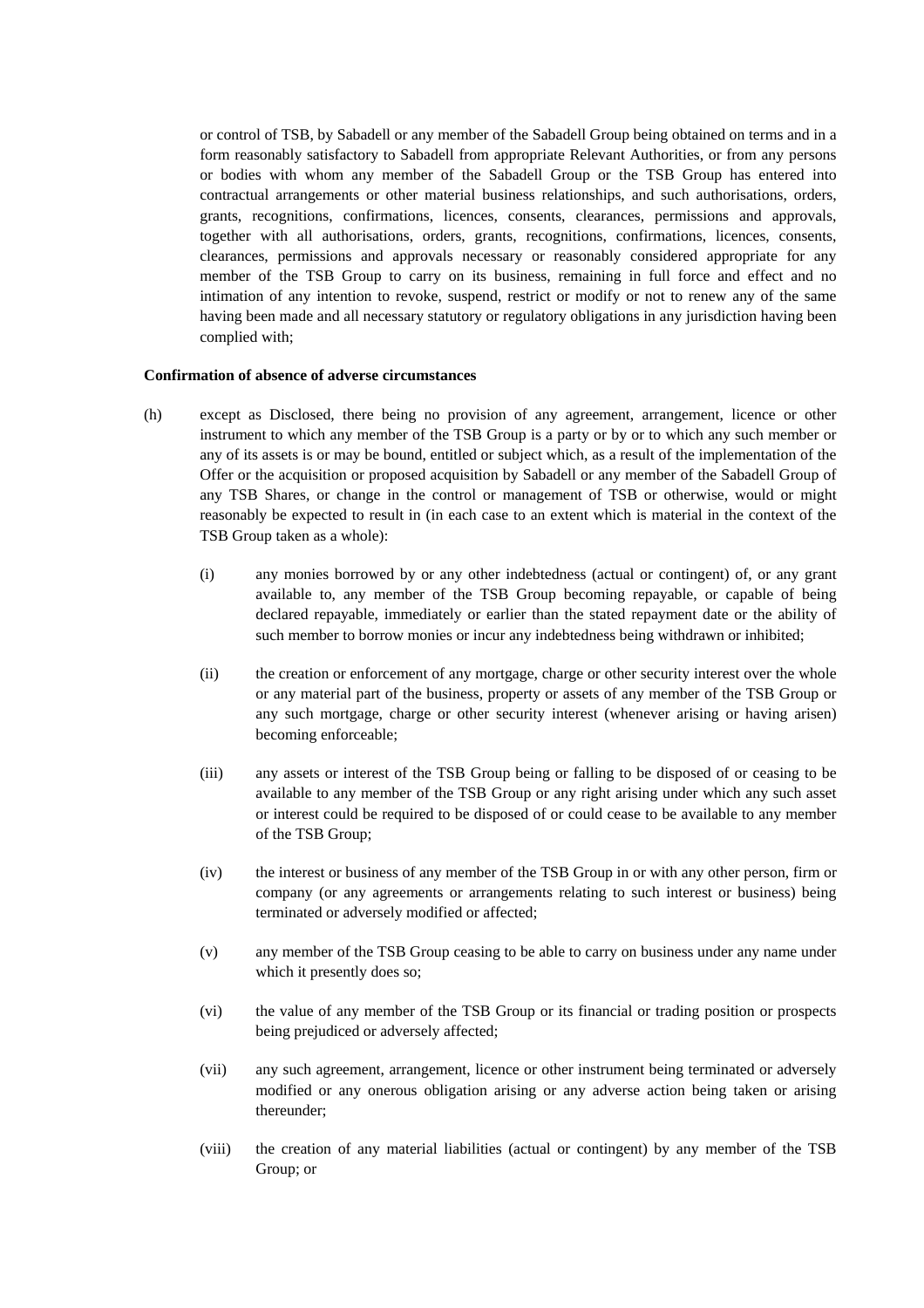(ix) any requirement on any member of the TSB Group to acquire, subscribe, pay up or repay any shares or other securities (or the equivalent);

and no event having occurred which, under any provision of any agreement, arrangement, licence or other instrument to which any member of the TSB Group is a party or by or to which any such member or any of its assets may be bound or be subject, will result in any events or circumstances as are referred to in this sub-paragraph (h);

#### **No material transactions, claims or changes in the conduct of the business of TSB:**

- (i) except as Disclosed, no member of the TSB Group has since 31 December 2014:
	- (i) issued or agreed to issue or authorised or proposed the issue of additional shares of any class, or securities convertible into, or exchangeable for, or rights, warrants or options to subscribe for or acquire, any such shares or convertible or exchangeable securities or transferred or sold (or agreed to transfer or sell) any shares out of treasury (except, where relevant, as between TSB and its wholly owned subsidiaries or between its wholly owned subsidiaries and except in connection with the ongoing operation of the TSB Share Plans (in accordance with their respective terms) or as provided in the Co-operation Agreement;
	- (ii) recommended, declared, paid or made or resolved to recommend, declare, pay or make any bonus, dividend or other distribution, whether payable in cash or otherwise, other than a distribution by a wholly-owned subsidiary of TSB;
	- (iii) other than pursuant to the Offer, implemented or authorised any merger or demerger or (except for transactions between TSB and its wholly-owned subsidiaries, or between its wholly-owned subsidiaries or transactions in the ordinary course of business) acquired or disposed of or transferred, mortgaged or charged, or created any other security interest over, any asset or any right, title or interest in any asset (in each case to an extent which is material in the context of the TSB Group or in the context of the Offer);
	- (iv) (except for transactions between TSB and its wholly-owned subsidiaries, or between its wholly-owned subsidiaries or transactions in the ordinary course of business) entered into, or authorised the entry into, any joint venture, asset or profit sharing arrangement, partnership or merger of businesses or corporate entities (in each case to an extent which is material in the context of the TSB Group taken as a whole or in the context of the Offer);
	- (v) (except for transactions between TSB and its wholly-owned subsidiaries, or between its wholly-owned subsidiaries or transactions in the ordinary course of business) other than pursuant to the Offer, implemented or authorised any reconstruction, amalgamation, scheme or other transaction or arrangement with a substantially equivalent effect (in each case to an extent which is material in the context of the TSB Group taken as a whole or in the context of the Offer);
	- (vi) (except for transactions between TSB and its wholly-owned subsidiaries, or between its wholly-owned subsidiaries or transactions in the ordinary course of business) purchased, redeemed or repaid any of its own shares or other securities or reduced or made or authorised any other change in its share capital;
	- (vii) (except for transactions between TSB and its wholly owned subsidiaries or between its wholly owned subsidiaries) made or authorised any change in its loan capital or issued or authorised the issue of any debentures or incurred or increased any indebtedness or contingent liability (in each case to an extent which is material in the context of the TSB Group taken as a whole or in the context of the Offer);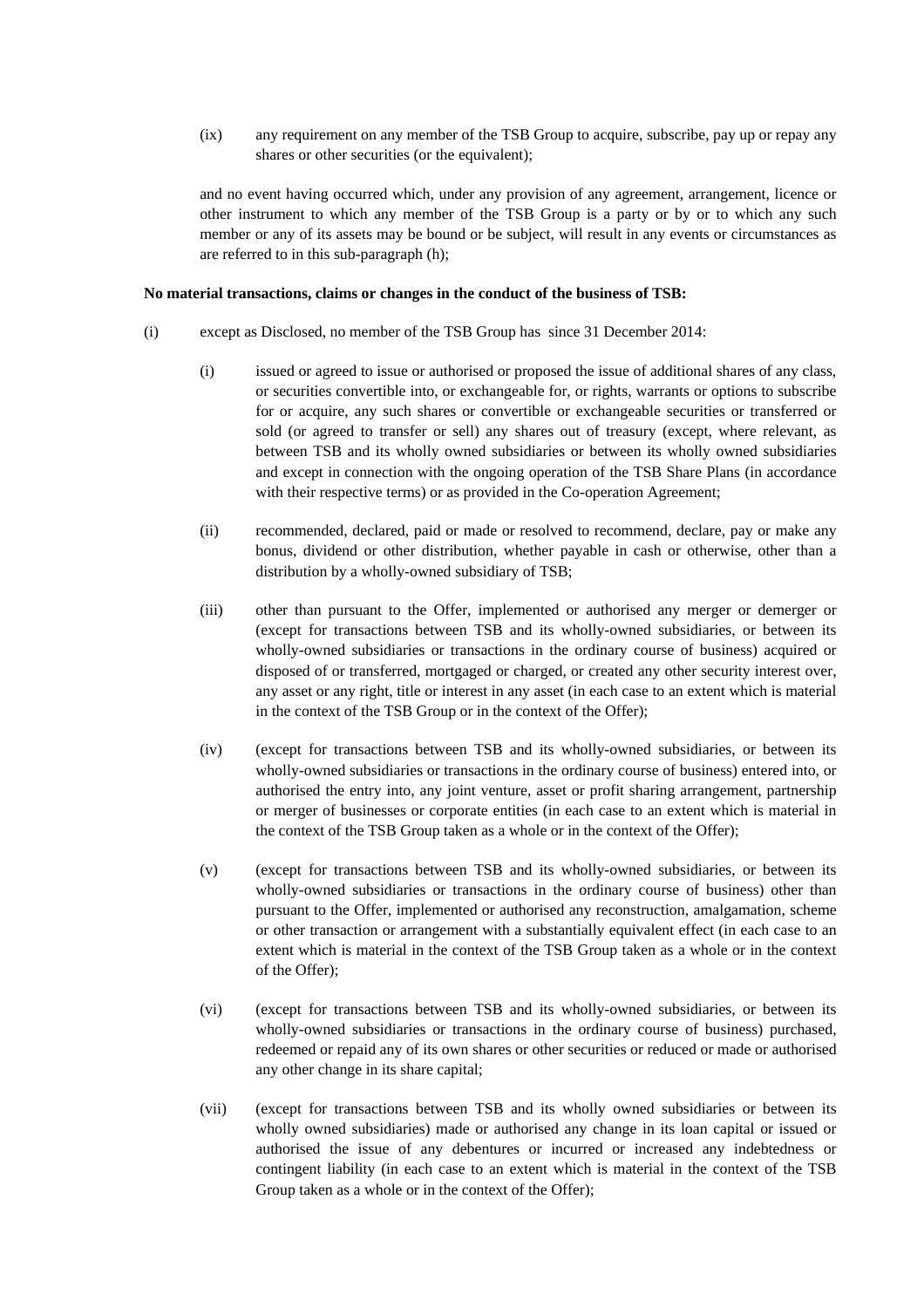- (viii) entered into, varied or terminated, or authorised the entry into, variation or termination of, any contract, commitment or arrangement (whether in respect of capital expenditure, real estate or otherwise) which is outside the ordinary course of business or which is of a long term, onerous or unusual nature or magnitude or which involves, or might reasonably be expected to involve, an obligation of a nature or magnitude which is restrictive on the business of any member of the TSB Group (in each case to an extent which is material in the context of the TSB Group taken as a whole or in the context of the Offer);
- (ix) been unable or deemed unable, or admitted in writing that it is unable, to pay its debts as they fall due or having stopped or suspended (or threatened to stop or suspend) payment of its debts generally or ceased or threatened to cease carrying on all or a substantial part of its business;
- (x) commenced negotiations with any of its creditors or taken any step with a view to rescheduling or restructuring any of its indebtedness or entered into a composition, compromise, assignment or arrangement with any of its creditors whether by way of a voluntary arrangement, scheme of arrangement, deed of compromise or otherwise;
- (xi) (other than in respect of a subsidiary of TSB which is dormant and solvent at the relevant time) taken any corporate action or had any legal proceedings started, served or threatened against it or any documents filed or faxed in court for its winding-up (voluntary or otherwise), dissolution or reorganisation (or for any analogous proceedings or steps in any jurisdiction) or for the appointment of a liquidator, provisional liquidator, receiver, administrator, administrative receiver, trustee or similar officer (or for the appointment of any analogous person in any jurisdiction) of all or any of its assets and revenues or had notice given of the intention to appoint any of the foregoing to it (in each case to an extent which is material in the context of the TSB Group taken as a whole or in the context of the Offer);
- (xii) except in the ordinary course of business, waived, compromised, settled, abandoned or admitted any dispute, claim or counter-claim whether made or potential and whether by or against any member of the TSB Group (in each case other than in the ordinary course of business and to an extent which is material in the context of the TSB Group taken as a whole or in the context of the Offer);
- (xiii) made any material alteration to its constitutional documents;
- (xiv) entered into, or varied the terms of, or terminated or given notice of termination of, any service agreement or arrangement with any director or senior executive of the TSB Group;
- (xv) proposed, agreed to provide, or agreed to modify the terms of, any share option scheme, incentive scheme or other benefit relating to the employment or termination of employment of any person employed by the TSB Group, other than in accordance with the terms of the Offer other than as permitted pursuant to the Co-operation Agreement;
- (xvi) made or consented to any material change to the terms of the trust deeds constituting the pension schemes established for its directors and/or employees and/or their dependants or to the benefits which accrue, or to the pensions which are payable thereunder, or to the basis on which qualification for or accrual or entitlement to such benefits or pensions are calculated or determined, or to the basis upon which the liabilities (including pensions) of such pension schemes are funded or made, or agreed or consented to, any change to the trustees, other than in accordance with applicable law; or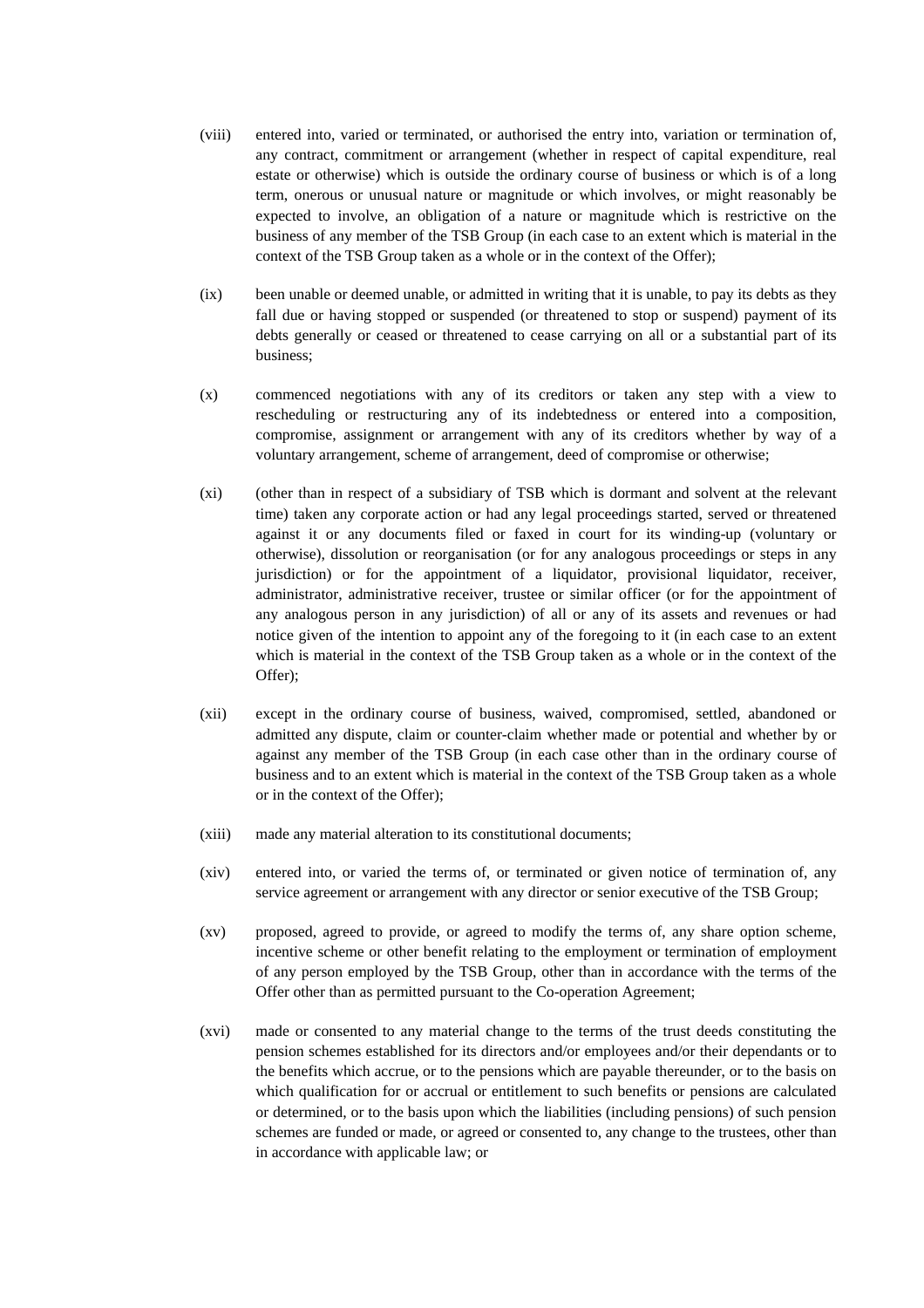- (xvii) save as between TSB and its wholly-owned subsidiaries, granted any lease in respect of any of the leasehold or freehold property owned or occupied by it or transferred or otherwise disposed of any such property (in each case to an extent which is material in the context of the TSB Group taken as a whole or in the context of the Offer);
- (xviii) entered into any contract, commitment or arrangement or passed any resolution or made any offer (which remains open for acceptance) with respect to, or proposed or announced any intention to effect or propose, any of the transactions, matters or events referred to in this paragraph (i);
- (j) except as Disclosed, since 31 December 2014:
	- (i) no adverse change having occurred, and no circumstances having arisen which would or might reasonably be expected to result in any adverse change in the business, assets, financial or trading position or profits or prospects of any member of the TSB Group (in each case to an extent which is material in the context of the TSB Group taken as a whole or in the context of the Offer); and
	- (ii) no litigation, arbitration proceedings, prosecution or other legal proceedings in any jurisdiction having been threatened, announced, instituted or remaining outstanding by, against or in respect of any member of the TSB Group or to which any member of the TSB Group is a party (whether as claimant or defendant or otherwise) and no investigation by any Relevant Authority or other investigative body against or in respect of any member of the TSB Group having been threatened, announced, instituted or remaining outstanding by, against or in respect of any member of the TSB Group (in each case to an extent which is material in the context of the TSB Group taken as a whole or in the context of the Offer);
- (k) save as Disclosed, no contingent or other liability having arisen outside the ordinary course of business which would or might reasonably be expected to adversely affect TSB (in each case to an extent which is material in the context of the TSB Group taken as a whole or in the context of the Offer); and
- (l) save as Disclosed, Sabadell not having discovered that:
	- (i) any financial, business or other information concerning any member of the TSB Group publicly disclosed prior to the date of the Announcement at any time by any member of the TSB Group is misleading, contains a misrepresentation of fact or omits to state a fact necessary to make the information contained therein not misleading and which was not subsequently corrected before the date of this announcement by disclosure by, or on behalf of, the TSB Group through the publication of an announcement via a Regulatory Information Service (in each case to an extent which is material in the context of the TSB Group taken as a whole or in the context of the Offer); or
	- (ii) any member of the TSB Group is subject to any liability, contingent or otherwise, other than in the ordinary course of business (in each case to an extent which is material in the context of the TSB Group taken as a whole or in the context of the Offer).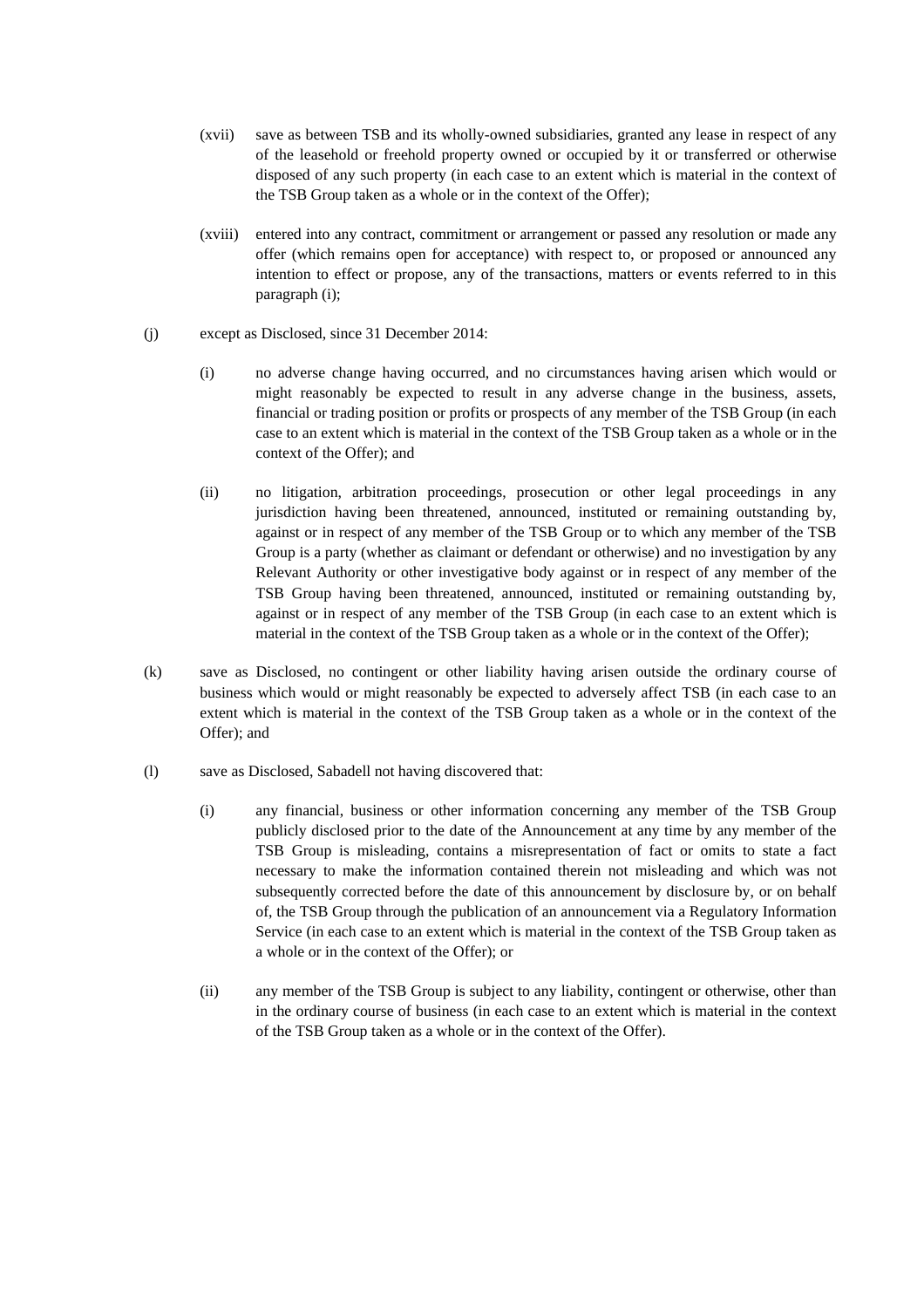### **PART 2**

#### **CERTAIN FURTHER TERMS OF THE OFFER**

Sabadell reserves the right (subject to the requirements of the Code and the Panel) to waive all or any of the Conditions in paragraphs (b), (c) and (e) to (l) (inclusive) of Part 1, in whole or in part, at its absolute discretion.

Sabadell shall be under no obligation to waive or treat as fulfilled any of the Conditions in paragraphs (a), (c) and (e) to (l) of Part 1 by a date earlier than the latest date specified below for the fulfilment of them notwithstanding that the other Conditions may at such earlier date have been waived or fulfilled and that there are at such earlier date no circumstances indicating that any of such Conditions may not be capable of fulfilment.

At such time as the Conditions in paragraphs (a), (b) and (d) of Part 1 have been satisfied, Sabadell will declare the Offer unconditional in all respects unless it has at that time notified the Panel and TSB of some fact or circumstance which entitles (or might reasonably be expected with further investigation to entitle) it to declare the Offer to have lapsed in reliance on some other condition.

The Offer will lapse unless all Conditions to the Offer are fulfilled or (if capable of waiver) waived or, where appropriate, determined by Sabadell to have been or remain satisfied by midnight (London time) on the date which is 21 days after the later of the first closing date and the date on which the Offer becomes or is declared unconditional as to acceptances (or such later date (if any) as Sabadell may, with the consent of the Panel or in accordance with the Code, decide).

If Phase 2 European Commission proceedings are initiated, or there is a Phase 2 CMA Reference (following a referral by the European Commission under Article 9(3) of the EU Merger Regulation to the CMA or otherwise), the Offer will lapse. If the Offer does so lapse, not only will the Offer cease to be capable of further acceptance but also shareholders and Sabadell will thereafter cease to be bound by prior acceptances.

If Sabadell is required by the Panel to make an offer for any TSB Shares under a mandatory offer for TSB Shares under Rule 9 of the Code, Sabadell may make such alterations to the above Conditions as are necessary to comply with the applicable rule or law.

The TSB Shares will be acquired by Sabadell fully paid and free from all liens, charges, encumbrances, rights of preemption and any other third party rights of any nature whatsoever and together with all rights attaching to them as at the date of this announcement or subsequently attaching or accruing to them, including, without limitation, voting rights and the right to receive and retain, in full, all dividends and other distributions (if any) declared, made or paid, or any other return of capital (whether by way of reduction of share capital or share premium account or otherwise) made on or after the date of this announcement. Accordingly, insofar as a dividend and/or distribution and/or a return of capital is proposed, declared, made, paid or payable by TSB in respect of an TSB Share on or after the date of this announcement, Sabadell reserves the right to reduce by the amount of the dividend and/or distribution and/or return of capital, the price payable under the Offer in respect of an TSB Share, except insofar as the TSB Share is or will be transferred pursuant to the Offer on a basis which entitles Sabadell alone to receive the dividend and/or distribution and/or return of capital but if that reduction in price has not been effected, the person to whom the Offer Price is paid in respect of that TSB Share, will be obliged to account to Sabadell for the amount of such dividend and/or distribution and/or return of capital.

Save in respect of the Condition contained in paragraph (a) of Part 1, Sabadell may not invoke a Condition so as to cause the Offer not to proceed, to lapse or to be withdrawn unless the circumstances that give rise to the right to invoke the Condition are of material significance to Sabadell in the context of the Offer. The Condition contained in paragraph (a) of Part 1 is not subject to this provision of the Code.

Sabadell reserves the right, subject to the prior consent of the Panel, to implement the Offer by way of a Scheme of Arrangement. In such event, the Offer will be implemented on the same terms, so far as applicable, as those which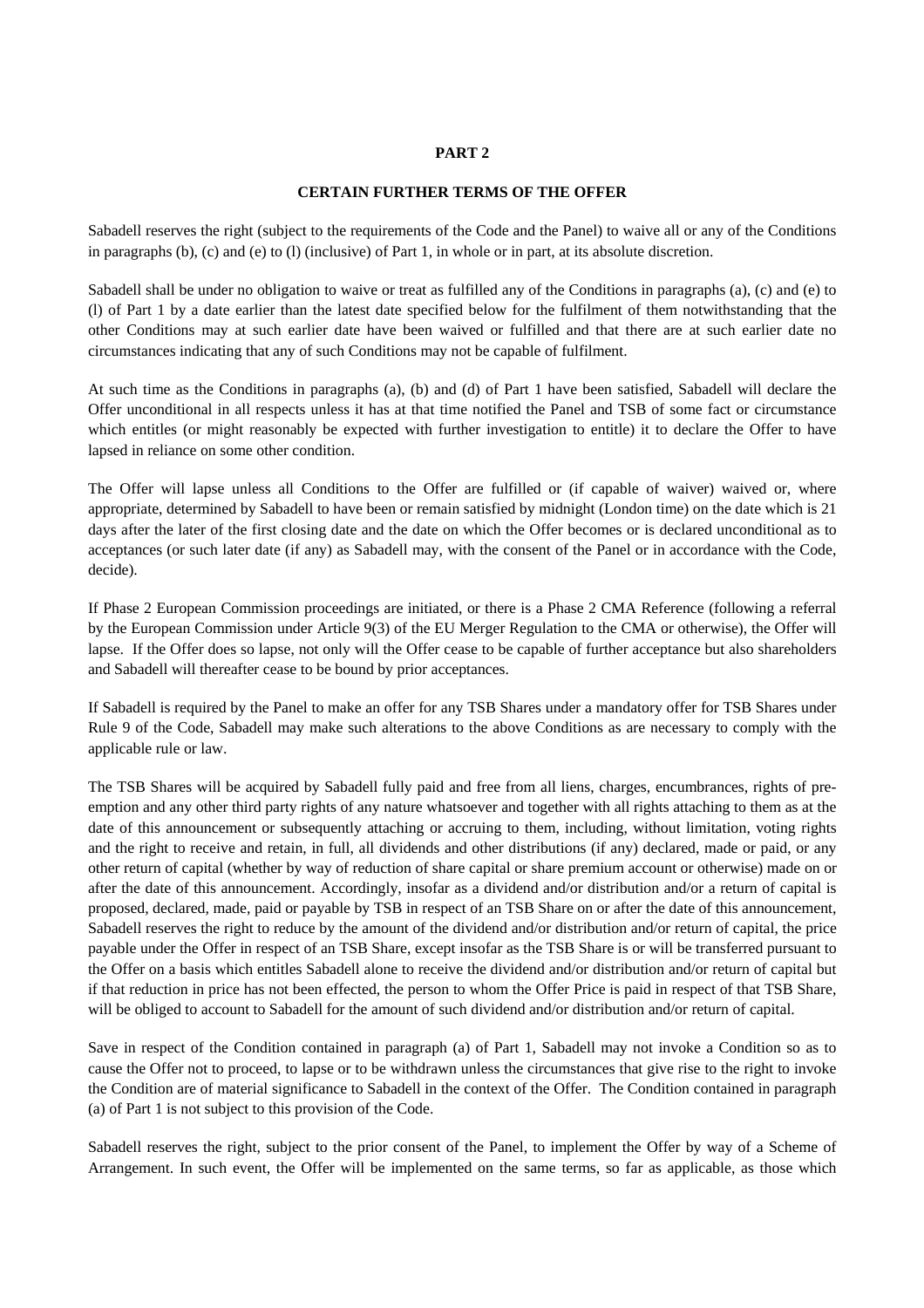would apply under a contractual offer,, subject to appropriate amendments to reflect the change in method of effecting the Offer.

Each of the Conditions shall be regarded as a separate Condition and shall not be limited by reference to any other Condition.

The Offer will be governed by the laws of England and Wales and be subject to the jurisdiction of the Courts of England and Wales and to the Conditions and further terms set out in this announcement and in the Offer Document. The Offer will be subject to the applicable requirements of the UK Listing Authority, the PRA, the FCA, the Financial Services Commission, the CMA, FSMA, the London Stock Exchange, the Code and US federal securities law (except to the extent that exemptive relief has been granted by the SEC). This announcement does not constitute, or form part of, an offer or invitation to purchase TSB Shares or any other securities.

The ability to effect the Offer in respect of persons resident in certain jurisdictions may be affected by the laws of those jurisdictions. Before taking any action in relation to the Offer, holders of TSB Shares should inform themselves about and observe any applicable requirements.

Unless otherwise determined by Sabadell or required by the Code and permitted by applicable law and regulation:

- the Offer is not being, and will not be, made available, directly or indirectly, in or into or by the use of the mails of, or by any other means or instrumentality (including, without limitation, facsimile transmission, telex, telephone, internet or other forms of electronic transmission) of interstate or foreign commerce of, or by any facility of a national state or other securities exchange of any Restricted Jurisdiction and no person may vote using any such use, means, instrumentality or facility or from within any Restricted Jurisdiction; and
- this announcement should not be forwarded or transmitted in or into any jurisdiction in which such act would constitute a violation of the relevant laws in such jurisdiction.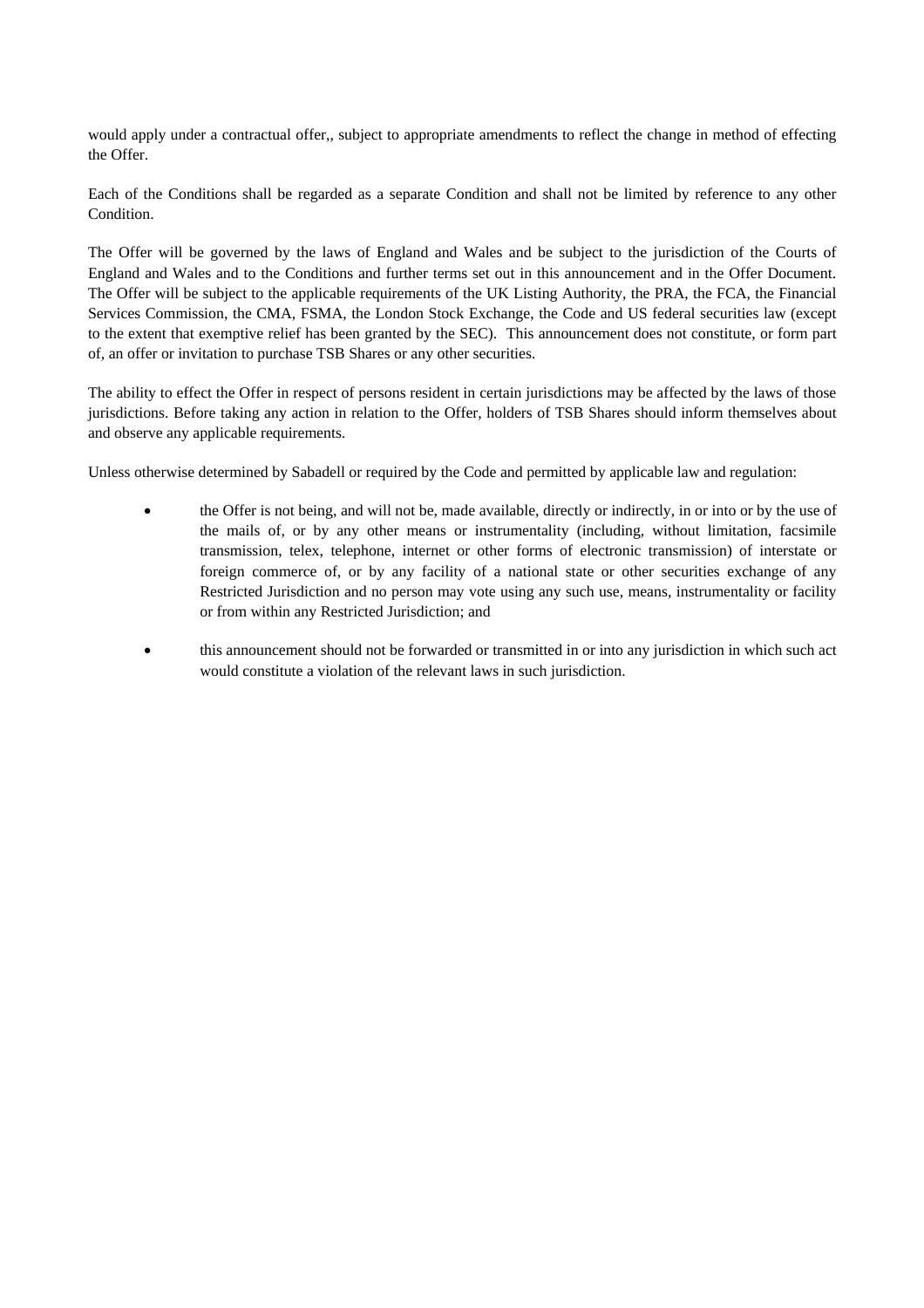# **APPENDIX 2**

## **GENERAL SOURCES OF INFORMATION AND BASES OF CALCULATION**

In this announcement, unless otherwise stated, or the context otherwise requires, the following bases and sources have been used:

- Unless otherwise stated, the financial information relating to Sabadell is extracted (without adjustment) from the audited consolidated financial statements of Sabadell for the relevant years or from the unaudited interim consolidated financial statements of Sabadell for the relevant quarters, prepared in accordance with IFRS.
- Unless otherwise stated, the financial information relating to TSB is extracted (without adjustment) from the audited consolidated financial statements of TSB for the relevant years or from the unaudited interim consolidated financial statements of Sabadell for the relevant half years, prepared in accordance with IFRS.
- The saving numbers are unaudited and are based on analysis by Sabadell's management and on Sabadell's and TSB's internal records.
- Any references to the existing issued share capital of TSB are based on 500,000,000 TSB Shares in issue as at 19 March 2015 (being the last practicable date prior to the release of this announcement).
- Any reference to TSB's book value are based on TSB's book value as at 31 December 2014.
- Unless otherwise stated all prices for TSB Shares are closing prices derived from Bloomberg.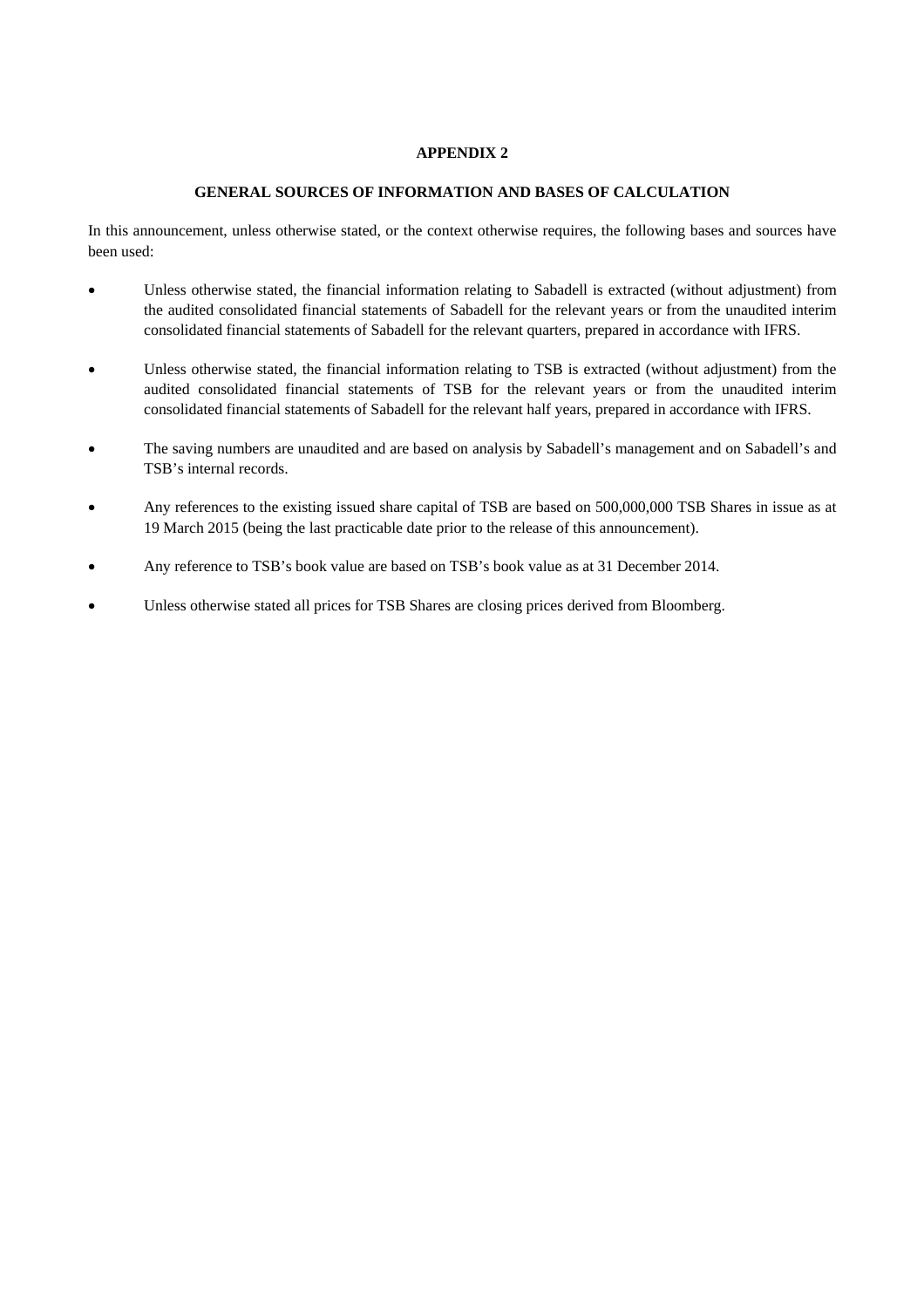#### **APPENDIX 3**

#### **DETAILS OF IRREVOCABLE UNDERTAKINGS**

#### **Irrevocable undertakings in respect of TSB Shares**

The following persons have given irrevocable undertakings to accept the Offer in relation to the following TSB Shares:

| Name               | Total number of TSB Shares in Percentage of issued ordinary share<br>respect of which the undertaking has<br>been given | capital of TSB |
|--------------------|-------------------------------------------------------------------------------------------------------------------------|----------------|
| Lloyds Bank plc    | 200,000,003                                                                                                             | 40.01%         |
| Paul Pester        | 1,518                                                                                                                   | 0.000%         |
| Darren Pope        | 568                                                                                                                     | 0.000%         |
| Will Samuel        | 42,470                                                                                                                  | 0.008%         |
| Norval Bryson      | 2,230                                                                                                                   | 0.000%         |
| Dame Sandra Dawson | 1,115                                                                                                                   | 0.000%         |
| <b>Total</b>       | 200,047,904                                                                                                             | 40.01%         |

The undertakings given by the TSB Directors in respect of their own shareholdings (and/or those of their close family, as relevant) remain binding in the event of a competing offer being made for TSB. The undertakings given by the TSB Directors will lapse in the event that the Offer Document has not been posted by 17 April 2015 (or within such longer period as Sabadell, with the consent of the Panel, determines, being not more than six weeks after the date of this announcement).

The undertaking given by Lloyds in respect of its own shareholding remains binding unless the Offer lapses. The undertaking given by Lloyds remains binding in the event of a competing offer being made for TSB.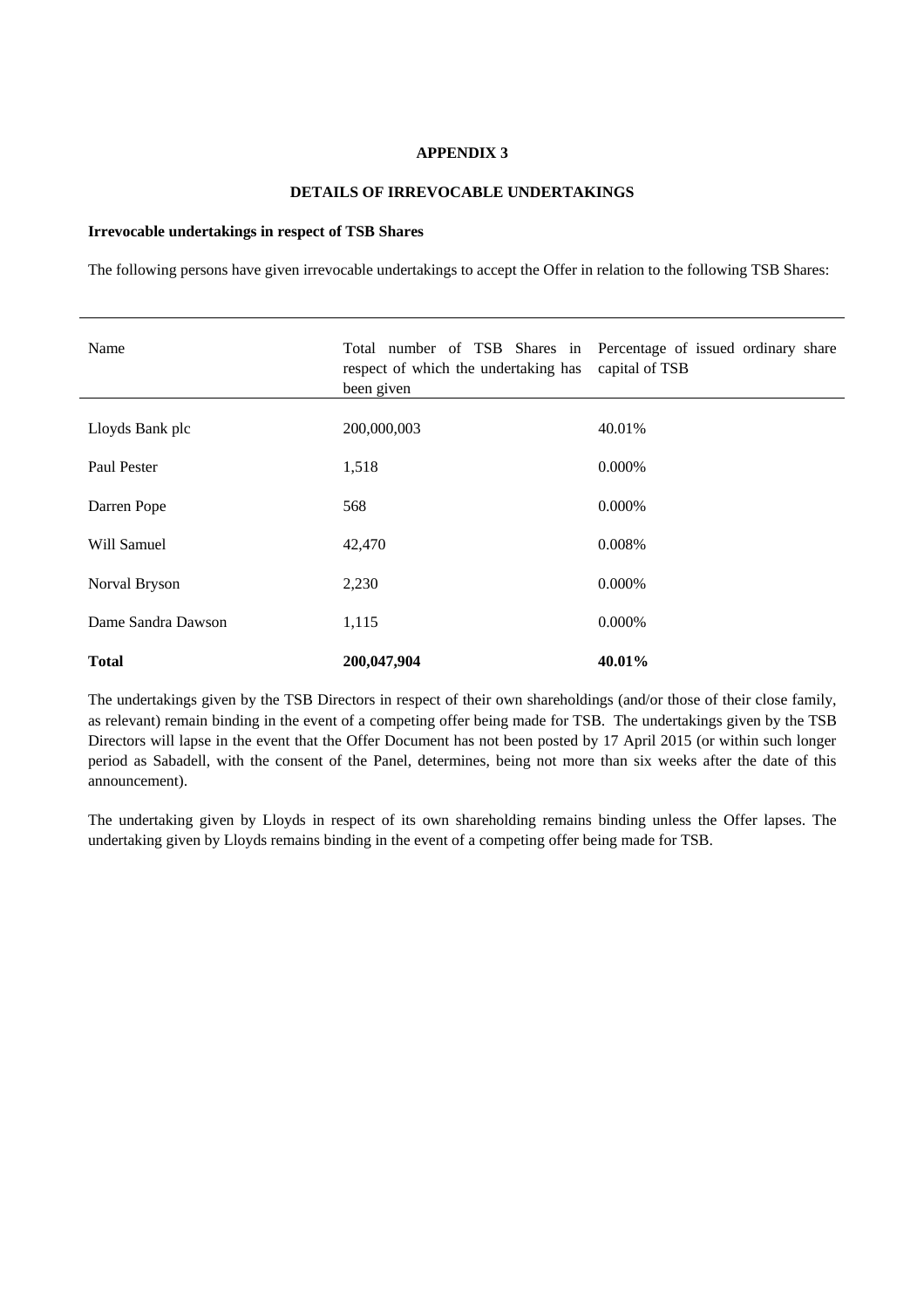# **APPENDIX 4**

# **DEFINITIONS**

The following definitions apply throughout this announcement, unless the context otherwise requires:

| <b>BofA Merrill Lynch</b>                   | Merrill Lynch International                                                                                                                                                                                                          |  |
|---------------------------------------------|--------------------------------------------------------------------------------------------------------------------------------------------------------------------------------------------------------------------------------------|--|
| <b>Business Day</b>                         | a day on which banks are generally open for business in London and Spain<br>(excluding Saturdays, Sundays and public holidays)                                                                                                       |  |
| <b>Call Option</b>                          | the call option in favour of Sabadell to acquire from Lloyds up to 100,000,000 TSB<br>Shares (representing 20 per cent. of the fully diluted share capital of TSB)                                                                   |  |
| <b>Closing Price</b>                        | the price of an TSB Share at the close of business on the day to which such price<br>relates, as derived from Bloomberg in the case of the average Closing Price for the<br>relevant period                                          |  |
| Citigroup                                   | Citigroup Global Markets Limited                                                                                                                                                                                                     |  |
| <b>CMA</b>                                  | the UK Competition and Markets Authority                                                                                                                                                                                             |  |
| Code                                        | the City Code on Takeovers and Mergers                                                                                                                                                                                               |  |
| <b>Conditions</b>                           | the conditions to the Offer as set out in Part 1 of Appendix 1                                                                                                                                                                       |  |
| <b>Co-operation Agreement</b>               | the agreement between Sabadell and TSB referred to in paragraph 18 of this<br>announcement                                                                                                                                           |  |
| <b>Disclosed</b>                            | the information which has been fairly disclosed:                                                                                                                                                                                     |  |
|                                             | by TSB in its published annual report and accounts for the period ended<br>31 December 2014 or quarterly trading update for the period ended 31<br>March 2015;                                                                       |  |
|                                             | in any public announcement made by, or on behalf of, TSB in accordance<br>with the Listing Rules or the Disclosure Rules and Transparency Rules<br>prior to the second Business Day before the date of this announcement;            |  |
|                                             | in the prospectus published by TSB in connection with its initial public<br>offering in June 2014;                                                                                                                                   |  |
|                                             | electronically or in writing to the Sabadell Group or its professional<br>advisers during the course of negotiations leading up to this<br>announcement prior to the second Business Day before the date of this<br>announcement; or |  |
|                                             | in this announcement                                                                                                                                                                                                                 |  |
| Disclosure and Transparency<br><b>Rules</b> | the Disclosure and Transparency Rules of the FCA in its capacity as the UK<br>Listing Authority under FSMA and contained in the UK Listing Authority's<br>publication of the same name                                               |  |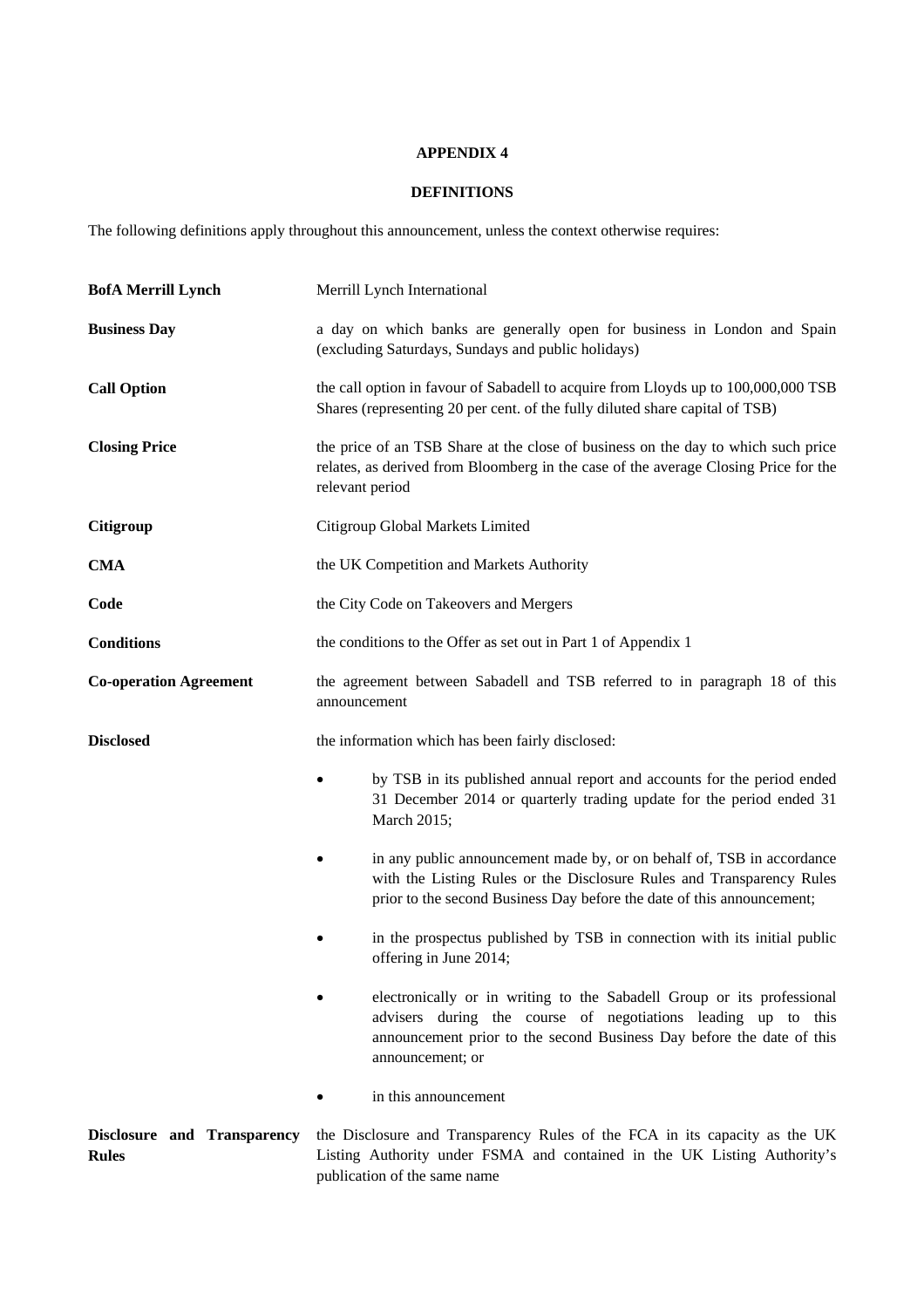| <b>Effective</b>                                         | if the Offer is implemented by way of a contractual offer, the date on<br>which the Offer has been declared or become unconditional in all respects<br>in accordance with the Code; or                                                                                                                                                                                                              |
|----------------------------------------------------------|-----------------------------------------------------------------------------------------------------------------------------------------------------------------------------------------------------------------------------------------------------------------------------------------------------------------------------------------------------------------------------------------------------|
|                                                          | if the Offer is implemented by way of a Scheme of Arrangement, the date<br>on which the order of the court sanctioning the scheme under Part 21 of<br>the UK Companies Act becomes effective in accordance with its terms                                                                                                                                                                           |
| <b>EU Merger Regulation</b>                              | has the meaning given to it in Appendix 1, Part 1, paragraph (b)                                                                                                                                                                                                                                                                                                                                    |
| <b>FCA</b>                                               | the Financial Conduct Authority                                                                                                                                                                                                                                                                                                                                                                     |
| Form of Acceptance                                       | the form of acceptance for use by TSB Shareholders in connection with the Offer                                                                                                                                                                                                                                                                                                                     |
| <b>FSMA</b>                                              | Financial Services and Markets Act 2000 (as amended)                                                                                                                                                                                                                                                                                                                                                |
| <b>Goldman Sachs</b>                                     | Goldman Sachs International                                                                                                                                                                                                                                                                                                                                                                         |
| <b>IFRS</b>                                              | international accounting standards and international financial reporting standards<br>and interpretations thereof, approved or published by the International Accounting<br>Standards Board and adopted by the European Union                                                                                                                                                                       |
| <b>IPO</b>                                               | initial public offering                                                                                                                                                                                                                                                                                                                                                                             |
| <b>Lloyds</b>                                            | Lloyds Bank plc a company incorporated under the laws of England and Wales<br>with registered number 00002065, whose registered office is 25 Gresham Street,<br>London, EC2V 7HN                                                                                                                                                                                                                    |
| <b>Lloyds Bonus Shares</b>                               | has the meaning given to it in paragraph 17                                                                                                                                                                                                                                                                                                                                                         |
| <b>London Business Day</b>                               | a day on which banks are generally open for business in London (excluding<br>Saturdays, Sundays and public holidays)                                                                                                                                                                                                                                                                                |
| <b>London Stock Exchange</b>                             | London Stock Exchange plc                                                                                                                                                                                                                                                                                                                                                                           |
| Panel                                                    | the UK Panel on Takeovers and Mergers                                                                                                                                                                                                                                                                                                                                                               |
| <b>Phase II CMA Reference</b>                            | the CMA making a reference to its chair for the constitution of a group under<br>Schedule 4 to the Enterprise and Regulatory Reform Act 2013 pursuant to Clause<br>33 of the Enterprise Act 2002 (as amended) or a public interest intervention notice<br>being issued by the Secretary of State for Business, Innovation and Skills under<br>section 42(2) of the Enterprise Act 2002 (as amended) |
| <b>Phase 2 European Commission</b><br><b>Proceedings</b> | where the Commission initiates proceedings pursuant to Article $6(1)(c)$ , under<br>Article $8(1)$ or $8(2)$ of the EU Merger Regulation                                                                                                                                                                                                                                                            |
| <b>PRA</b>                                               | Prudential Regulation Authority                                                                                                                                                                                                                                                                                                                                                                     |
| <b>PRA Condition</b>                                     | the Condition set out in paragraph $1(d)$ in Part 1 of Appendix 1                                                                                                                                                                                                                                                                                                                                   |
| <b>Offer</b>                                             | the proposed offer for TSB by Sabadell                                                                                                                                                                                                                                                                                                                                                              |
| <b>Offer Document</b>                                    | the document to be sent to TSB Shareholders containing the terms and conditions<br>of the Offer                                                                                                                                                                                                                                                                                                     |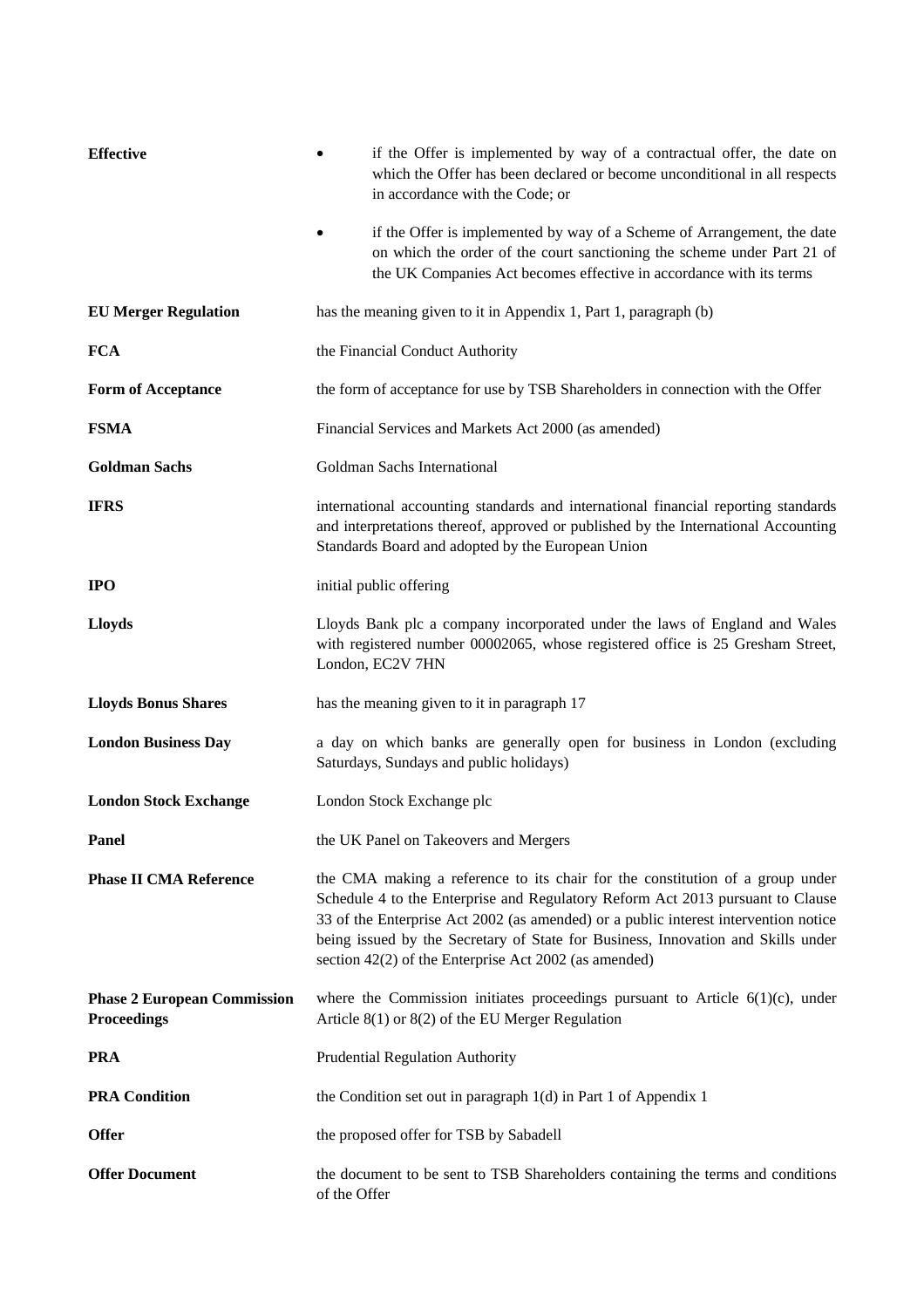| <b>Offer Period</b>            | the offer period (as defined in the Code) relating to TSB, which commenced on 12<br>March 2015                                                                                                                                                                                       |
|--------------------------------|--------------------------------------------------------------------------------------------------------------------------------------------------------------------------------------------------------------------------------------------------------------------------------------|
| <b>Official List</b>           | the Official List of the FCA                                                                                                                                                                                                                                                         |
| <b>RBC Capital Markets</b>     | <b>RBC</b> Europe Limited                                                                                                                                                                                                                                                            |
| <b>Relevant Authority</b>      | has the meaning given to it in Appendix 1, Part 1, paragraph (e)                                                                                                                                                                                                                     |
| <b>Restricted Jurisdiction</b> | any jurisdiction where local laws or regulations may result in significant risk of<br>civil, regulatory or criminal exposure if information concerning the Offer is sent or<br>made available to TSB Shareholders in that jurisdiction (in accordance with Rule<br>30.3 of the Code) |
| Rothschild                     | N. M. Rothschild & Sons Limited                                                                                                                                                                                                                                                      |
| <b>Sabadell</b>                | Banco de Sabadell S.A., a company incorporated under the laws of Spain and<br>registered with the Mercantile Register in Barcelona (Fiscal Identification Number<br>(NIF) A08000143), whose registered office is Pl. Sant Roc, 20 08201-Sabadell                                     |
| <b>Sabadell Directors</b>      | the directors of Sabadell, as at the date of this announcement                                                                                                                                                                                                                       |
| <b>Sabadell Group</b>          | Sabadell and its subsidiary undertakings and associated undertakings                                                                                                                                                                                                                 |
| <b>Scheme of Arrangement</b>   | a scheme of arrangement under Part 26 of the UK Companies Act which may be<br>proposed by TSB to TSB Shareholders in connection with the Offer, with or<br>subject to any modification, addition or condition approved or imposed by the<br>Court and agreed by Sabadell and TSB     |
| <b>SEC</b>                     | US Securities and Exchange Commission                                                                                                                                                                                                                                                |
| <b>Significant Interest</b>    | in relation to an undertaking, a direct or indirect interest of 20 per cent. or more of<br>(i) the total voting rights conferred by the equity share capital (as defined in section<br>548 of the UK Companies Act) of such undertaking or (ii) the relevant partnership<br>interest |
| <b>SME</b>                     | small to medium sized enterprises with an annual turnover of up to £25 million                                                                                                                                                                                                       |
| <b>TSB</b>                     | TSB Banking Group plc, a company incorporated under the laws of England and<br>Wales with registered number 08871766 and registered address 20 Gresham Street,<br>London, EC2V 7JE                                                                                                   |
| <b>TSB Directors</b>           | the directors of TSB, as at the date of this announcement                                                                                                                                                                                                                            |
| <b>TSB Group</b>               | TSB and its subsidiary undertakings and associated undertakings                                                                                                                                                                                                                      |
| <b>TSB Shareholders</b>        | holders of TSB Shares                                                                                                                                                                                                                                                                |
| <b>TSB Shares</b>              | ordinary shares of one pence each in the capital of TSB                                                                                                                                                                                                                              |
| <b>TSB Share Plans</b>         | the share schemes operated by the TSB Group, being the TSB 2014 Share Plan, the<br>rules applicable to the TSB Sustainable Performance Awards, the rules applicable<br>to the TSB Transitional Awards, the TSB Sharesave Scheme 2014 and the TSB<br>Share Incentive Plan 2014        |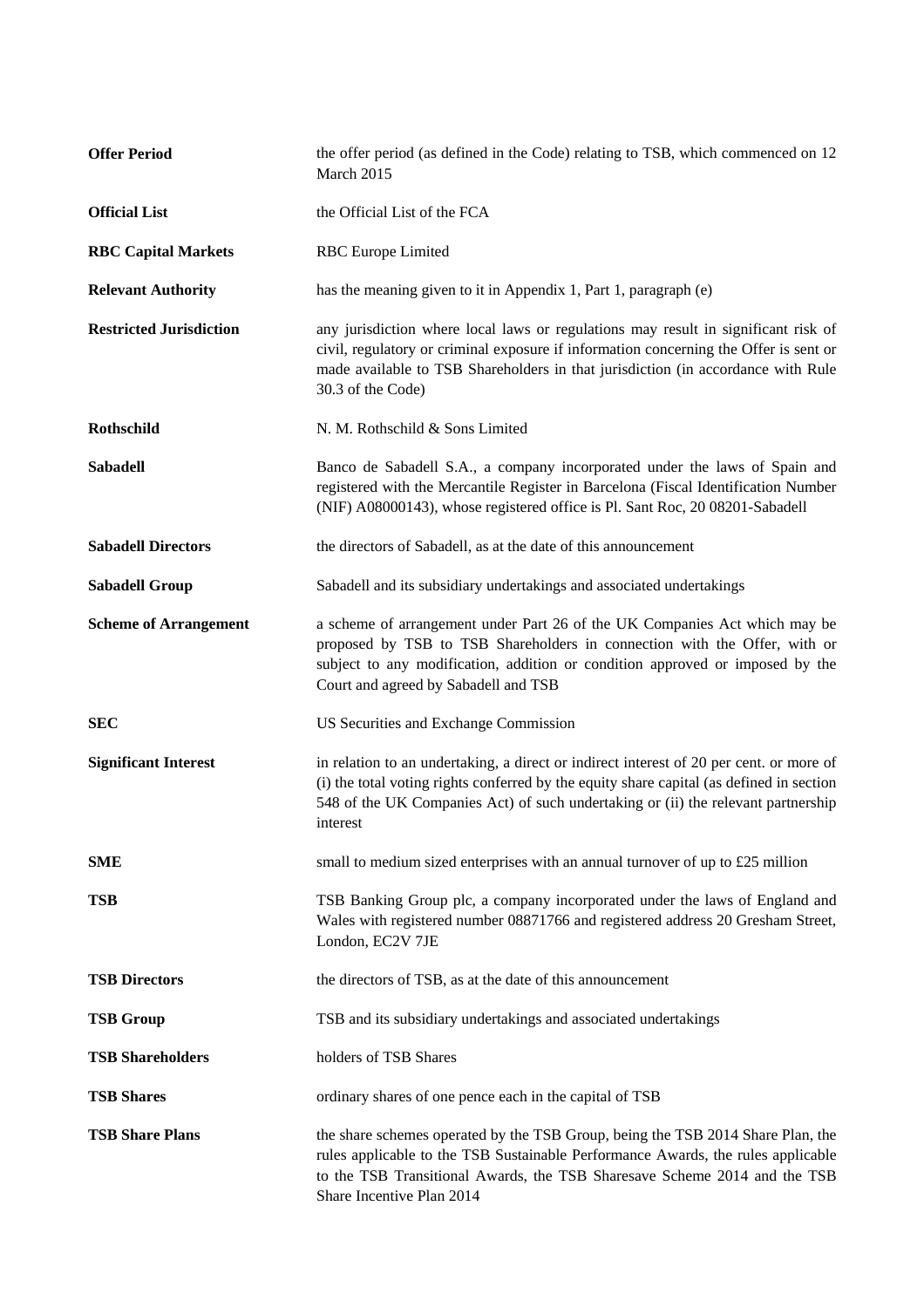| <b>UBS</b>                                       | <b>UBS</b> Limited                                                                                                            |
|--------------------------------------------------|-------------------------------------------------------------------------------------------------------------------------------|
| <b>UK</b> or United Kingdom                      | the United Kingdom of Great Britain and Northern Ireland                                                                      |
| UK Companies Act                                 | Companies Act 2006 (as amended)                                                                                               |
| <b>US or United States</b>                       | the United States of America, its territories and possessions, any state of the United<br>States and the District of Columbia |
| <b>US Exchange Act</b>                           | US Securities Exchange Act of 1934 (as amended)                                                                               |
| <b>US Securities Act</b>                         | US Securities Act of 1933 (as amended)                                                                                        |
| $\pounds$ , p, pence, Sterling, GBP or $\pounds$ | the lawful currency of the United Kingdom from time to time                                                                   |

For the purposes of this announcement, "subsidiary", "subsidiary undertaking", "undertaking" and "associated undertaking" have the respective meanings given by the UK Companies Act.

References to an enactment include references to that enactment as amended, replaced, consolidated or re-enacted by or under any other enactment before or after the date of this announcement.

All references to time in this announcement are to London time unless otherwise stated.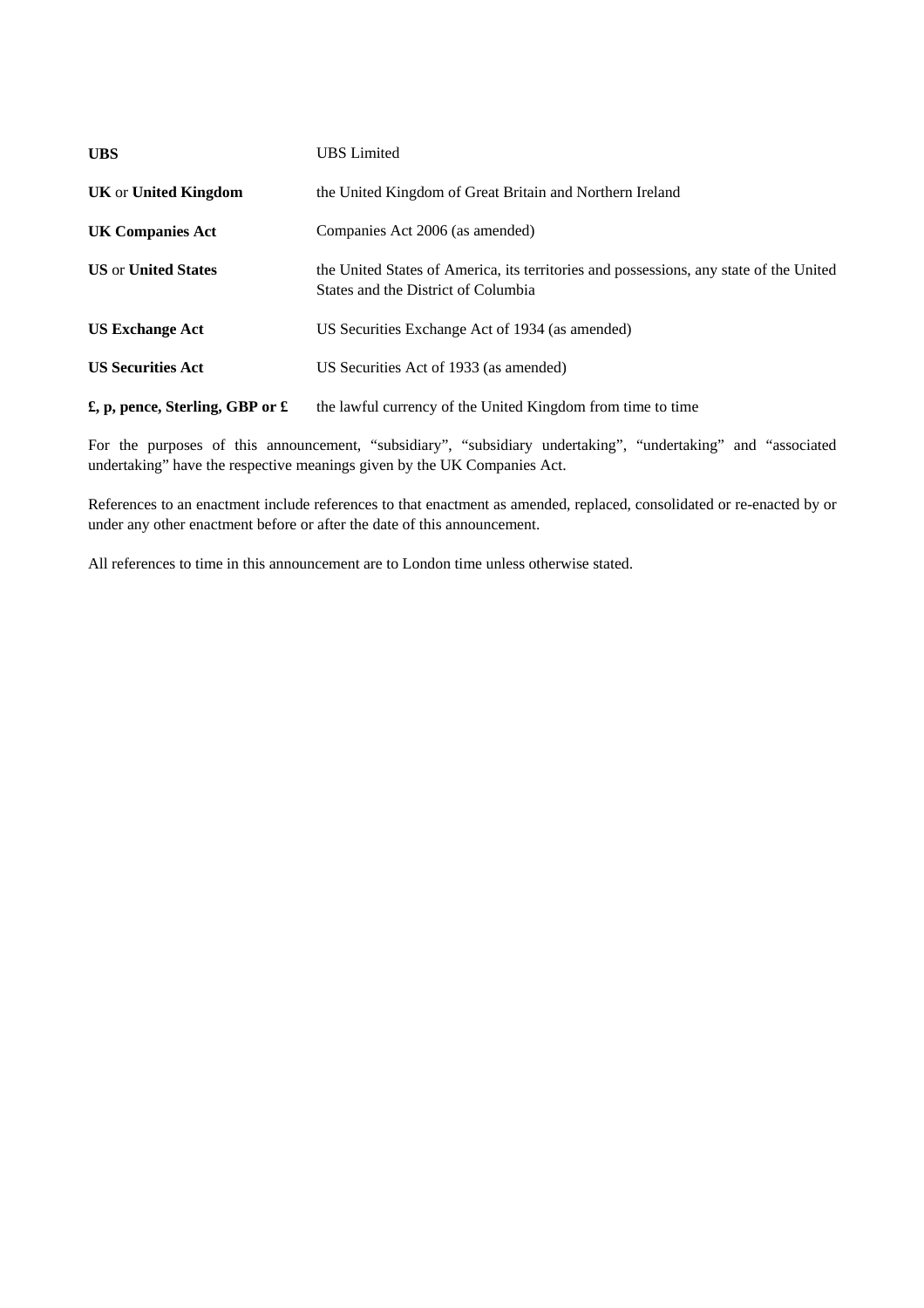# **NO APTO PARA SU DIVULGACIÓN, PUBLICACIÓN O DISTRIBUCIÓN, TOTAL O PARCIALMENTE, EN, HACIA O DESDE CUALQUIER JURISDICCIÓN EN LA QUE TALES ACCIONES PUEDIERAN CONSTITUIR UNA VIOLACIÓN DE LA LEGISLACIÓN O REGULACIÓN CORRESPONDIENTE DE DICHA JURISDICCIÓN**

# **PARA PUBLICACIÓN INMEDIATA**

**20 DE MARZO DE 2015** 

### **OFERTA EN EFECTIVO RECOMENDADA**

#### **sobre**

### **TSB BANKING GROUP PLC**

#### **por**

### **BANCO DE SABADELL, S.A.**

### **Resumen**

- A los consejos de administración de Banco de Sabadell, S.A. (**Sabadell**) y TSB Banking Group plc (**TSB**) les complace anunciar que han llegado a un acuerdo en los términos de una oferta en efectivo recomendada sobre TSB por Sabadell en virtud de la cual Sabadell adquirirá la totalidad del capital social emitido y por emitir de TSB (la **Oferta**). Sabadell ha acordado adquirir de Lloyds Bank plc (**Lloyds**) una participación del 9,99 por ciento en el capital social de TSB, y Lloyds ha suscrito un compromiso irrevocable de aceptar la Oferta respecto de la totalidad de su participación restante del 40,01 por ciento en TSB.
- **Bajo los términos de la Oferta, los accionistas de TSB recibirán 340 peniques por acción en efectivo por cada Acción de TSB, lo que valora la totalidad del capital social emitido de TSB en aproximadamente £1,7 miles de millones.**
- La Oferta representa una prima de aproximadamente:
	- un 4 por ciento sobre el Precio de Cierre de 327 peniques por Acción de TSB a fecha 19 de marzo de 2015, siendo el último Día Hábil antes de la fecha del presente anuncio;
	- un 29 por ciento sobre el Precio de Cierre de 264,1 peniques por Acción de TSB a fecha 11 de marzo de 2015, siendo el último Día Hábil antes del anuncio conjunto de Sabadell y TSB en respuesta a la especulación en los medios de comunicación que dio comienzo al Periodo de Oferta; y
	- un 31 por ciento sobre el precio de oferta de 260 peniques por Acción de TSB en su salida a bolsa anunciada el 20 de junio de 2014.
- La Oferta representa un precio sobre el valor contable (*price to book value*) equivalente a un múltiplo de 1,0 veces.
- Sabadell espera apoyar y acelerar la estrategia de crecimiento de comercio minorista de TSB y acelerar la expansión de la presencia de TSB en el sector PYME. Sabadell tiene la intención de continuar operando TSB como un sólido competidor en el mercado bancario de Reino Unido, sobre la base de la marca TSB. Sabadell cree que él y TSB comparten valores y compromiso con el cliente similares.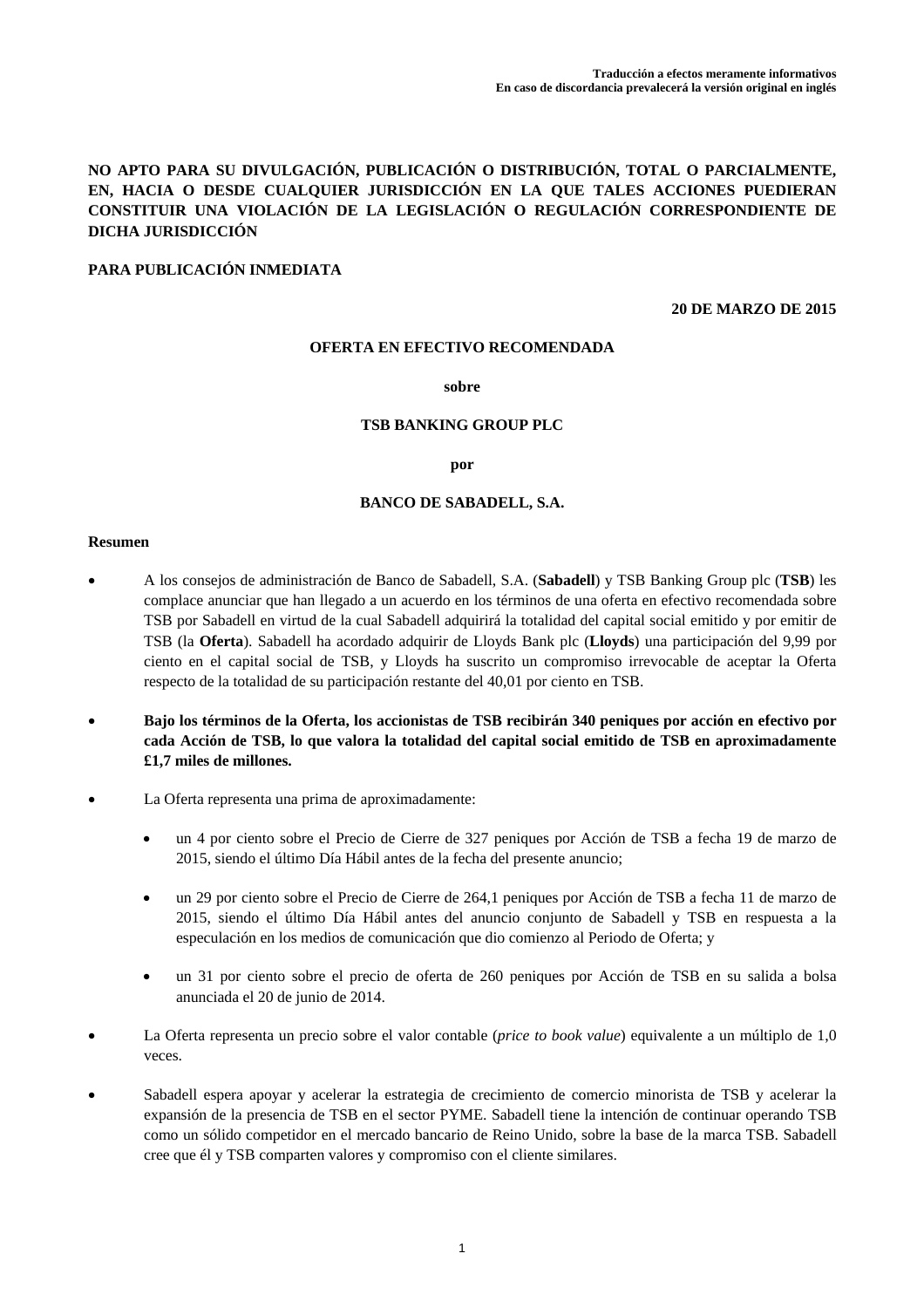Sabadell reconoce las contribuciones realizadas por la dirección y los empleados de TSB al éxito de TSB y considera que son muy importantes para el futuro desarrollo de Sabadell. Tras la finalización de la Oferta, Paul Pester y Darren Pope de TSB han acordado continuar en sus funciones actuales. Paul Pester también se unirá al Comité Ejecutivo de Gestión de Grupo Sabadell tras la finalización de la Oferta. Will Samuel se ha comprometido a permanecer como Presidente independiente de TSB tras la finalización de la Oferta. Sabadell actualmente anticipa que el consejo de administración de TSB incluirá, además del Presidente independiente, dos consejeros ejecutivos (siendo Paul Pester y Darren Pope), tres consejeros que serán nombrados por Sabadell y tres consejeros independientes no ejecutivos.

# **Razones estratégicas y financieras**

Sabadell considera que la Oferta es estratégicamente atractiva y que proporcionará los siguientes beneficios:

# **Internacionalización de Sabadell**

- Continuación de la exitosa estrategia de crecimiento de Sabadell, con la internacionalización como factor clave del plan de negocio de Sabadell.
- En términos pro-forma, tras la adquisición de TSB, el 22 por ciento de los activos de Sabadell se encontrarán fuera de su mercado local, frente al 5 por ciento en diciembre de 2014.
- La adquisición resultará beneficiosa para Sabadell a través del aumento de tamaño y una financiación y base de capital más amplia.

# **Entrada en el atractivo mercado bancario de Reino Unido**

- Sabadell cree que el mercado bancario de Reino Unido, incluyendo el mercado de servicio a clientes minoristas y PYMEs de Reino Unido, es atractivo, teniendo un marco regulatorio bien definido y estable, rentabilidad constante y buenas perspectivas de crecimiento futuro.
- El mercado de los bancos emergentes (*challenger banks*) está relativamente no consolidado en Reino Unido y Sabadell cree que esto creará oportunidades para continuar desarrollando la posición en el mercado de TSB a lo largo del tiempo.

# **TSB es un sólido banco emergente (***challenger bank***) y posiciona a Sabadell para el futuro crecimiento en el mercado de Reino Unido**

- TSB es un banco dirigido a minoristas y pequeños negocios con un alcance de distribución del 6 por ciento de cuota por oficinas en Reino Unido.
- TSB ya ha tenido un éxito considerable en la captación de nuevos clientes, captando en 2014 un 8,4 por ciento de las nuevas altas y cambios en las cuentas bancarias personales de Reino Unido.
- TSB está bien capitalizado, con un Ratio de Capital Ordinario Tier 1 (*Common Equity Tier 1 Capital Ratio*) calculado sobre una base pro forma mediante el método *Internal Ratings Based* (*IRB*) 1 del 19,7 por ciento y tiene una fuerte posición de financiación con un ratio de préstamos sobre depósitos (*franchise loan to deposit*) del 77 por ciento.
- TSB tiene un sólido equipo directivo y un personal comprometido.

 $\overline{a}$ 

<sup>1</sup> Asume que toda clase de activos, excepto el aumento en hipotecas facilitadas por Lloyds y sujetas a una opción de compra, están tratados mediante el método *Internal Ratings Based (IRB)*.El riesgo operacional, los activos de tesorería (e.g. tenencia de activos líquidos en bancos centrales y bonos) y los saldos de activos no relacionados con clientes (e.g. activos fijos, impuestos diferidos) continúan siendo evaluados sobre una base estandarizada.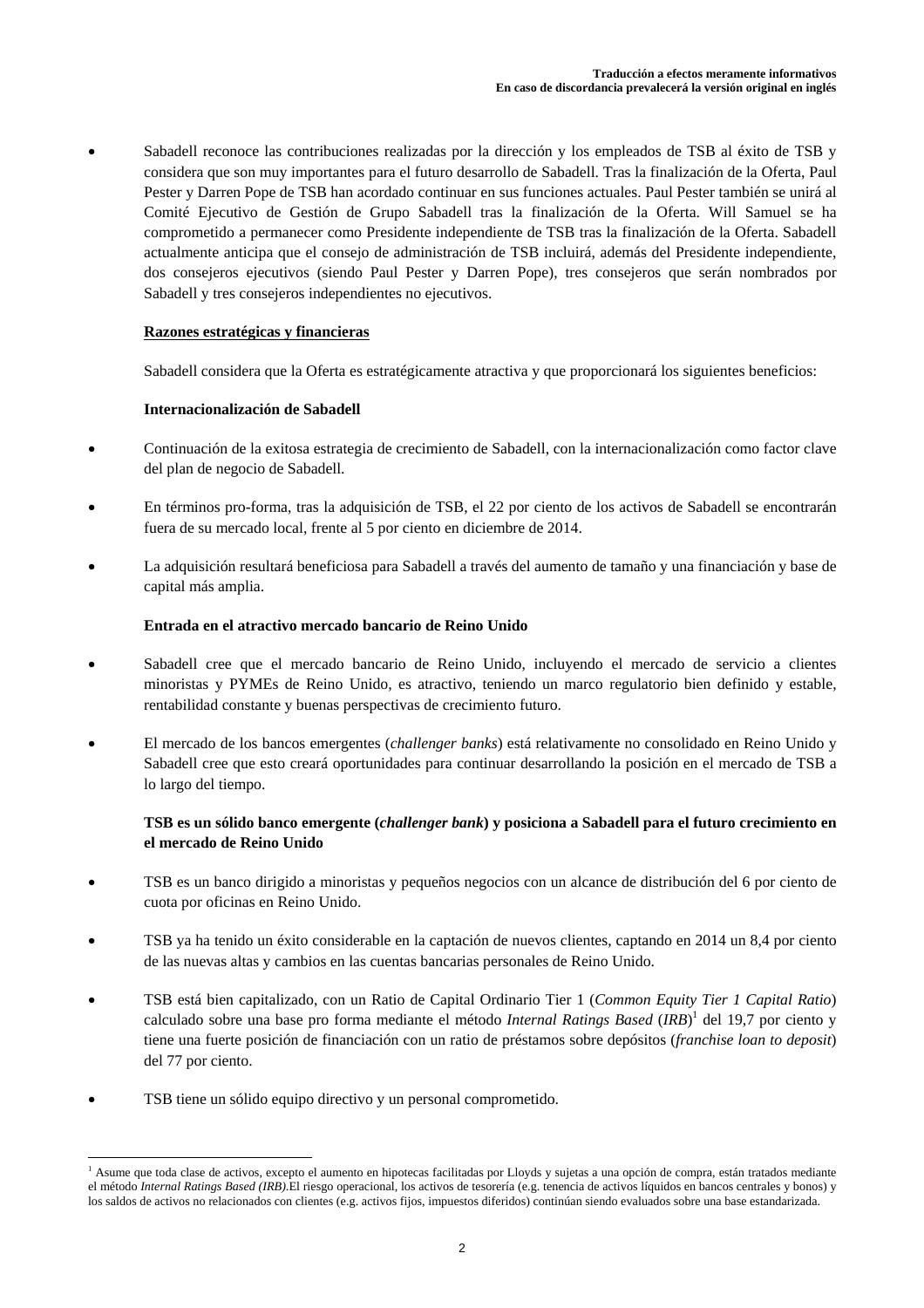TSB tiene un negocio con una base sólida para impulsar aún más el crecimiento de activos y pasivos, habiendo demostrado un sólido crecimiento en cuentas corrientes en 2014 y habiendo reentrado de forma exitosa en el mercado de la intermediación hipotecaria en enero de 2015.

# **El historial de gestión de Sabadell puede acelerar el desarrollo estratégico y los resultados financieros de TSB**

- El equipo directivo de Sabadell está cumpliendo con el plan de negocio Triple de Sabadell.
- Sabadell anticipa que, bajo su titularidad, TSB será capaz de reforzar aún más su estrategia de crecimiento y eficiencia, beneficiándose de los recursos, experiencia en la financiación a PYMEs y experiencia adquirida en el mercado bancario español de Sabadell.
- Sabadell ve oportunidades de continuar aumentando la cuota de TSB en el mercado de cuentas corrientes personales, acelerar su crecimiento en volumen de préstamos (incluyendo a través del canal intermediario de hipotecas), acelerar la expansión de la presencia de TSB en el sector PYME y de mejorar sus canales de distribución digital globales líderes.
- Sabadell considera que existirá potencial de generar ahorros a través de la migración completa que se prevé de los servicios transitorios de tecnologías de la información actualmente prestados por Lloyds a la plataforma tecnológica Proteo propiedad de Sabadell.

# **Retornos financieros atractivos**

- Sabadell considera que se generarán ahorros significativos derivados de los beneficios de la optimización de las tecnologías de la información (se prevén ahorros de aproximadamente £160 millones anuales antes de impuestos en el tercer año completo tras la ejecución de la Oferta).
- Lloyds facilitará £450 millones como apoyo para llevar a cabo la migración de los servicios transitorios de tecnologías de la información actualmente prestados por Lloyds a la plataforma tecnológica Proteo de Sabadell.
- Se espera que la adquisición sea neutral desde un punto de vista de capital.
- Se espera que la adquisición sea acreciente en términos de BPA (beneficio por acción) a medio plazo.

# **Adquisición de la participación de Lloyds y compromisos irrevocables**

- Lloyds y Sabadell han suscrito una escritura de compraventa, de compromiso irrevocable y opción que incluye los siguientes elementos:
	- un acuerdo de compraventa no condicionado por el que Sabadell adquirirá de Lloyds 49.999.999 Acciones de TSB (representativas del 9,99 por ciento del capital social ordinario emitido de TSB), se espera que dicha venta se complete el 24 de marzo de 2015;
	- un compromiso irrevocable sobre la totalidad de la participación restante de Lloyds en TBS, es decir 200.000.003 Acciones de TSB, tras la adquisición de la participación del 9,99 por ciento, representativas de un 40,01 por ciento del capital social ordinario emitido de TSB, menos las Acciones de TSB adquiridas por Sabadell en virtud de la Opción de Compra, como se indica a continuación. El compromiso de Lloyds seguirá siendo vinculante en el caso de que se presente una oferta competidora sobre TSB; y
	- una opción de compra (la **Opción de Compra**) a favor de Sabadell para adquirir de Lloyds hasta 100.000.000 Acciones de TSB (representativas de un 20 por ciento del capital social ordinario emitido de TSB) (el **Límite de la Opción**), dicha Opción de Compra será ejercitable hasta cuatro veces sobre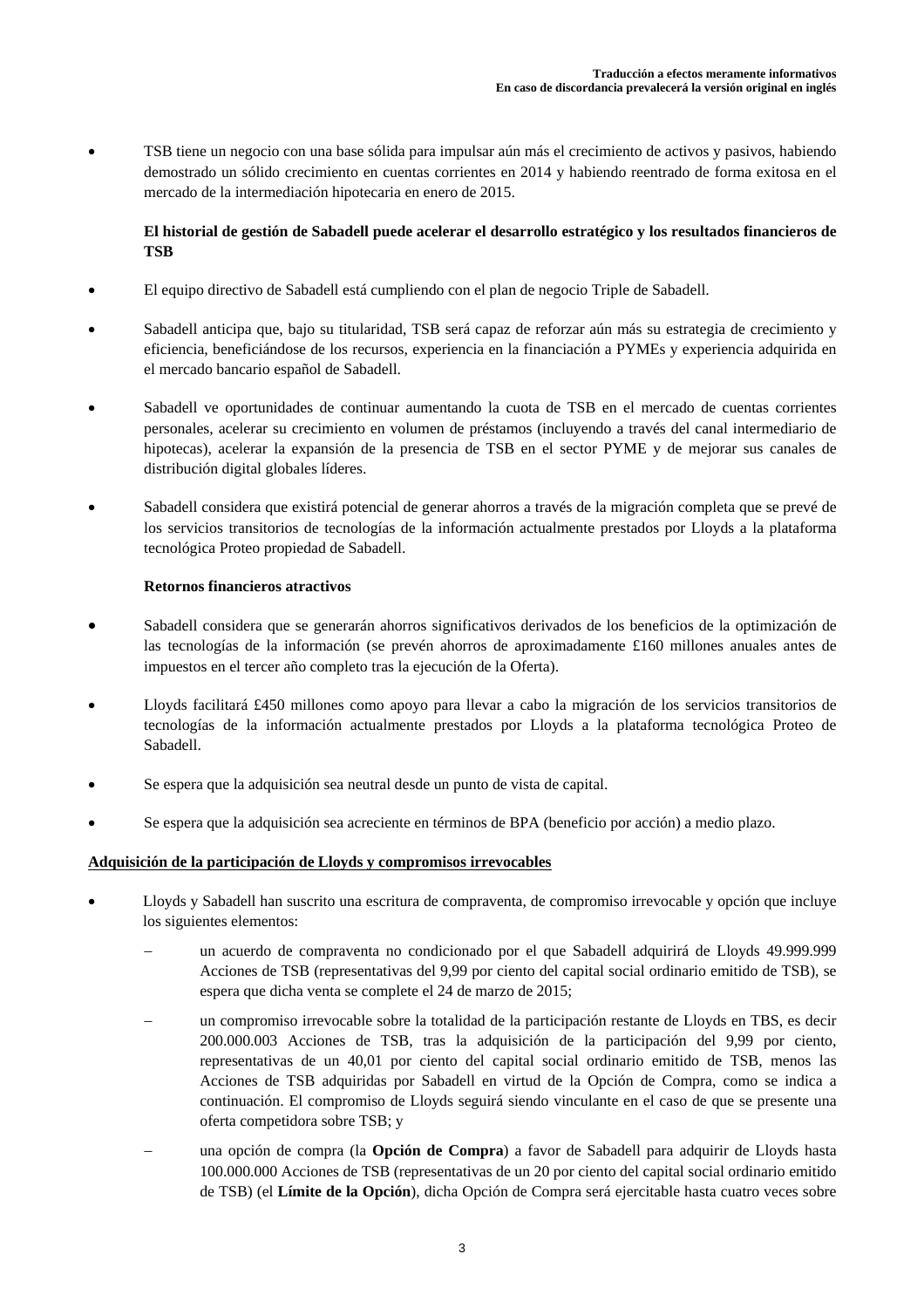cualesquiera número de Acciones de TSB hasta el Límite de la Opción y en cualquier momento tras la recepción de determinadas aprobaciones regulatorias y hasta el momento en el que la Oferta devengue incondicional en cuanto al número de aceptaciones a todos los efectos, expire o sea retirada.

- Asimismo, Sabadell ha recibido compromisos irrevocables de aceptar (o procurar la aceptación de) la Oferta por cada uno de los Consejeros de TSB que tiene Acciones de TSB respecto de sus propias participaciones, sumando, en conjunto, 47.901 Acciones de TSB, representativas aproximadamente del 0,01 por ciento del capital social ordinario emitido de TSB a fecha 19 de marzo de 2015 (siendo la última fecha factible antes de este anuncio). Los compromisos de los Consejeros de TSB seguirán siendo vinculantes en el caso de que se presente una oferta competidora sobre TSB.
- Por consiguiente, Sabadell ha recibido compromisos irrevocables respecto de o ha adquirido, en conjunto, 250.047.903 Acciones de TSB, representativas aproximadamente del 50,01 por ciento del capital social ordinario emitido de TSB a fecha 19 de marzo de 2015 (siendo la última fecha factible antes de este anuncio).

# **Recomendación**

- Los Consejeros de TSB, que han sido asesorados por Citigroup y Rothschild en relación con los términos financieros de la Oferta, consideran que los términos de la Oferta son equitativos y razonables. Al prestar asesoramiento a los Consejeros de TSB, Citigroup y Rothschild han tenido en cuenta la valoración comercial de los Consejeros de TSB. En consonancia, los Consejeros de TSB tienen la intención de recomendar unánimemente que los Accionistas de TSB acepten la Oferta, en la medida en que los Consejeros de TSB se han comprometido de forma irrevocable a hacerlo respecto de sus propias participaciones en Acciones de TSB sumando, en conjunto, 47.901 Acciones de TSB representativas aproximadamente del 0,01 por ciento del capital social ordinario emitido el 19 de marzo de 2015 (siendo la última fecha factible antes de este anuncio).
- Comentando sobre la Oferta, Josep Oliu Creus, Presidente de Sabadell, dijo:

*"Vemos a Reino Unido como un mercado atractivo con un marco regulatorio fuerte, bases macroeconómicas sólidas e interesantes perspectivas de crecimiento. TSB es una marca bien establecida que comparte nuestra cultura de centrarnos en nuestros clientes y comunidades locales. Consideramos que nuestra experiencia de incrementar la financiación a las PYMEs, nuestra resistente y probada plataforma de tecnologías de la información y nuestro compromiso con la innovación acelerarán la expansión de TSB de manera que cumpla con su potencial como un sólido y eficaz rival de los bancos tradicionales de Reino Unido, sin ninguno de sus problemas heredados."*

Comentando sobre la Oferta, Will Samuel, Presidente de TSB, dijo:

*"Desde la salida a bolsa, TSB ha seguido una estrategia centrada en el crecimiento de su cuota de cuentas corrientes personales, aceleramiento del crecimiento de activos a través de la re-entrada en el canal de intermediarios hipotecarios y la provisión del tipo de servicios bancarios que la gente quiere. La oferta de Sabadell representa un apoyo significativo del progreso de TSB desde su salida a bolsa, y proporciona a los accionistas de TSB la oportunidad de recibir en este momento en efectivo el valor que de otra manera habría sido liberado con el tiempo a medida que TSB ejecuta su estrategia."*

Comentando sobre la Oferta, Paul Pester, Consejero Delegado de TSB, dijo:

*"Desde su lanzamiento al público en Reino Unido en septiembre de 2013, TSB ha tenido éxito a la hora de atraer nuevos clientes y estableciéndose como un banco emergente (*challenger bank*) de Reino Unido.* 

*La actual oferta por Sabadell para adquirir TSB es un verdadero voto de confianza en TSB, nuestros 8.700 empleados y el directo y transparente enfoque que estamos proporcionando al mercado bancario en Reino Unido.*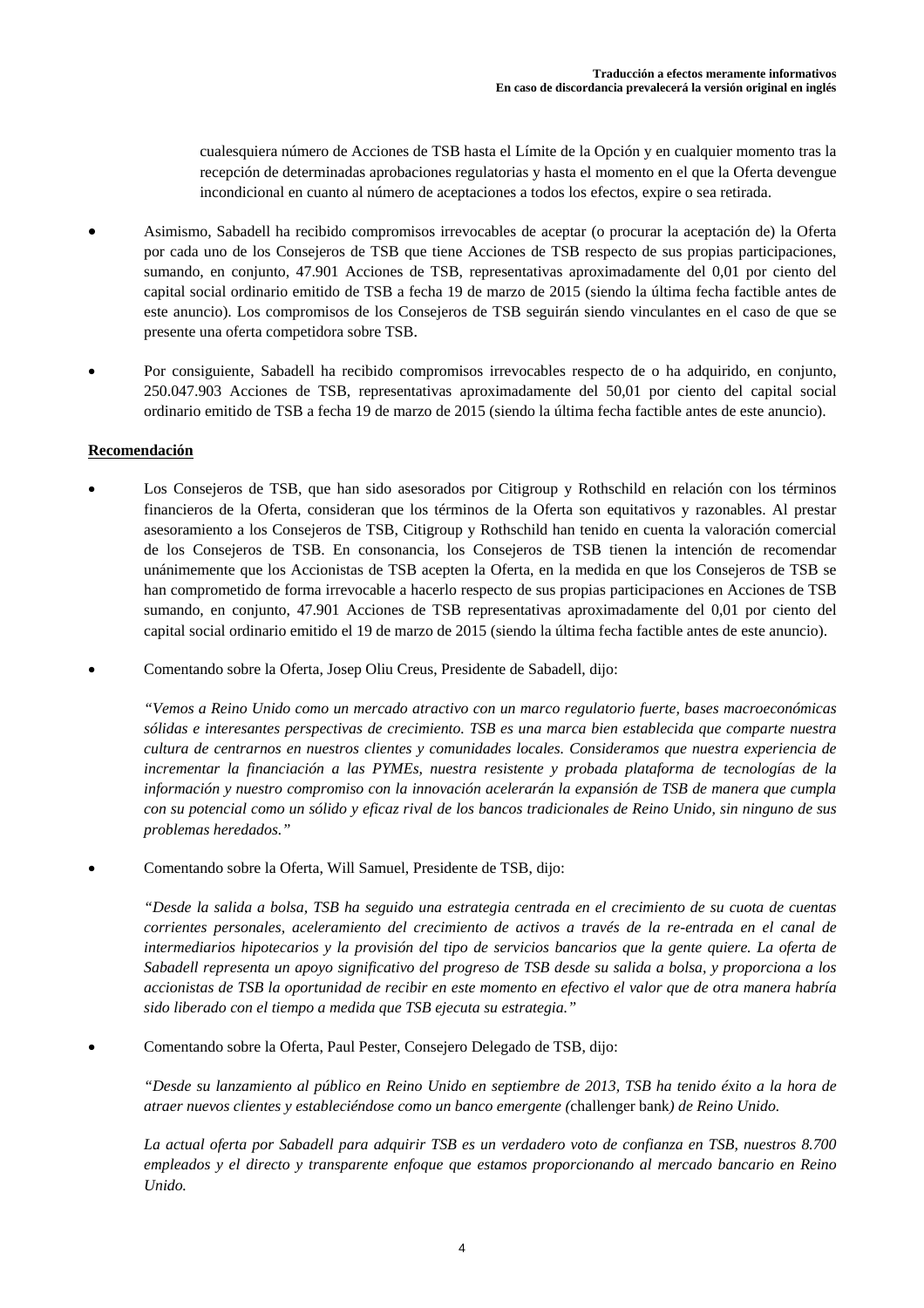*Con el apoyo de Sabadell, TSB se beneficiará de todas las capacidades que un grupo más amplio tendrá para ofrecer, lo que nos permite acelerar aún más nuestras capacidades competitivas.* 

*Espero con interés trabajar con Sabadell para continuar proporcionando un gran servicio bancario a los clientes británicos, acelerando la expansión de nuestros servicios a los negocios de los clientes y continuar proporcionando mayor competitividad en el sector bancario británico."*

# **Condiciones de la Oferta, financiación y estructura de la Oferta**

- La Oferta está condicionada a, entre otras cosas: (i) recepción de las aceptaciones válidas respecto de las Acciones de TSB que, junto con la totalidad del resto de Acciones de TSB adquiridas por Sabadell (en virtud de la Oferta o de otro modo) constituyan no menos del 75 por ciento del valor nominal de las Acciones de TSB y representen no menos del 75 por ciento de los derechos de voto aparejados a las Acciones de TSB; (ii) que el PRA apruebe la adquisición del control de TSB por parte de Sabadell; y (iii) la autorización de competencia por parte de la Comisión Europea. El Apéndice 1 a este anuncio establece las Condiciones y términos adicionales a los que la Oferta queda sujeta, incluyendo detalles de las autorizaciones regulatorias. La Oferta no requiere la aprobación de los accionistas de Sabadell.
- La Oferta será financiada mediante tesorería y recursos equivalentes a la tesorería de Sabadell existentes.
- Sabadell está también anunciando un aumento de capital dinerario íntegramente asegurado, que está destinado a generar unos recursos brutos de aproximadamente €1,6 miles de millones (US\$1,7 miles de millones y £1,2 miles de millones), siendo estos recursos utilizados para mantener el Ratio de Capital Ordinario Tier 1 (*Common Equity Tier 1 Capital Ratio*) de Sabadell tras la ejecución de la Oferta (el **Aumento de Capital**). La Oferta no está condicionada a la ejecución del Aumento de Capital.
- Sabadell se reserva el derecho, sujeto a la aprobación del Panel, a realizar la Oferta por medio de un *scheme of arrangement* aprobado por un tribunal bajo la Sección 26 de la Ley de Sociedades del Reino Unido (*UK Companies Act*).
- Lloyds llegará a acuerdos para pagar a cualquier inversor que hubiera tenido derecho a recibir Acciones Liberadas de Lloyds, el valor en efectivo de estas acciones (al precio de Oferta que pagará Sabadell). El consejo de administración de TSB ha discutido estos acuerdos con Lloyds y apoya plenamente los acuerdos que se han alcanzado.

## **Asesores**

- Goldman Sachs International está actuando como asesor financiero exclusivo de Sabadell en relación con la Oferta. Allen & Overy LLP está actuando como asesor legal de Sabadell.
- Citigroup Global Markets Limited está prestando asesoramiento financiero y de intermediación corporativa a los Consejeros de TSB en relación con la Oferta y Rothschild está prestando asesoramiento financiero a los Consejeros de TSB en relación con la Oferta. En su capacidad de intermediario corporativo conjunto (*jointcorporate broker*) RBC Capital Markets ha prestado también asesoramiento a TSB en relación con la Oferta. Herbert Smith Freehills LLP está actuando como asesor legal de TSB.
- UBS Limited y BofA Merrill Lynch están actuando como asesores financieros de Lloyds Banking Group plc. Linklaters LLP está actuando como asesor legal de Lloyds Banking Group plc.
- El Documento de Oferta incluirá detalles completos de la Oferta y especificará la acción a tomar por los Accionistas de TSB. Se prevé que el Documento de Oferta se anuncie a los Accionistas de TSB el 17 de abril 2015.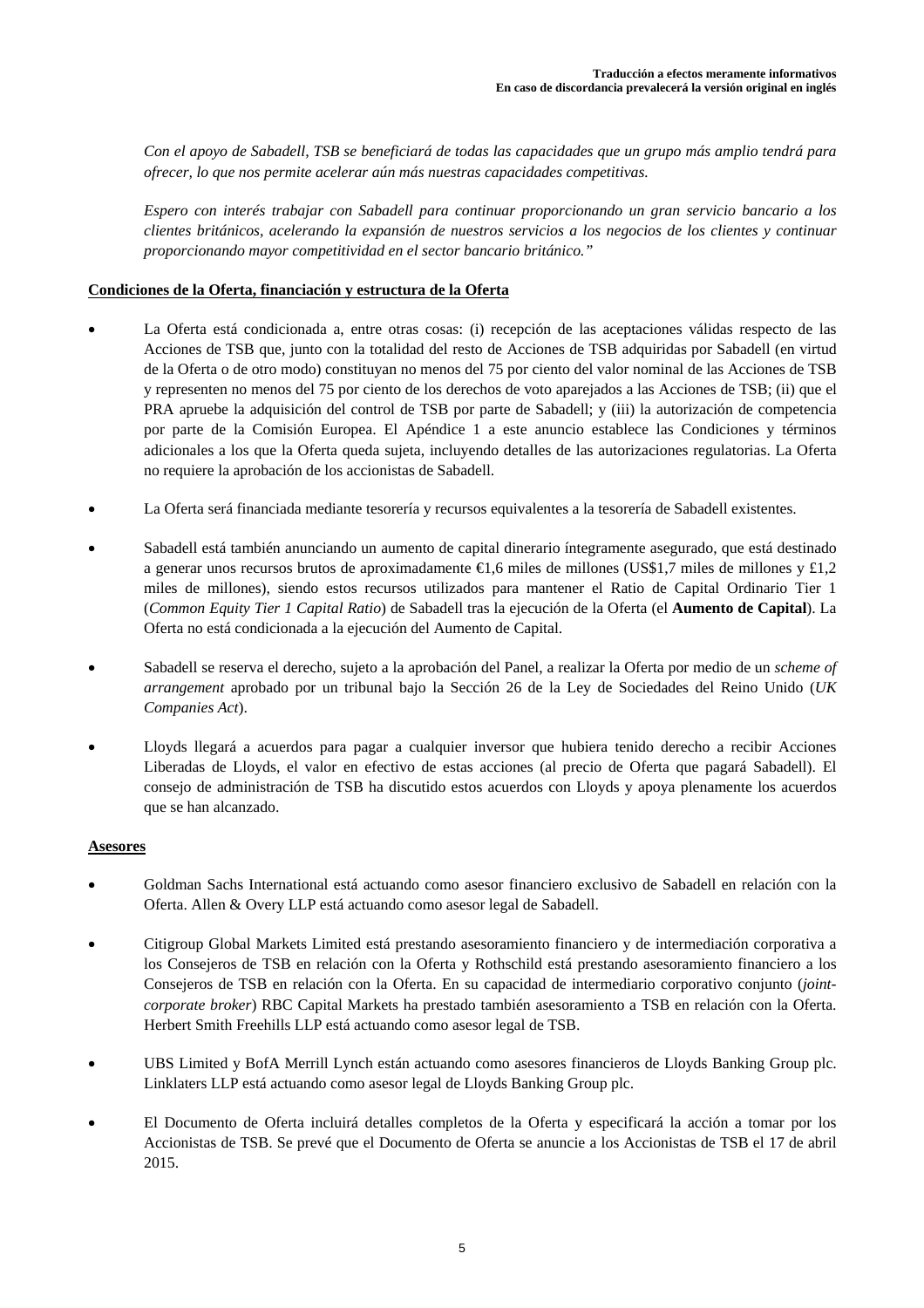**Este resumen debe ser leído conjuntamente con, y está sujeto a, el texto completo de este anuncio (incluyendo los Apéndices). La Oferta estará sujeta a las Condiciones y términos adicionales establecidos el Apéndice 1 adjunto a este anuncio y a la integridad de los términos y condiciones que se establecerán en el Documento de Oferta. El Apéndice 2 contiene las bases y fuentes de cierta información utilizada en este resumen y en este anuncio. El Apéndice 3 contiene detalles de los compromisos irrevocables recibidos en relación con la Oferta a los que se hace referencia en este anuncio. El Apéndice 4 contiene definiciones de ciertos términos utilizados en este resumen y en este anuncio.** 

## **Presentación a analistas:**

Sabadell celebrará una presentación para analistas e inversores en The Lincoln Centre, 18 Lincoln's Inn Fields WC2A 3ED mediante conferencia telefónica y retrasmisión vía internet a las 9:30 a.m. (hora de Reino Unido) hoy (20 de marzo 2015) para discutir la Oferta.

La presentación y el audio estará disponible en directo vía webcast en: www.sabadelltsbinfo.com.

Si quiere participar en la sesión de Q&A en directo, por favor regístrese en el sistema de marcación adecuada a través del siguiente enlace de Internet:

http://members.meetingzone.com/selfregistration/registration.aspx?booking=lnKSNKm5XGhAUmxJQB8NimWrbZu3 TYzUfNmak40VRe4=

Por favor regístrese con antelación suficiente antes del comienzo de la presentación. Los participantes de la conferencia telefónica pueden inscribirse con antelación.

La transmisión estará disponible para su reproducción en el enlace www.sabadelltsbinfo.com, poco después de la finalización de la presentación.

# **Consultas:**

| <b>Sabadell</b>                                                                                                           |                  |
|---------------------------------------------------------------------------------------------------------------------------|------------------|
| Albert Coll                                                                                                               | $+34937288990$   |
| <b>Goldman Sachs International (Asesor Financiero de Sabadell)</b><br>Dirk Lievens<br>Mark Sorrell                        | $+442077741000$  |
| Carlos Pertejo                                                                                                            |                  |
| Brunswick Group LLP (Asesor de Relaciones Públicas de Sabadell)<br>Azadeh Varzi<br><b>Andrew Garfield</b><br>Rurik Ingram | $+442074045959$  |
| <b>TSB</b><br>Charlotte Sjoberg (Directora de Relaciones con los Medios de TSB)                                           | $+442070039281$  |
| Relaciones con los Medios de TSB                                                                                          | +44 20 7003 9369 |
|                                                                                                                           |                  |

# **Citigroup Global Markets Limited (Asesor Financiero e Intermediario**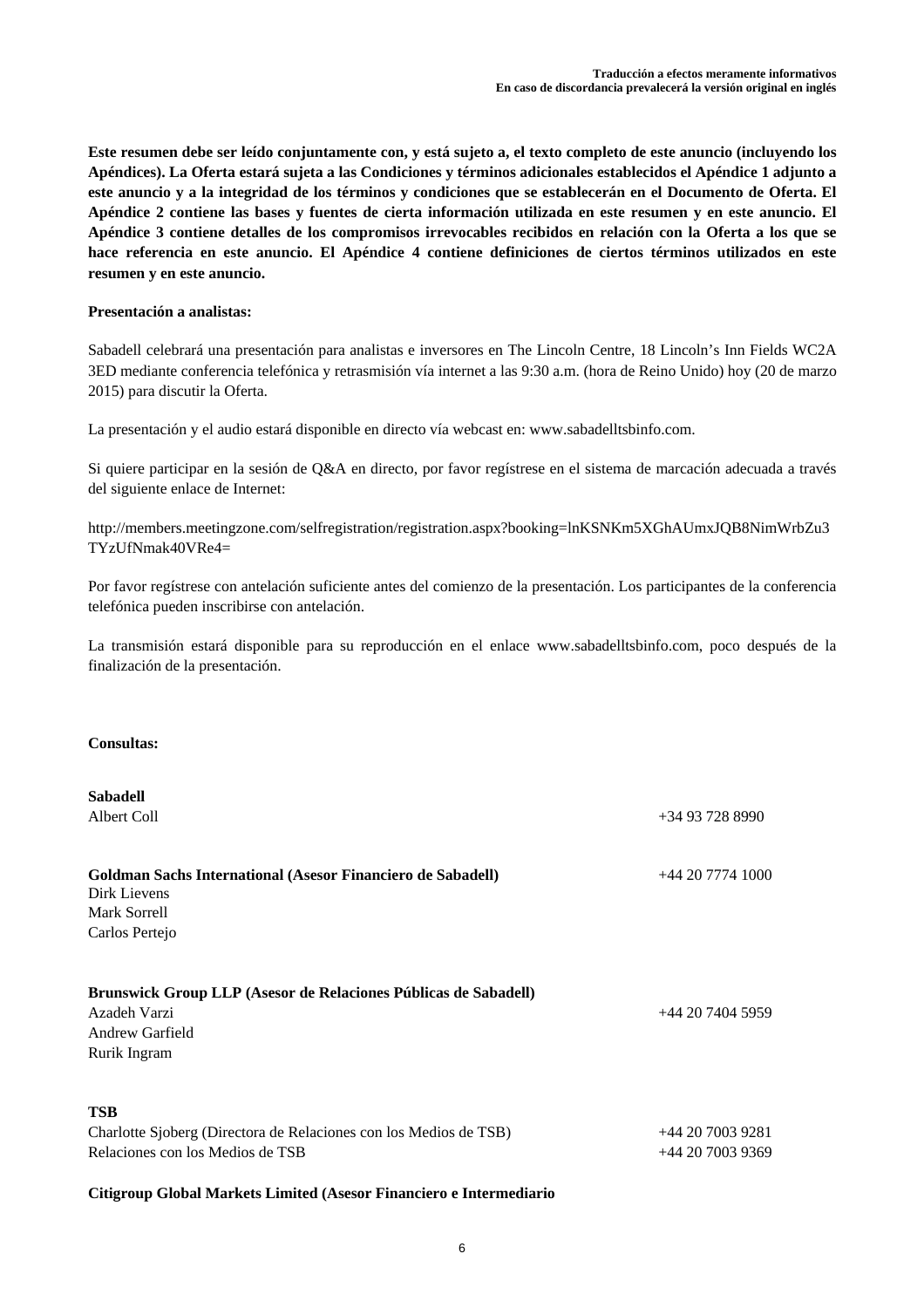| Corporativo de TSB)<br>Gilles Graham<br>John Sandhu<br><b>Edward McBride</b><br>Robert Redshaw (Intermediación Corporativa) | $+442079864000$    |
|-----------------------------------------------------------------------------------------------------------------------------|--------------------|
| Rothschild (Asesor Financiero de TSB)<br>Stephen Fox<br><b>Edward Mitting</b><br>Jonathan Slaughter                         | $+442072805000$    |
| RBC Capital Markets (Intermediario Corporativo de TSB)<br><b>Oliver Hearsey</b><br>James Eves                               | $+44$ 20 7653 4000 |
| Bell Pottinger (Asesor de Relaciones Públicas de TSB)<br><b>Clinton Manning</b>                                             | $+442072933885$    |

# *Avisos importantes en relación con los asesores financieros*

*Goldman Sachs International, quien está autorizada por la Autoridad de Regulación Prudencial (*Prudential Regulation Authority*) y regulada en Reino Unido por la Autoridad de Conducta Financiera (*Financial Conduct Authority*) y la Autoridad de Regulación Prudencial (*Prudential Regulation Authority*), está actuando exclusivamente para Sabadell y para nadie más en relación con la Oferta y no será responsable frente a ningún otro que no sea Sabadell por la prestación de las protecciones concedidas a sus clientes o por prestar asesoramiento en relación con la Oferta.* 

*Citigroup Global Markets Limited (Citigroup), quien está autorizada por la Autoridad de Regulación Prudencial (*Prudential Regulation Authority*) y regulada en Reino Unido por la Autoridad de Conducta Financiera (*Financial Conduct Authority*) y la Autoridad de Regulación Prudencial (*Prudential Regulation Authority*), está actuando exclusivamente para TSB y para nadie más en relación con la Oferta y no será responsable frente a ningún otro que no sea TSB por la prestación de las protecciones concedidas a sus clientes o por prestar asesoramiento en relación con la Oferta.* 

*N.M. Rothschild & Sons Limited (Rothschild), quien está autorizada por la Autoridad de Regulación Prudencial (*Prudential Regulation Authority*) y regulada en Reino Unido por la Autoridad de Conducta Financiera (*Financial Conduct Authority*) y la Autoridad de Regulación Prudencial (*Prudential Regulation Authority*), está actuando exclusivamente para TSB y para nadie más en relación con la Oferta y no será responsable frente a ningún otro que no sea TSB por la prestación de las protecciones concedidas a sus clientes o por prestar asesoramiento en relación con la Oferta.* 

*RBC Europe Limited (RBC Capital Markets), quien está autorizada por la Autoridad de Regulación Prudencial (*Prudential Regulation Authority*) y regulada en Reino Unido por la Autoridad de Conducta Financiera (*Financial Conduct Authority*) y la Autoridad de Regulación Prudencial (*Prudential Regulation Authority*) está actuando para TSB y para nadie más en relación con las materias referidas en este anuncio y no será responsable frente a ningún otro que no sea TSB por la prestación de las protecciones concedidas a clientes de RBC Capital Markets o por prestar asesoramiento en relación con las materias referidas en este anuncio.*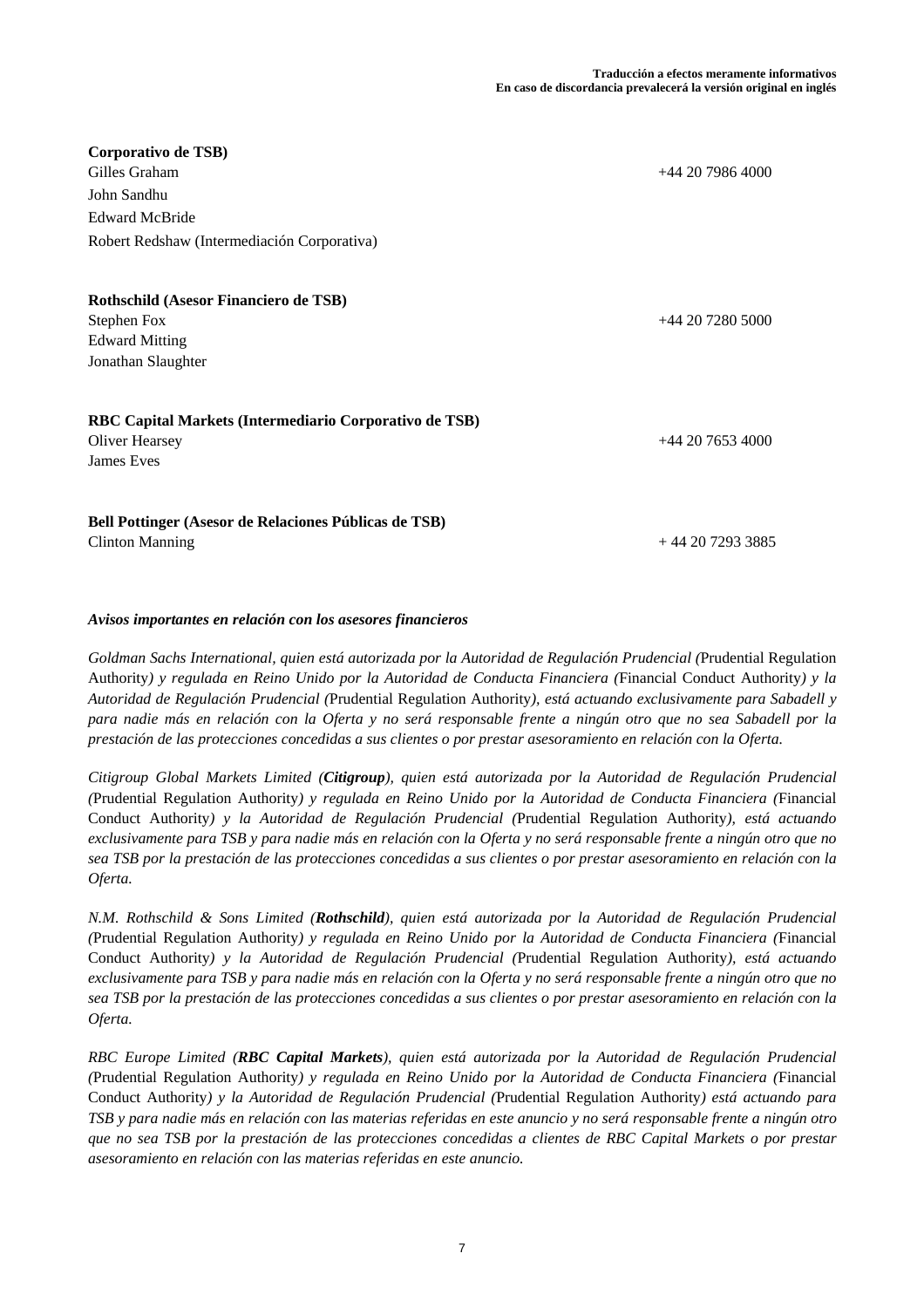*UBS Limited (UBS), quien está autorizada por la Autoridad de Regulación Prudencial (*Prudential Regulation Authority*) y regulada en Reino Unido por la Autoridad de Conducta Financiera (*Financial Conduct Authority*) y la Autoridad de Regulación Prudencial (*Prudential Regulation Authority*) está actuando como asesor financiero de Lloyds Banking Group plc y para nadie más en relación con la materia objeto de este anuncio y no será responsable frente a ningún otro que no sea Lloyds Banking Group plc por la prestación de las protecciones concedidas a clientes de UBS Limited ni por prestar asesoramiento en relación con la materia objeto de este anuncio.* 

*Merrill Lynch International (BofA Merrill Lynch), quien está autorizada por la Autoridad de Regulación Prudencial (*Prudential Regulation Authority*) y regulada en Reino Unido por la Autoridad de Conducta Financiera (*Financial Conduct Authority*) y la Autoridad de Regulación Prudencial (*Prudential Regulation Authority*), filial de Bank of America Corporation, está actuando para Lloyds Banking Group plc en relación con la materia objeto de este anuncio y para nadie más y no será responsable frente a ningún otro que no sea Lloyds Banking Group plc por la prestación de las protecciones concedidas a sus clientes o por prestar asesoramiento en relación con la materia objeto de este anuncio.* 

# *Información adicional*

*Este anuncio no pretende constituir o formar parte de, y no constituye o forma parte de ninguna oferta, invitación o solicitud de una oferta de compra, de adquirir de cualquier otra manera, suscribir, vender o disponer de cualquier valor o la solicitud de ningún voto o aprobación en ninguna jurisdicción, de conformidad con la Oferta o de otra manera. La Oferta se realizará únicamente mediante el Documento de Oferta y el Formulario de Aceptación que acompaña al Documento de Oferta, que contendrán los términos y condiciones íntegros de la Oferta, incluyendo detalles de cómo se puede aceptar la Oferta. Cualquier respuesta a la Oferta debe realizarse solo sobre la base de la información contenida en el Documento de Oferta. Se aconseja a los Accionistas de TSB leer detenidamente la documentación formal en relación con la Oferta una vez haya sido remitida.* 

*Este anuncio ha sido preparado a los efectos de cumplir con la legislación inglesa, las normas de la Bolsa de Valores de Londres (*London Stock Exchange*) y el Código y la información divulgada puede no ser la misma que la que hubiera sido divulgada si este anuncio hubiera sido preparado de conformidad con las leyes y normas de cualquier jurisdicción fuera de Reino Unido.* 

# *Jurisdicciones extranjeras*

*La distribución de este anuncio en jurisdicciones distintas a Reino Unido o los Estados Unidos y la capacidad de los Accionistas de TSB que no son residentes en Reino Unido o los Estados Unidos de participar en la Oferta puede estar afectada por leyes de las jurisdicciones correspondientes. Por tanto cualesquiera personas que estén sujetas a leyes de cualquier jurisdicción distinta de Reino Unido o Estados Unidos o los Accionistas de TSB que no son residentes en Reino Unido o Estados Unidos necesitarán informarse sobre, y observar, cualquier requerimiento legal o regulatorio aplicable. Cualquier incumplimiento de las restricciones aplicables puede constituir una violación de la legislación sobre mercados de valores de las referidas jurisdicciones. Detalles adicionales en relación con accionistas extranjeros se incluirán en el Documento de Oferta.* 

*La Oferta no está siendo, ni será, puesta a disposición, directa o indirectamente, en o hacia o mediante el uso de correos de, o por cualquier otro medio o instrumento de comercio interestatal o exterior, o ningún instrumento de un estado nacional u otra bolsa de valores de cualquier Jurisdicción Restringida, a menos que se realice en virtud de una exención a las leyes de valores aplicables de dicha Jurisdicción Restringida.* 

*En consecuencia, ninguna copia de este anuncio ni de ninguno de los documentos en relación con la Oferta están siendo, ni deben ser, ni directa ni indirectamente, enviadas por correo, transmitidas o reenviadas de cualquier otro modo, distribuidas o enviadas en, hacia o desde cualquier Jurisdicción Restringida excepto si se realiza en virtud de una exención a las leyes de valores aplicables de dicha Jurisdicción Restringida y las personas que reciban este anuncio (incluyendo, sin carácter limitativo, agentes, mandatarios, custodios y fideicomisarios) no deben distribuirlas, enviarlas o remitirlas por correo en, hacia o desde dichas jurisdicciones. Cualquier persona (incluyendo, sin carácter*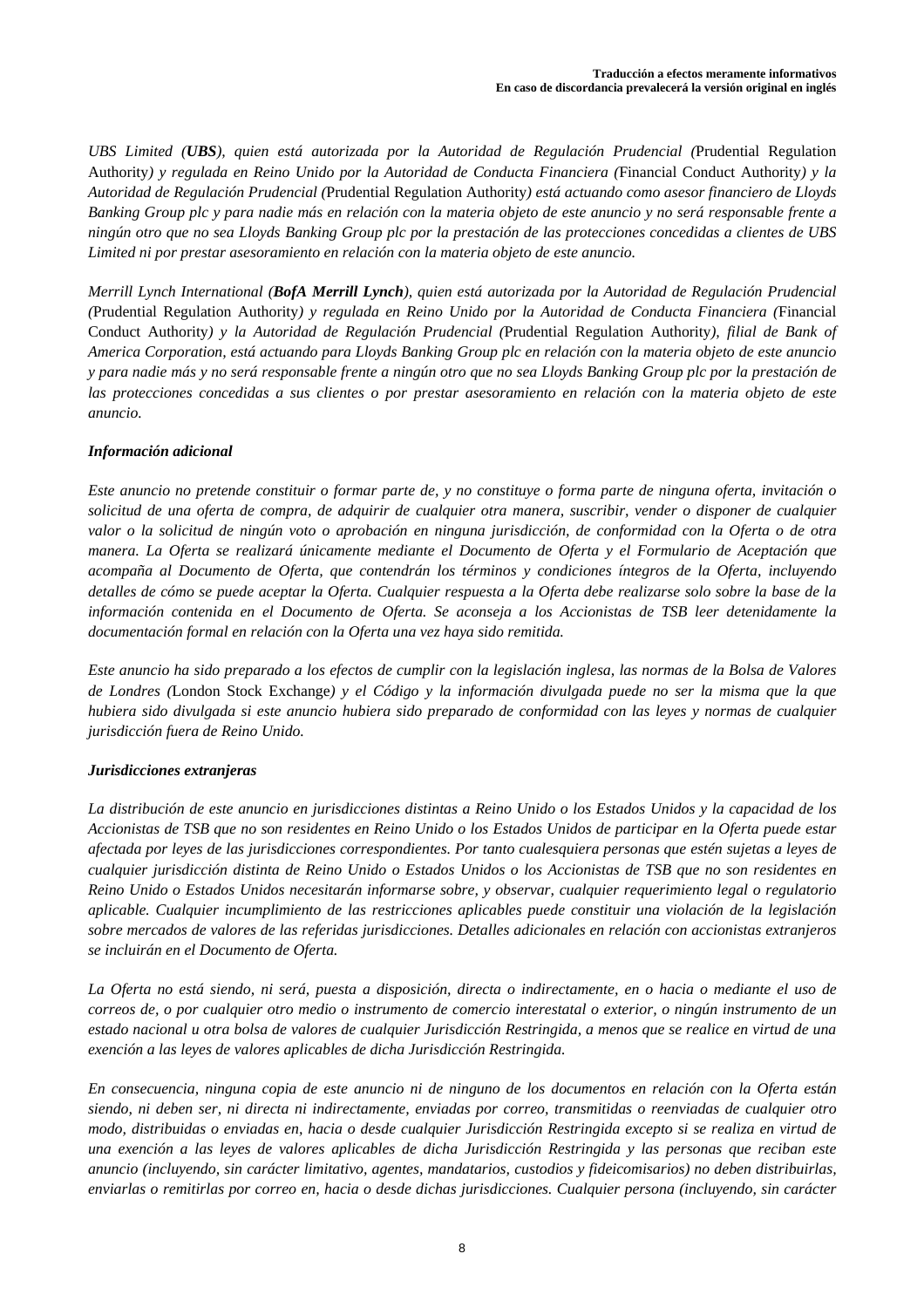*limitativo, cualquier agente, mandatario, custodio o fideicomisario) que tenga una obligación contractual o legal, o pueda pretender de cualquier otra forma, reenviar este anuncio y/o el Documento de Oferta y/o cualquier otro documento relacionado a una jurisdicción fuera de Reino Unido o los Estado Unidos necesitará informarse sobre, y observar, cualquier requerimiento legal o regulatorio de su jurisdicción.* 

# *Aviso a los titulares estadounidenses de Acciones de TSB*

*La Oferta está siendo realizada en los Estados Unidos de conformidad con la Sección 14(e) y la Norma 14E de la US Exchange Act y de conformidad con los requisitos del Código. En consecuencia, la Oferta estará sujeta a requisitos de divulgación y procedimiento, incluyendo en relación con el derecho de reintegro, calendario de oferta, procedimientos de liquidación y el calendario de pagos distintos de los aplicables bajo procedimientos y leyes de ofertas públicas nacionales de Estados Unidos.* 

*La Oferta se hace por valores de una sociedad inglesa que cotiza en la Bolsa de Valores Londres (*London Stock Exchange*). La Oferta está sujeta a los requisitos de divulgación de Reino Unido, que son diferentes de determinados requisitos de divulgación de Estados Unidos. La información financiera de TSB incluida en el presente anuncio ha sido preparada de acuerdo con las IFRS y la información financiera de Sabadell incluida en este anuncio ha sido preparada de acuerdo con las IFRS, por lo que ni puede ser comparable a la información financiera de las sociedades de Estados Unidos ni a sociedades cuyos estados financieros se preparan de acuerdo con principios de contabilidad generalmente aceptados en los Estados Unidos.* 

*La recepción de dinero en efectivo en virtud de la Oferta por un titular de Estados Unidos de Acciones de TSB puede ser un hecho imponible a efectos del impuesto sobre la renta federal de los Estados Unidos y bajo la normativa fiscal local y estatal de los Estados Unidos aplicable, así como extranjera y otra normativa fiscal. Cada Accionista de TSB es instado a consultar inmediatamente con su asesor profesional independiente en relación con las consecuencias fiscales de aceptar la Oferta. Asimismo, el pago y el procedimiento de liquidación en relación con la Oferta cumplirá con la normativa correspondiente de Reino Unido, que difiere de los procedimientos de pago y liquidación de los Estados Unidos, en particular en relación con la fecha de pago de la contraprestación.* 

*La Oferta será realizada en los Estados Unidos por Sabadell y nadie más. Ni Goldman Sachs International ni Citigroup ni Rothschild, ni ninguna de sus respectivas filiales, realizarán la Oferta en los Estados Unidos.* 

*Puede ser difícil para los titulares de Estados Unidos de Acciones de TSB hacer cumplir sus derechos y cualquier reclamación que surja de las leyes federales de valores de Estados Unidos, puesto que Sabadell está constituida bajo las leyes de España y TSB está constituida bajo las leyes de Inglaterra y Gales y algunos de o todos sus directivos y administradores son residentes en jurisdicciones fuera de los Estados Unidos. Asimismo, la mayor parte de los activos de Sabadell y TSB se encuentran fuera de los Estados Unidos. Los titulares de Estados Unidos de Acciones de TSB pueden no ser capaces de demandar a una compañía no estadounidense o a sus directivos y administradores en un tribunal no estadounidense por violaciones de las leyes sobre valores de Estados Unidos. Además, puede ser difícil obligar a una sociedad no estadounidense y sus filiales a someterse a la decisión de un tribunal estadounidense.* 

*Este anuncio no constituye una oferta de venta de valores en los Estados Unidos o una oferta de adquisición o canje de valores en los Estados Unidos. No se ha realizado, ni se realizará, oferta alguna para adquirir valores o para intercambiar valores por otros valores, directa o indirectamente, en o hacia, o por el uso de correos de, o por cualquier medio o instrumento de comercio interestatal o extranjero o instrumentos de una bolsa nacional de valores de, los Estados Unidos o cualquier otro país en el que dicha oferta no se pueda realizar que no sea: (i) de acuerdo con los requisitos de la oferta pública en virtud de la US Exchange Act o las leyes de valores de cualquier otro país, según sea el caso, o (ii) en virtud de una exención disponible de tales requisitos.* 

*Ni la US Securities and Exchange Commission ni ninguna comisión estatal de valores de Estados Unidos ha aprobado o desaprobado la Oferta, o realizado comentario alguno sobre la idoneidad o integridad de este anuncio o el Documento de Oferta. Cualquier manifestación en contrario es un delito penal en los Estados Unidos.*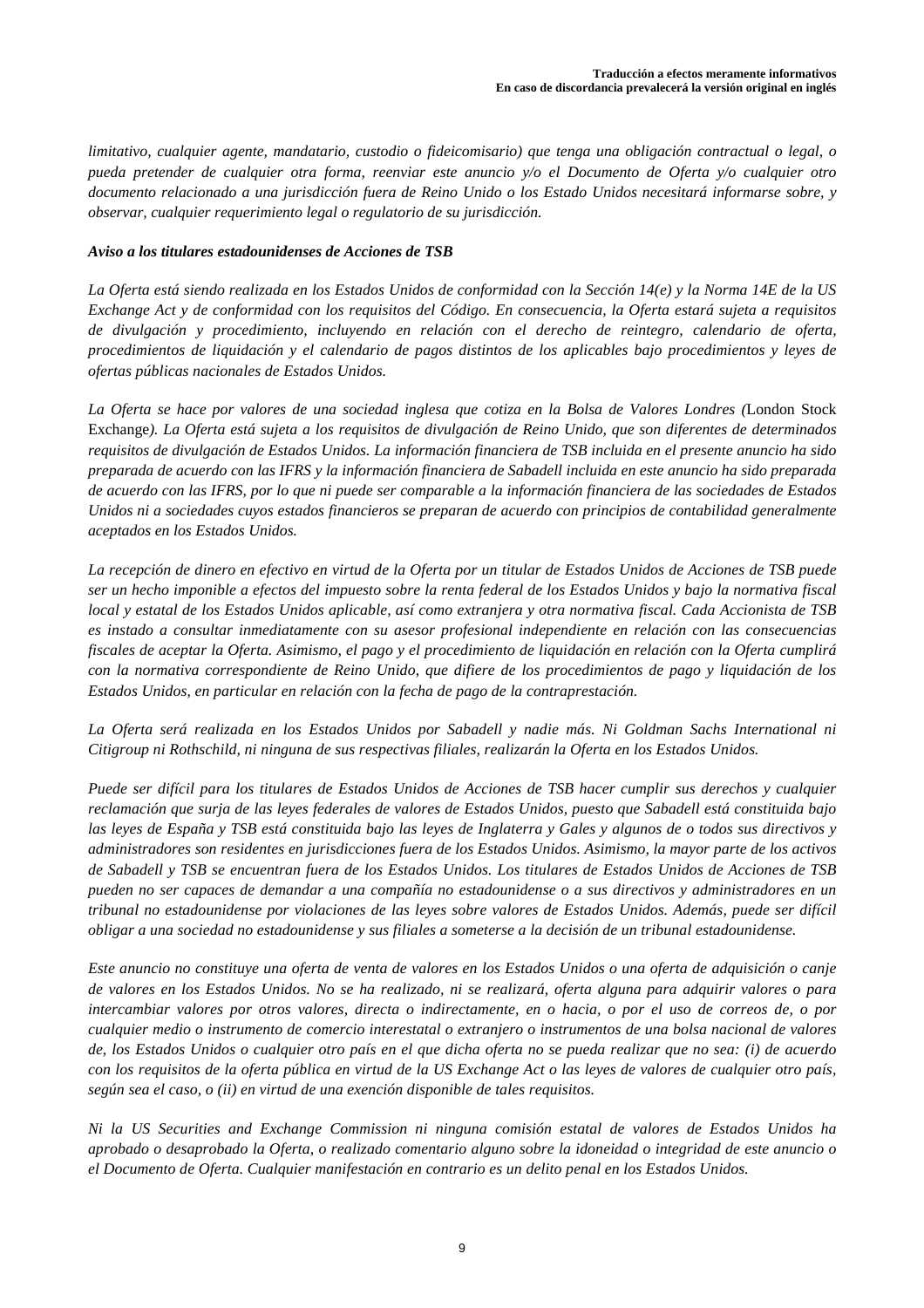*En la medida permitida por la ley aplicable, de acuerdo con, y en la medida permitida por, el Código y la práctica normal de mercado de Reino Unido, Sabadell o sus mandatarios o intermediarios (actuando como agentes) o sus respectivas filiales pueden periódicamente realizar ciertas adquisiciones de, o acuerdos de compra de, acciones u otros valores de TSB, que no sean de conformidad con la Oferta, en cualquier momento antes de que la ejecución de la Oferta sea efectiva. Estas compras pueden ocurrir ya sea en el mercado abierto a precios predominantes o en transacciones privadas a precios negociados. Cualquiera de estas compras, o acuerdos de compra, cumplirán con todas las normas aplicables de Reino Unido, incluido el Código, las normas de la Bolsa de Valores de Londres (*London Stock Exchange*) y la Regla 14e-5 de la US Exchange Act en la medida aplicable. Además, de acuerdo con, y en la medida permitida por, el Código y la práctica normal de mercado de Reino Unido, Goldman Sachs International, Citigroup, Rothschild, UBS and BofA Merrill Lynch y sus respectivas filiales seguirán actuando como negociadores principales exentos de las Acciones de TSB en la Bolsa de Valores Londres (*London Stock Exchange*) y participarán en algunas otras actividades de compra de conformidad con sus respectivas prácticas normales y habituales y las leyes aplicables. En la medida requerida por la ley aplicable (incluyendo el Código), toda la información sobre tales adquisiciones será revelada al día siguiente al Panel on Takeovers and Mergers y al Regulatory Information Service incluyendo el Regulatory News Service en el sitio web de la Bolsa de Valores Londres (*London Stock Exchange*), www.londonstockexchange.com.* 

# *Declaraciones prospectivas*

*Este anuncio contiene declaraciones relativas a Sabadell y TSB que son, o pueden considerarse como, "declaraciones prospectivas", y que son, por lo tanto, de naturaleza prospectiva. Todas las declaraciones distintas de los hechos históricos incluidos en este anuncio pueden ser declaraciones prospectivas. Las declaraciones prospectivas están basadas en expectativas y proyecciones actuales sobre acontecimientos futuros, y por lo tanto, están sujetas a riesgos e incertidumbres que podrían causar que los resultados reales difieran materialmente de los resultados futuros expresados o implícitos en las declaraciones prospectivas. Con frecuencia, pero no siempre, las declaraciones prospectivas pueden ser identificadas mediante la utilización de palabras de proyección futura como "prever", "esperar", "se espera", "está sujeto a", "presupuesto", "programado", "estimar", "pronosticar", "predecir", "tener la intención de", "anticipar", "creer", "considerar", "dirigir", "apuntar", "proyectar", "porvenir" o palabras o términos sustancialmente similares o el sentido negativo de dichas palabras o términos, así como variaciones de dichas palabras y frases o declaraciones que ciertas acciones, eventos o resultados "pueden", "podrían", "deberían", o "serán" tomadas, ocurrirán o lograrán. Tales declaraciones están cualificadas en su totalidad por los riesgos inherentes e incertidumbres que rodean a las expectativas futuras. Las declaraciones prospectivas pueden incluir declaraciones relativas a lo siguiente: (i) futuros gastos de capital (capex), gastos, ingresos, beneficios, sinergias, resultados económicos, endeudamiento, situación financiera, política de dividendos, pérdidas y perspectivas futuras; (ii) estrategias de negocio y de gestión y expansión y crecimiento de las operaciones y potenciales sinergias de Sabadell o TSB como consecuencia de la Oferta; y (iii) los efectos de las condiciones económicas globales sobre los negocios de Sabadell o TSB.* 

*Dichas declaraciones prospectivas implican riesgos conocidos e incertidumbres y riesgos desconocidos que podrían afectar significativamente los resultados esperados y que se basan en ciertas asunciones clave. Diversos factores pueden causar que los resultados, el rendimiento o los objetivos reales del Grupo Sabadell o del Grupo TSB sean materialmente diferentes de cualquier resultado futuro, rendimiento u objetivos expresados o implícitos en las declaraciones prospectivas. Los factores importantes que podrían causar que los resultados, el rendimiento o los objetivos reales del Grupo Sabadell o del Grupo TSB difieran materialmente de las expectativas del Grupo Sabadell o del Grupo TSB, según corresponda, incluyen, entre otros asuntos: las condiciones económicas y de negocio domésticas de Reino Unido así como las condiciones económicas y de negocio globales; la posibilidad de acceder a suficientes fuentes de financiación para satisfacer las necesidades de liquidez del Grupo Sabadell o del Grupo TSB; riesgos relativos a las condiciones de los prestatarios o de la calidad del crédito de las contrapartes; inestabilidad en los mercados financieros globales, incluyendo inestabilidad en la zona euro y el impacto de cualquier rebaja en la calificación crediticia soberana u otros asuntos financieros soberanos; riesgos relacionados con el mercado incluyendo aquellos en relación con las tasas de interés y los tipos de cambio; cambios demográficos y tendencias de mercado; cambios en las preferencias de los clientes; cambios en las leyes, reglamentos, normas contables o tributación, incluyendo cambios en los requisitos regulatorios de capital o de liquidez; las políticas y acciones de las*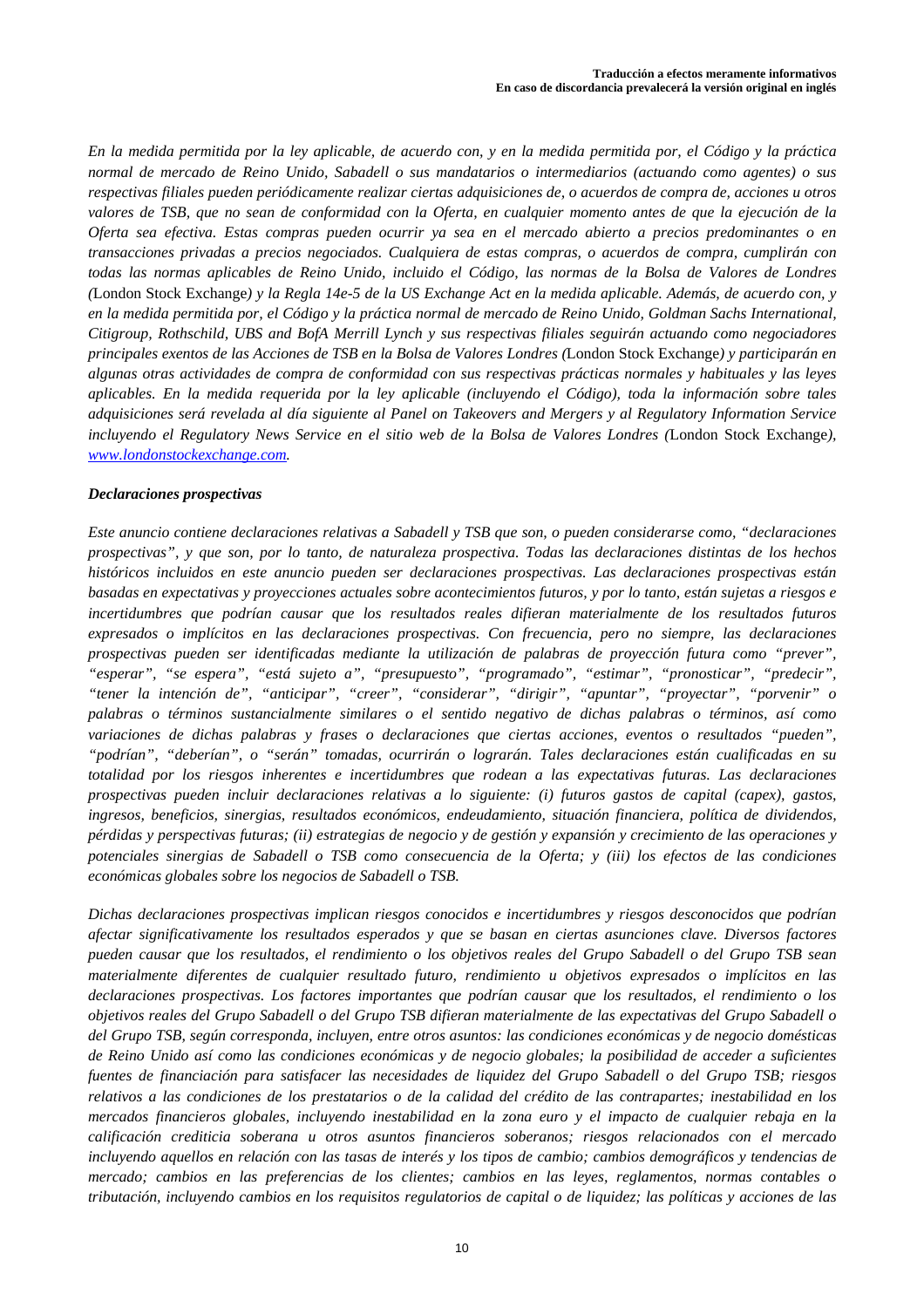*autoridades gubernamentales o regulatorias en Reino Unido o en la Unión Europea o en otras jurisdicciones en las que tanto el Grupo Sabadell o el Grupo TSB operan; la implementación de la Directiva Europea de Recuperación y Resolución Bancaria y la reforma bancaria siguiendo las recomendaciones de la Comisión Bancaria Independiente (*Independent Commission on Banking*); la capacidad de atraer y retener a altos directivos y otros empleados; el alcance de futuras provisiones por deterioro o correcciones de valor causados por el deterioro en la valoración de activos; perturbaciones en el mercado y mercados ilíquidos; los efectos de la competencia y las acciones de los competidores, incluyendo servicios financieros no bancarios y compañías prestamistas o facilitadoras de crédito; exposición a la supervisión de los organismos reguladores, procedimientos legales, investigaciones o reclamaciones de organismos reguladores y administrativos y otros factores. El Grupo Sabadell y el Grupo TSB, y cada uno de sus miembros, administradores, directivos, empleados, asesores y personas que actúan en su nombre, renuncian expresamente a cualquier intención u obligación de actualizar o revisar cualesquiera declaraciones prospectivas u otras declaraciones contenidas en este anuncio, ya sea como resultado de nueva información, acontecimientos futuros o de otro tipo, excepto cuando sea requerido por la ley aplicable.* 

*Ningún miembro del Grupo Sabadell ni del Grupo TSB, ni ninguna de sus respectivas entidades asociadas, administradores, directivos, empleados o asesores asegura o garantiza que los hechos expresados o implícitos en cualesquiera declaraciones prospectivas incluidas en este anuncio se producirán realmente.* 

*Excepto de conformidad con sus obligaciones legales o de ámbito regulatorio, ni Sabadell ni TSB tienen la obligación, y Sabadell y TSB renuncian expresamente a cualquier intención u obligación de actualizar o revisar cualesquiera declaraciones prospectivas, ya sea como resultado de nueva información, acontecimientos futuros o de cualquier otro modo.* 

*Salvo por lo dispuesto expresamente en el presente anuncio, ninguna de las declaraciones prospectivas ni cualesquiera otras declaraciones han sido revisadas por los auditores del Grupo TSB o del Grupo Sabadell. La totalidad de las declaraciones prospectivas escritas u orales atribuibles a cualquiera de los miembros del Grupo Sabadell o del Grupo TSB o a cualquiera de sus respectivas entidades asociadas, administradores, directivos, empleados o asesores, están expresamente cualificadas en su totalidad por la declaración de advertencia indicada anteriormente.* 

# *Inexistencia de predicciones o estimaciones de beneficio*

*Ninguna declaración contenida en este anuncio se entiende como una predicción o estimación de beneficios para cualquier período, y ninguna de las declaraciones en este anuncio debe interpretarse en el sentido de que los beneficios o el beneficio por acción para Sabadell o TSB, según proceda, para el actual o futuros ejercicios igualará o superará necesariamente los beneficios históricos publicados o el beneficio histórico publicado por acción para Sabadell o TSB, según corresponda.* 

# *Requisitos de información de conformidad con las Normas del Código*

*De conformidad con la Norma 8.3 (a) del Código, cualquier persona que esté interesada en el 1 por ciento o más de cualquier clase de valores de la sociedad objeto de la oferta o de cualquier oferente de valores (siendo este oferente cualquier oferente que no haya anunciado que su oferta es, o es probable que sea, únicamente en efectivo) está obligado a publicar un Anuncio Abierto de Posición (*Opening Position Disclosure*) después del inicio del periodo de la oferta y, si fuera con posterioridad, tras el anuncio en el que se hubiera identificado por primera vez un oferente de valores. El Anuncio Abierto de Posición deberá contener detalles de los intereses de la persona y las posiciones en corto en, así como los derechos de suscripción relativos a, cualesquiera valores tanto de (i) la sociedad objeto de la oferta como de (ii) cualesquiera oferente(s) de valores. El Anuncio Abierto de Posición realizado por una persona que se encuentra sometida a la Norma 8.3(a) deberá hacerse no más tarde de las 3:30 p.m. (hora de Londres) dentro de los 10 días hábiles siguientes al del inicio del Período de Oferta y, en su caso, a más tardar a las 3:30 p.m. (hora de Londres) dentro de los 10 días hábiles posteriores al anuncio en el que se hubiera identificado por primera vez un oferente de valores. Las personas que operan con los valores de la sociedad objeto de la oferta o con los valores de un oferente de valores con anterioridad a la fecha límite para hacer un Anuncio Abierto de Posición deberán realizar, en su lugar, un Anuncio de Negociación (*Dealing Disclosure*).*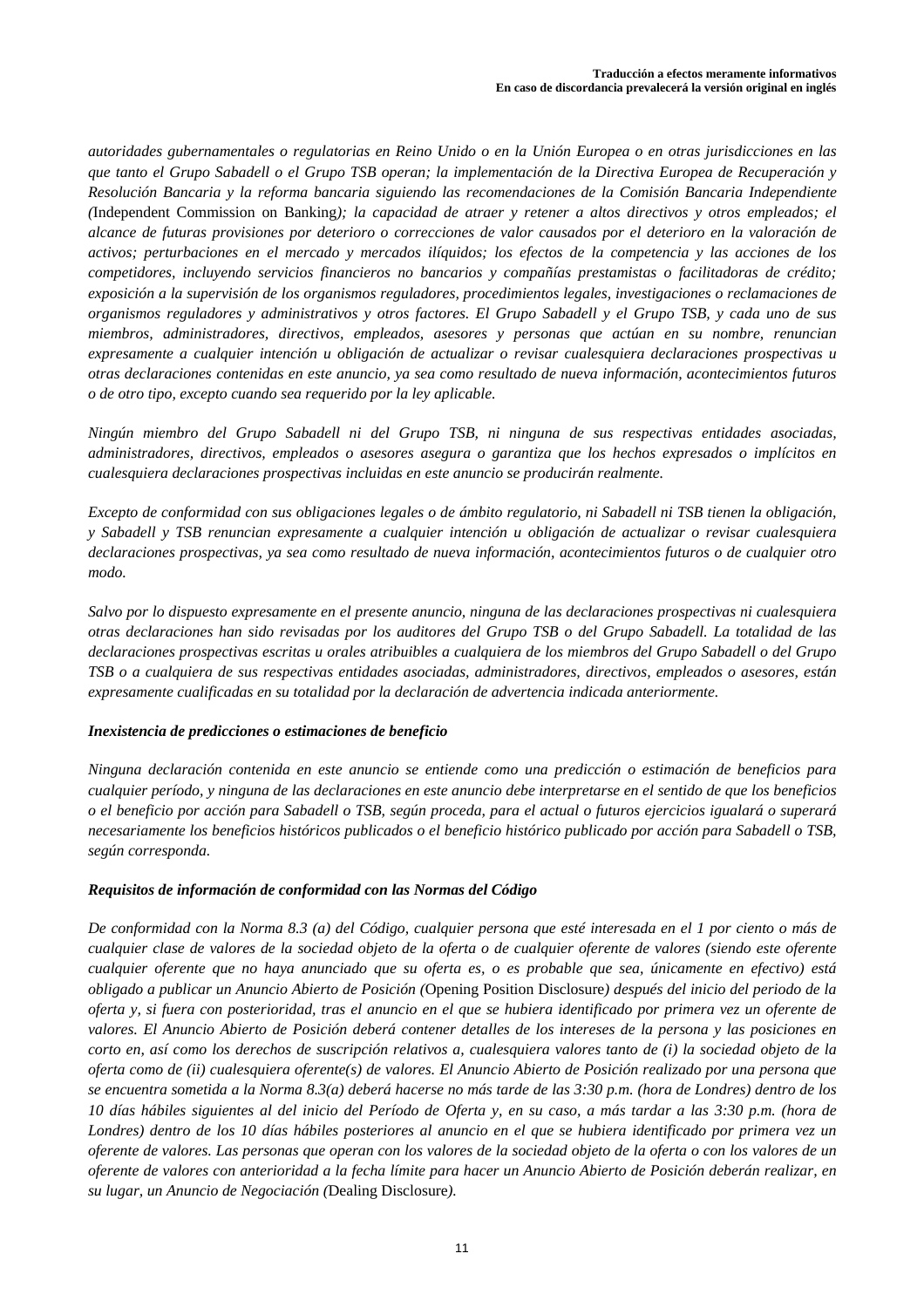*De conformidad con la Norma 8.3(b) del Código, cualquier persona que tenga o pueda llegar a tener un interés del 1 por ciento o superior en cualquier clase de valores de la sociedad objeto de la oferta o de cualquier oferente de valores debe hacer un Anuncio de Negociación si la persona opera con valores de la sociedad objeto de la oferta o de cualesquiera oferentes de valores. El Anuncio de Negociación deberá contener detalles de las negociaciones afectados y de los intereses de la persona y las posiciones en corto en, así como los derechos de suscripción relativos a, cualesquiera valores tanto de (i) la sociedad objeto de la oferta como de (ii) cualesquiera oferente(s) de valores, salvo que dicha información haya sido previamente divulgada de conformidad con la Norma 8. El Anuncio de Negociación realizado por una persona que se encuentra sometida a la Norma 8.3(b) deberá hacerse no más tarde de las 3:30 p.m. (hora de Londres) del día hábil siguiente al correspondiente día de negociación.* 

*Si dos o más personas actúan conjuntamente en virtud de un acuerdo o pacto, ya sea formal o informal, con el objetivo de adquirir o controlar un porcentaje de valores de la sociedad objeto de la oferta o de un oferente de valores, serán consideradas como una única persona a efectos de las disposiciones de la Norma 8.3.* 

*La sociedad objeto de la oferta y todo oferente deberá realizar también Anuncios Abiertos de Posición. Asimismo, la sociedad objeto de la oferta, cualquier oferente y cualquier persona que actúe en concierto con las anteriores, deberán realizar Anuncios de Negociación (véase Normas 8.1, 8.2 y 8.4).* 

*Los detalles de la sociedad objeto de la oferta y de la sociedad oferente cuyos valores deben ser objeto de Anuncios Abiertos de Posición y Anuncios de Negociación, pueden consultarse en la Tabla de Divulgación (*Disclosure Table*) en*  la página web del Takeover Panel cuya dirección es www.thetakeoverpanel.org.uk, incluyendo el detalle sobre el *número de valores emitidos, tanto en el momento en el que comience el período de la oferta como cuando se identifique por primera vez al oferente. Usted debe contactar con la Unidad de Vigilancia del Mercado (*Panel's Market Surveillance Unit*) en el teléfono +44 (0) 20 7638 0129 si usted tiene alguna duda en cuanto a si usted está obligado a realizar un Anuncio Abierto de Posición o un Anuncio de Negociación.* 

# *Norma 2.10- Comunicación*

*De conformidad con la Norma 2.10 del Código, TSB anunció el 12 de marzo de 2015 que es titular de 500.000.000 acciones ordinarias emitidas de un penique cada una de ellas admitidas a cotización en el mercado principal de la Bolsa de Valores de Londres. El International Securities Identification Number de las acciones de TSB es GB00BMQX2Q65.*

# *Información relativa a los Accionistas de TSB*

*Por favor tengan en cuenta que los domicilios, los correos electrónicos y otra información facilitada por los Accionistas de TSB, personas con derechos de información y otras personas relevantes para la recepción de comunicaciones por parte de TSB pueden ser facilitados a Sabadell durante el Periodo de Oferta tal y como exige la Sección 4 del Apéndice 4 del Código.*

# *Publicación en página web*

*Una copia de este anuncio (y la presentación a analistas e inversores antes mencionada) estarán disponibles, sujeto a ciertas restricciones relativas a personas residentes en Jurisdicciones Restringidas, para su revisión en la página web de Sabadell en www.sabadelltsbinfo.com y en la página web de TSB en www.tsb.co.uk no más tarde de las 12 horas del mediodía (hora de Londres) del Día Hábil siguiente a la fecha de este anuncio. Para evitar cualquier tipo de dudas, el contenido de estas páginas web no está incluido, y no forma parte de, este anuncio.* 

*Los Accionistas de Sabadell podrán solicitar una copia de este anuncio contactando a Johan Svensson durante horario comercial en el siguiente número de teléfono + 34 93 7288973 o mediante la presentación de una solicitud por correo electrónico a svenssonjohan@bancsabadell.com o por escrito a C/Sena 12 08174 Sant Cugat del Vallés, Barcelona, España. Una copia impresa de este anuncio será enviada a los Accionistas de TSB (excepto a aquellos Accionistas de TSB que hayan elegido recibir notificaciones de forma electrónica) en un futuro próximo. Los Accionistas de TSB*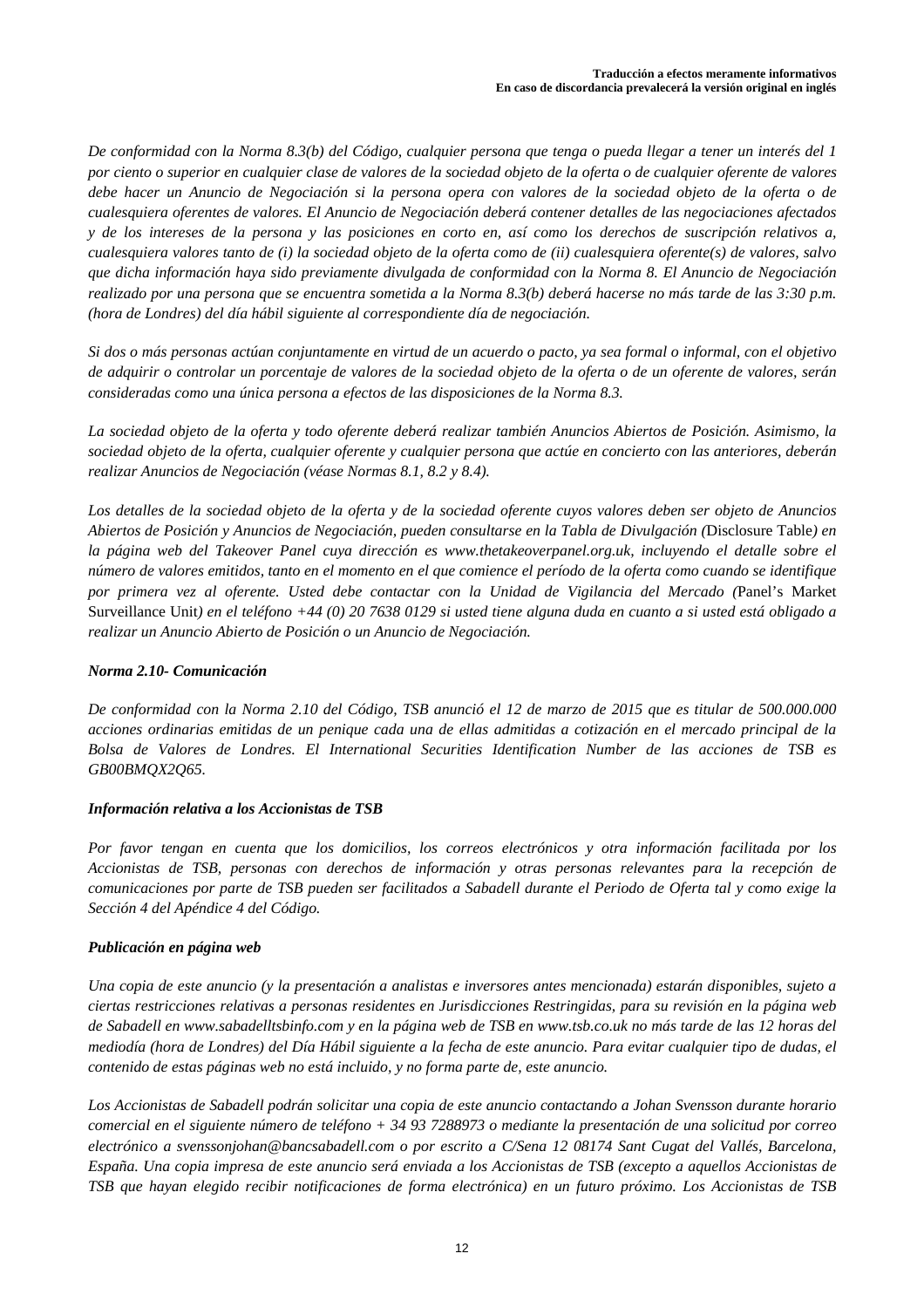*podrán solicitar una copia de este anuncio contactando a Gemma Parsons, Vicesecretaria de la Compañía, durante horario comercial en el siguiente número de teléfono +44 020 7003 9473 o mediante la presentación de una solicitud por escrito a TSB Banking Group plc, 20 Gresham Street, Londres, EC2V 7JE. Los Accionistas de Sabadell y los Accionistas de TSB también podrán solicitar que todos los documentos, anuncios e información futura que se envíe a su atención en relación con la Oferta sea en forma de copia impresa.* 

# *Ampliación de Capital*

*Este anuncio no constituye una oferta de venta, ni una solicitud de ofrecimiento de compra o suscripción, de valores en los Estados Unidos o en cualquier otra jurisdicción. Los valores a emitir mediante el aumento de capital a que se refiere este anuncio no han sido, ni serán, registrados bajo la U.S. Securities Act, y no podrían ser ofrecidas o vendidas en los Estados Unidos sin registro o sin mediar una exención aplicable de los requisitos de registro. No hay intención de registrar ninguna parte del aumento de capital en los Estados Unidos o de realizar una oferta pública de valores en virtud de la ampliación de capital en los Estados Unidos. Este anuncio no solicita dinero, valores o cualquier otro tipo de contraprestación en relación con el aumento de capital y, si algún dinero, valores u otro tipo de contraprestación se envía en respuesta al presente anuncio, no será aceptado.* 

# *Redondeo*

*Ciertos importes incluidos en el presente anuncio han sido objeto de ajustes por redondeo. Como consecuencia, los importes mostrados para la misma categoría en diferentes tablas o formatos pueden variar ligeramente, asimismo los importes mostrados como totales en algunas tablas pueden no ser una suma aritmética de los importes que les preceden.*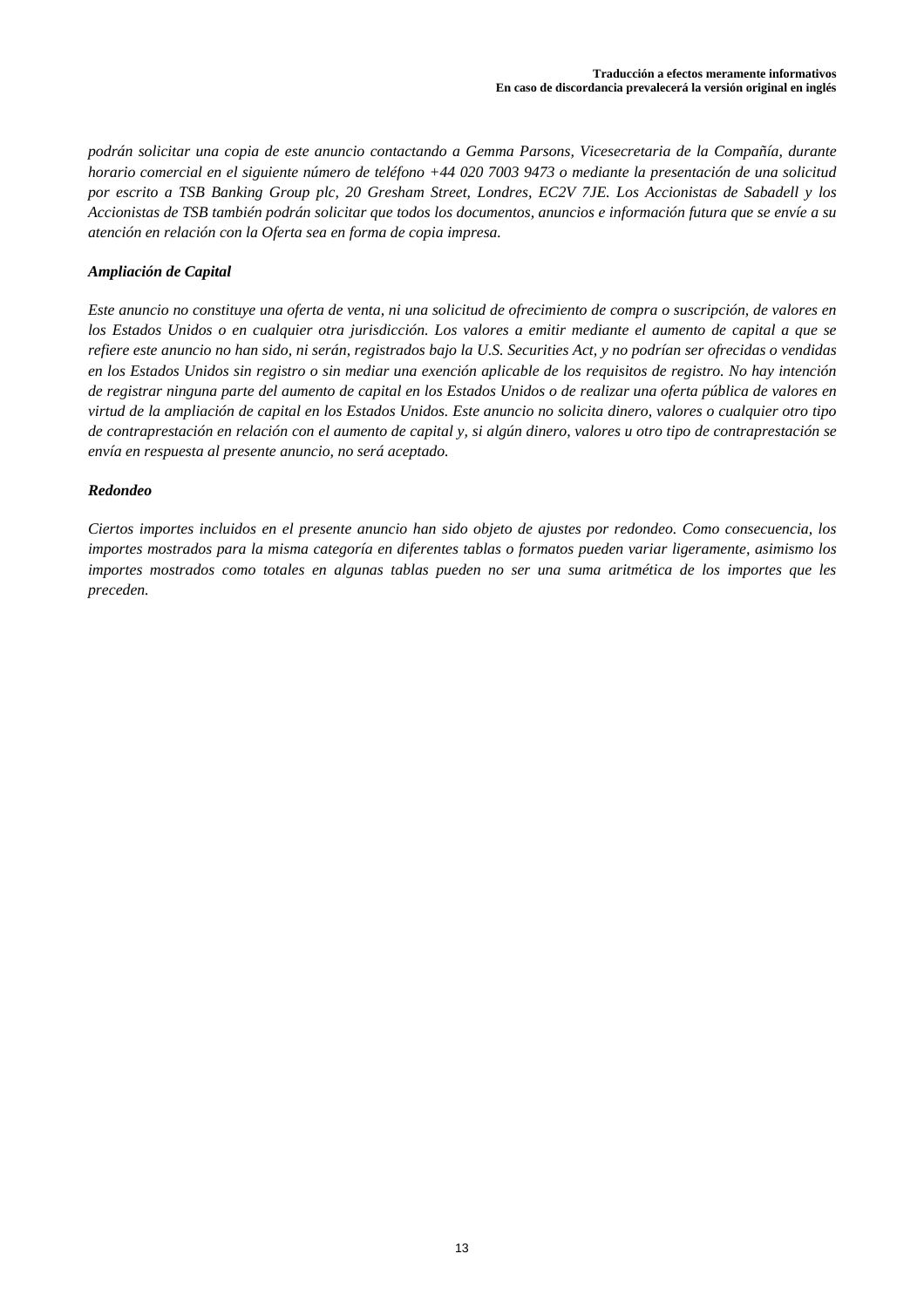# **NO APTO PARA SU DIVULGACIÓN, PUBLICACIÓN O DISTRIBUCIÓN, TOTAL O PARCIALMENTE, EN, HACIA O DESDE CUALQUIER JURISDICCIÓN EN LA QUE TALES ACCIONES PUEDIERAN CONSTITUIR UNA VIOLACIÓN DE LA LEGISLACIÓN O REGULACIÓN CORRESPONDIENTE DE DICHA JURISDICCIÓN**

# **PARA PUBLICACIÓN INMEDIATA**

**20 de marzo de 2015**

### **OFERTA EN EFECTIVO RECOMENDADA**

#### **sobre**

## **TSB BANKING GROUP PLC**

#### **por**

### **BANCO DE SABADELL, S.A.**

# **1. Introducción**

A los consejos de administración de Banco de Sabadell, S.A. (**Sabadell**) y TSB Banking Group plc (**TSB**) les complace anunciar que han llegado a un acuerdo en los términos de una oferta en efectivo recomendada sobre TSB por Sabadell en virtud del cual Sabadell adquirirá la totalidad del capital social emitido y por emitir de TSB (la **Oferta**). Sabadell ha acordado adquirir de Lloyds Bank plc (**Lloyds**) una participación del 9,99 por ciento en el capital social de TSB, y Lloyds ha suscrito un compromiso irrevocable de aceptar la Oferta respecto de la totalidad de su participación restante del 40,01 por ciento en TSB.

#### **2. Resumen de la Oferta**

Está previsto que la Oferta se implemente por medio de una oferta pública de adquisición de conformidad con el Código.

De acuerdo con la Oferta, la cual está sujeta a las Condiciones, a los términos indicados en el Apéndice 1 de este anuncio, y a los términos adicionales que se establecerán en el Documento de Oferta, los Accionistas de TSB recibirán:

#### **por cada Acción de TSB 340 peniques en efectivo**

La Oferta valora la totalidad del capital social emitido de TSB en aproximadamente £1,7 miles de millones.

La Oferta representa una prima de aproximadamente:

- un 4 por ciento sobre el Precio de Cierre de 327 peniques por Acción de TSB a fecha 19 de marzo de 2015, siendo el último Día Hábil antes de la fecha del presente anuncio;
- un 29 por ciento sobre el Precio de Cierre de 264,1 peniques por Acción de TSB a fecha 11 de marzo de 2015, siendo el último Día Hábil antes del anuncio conjunto de Sabadell y TSB en respuesta a la especulación en los medios de comunicación que dio comienzo al Periodo de Oferta; y
- un 31 por ciento sobre el precio de oferta de 260 peniques por Acción de TSB en su salida a bolsa anunciada el 20 de junio de 2014.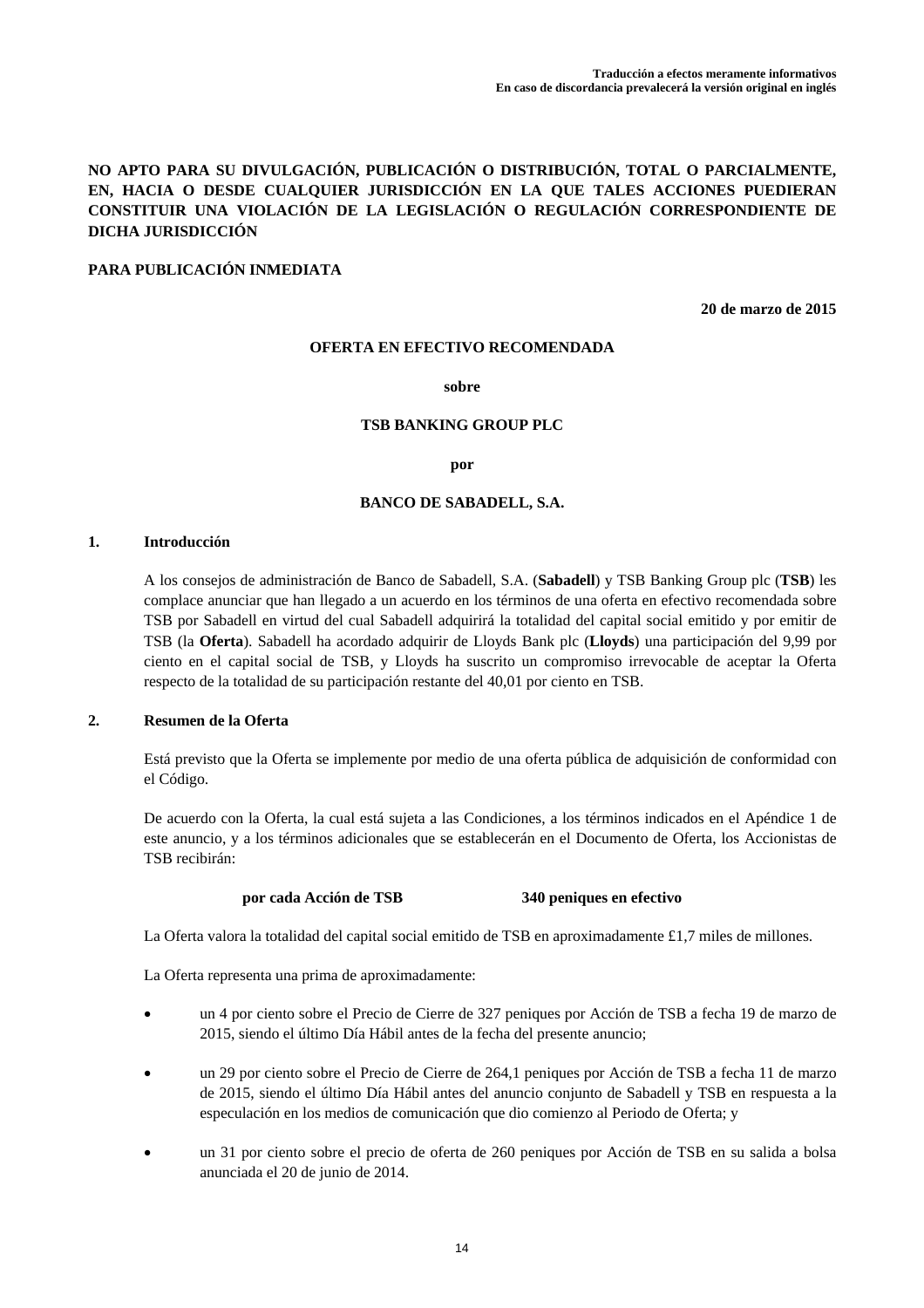La Oferta representa un precio sobre el valor contable (*price to book value*) equivalente a un múltiplo de 1,0 veces.

## **3. Antecedentes y razones para la Oferta**

# **Beneficios estratégicos de la adquisición**

Sabadell considera que la Oferta es estratégicamente atractiva y que proporcionará los siguientes beneficios:

# **Internacionalización de Sabadell**

- Entrar en nuevos mercados es un elemento clave del plan de negocio de Sabadell. La internacionalización permite a Sabadell aprovechar su fortaleza y experiencia en la integración en el ámbito de las fusiones y adquisiciones y en el conocimiento (*know-how*) asociado a las tecnologías de la información. Sabadell ya ha entrado con éxito en el mercado estadounidense a través de una adquisición y continua su crecimiento en dicho mercado.
- En términos pro-forma, tras la adquisición de TSB, el 22 por ciento de los activos de Sabadell se encontrarán fuera de su mercado local, frente al 5 por ciento en diciembre de 2014.
- La adquisición resultará beneficiosa para Sabadell a través del aumento de tamaño y una financiación y base de capital más amplia.

# **Entrada en el atractivo mercado bancario de Reino Unido**

- Sabadell considera que el mercado bancario de Reino Unido es atractivo, teniendo un marco regulatorio bien definido y estable, rentabilidad constante y buenas perspectivas de crecimiento futuro.
- En general, el Reino Unido ofrece retornos atractivos, impulsado por los fuertes resultados macroeconómicos recientes y un sector doméstico relativamente adinerado con necesidades bancarias sofisticadas, lo que impulsa la demanda de productos.
- Además, el mercado bancario minorista y de PYMEs de Reino Unido ofrece perspectivas atractivas ya que el entorno se está redefiniendo sustancialmente a raíz de la creación de una serie de nuevas entidades bancarias emergentes (*challenger banks*).
- El mercado de los bancos emergentes (*challenger banks*) está relativamente poco consolidado en Reino Unido y Sabadell ve una oportunidad para desarrollar más en el futuro la posición de TSB en el mercado.

# **TSB es un sólido banco emergente (***challenger bank***) y posiciona a Sabadell para el futuro crecimiento en el mercado de Reino Unido**

 TSB fue creado para aportar más competencia al mercado bancario de Reino Unido, con una estrategia de llegar a atender más necesidades de los clientes y mejorar la experiencia bancaria de estos. TSB tiene una estrategia clara como banco dirigido a minoristas y pequeños negocios con una gama de productos definida. Este modelo de negocio es atractivo para, y entendido por, Sabadell, y asimismo Sabadell considera que este modelo de negocio está bien alineado con el de Sabadell. Además, TSB está bien capitalizado, con un Ratio de Capital Ordinario Tier 1 (*Common Equity Tier 1 Capital Ratio*) calculado sobre una base pro forma mediante el método *Internal Ratings Based* (*IRB*)<sup>2</sup> del 19,7 por ciento y tiene una fuerte posición de financiación con un ratio de préstamos sobre depósitos (*franchise loan to deposit*) del 77 por ciento.

 2 Asume toda clase de activos, excepto la mejora de hipotecas proporcionada por Lloyds y sujeto a una opción de compra son tratados de forma IRB. El riesgo operativo, los activos del tesorería (por ejemplo, los activos líquidos mantenidos en bancos centrales y los bonos del estados) y los saldos de activos no relacionados con clientes (por ejemplo, activos fijos o impuestos diferidos) continúan siendo evaluados de forma estándar.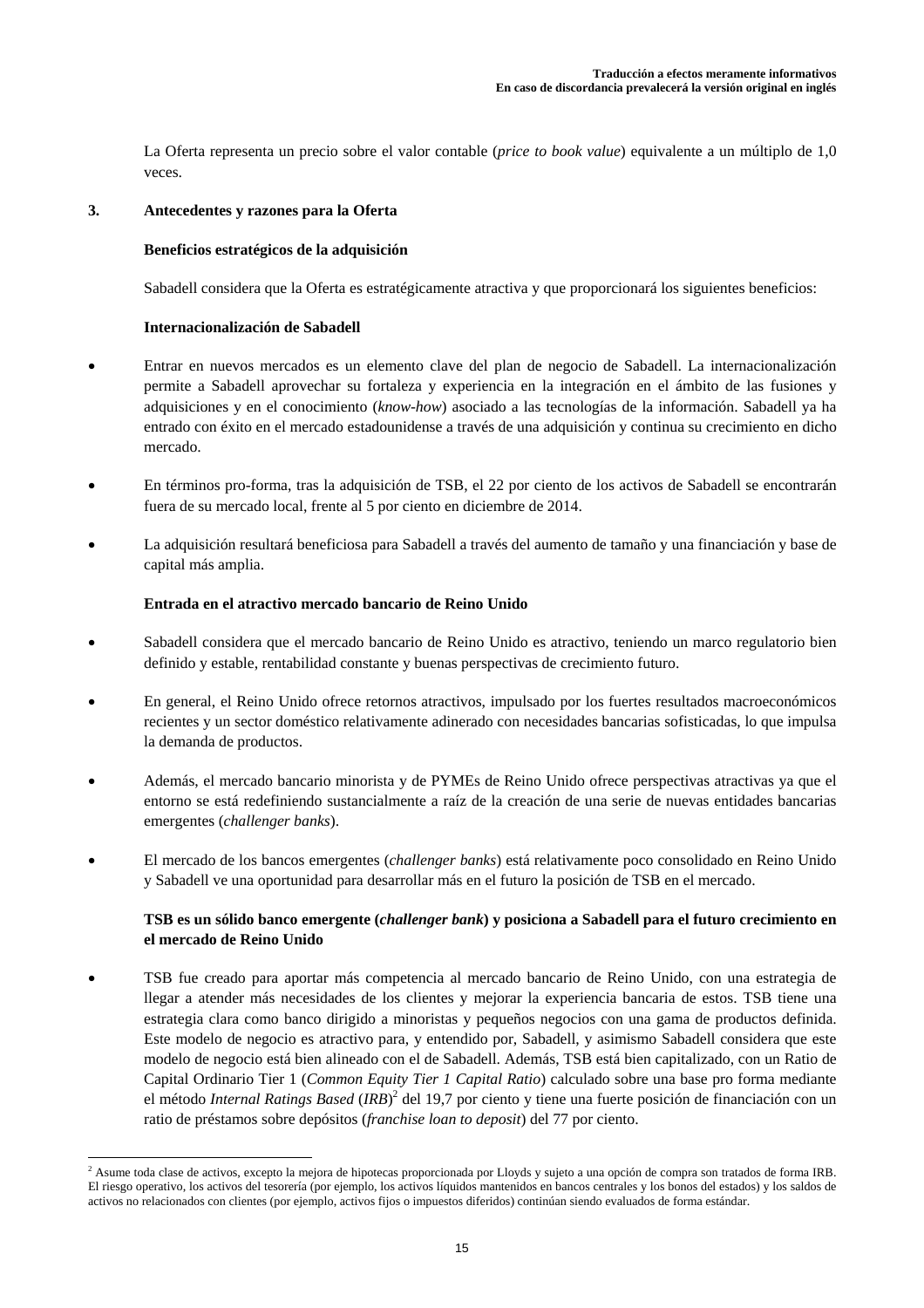- TSB está bien posicionado dada la estructura del mercado bancario de Reino Unido, incluyendo una red nacional de oficinas, acceso a los intermediarios y negociadores a través de su re-entrada en el mercado de intermediarios hipotecarios y una sólida plataforma on-line y de banca por móvil. TSB tiene una cuota de mercado del 6 por ciento en número de oficinas de Reino Unido, mientras que su cuota por cuentas bancarias personales de Reino Unido es tan sólo del 4,3 por ciento, lo que supone un gran potencial de crecimiento adicional.
- TSB tiene un negocio fuerte, una marca respetada, un sólido equipo de dirección y un personal comprometido.
- TSB se beneficia de una plataforma sólida para impulsar aún más el crecimiento de los activos y pasivos, tal y como lo demuestra que TSB tenga un 8,4 por ciento de cuota sobre nuevas altas y cambios en cuentas bancarias personales en Reino Unido durante el ejercicio 2014, lo que está muy por delante del objetivo a largo plazo de TSB del 6 por ciento, y su exitosa re-entrada en el mercado de intermediarios hipotecarios en enero de 2015, lo que supuso aplicaciones de más de £300 millones en las primeras seis semanas.

# **El historial de gestión de Sabadell puede acelerar el desarrollo estratégico y los resultados financieros de TSB**

- El equipo directivo de Sabadell está cumpliendo con el plan de negocio Triple de Sabadell.
- Sabadell considera que existe potencial para utilizar sus conocimientos y experiencia adquirida en el mercado español en beneficio de TSB. Sabadell prevé que, bajo su titularidad, TSB será capaz de reforzar aún más su estrategia de crecimiento y eficiencia, beneficiándose de los recursos, experiencia en la financiación a PYMEs y la experiencia adquirida en el mercado bancario español de Sabadell. En los últimos años, Sabadell ha pasado de ser un banco minorista al quinto mayor banco en España y, aunque Sabadell continúa viendo un atractivo potencial de crecimiento en España, su principal objetivo actualmente en España es continuar su estrategia de crecimiento orgánico.
- Sabadell ve oportunidades de continuar aumentando la cuota de TSB en el mercado de cuentas corrientes personales, y acelerar su crecimiento en préstamos (incluyendo a través del canal intermediario de hipotecas), de acelerar la expansión de la presencia de TSB en el sector PYME y mejorar sus canales de distribución digital líderes.
- Además, Sabadell cree que existirá potencial de generar ahorros a través de la migración completa que se prevé de los servicios de transición de las tecnologías de la información actualmente prestados por Lloyds a la plataforma tecnológica Proteo propiedad de Sabadell. Proteo es una arquitectura de sistemas multi-país, multimarca, y multi-entidad desarrollada en el año 2000 teniendo en cuenta la estrategia de adquisiciones de Sabadell. Entre 2008 y 2014, Sabadell ha ejecutado migraciones de las tecnologías de la información a la plataforma Proteo de siete bancos adquiridos y ha llevado a cabo asimismo integraciones resultantes de adquisiciones de negocios, adquisiciones de cartera y desinversiones.
- Como consecuencia de los factores anteriores, Sabadell considera que, con el tiempo, Sabadell puede aumentar significativamente los resultados financieros de TSB en comparación a lo que TSB podría lograr de forma individual.

# **Beneficios financieros de la adquisición**

- Sabadell considera que la combinación de Sabadell y TSB creará un valor sustancial para los accionistas.
- Sabadell estima que puede ofrecer, a través de la aplicación de sus conocimientos y tecnología, ahorro de costes a través de eficiencias en las tecnologías de la información por un valor de aproximadamente £160 millones antes de impuestos por año, en el tercer año completo tras la ejecución de la Oferta. Estos ahorros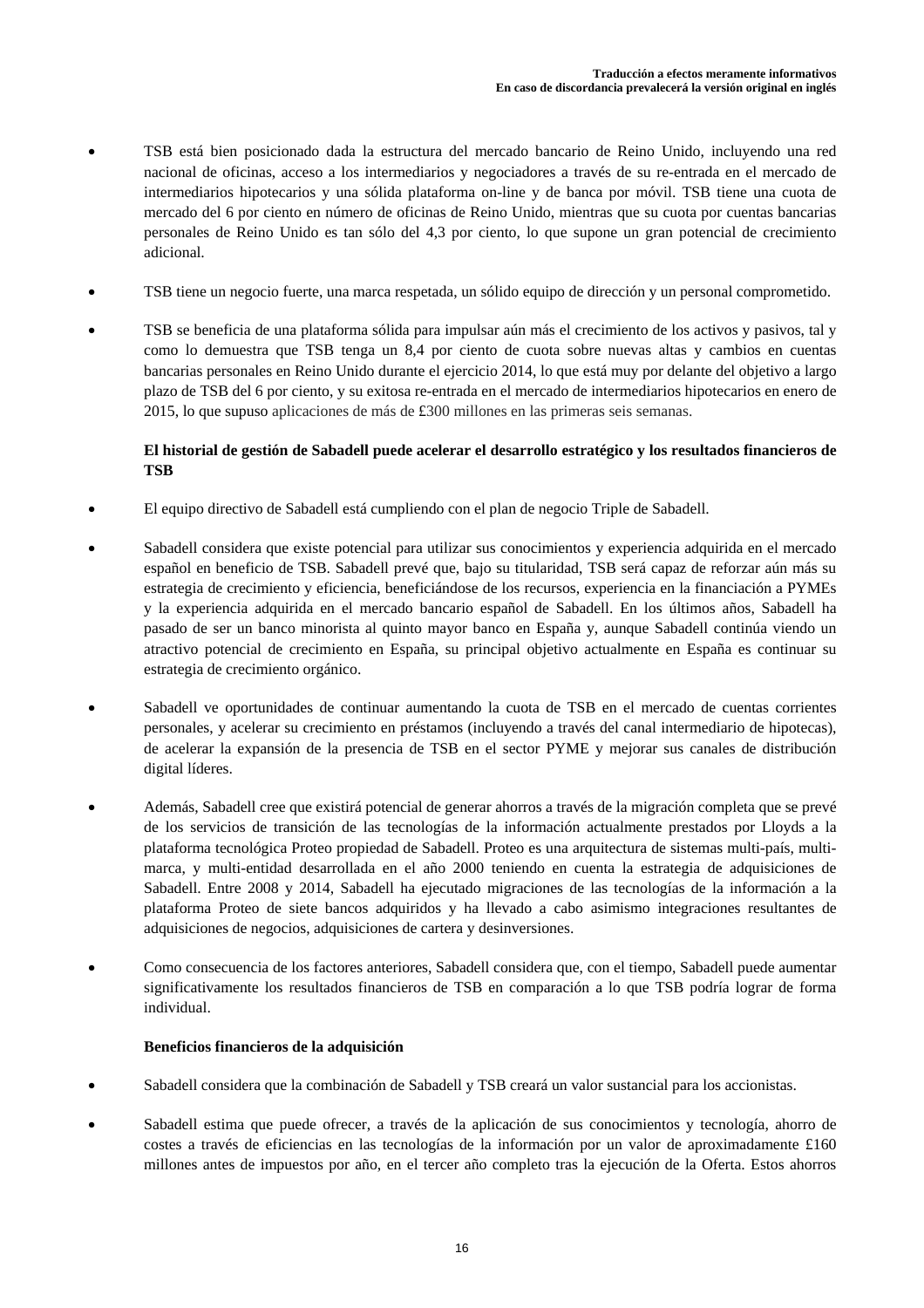previstos se derivan de una migración completa de los servicios de transición de las tecnologías de la información actualmente prestados por Lloyds a la plataforma tecnológica Proteo propiedad de Sabadell.

- En el momento de la salida a bolsa de TSB, Lloyds acordó realizar una aportación de £450 millones para el coste que supondrá para TSB llevar a cabo la migración de las tecnologías de la información, y TSB podrá elegir dedicar parte o la totalidad de los £450 millones a la obtención a Lloyds de servicios de asistencia actualmente existentes. Sabadell espera que la aportación de £450 millones sea más que suficiente para cubrir los costes asociados a la implementación de la migración de las tecnologías de la información a la plataforma de Sabadell.
- Además de los ahorros de coste en la eficiencia de las tecnologías de la información, Sabadell espera generar mejoras en los ingresos mediante la aceleración del desarrollo del negocio de TSB. Sabadell considera que el alcance de distribución de TSB proporciona una base sólida para impulsar aún más el crecimiento de los activos y pasivos (como se mencionó anteriormente, TSB tiene una cuota de mercado del 6 por ciento en número de oficinas en Reino Unido, mientras que su cuota de cuentas bancarias personales de Reino Unido es tan sólo del 4,3 por ciento).

## **Efectos financieros de la Oferta para Sabadell**

- Sabadell espera financiar la adquisición de forma neutral a efectos de capital para el Grupo Sabadell y que la adquisición sea neutral en términos generales para los beneficios de Sabadell en el corto plazo y mejore los mismos a medio plazo.
- Sabadell anticipa asimismo un impacto neutral sobre los Ratios de Capital Ordinario Tier 1 (*Common Equity Tier 1 Capital Ratio*) del Grupo Sabadell tras la ejecución del Aumento de Capital.

La siguiente tabla muestra los activos ponderados por riesgo, el capital y el Ratio de Capital Ordinario Tier 1 (*Common Equity Tier 1 Capital Ratio*) de Sabadell: (1) como ha publicado con respecto a 31 de diciembre de 2014; (2) los ingresos netos pro forma de la Ampliación de Capital por importe de €1,6 miles de millones; y (3) los ingresos netos pro forma de la Ampliación de Capital por importe de  $\epsilon$  1,6 miles de millones y reconociendo los efectos de la adquisición del 100% del capital social de TSB.

|               | A 31 de diciembre de 2014                                                               |                                                                                                                                       |
|---------------|-----------------------------------------------------------------------------------------|---------------------------------------------------------------------------------------------------------------------------------------|
| <b>Actual</b> | Pro forma de la<br>Ampliación de<br>Capital por importe<br>de $\bigoplus$ .607 millones | Pro forma, ajustado<br>para dar efectos a la<br>adquisición del<br>100% del capital<br>social de TSB y la<br>Ampliación de<br>Capital |
|               | (en miles de euros, excepto porcentajes)                                                |                                                                                                                                       |
|               | (No auditado)                                                                           |                                                                                                                                       |
| 8.542         | 10.119 <sup>3</sup>                                                                     | 9.908 <sup>4</sup>                                                                                                                    |
| 74.515        | 74.515                                                                                  | $85.312^{5}$                                                                                                                          |
| 11.5%         | 13.6%                                                                                   | 11.6%                                                                                                                                 |

<sup>&</sup>lt;sup>3</sup> Ajustado por la ampliación de capital por importe de  $\epsilon$ 1.607 millones 4

l

<sup>&</sup>lt;sup>4</sup> Impacto negativo de €244 millones (£174 millones) como consecuencia de (1) €120 millones (£87 millones) de pérdidas previstas, (2) ⊕1 millones (£66 millones) de fondo de comercio generado por la adquisición (contraprestación de £1.700 millones vs valor contable de £1.634) y (3) costes asociados a la Ampliación de Capital de €30 millones (£21 millones); todo ello sujeto a la asignación del precio de compra y otros ajustes posteriores a la operación<br><sup>5</sup> Impacto de €10.797 millones/£7.790 millones como consecuencia de la consolidación de los Activos Ponderados por Riesgo de TSB (en términos

IRB) de €10.715 millones/£7.730 millones más €82 millones/£59 millones por activos por impuestos diferidos (DTAs generados como consecuencia de la pérdida prevista)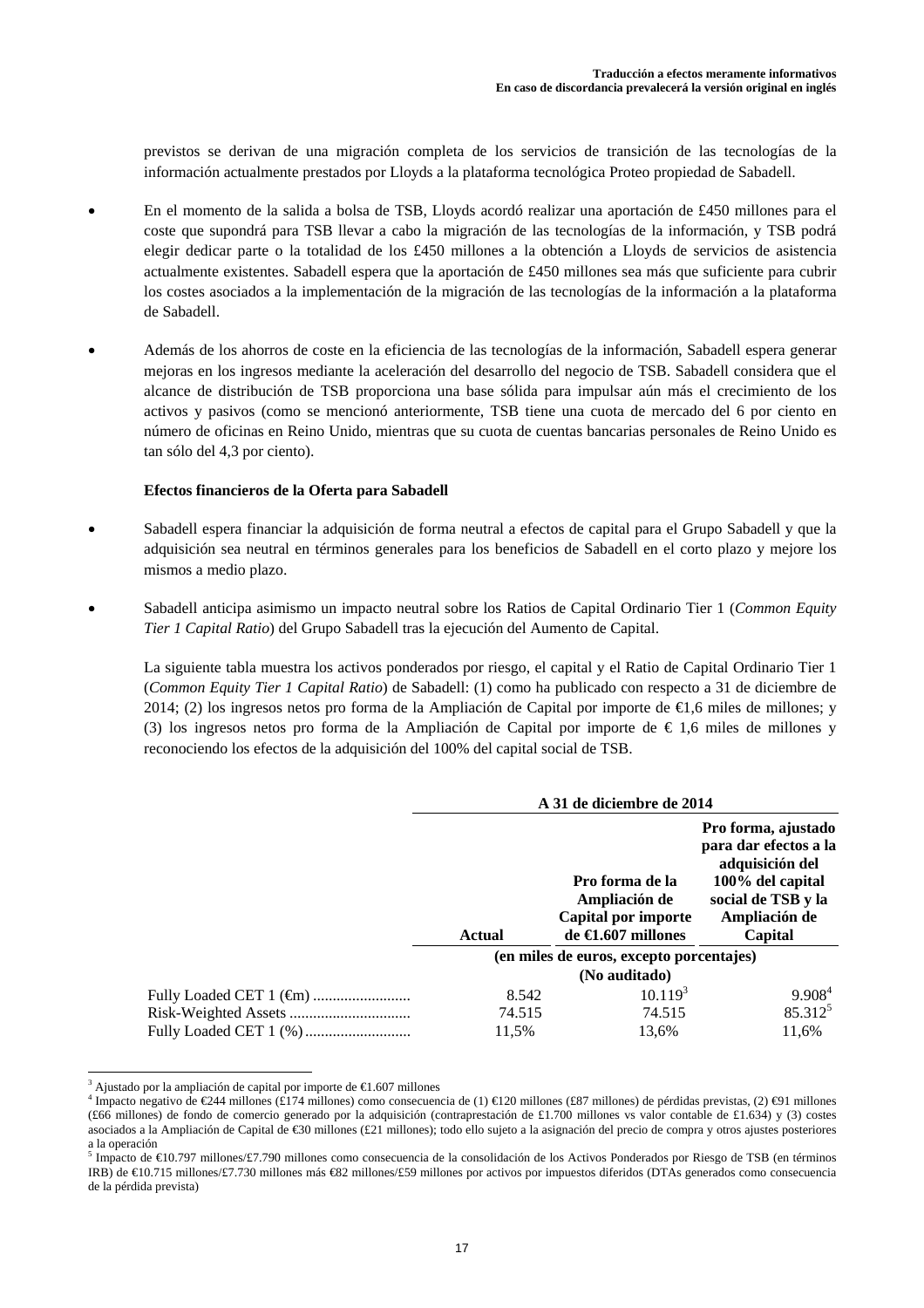*Asumiendo un tipo de cambio EUR:GBP de 0,72145 a fecha 19 de marzo de 2015* 

El Ratio de Capital Ordinario Tier 1 (*Common Equity Tier 1 Capital Ratio fully loaded*) a fecha 31 de Diciembre 2014, calculada la Ampliación de Capital y la Oferta en una base pro forma, sería de 11,6 por ciento (vs. 11,5 por ciento a 31 de diciembre de 2014).

Ninguna declaración contenida en este párrafo pretende ser una estimación de beneficios, ni debe interpretarse como tal. Ninguna declaración en este apartado debe interpretarse en el sentido de que las ganancias o beneficios por acción de Sabadell o TSB, según el caso, serán necesariamente iguales o superior a las ganancias históricas publicadas o las ganancias por acción para Sabadell o TSB, según corresponda.

## **4. Recomendación**

Los Consejeros de TSB, que han sido asesorados por Citigroup y Rothschild en cuanto a los términos financieros de la Oferta, consideran que los términos de la Oferta son equitativos y razonables. Al prestar asesoramiento a los Consejeros de TSB, Citigroup y Rothschild han tenido en cuenta las valoraciones comerciales realizadas los Consejeros de TSB. Citigroup y Rothschild están proporcionando asesoramiento financiero independiente a los Consejeros de TSB de conformidad con la Norma 3 del Código.

De conformidad con lo anterior, los Consejeros de TSB tienen la intención de recomendar por unanimidad que los Accionistas de TSB acepten la Oferta, ya que los Consejeros de TSB se han comprometido irrevocablemente a hacerlo, o procurar hacerlo, respeto de la titularidad de sus acciones en TSB, cantidad que asciende, de forma conjunta, a 47.901 Acciones de TSB que representan aproximadamente el 0,01 por ciento del capital social ordinario emitido de TSB a 19 de marzo de 2015 (siendo esta la última fecha factible antes de la publicación del presente anuncio).

Detalles adicionales de estos compromisos irrevocables se describen en el párrafo 6 siguiente y en el Apéndice 3 del presente Anuncio.

# **5. Antecedentes y razones para las recomendaciones por parte de los Consejeros de TSB**

TSB fue constituido por Lloyds Banking Group plc con el fin de satisfacer parte de los requisitos del plan de reestructuración de las Ayudas de Estado concedidas a Lloyds Banking Group plc y que fueron acordados con la Comisión Europea en noviembre de 2009. La configuración del banco evolucionó a lo largo del proceso de desinversión y TSB fue presentado como un banco para minorista y pequeños negocios el 9 de septiembre de 2013. Actualmente, TSB tiene 631 oficinas, £21,6 miles millones de préstamos, £24,6 miles de millones de depósitos de clientes y generó un beneficio de £134,5 millones en el ejercicio finalizado el 31 de diciembre de 2014. TSB completó su salida a bolsa en junio de 2014, y Lloyds Banking Group plc está obligado a vender el resto de su participación para finales de este año, excepto en ciertas circunstancias.

TSB se ha posicionado como "*Britain's challenger bank*" y ha impulsado una estrategia de crecimiento centrada en el crecimiento de su cuota en cuentas corrientes personales, el crecimiento de su negocio de financiación a clientes, diferenciando y potenciando su marca. El Consejo de Administración de TSB cree que su fuerte posición de capital y financiación, su fuerte marca y sus canales de distribución de alta calidad y escalables así como su plataforma operativa proporcionan a TSB una plataforma sólida para un crecimiento tanto orgánico como inorgánico.

TSB ha realizado un fuerte comienzo con su estrategia y progresado financieramente en 2014, en comparación con las prioridades de crecimiento establecidas en el momento de su salida a bolsa. TSB tiene un objetivo constante de adquirir al menos un 6 por ciento de todos aquellos cambios en cuentas bancarias o nuevas altas en cuentas bancarias de clientes cada año y alcanzó un 8,4 por ciento de cuota en 2014. TSB tiene también como objetivo alcanzar un crecimiento del 40 al 50 por ciento en su negocio bancario en balance durante los 5 años siguientes a su salida a bolsa, principalmente a través de la re-entrada en el mercado de intermediación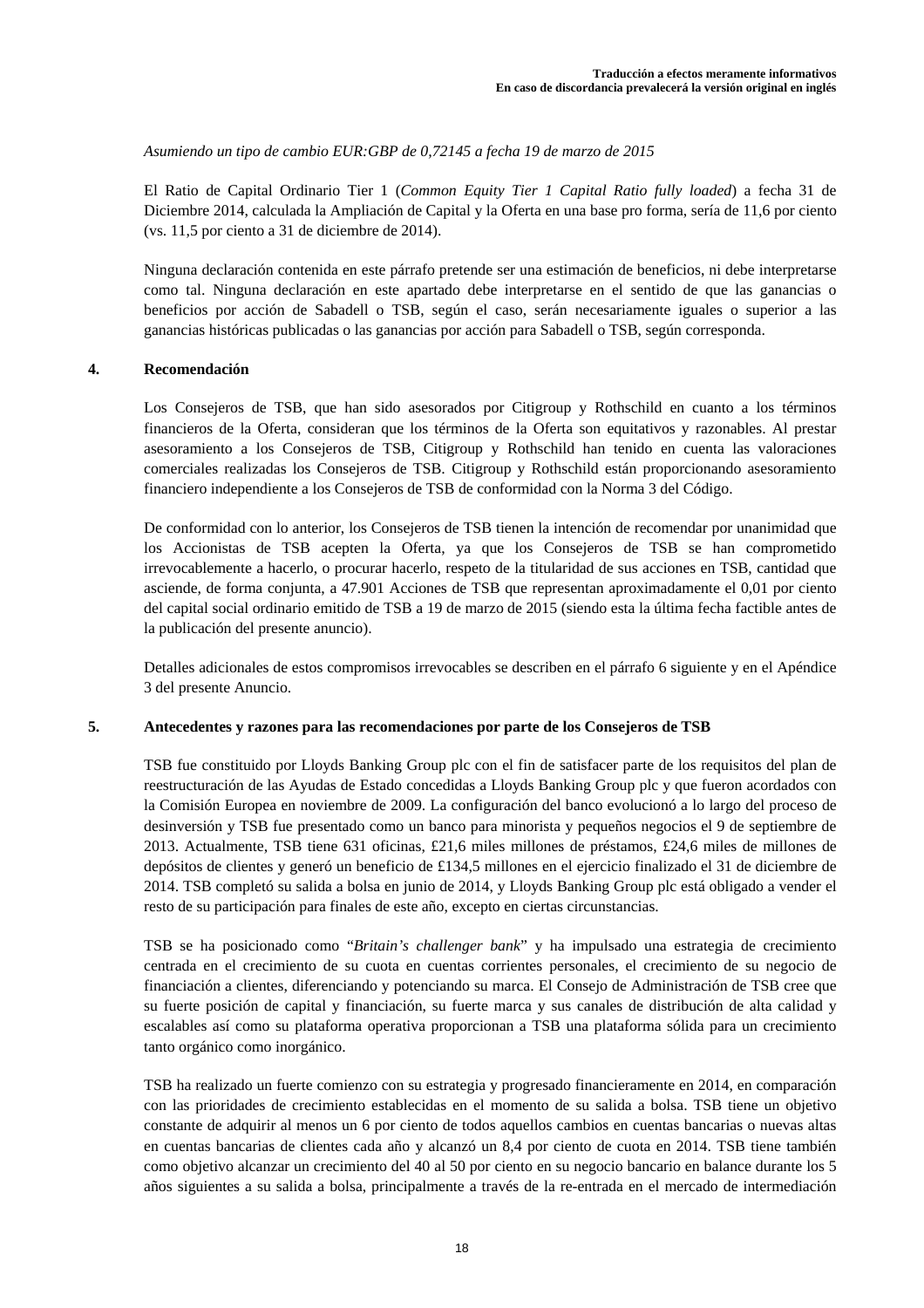hipotecaria. TSB entró con éxito en este mercado en enero de 2015 y anunció a finales de febrero, en sus resultados de 2014, que ya había recibido solicitudes de hipotecas de más de £300 millones. Este crecimiento de clientes y balance de situación, cuando se acompañe con un aumento de las tasas de interés en Reino Unido, debe permitir al negocio de TSB alcanzar un retorno sobre los recursos propios (*return on equity*) de dos dígitos durante el período de cinco años a partir de su salida a bolsa.

El Consejo de Administración de TSB sigue confiando en la ejecución en curso de su estrategia como compañía independiente y que el éxito de esta proporcionará crecimiento a largo plazo y creará un valor significativo para los accionistas. Aunque consciente del muy alentador inicio que se ha producido en la implementación de su estrategia, el Consejo de Administración de TSB, en su consideración de la oferta realizada por Sabadell, ha tenido en cuenta también el periodo de tiempo que conllevará para TSB cumplir totalmente con esa estrategia y los posibles obstáculos macroeconómicos, competitivos y regulatorios que pudieran surgir. Además, el Consejo de Administración de TSB cree que bajo la titularidad de Sabadell, TSB sería capaz de mejorar aún más su estrategia de crecimiento y eficiencia, beneficiándose de los recursos de Sabadell, experiencia obtenida en el mercado bancario español, capacidades con respecto a PYMEs así como su historial de exitosas integraciones de negocios y de infraestructuras de tecnologías de la información.

La Oferta de 340 peniques por Acción de TSB representa una prima de un 29 por ciento sobre el precio de cierre a fecha 11 de marzo de 2015, el día antes del anuncio de la posible oferta de Sabadell, y equivale a una valoración de 1,0 veces el precio-valor contable (*price to book value*) por acción de TSB. El Consejo de Administración de TSB cree que la Oferta proporcionará a los accionistas de TSB la oportunidad de recibir hoy en efectivo el valor que de otro modo se liberaría con el tiempo en la medida en que TSB ejecute su estrategia y afloren sus perspectivas de crecimiento a largo plazo, mientras que se eliminan los riesgos inherentes a la ejecución del referido plan de crecimiento. Para llegar a su conclusión, el Consejo de Administración de TSB ha considerado los términos de la Oferta en relación con el valor y perspectivas del negocio subyacente y el valor potencial a medio plazo de las Acciones de TSB.

Tras la consideración cuidadosa de los factores anteriores, los Consejeros de TSB tienen la intención de recomendar a los Accionistas de TSB que acepten la Oferta, en la medida en que se han comprometido irrevocablemente a hacerlo respecto de la totalidad de sus Acciones de TSB, por un importe agregado de 47.901 Acciones de TSB que representan aproximadamente el 0,01 por ciento del capital social ordinario de TSB a fecha 19 de marzo 2015 (siendo la última fecha posible antes de la publicación de este anuncio).

## **6. Compraventa y compromisos irrevocables**

Lloyds y Sabadell han suscrito una escritura de compraventa, de compromiso irrevocable y de opción que incluyen los siguientes elementos:

- un acuerdo de compraventa no condicionado por el que Sabadell adquirirá de Lloyds 49.999.999 Acciones de TSB (representativas aproximadamente del 9,99 por ciento del capital social ordinario emitido de TSB), compraventa que se espera que se complete el 24 de marzo de 2015.
- un compromiso irrevocable sobre la totalidad de la participación restante de Lloyds en TSB, es decir, 200.000.003 Acciones de TSB, tras la adquisición de la participación del 9,99 por ciento, representativas de un 40,01 por ciento del capital social ordinario emitido de TSB, menos las Acciones de TSB adquiridas por Sabadell en virtud de la Opción de Compra, como se indica a continuación. El compromiso de Lloyds seguirá siendo vinculante en el caso de que se presente una oferta competidora sobre TSB; y
- una opción de compra (la **Opción de Compra**) a favor de Sabadell para adquirir de Lloyds hasta 100.000.000 de Acciones de TSB (representativas de un 20 por ciento del capital social ordinario emitido de TSB) (el **Límite de la Opción**), dicha Opción de Compra será ejercitable hasta cuatro veces sobre cualesquiera número de Acciones de TSB hasta el Límite de la Opción y en cualquier momento tras la recepción de determinadas aprobaciones regulatorias y hasta el momento en la que la Oferta devengue incondicional en cuanto al número de aceptaciones a todos los efectos, expire o sea retirada.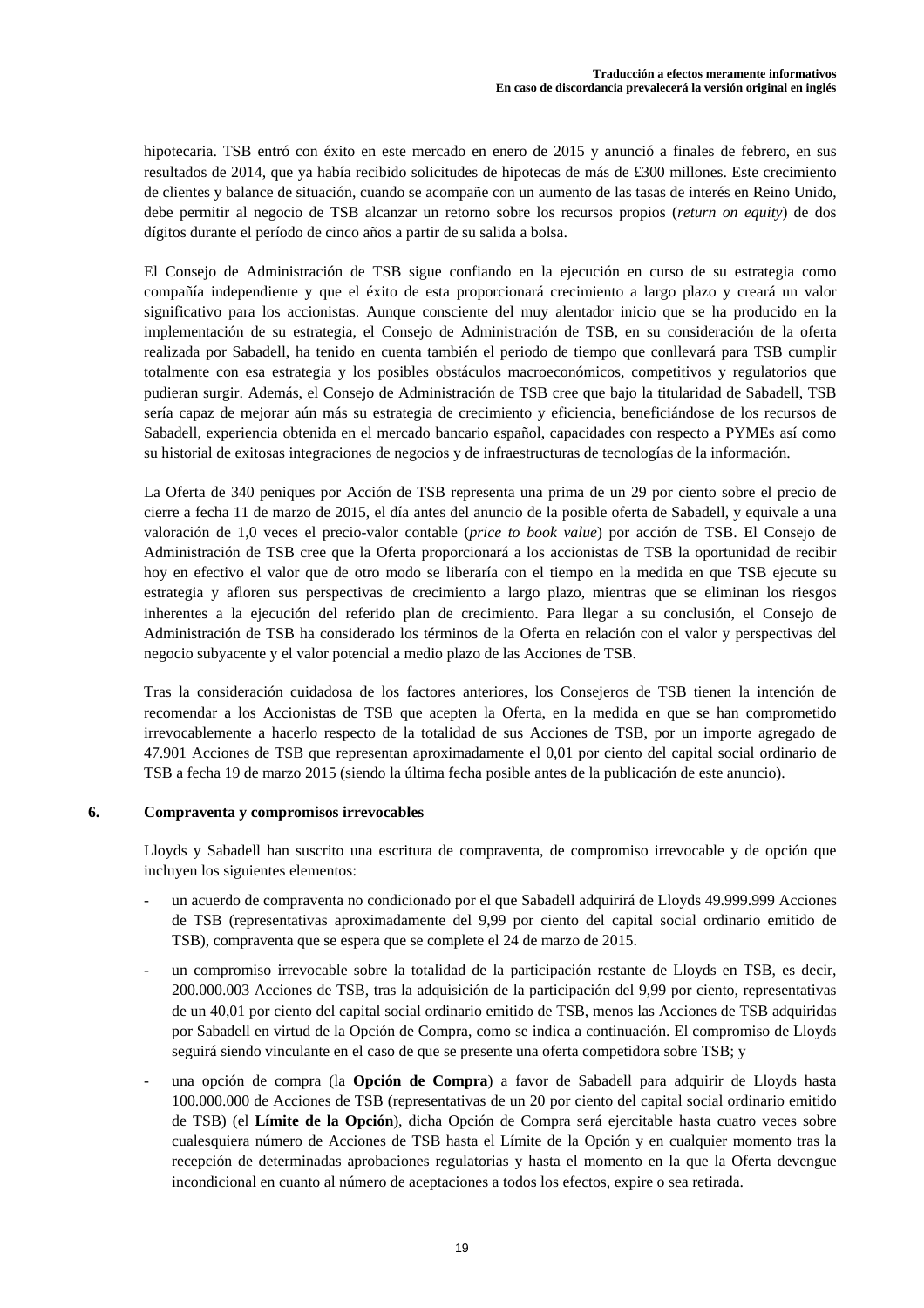Sabadell ha recibido también compromisos irrevocables de aceptar (o procurar la aceptación de) la Oferta por cada uno de los Consejeros de TSB que tiene Acciones de TSB respecto de sus propias participaciones (y/o aquellos de su familia cercana, según proceda), sumando, en conjunto, 47.901 Acciones de TSB, representativas aproximadamente del 0,01 por ciento del capital social ordinario emitido de TSB a fecha 19 de marzo de 2015 (siendo la última fecha factible antes de este anuncio). Los compromisos de los Consejeros de TSB seguirán siendo vinculantes en el caso de que se presente una oferta competidora sobre TSB. Detalles adicionales sobre los compromisos irrevocables en relación con la Oferta se describen en el Apéndice 3 adjunto al presente anuncio.

Como resultado, Sabadell ha recibido compromisos irrevocables o ha adquirido, en conjunto, 250.047.903 Acciones de TSB, representativas aproximadamente del 50,01 por ciento del capital social ordinario emitido de TSB a fecha 19 de marzo de 2015 (siendo la última fecha factible antes de este anuncio).

# **7. Información sobre Sabadell**

Sabadell es el quinto grupo bancario más grande de España con unos activos totales por importe de €163 miles de millones a fecha 31 de diciembre de 2014 y opera bajo varias marcas. Sabadell es un competidor fuerte en su mercado local y ha desarrollado una exitosa presencia internacional en los Estados Unidos. Sabadell es una de las instituciones financieras mejor capitalizadas en el sector financiero español, cotiza en las Bolsas de Valores de Barcelona, Madrid, Bilbao y Valencia, y es miembro del IBEX-35. En el ejercicio social cerrado a 31 de diciembre de 2014, Sabadell generó unos ingresos brutos de explotación de aproximadamente €4,8 miles de millones y un resultado neto atribuible de aproximadamente €372 millones. A 19 de marzo de 2015, Sabadell tenía una capitalización bursátil de aproximadamente €8,9 miles de millones.

La estrategia de Sabadell es aprovechar su posición de capital y cuota de mercado en España para liderar una recuperación de la financiación a corto, medio y largo plazo, con especial atención en el aumento de la rentabilidad. Sabadell tiene un objetivo marcado de una ROTE (rentabilidad sobre los recursos propios, deduciendo el fondo de comercio) del 12% para el 2016. Para lograrlo, Sabadell pretende aumentar su cuota de mercado de financiación a las PYME y a las personas con mayor poder adquisitivo, así como reducir la diferencia de rentabilidad entre el los negocios adquiridos y la rentabilidad media de la red de sucursales de Sabadell.

La mayor línea de negocio del Grupo Sabadell es la banca comercial, que ofrece una variada gama de productos y servicios financieros para grandes y medianas empresas, PYMEs, comercios, trabajadores autónomos y particulares (i.e. banca privada, banca personal y banca minorista), no residentes, grupos profesionales y administraciones públicas.

En total, Sabadell emplea a más de 17.000 personas en más de 2.200 oficinas, con una base de clientes de aproximadamente 6,5 millones.

# **8. Información sobre TSB**

TSB es un banco para minorista y pequeño negocios de Reino Unido con sólidas capacidades. El 31 de diciembre de 2014, TSB tenía aproximadamente 4,6 millones de negocio minorista y aproximadamente 113.000 pequeñas empresas como clientes. TSB tiene un modelo de distribución nacional multi-canal, incluyendo 631 oficinas (a fecha 31 de diciembre de 2014), con cobertura en Inglaterra, Escocia y Gales, y una capacidad completa en términos digitales (internet y móvil) y telefonía.

La amplia gama de productos de TSB incluye cuentas corrientes personales, productos de ahorro, hipotecas, préstamos sin garantía, tarjetas de crédito, créditos a empresas y productos de seguros. La capacidad de servicio y de ventas de TSB está respaldada por aproximadamente 8.700 empleados.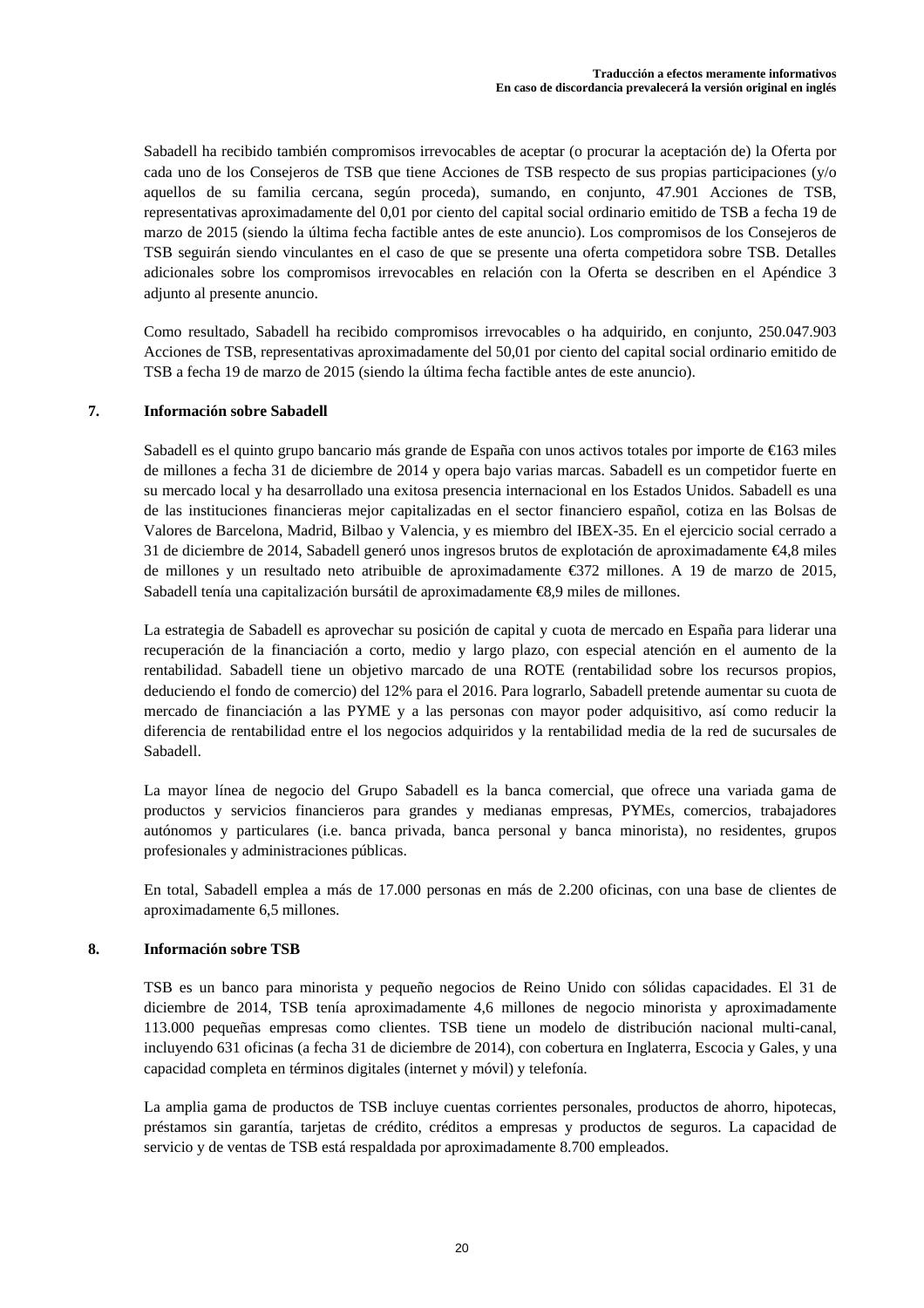A 31 de diciembre de 2014, TSB tenía préstamos por importe de £21,6 miles de millones y depósitos de clientes por importe de £24,6 miles de millones.

Asimismo, y a fecha 31 de diciembre de 2014 el Ratio de Capital Ordinario Tier 1 (*Common Equity Tier 1 Capital Ratio*) de TSB era del 23,0 por ciento, su ratio de capital total del 28,5 por ciento y su ratio de apalancamiento del 5,8 por ciento. El Ratio de Capital Ordinario Tier 1 (*Common Equity Tier 1 Capital Ratio fully loaded*) de TSB en términos pro forma IRB era aproximadamente del 19,7 por ciento.

## **9. Dirección, empleados y gobierno**

Sabadell reconoce las contribuciones realizadas por la dirección y los empleados de TSB al éxito de TSB y cree que son muy importantes para el futuro desarrollo de Sabadell.

Tras la finalización de la Oferta, Paul Pester y Darren Pope de TSB han acordado continuar en sus funciones actuales, sujeto al acuerdo en sus términos y condiciones personales. Paul Pester también ha acordado unirse al Comité Ejecutivo de Gestión de Grupo Sabadell tras la finalización de la Oferta.

Sabadell tiene la intención de procurar que TSB siga funcionando de conformidad con las mejores prácticas en cuanto a los principios de gobierno corporativo de Reino Unido, de una manera apropiada a su propiedad después de la finalización de la Oferta.

Will Samuel se ha comprometido a permanecer como Presidente Independiente de TSB tras la finalización de la Oferta. Sabadell anticipa que el consejo de administración de TSB incluirá, además del Presidente Independiente, dos consejeros ejecutivos (siendo Paul Pester y Darren Pope), tres consejeros que serán nombrados por Sabadell y tres consejeros independientes no ejecutivos.

Sabadell confirma que, tras la finalización de la operación, Sabadell protegerá plenamente los derechos laborales existentes de todos empleados de TSB, de conformidad con los requerimientos contractuales y legales. Además, Sabadell tiene la intención de cumplir con todas las obligaciones de pensiones en relación con los empleados de TSB y cualquier otro miembro del plan de pensiones de TSB.

Sabadell ya ha tenido conversaciones preliminares con Lloyds en relación con la integración de las tecnologías de la información de TSB en el Grupo Sabadell.

Sabadell no tiene planes de cambiar significativamente la red de sucursales o plantilla de TSB en el corto plazo tras la finalización de la operación. Sin embargo, puede que se lleve a cabo una reducción limitada de costes como consecuencia de que TSB ya no siga siendo una sociedad cotizada. Sabadell también podría ajustar los costes base de TSB tras la finalización de la operación para reflejar factores como el entorno de mercado, el desempeño financiero y el ritmo de las oportunidades de desarrollo de negocios.

# **10. Dividendos y política de dividendos de TSB**

La política actual de dividendos de TSB no prevé la declaración de su dividendo inaugural antes de la finalización del ejercicio 2017. Los Consejeros de TSB han reafirmado esta circunstancia y confirman que ningún dividendo será propuesto, declarado, efectuado o pagado respecto de cualesquiera Acciones de TSB con posterioridad a la fecha de este anuncio y antes del momento en el que la Oferta sea declarada incondicional en todos sus aspectos o de que la Oferta expire, se revoque o se retire.

## **11. Operativa financiera actual**

La operativa financiera actual tanto de Sabadell como de TSB continúa en línea con las declaraciones realizadas en sus respectivos anuncios de fecha 20 de marzo de 2015 y 25 de febrero de 2015. El anuncio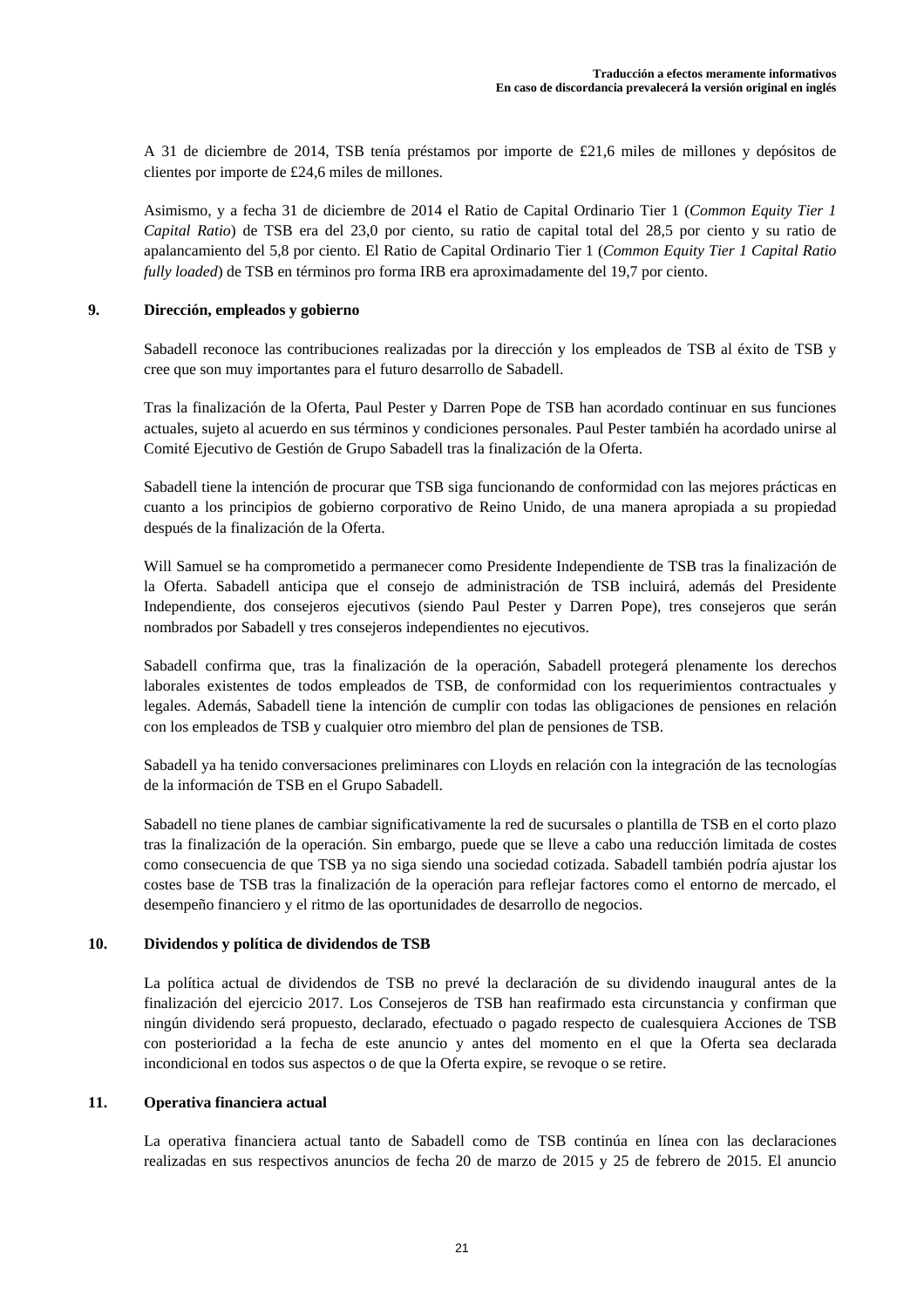financiero de TSB está disponible en www.tsb.co.uk. A continuación se establece un resumen de la actualización financiera de Sabadell:

## *Actualización de la operativa financiera de Sabadell*

- En líneas generales, las principales partidas han seguido la dinámica de resultados de Sabadell de los últimos trimestres.
- Los ingresos netos por intereses siguen creciendo respecto a los últimos trimestres, favorecido por el menor coste de los depósitos y de la financiación mayorista.
- Las comisiones netas se mantienen, a pesar de la estacionalidad, en niveles similares a los del segundo semestre del año pasado, muy apoyadas por el buen comportamiento de las comisiones de fondos de inversión.
- Se han registrado elevadas ganancias de operaciones financieras procedentes de la gestión de la cartera ALCO.
- Los costes de administración muestran un crecimiento contenido.
- Al igual que en el ejercicio 2014, los resultados no recurrentes obtenidos se han neutralizado al nivel de provisiones incrementando el ratio de las coberturas de las carteras de créditos fallidos.
- Los saldos de créditos a clientes se mantienen estables y con una perspectiva positiva del crédito a PYMES y empresas. El saldo de activos dudosos se sitúa por debajo del nivel del cierre del ejercicio 2014 y aumentan los niveles de cobertura.
- Con los datos disponibles hasta la fecha, Sabadell confirma que la evolución financiera de la entidad está en línea tanto con el presupuesto del año 2015 como con los objetivos marcados en el Plan Triple 2014 – 2016, reafirmando el objetivo de alcanzar unos beneficios netos de mil millones en el ejercicio 2016.

#### **12. Financiación**

El pago en efectivo pagadero por parte de Sabadell a los Accionistas de TSB de conformidad con la Oferta será financiado por Sabadell mediante tesorería y recursos equivalentes a la tesorería de Sabadell existentes.

Sabadell está también anunciando un aumento de capital dinerario íntegramente asegurado (el **Aumento de Capital**), que está destinado a generar unos recursos brutos de aproximadamente €1,6 miles de millones (US\$1,7 miles de millones y £1,2 miles de millones), los cuales serán utilizados para mantener el Ratio de Capital Ordinario Tier 1 (*Common Equity Tier 1 Capital Ratio*) de Sabadell tras la ejecución de la Oferta. La Oferta no está condicionada a la ejecución del Aumento de Capital.

Goldman Sachs International, como asesor financiero de Sabadell, considera que Sabadell cuenta con suficientes recursos disponibles para satisfacer íntegramente la contraprestación en efectivo pagadera a los Accionistas de TSB en los términos de la Oferta.

# **13. Estructura de la Oferta**

### 13.1 Términos y condiciones

La Oferta está condicionada, entre otras cosas, a que el PRA autorice la adquisición de control de TSB por parte de Sabadell y en la medida en que sea aplicable a la obtención de la autorización de competencia por parte de la Comisión Europea. El Apéndice 1 adjunto al presente anuncio establece las Condiciones y los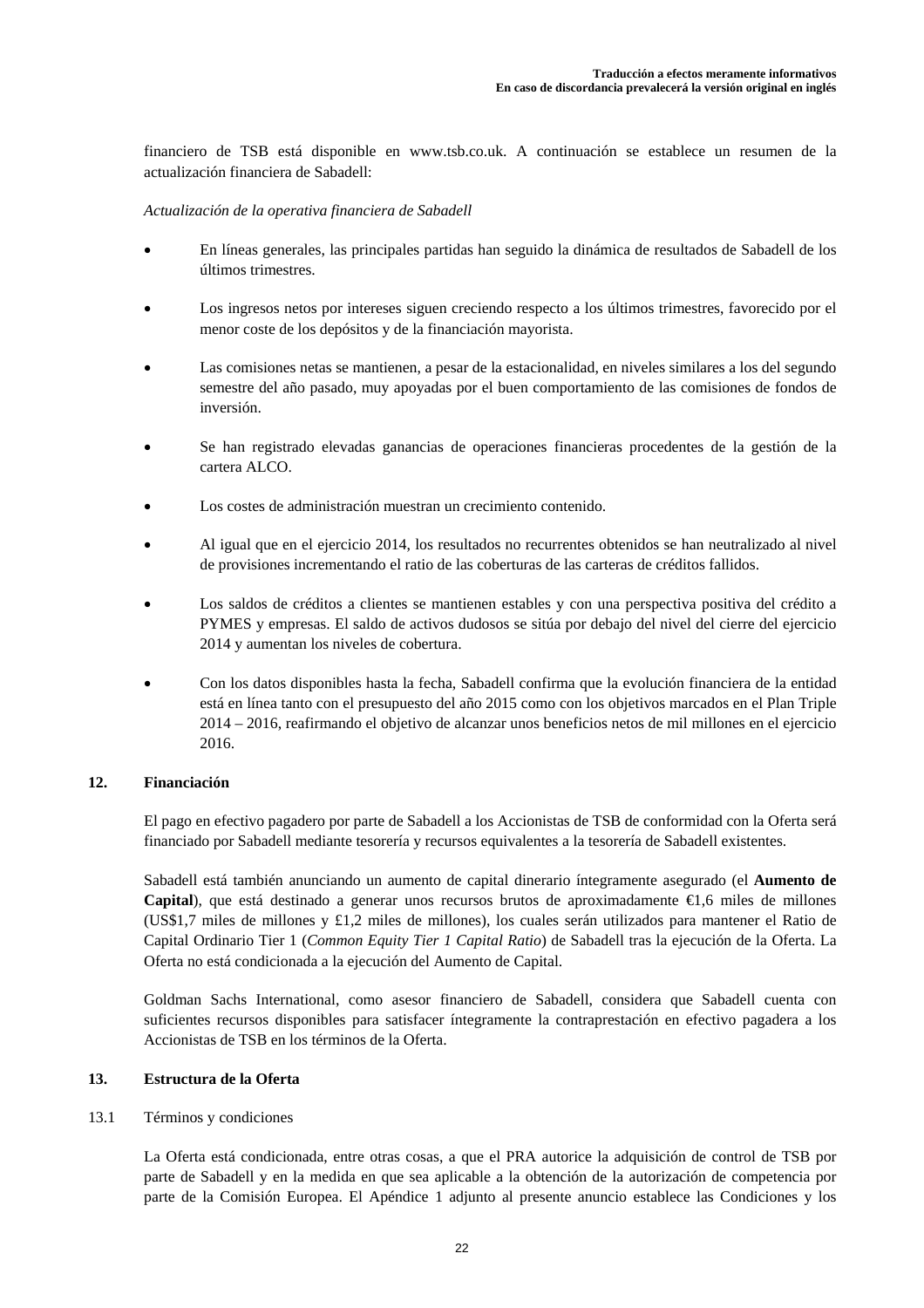términos adicionales a los que la Oferta estará sujeta, incluyendo detalles de las autorizaciones regulatorias necesarias. La Oferta no requiere la aprobación de los accionistas de Sabadell.

13.2 Oferta pública de adquisición

Se prevé que la Oferta se implemente por medio de una oferta pública de adquisición de conformidad con el Código. Sabadell se reserva el derecho, sujeto a la aprobación del Panel, a realizar la Oferta por medio de un *scheme of arrangement* aprobado por un Tribunal de acuerdo con la Parte 26 de la Ley de Sociedades del Reino Unido (*UK Companies Act*).

13.3 Publicación del Documento de Oferta

Se prevé que el Documento de Oferta se anuncie a los Accionistas de TSB el 17 de abril de 2015.

13.4 Squeeze-out, exclusión de cotización y cancelación de la admisión a negociación

En el caso de que Sabadell obtenga un número de aceptaciones bajo la Oferta o adquiera de cualquier otra manera Acciones de TSB que representen al menos el 90 por ciento del valor nominal y de los derechos de voto aparejado a las acciones a las que la Oferta va dirigida, Sabadell prevé ejercitar su derecho de compraventa forzosa (*squeeze-out*) de conformidad con lo dispuesto en el artículo 979 de la Ley de Sociedades del Reino Unido (*UK Companies Act*) para la adquisición forzosa de las restantes Acciones de TSB.

En el caso de que con posterioridad al momento en que la Oferta devenga o sea declarada incondicional, Sabadell: (i) adquiera o tenga derecho a adquirir, por medio de su participación y las aceptaciones de la Oferta adquiridas o acordadas adquirir, Acciones de TSB que representen al menos el 75 por ciento de los derechos de voto de TSB; y (ii) Sabadell haya obtenido aceptaciones de la Oferta o haya adquirido o acordado adquirir Acciones de TSB de accionistas independientes que representen una mayoría de los derechos de voto que tengan los accionistas independientes en la fecha de este anuncio, Sabadell pretende llevar a cabo las acciones que fuesen precisas para procurar la solicitud por parte de TSB de la exclusión de cotización de sus acciones del Mercado Principal de la Bolsa de Valores de Londres y del segmento *premium* de la Lista Oficial. Antes de la exclusión se iniciará un plazo de preaviso no inferior a 20 Días Hábiles en Londres desde la fecha en que la Oferta devenga incondicional o sea declarada incondicional en todos los aspectos siempre y cuando Sabadell haya alcanzado el 75 por ciento o más de los derechos de voto o en cuanto Sabadell alcance el 75 por ciento o más de los derechos de voto de TSB, tal y como se ha descrito anteriormente. La exclusión de cotización de TSB podría reducir significativamente la liquidez de aquellas Acciones de TSB que no se hayan adherido a la Oferta.

## **14. Comunicaciones sobre participaciones en TSB**

Al cierre del 19 marzo de 2015, siendo la última fecha factible antes de este anuncio, Sabadell no era titular de ninguna Acción de TSB. Sabadell confirma que, de conformidad con la Norma 8.1(b) del Código, realizará un Anuncio de Negociación (*Dealing Disclosure*) en relación con el 9,99 por ciento de participación en las Acciones de TSB que ha acordado adquirir de Lloyds.

## **15. Acuerdos relacionados con la Oferta**

## *Acuerdo de confidencialidad*

Sabadell y TSB suscribieron un acuerdo de confidencialidad el 6 de marzo de 2015 (el **Acuerdo de Confidencialidad**) en virtud del cual Sabadell se ha comprometido a mantener confidencial la información relativa a TSB y a no revelarla a terceros (distintos de las personas autorizadas) a menos de que sea requerido por ley u otras disposiciones legales. Estas obligaciones de confidencialidad permanecerán en vigor por un período de dos años a partir de la fecha del Acuerdo de Confidencialidad y también son exigibles por Lloyds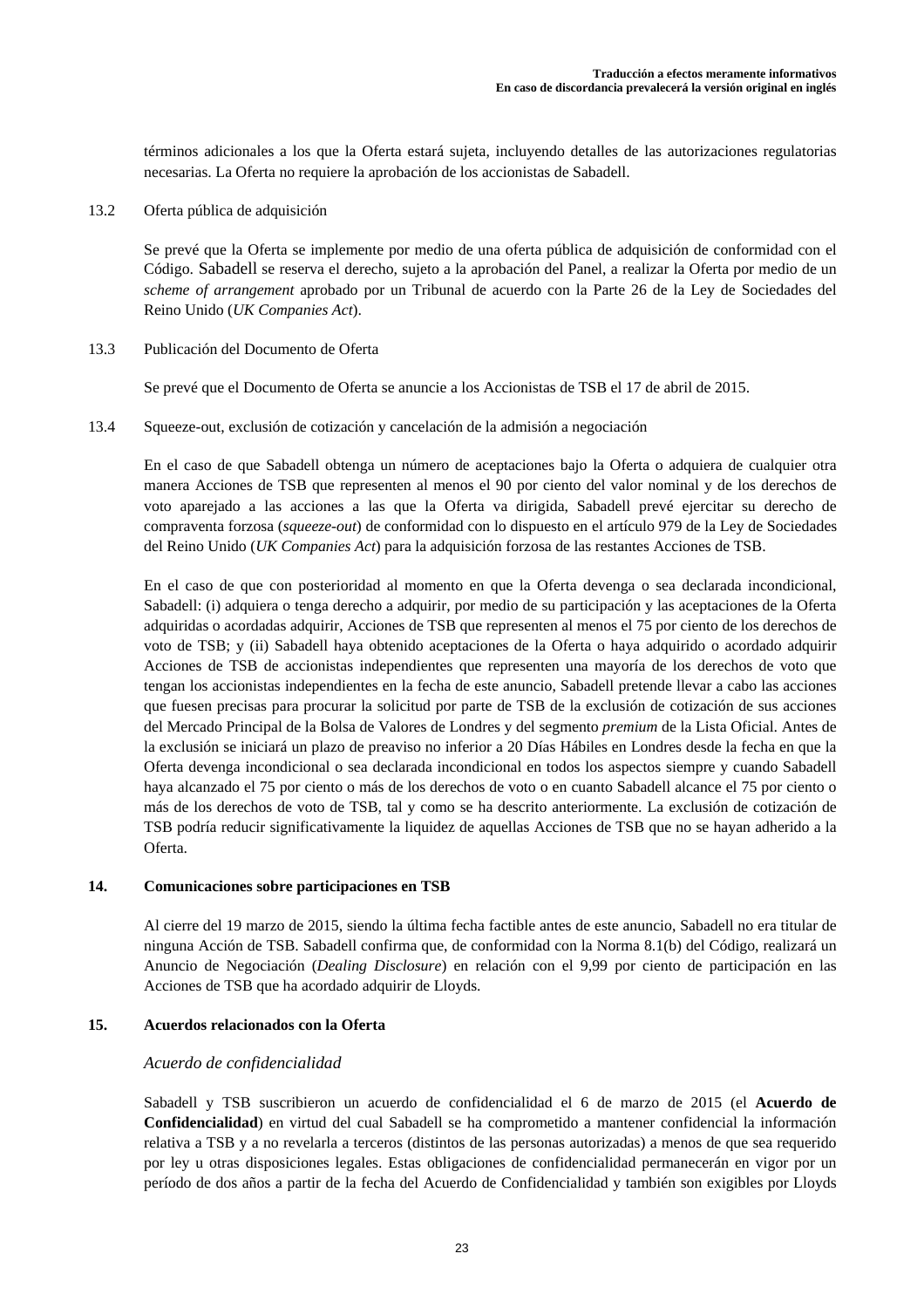en relación con aquella información confidencial revelada por Lloyds a Sabadell en relación con los acuerdos con TSB.

## *Acuerdo de Cooperación*

Sabadell y TSB celebraron un acuerdo de cooperación el 20 de marzo de 2015 (el **Acuerdo de Cooperación**) en virtud del cual, entre otras cosas, (i) Sabadell y TSB han acordado que algunos de sus respectivos representantes formarán un comité de implementación con el fin de satisfacer la Condición PRA; (ii) Sabadell se ha comprometido a utilizar todos los medios razonables para satisfacer la Condición PRA tan pronto como sea razonablemente posible; (iii) TSB y Sabadell han acordado cada uno cooperar en relación con la implementación de propuestas apropiadas sobre los Plan de Acciones de TSB; y (iv) Sabadell ha acordado solicitar el consentimiento del Panel a una extensión del calendario establecido por el Código, en el momento que corresponda, en el momento en que resulte aparente que la Condición PRA previsiblemente no se cumpla en el plazo normal señalado por el Código.

### **16. Planes sobre Acciones de TSB**

La Oferta se extenderá a cualesquiera Acciones de TSB adjudicadas o emitidas de forma incondicional como resultado del ejercicio de opciones o adjudicaciones bajo los Planes de Acciones de TSB durante el periodo en el que la Oferta siga abierta para su aceptación. Las propuestas correspondientes serán realizadas a su debido tiempo a los participantes de los Planes de Acciones de TSB.

Además, ciertos empleados de TSB tienen derechos heredados en el marco del Plan de Incentivos a Largo Plazo (*Long Term Incentive Plan*) de Lloyds. Como resultado de que Sabadell haya adquirido un 9,99 por ciento de TSB de Lloyds, estos empleados se han convertido en "*good leavers*" bajo ese plan, y esto se traducirá en una reducción proporcional que se aplica al número de acciones de Lloyds sujetas a dichos derechos heredados. Como se anunció en el folleto a los accionistas en relación con la salida a bolsa (**IPO**) de TSB, TSB acordó que en el momento en que se desencadenara la reducción proporcional se concederían derechos sustitutivos a los empleados afectados de TSB sobre acciones de TSB con un valor que refleje la reducción proporcional. Por lo tanto, TSB tiene la intención de conceder tales derechos sustitutivos tan pronto como sea razonablemente posible después de la fecha de este anuncio.

## **17. Planes de incentivos sobre acciones**

En el momento de la IPO de TSB en junio de 2014, Lloyds implementó un plan sobre acciones en virtud del cual los inversores minoristas que adquirieron acciones en TSB a través de la IPO y que poseyeran estas acciones durante 12 meses a partir de esta fecha, con sujeción a ciertas condiciones y límites, tendrían derecho a recibir por parte de Lloyds un número de acciones adicionales sin coste e íntegramente desembolsadas (**Acciones Liberadas de Lloyds**) con posterioridad al período de 12 meses (que expira el 25 de junio de 2015). Los términos del plan contemplan el escenario en el que se produce un cambio de control de TSB antes de que el derecho a las Acciones Liberadas de Lloyds se materialice y se establece que en tales circunstancias Lloyds tomaría medidas para compensar a los inversores. De acuerdo con ello, si la Oferta es declarada completamente incondicional antes del 25 de junio de 2015, Lloyds realizaría los trámites para pagar, a cualquier inversor que hubiera tenido derecho a recibir las Acciones Liberadas de Lloyds bajo los términos del plan, el valor en efectivo de las Acciones Liberadas de Lloyds (al precio de Oferta que pagará Sabadell).

Además, si el período de Oferta se extiende más allá del 25 de junio 2015 (sea o no la Oferta declarada completamente incondicional o expire posteriormente), Lloyds tiene la intención de ampliar los acuerdos de compensación descritos anteriormente de tal manera que, en esas circunstancias, llevará a cabo las medidas para pagar, a cualquier inversor que tenga derecho a recibir las Acciones Liberadas de Lloyds bajo los términos del plan, el valor en efectivo de esas acciones (al precio de oferta que pagará Sabadell).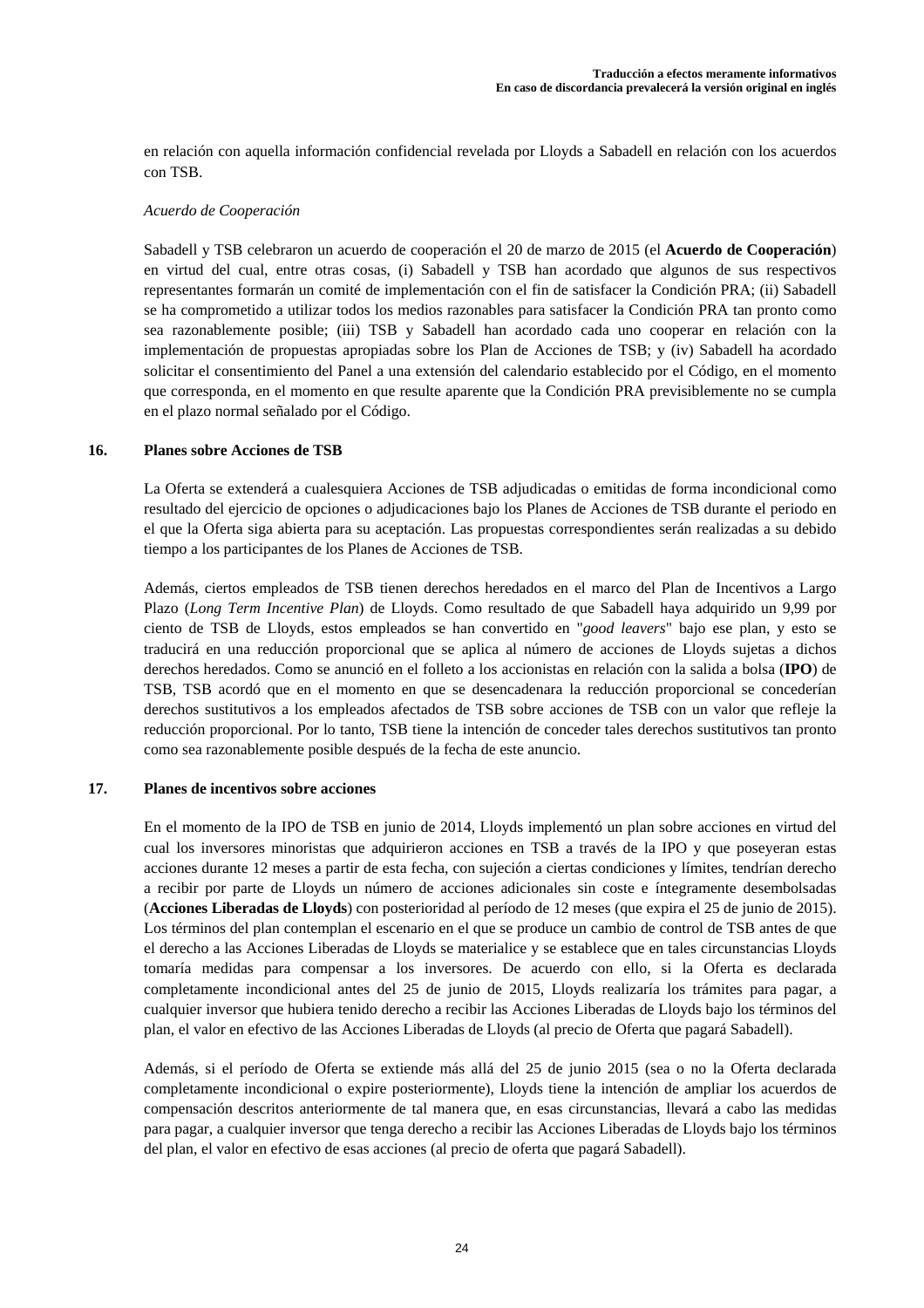El Consejo de Administración TSB ha discutido estos acuerdos con Lloyds y apoya plenamente los acuerdos que se han alcanzado.

## **18. Documentos disponibles en páginas website**

Las copias de los siguientes documentos serán publicados no más tarde de las 12 horas del mediodía (hora de Londres) del Día Hábil siguiente a este anuncio en la página web de Sabadell www.sabadelltsbinfo.com y en la página web de TSB www.tsb.co.uk y estarán disponibles hasta que finalice el Periodo de Oferta:

- una copia de este anuncio;
- los compromisos irrevocables mencionados en el párrafo 6 y descritos en el Apéndice 3 del presente anuncio;
- el Acuerdo de Confidencialidad; y
- el Acuerdo de Cooperación.

# **19. General**

Este anuncio no constituye una oferta o una invitación para adquirir o suscribir cualesquiera valores.

Se ruega prestar atención a la información adicional contenida en los Apéndices que forman parte de, y deben leerse conjuntamente con, el presente anuncio.

La Oferta estará sujeta a las Condiciones y términos adicionales establecidos en el Apéndice 1 adjunto a este anuncio y a la integridad de los términos y condiciones que se establecerán en el Documento de Oferta. El Apéndice 2 contiene las bases y fuentes de cierta información utilizada en este resumen y en este anuncio. El Apéndice 3 contiene detalles de los compromisos irrevocables recibidos en relación con la Oferta a los que se hace referencia en este anuncio. El Apéndice 4 contiene definiciones de ciertos términos utilizados en este anuncio.

#### **Consultas:**

| <b>Sabadell</b>                                                    |                    |
|--------------------------------------------------------------------|--------------------|
| Albert Coll                                                        | $+34937288990$     |
| <b>Goldman Sachs International (Asesor Financiero de Sabadell)</b> |                    |
| Dirk Lievens                                                       | $+442077741000$    |
| Mark Sorrell                                                       |                    |
| Carlos Pertejo                                                     |                    |
| Brunswick Group LLP (Asesor de Relaciones Públicas de Sabadell)    |                    |
| Azadeh Varzi                                                       | $+44$ 20 7404 5959 |
| Andrew Garfield                                                    |                    |
| Rurik Ingram                                                       |                    |
| <b>TSB</b>                                                         |                    |
| Charlotte Sjoberg (Directora de Relaciones con los Medios)         | +44 20 7003 9281   |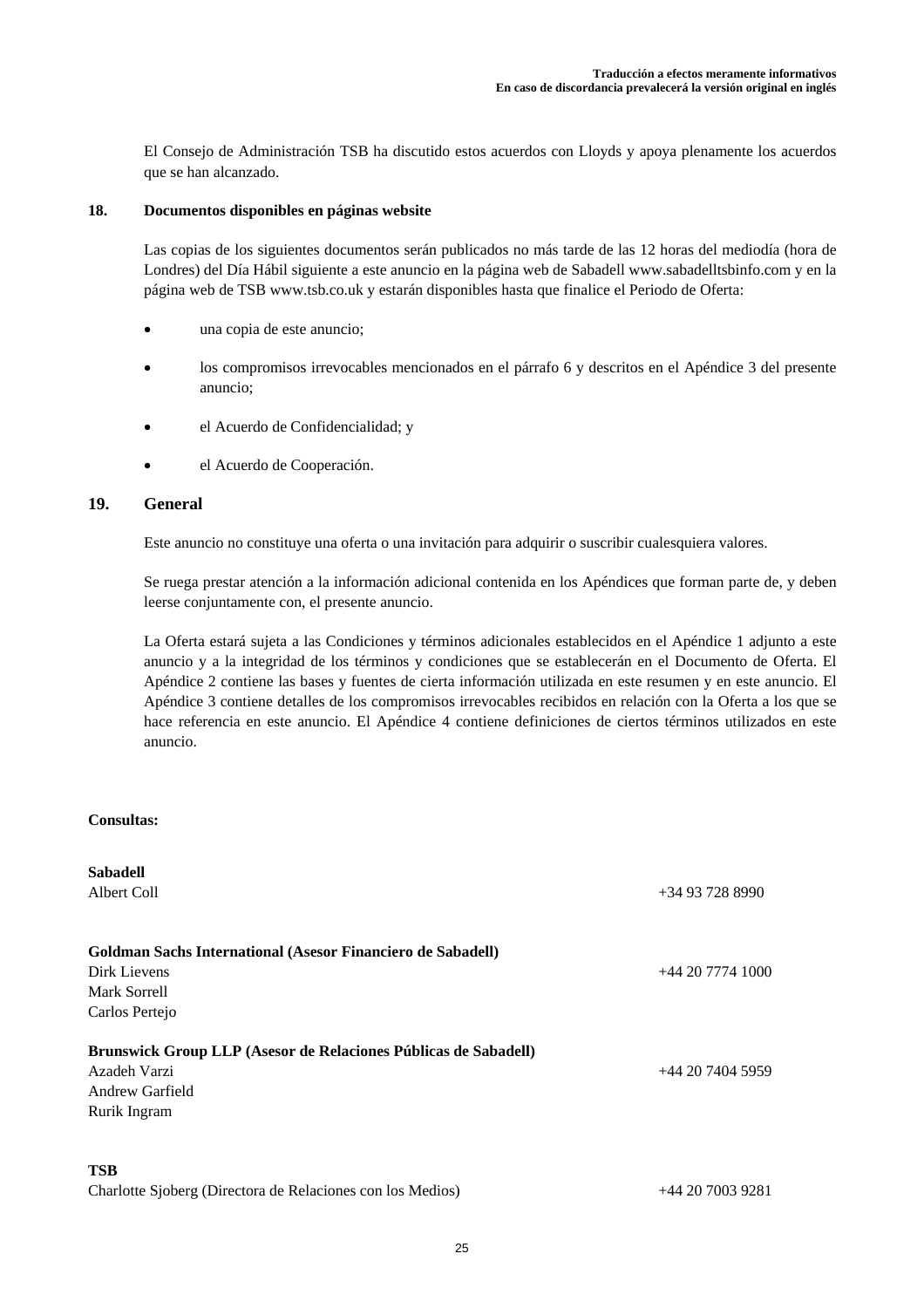|                                                                                                                                                                                                   | $+442070039369$  |
|---------------------------------------------------------------------------------------------------------------------------------------------------------------------------------------------------|------------------|
| Citigroup Global Markets Limited (Asesor Financiero e Intermediario<br>Corporativo de TSB)<br>Gilles Graham<br>John Sandhu<br><b>Edward McBride</b><br>Robert Redshaw (Intermediario Corporativo) | $+442079864000$  |
| Rothschild (Asesor Financiero de TSB)<br>Stephen Fox<br><b>Edward Mitting</b><br>Jonathan Slaughter                                                                                               | $+442072805000$  |
| RBC Capital Marekts (e Intermediario Corporativo de TBS)<br>Oliver Hearsey<br>James Eves                                                                                                          | $+442076534000$  |
| Bell Pottinger (Asesor de Relaciones Públicas de TSB)<br><b>Clinton Manning</b>                                                                                                                   | +44 20 7293 3885 |

# *Avisos importantes en relación con los asesores financieros*

*Goldman Sachs International, quien está autorizada por la Autoridad de Regulación Prudencial (*Prudential Regulation Authority*) y regulada en Reino Unido por la Autoridad de Conducta Financiera (*Financial Conduct Authority*) y la Autoridad de Regulación Prudencial (*Prudential Regulation Authority*), está actuando exclusivamente para Sabadell y para nadie más en relación con la Oferta y no será responsable frente a ningún otro que no sea Sabadell por la prestación de las protecciones concedidas a sus clientes o por prestar asesoramiento en relación con la Oferta.* 

*Citigroup Global Markets Limited (Citigroup), quien está autorizada por la Autoridad de Regulación Prudencial (*Prudential Regulation Authority*) y regulada en Reino Unido por la Autoridad de Conducta Financiera (*Financial Conduct Authority*) y la Autoridad de Regulación Prudencial (*Prudential Regulation Authority*), está actuando exclusivamente para TSB y para nadie más en relación con la Oferta y no será responsable frente a ningún otro que no sea TSB por la prestación de las protecciones concedidas a sus clientes o por prestar asesoramiento en relación con la Oferta.* 

*N.M. Rothschild & Sons Limited (Rothschild), quien está autorizada por la Autoridad de Regulación Prudencial (*Prudential Regulation Authority*) y regulada en Reino Unido por la Autoridad de Conducta Financiera (*Financial Conduct Authority*) y la Autoridad de Regulación Prudencial (*Prudential Regulation Authority*), está actuando exclusivamente para TSB y para nadie más en relación con la Oferta y no será responsable frente a ningún otro que no sea TSB por la prestación de las protecciones concedidas a sus clientes o por prestar asesoramiento en relación con la Oferta.* 

*RBC Europe Limited (RBC Capital Markets), quien está autorizada por la Autoridad de Regulación Prudencial (*Prudential Regulation Authority*) y regulada en Reino Unido por la Autoridad de Conducta Financiera (*Financial Conduct Authority*) y la Autoridad de Regulación Prudencial (*Prudential Regulation Authority*) está actuando para TSB y para nadie más en relación con las materias referidas en este anuncio y no será responsable frente a ningún otro que no sea TSB por la prestación de las protecciones concedidas a clientes de RBC Capital Markets o por prestar asesoramiento en relación con las materias referidas en este anuncio.*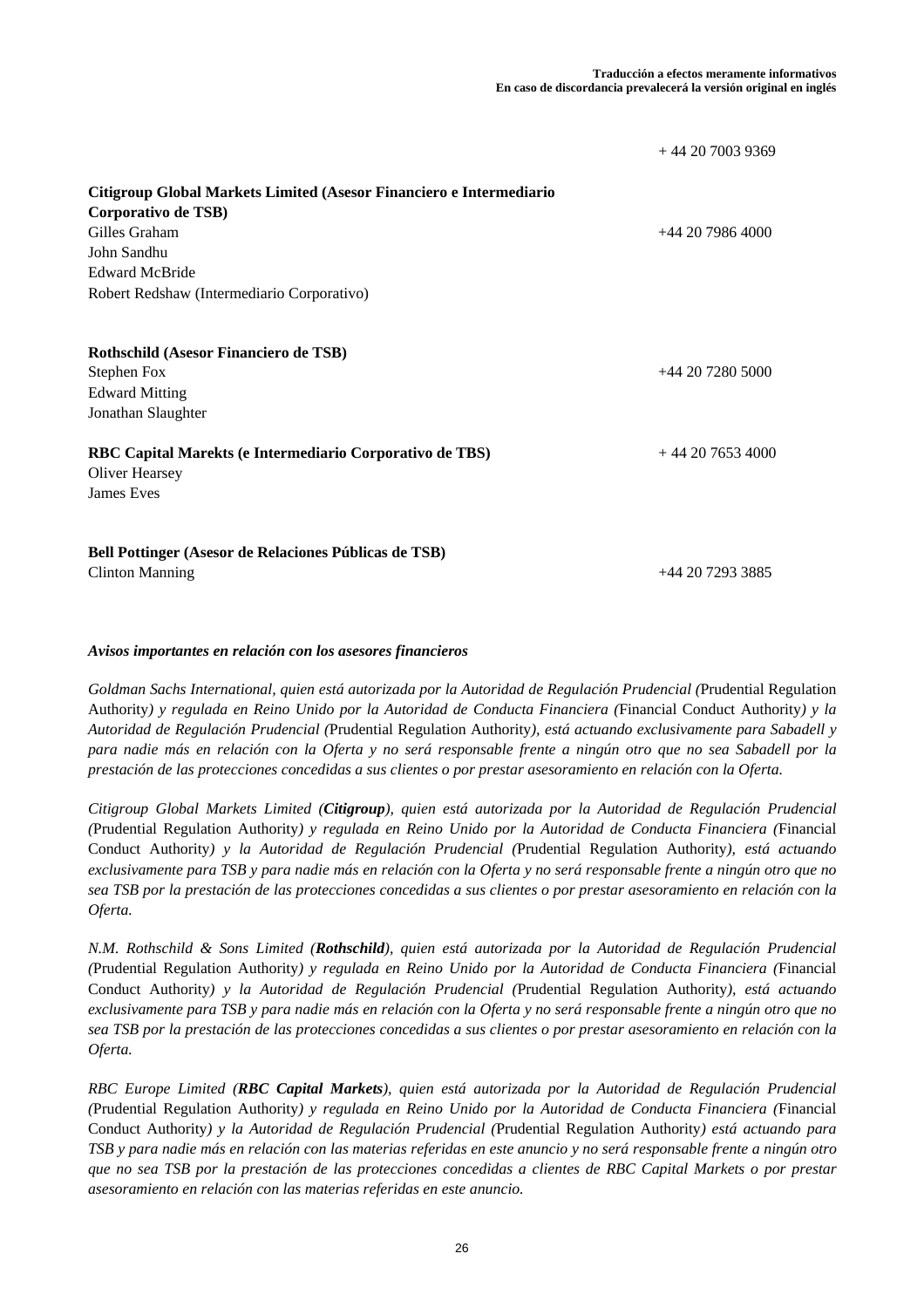*UBS Limited (UBS) quien está autorizada por la Autoridad de Regulación Prudencial (*Prudential Regulation Authority*) y regulada en Reino Unido por la Autoridad de Conducta Financiera (*Financial Conduct Authority*) y la Autoridad de Regulación Prudencial (*Prudential Regulation Authority*). UBS Limited está actuando como asesor financiero de Lloyds y para nadie más en relación con la materia objeto de este anuncio y no será responsable frente a ningún otro que no sea Lloyds por la prestación de las protecciones concedidas a clientes de UBS Limited ni por prestar asesoramiento en relación con la materia objeto de este anuncio.* 

*Merrill Lynch International (BofA Merrill Lynch), quien está autorizada por la Autoridad de Regulación Prudencial (*Prudential Regulation Authority*) y regulada en Reino Unido por la Autoridad de Conducta Financiera (*Financial Conduct Authority*) y la Autoridad de Regulación Prudencial (*Prudential Regulation Authority*), filial de Bank of America Corporation, está actuando para Lloyds en relación con la materia objeto de este anuncio y para nadie más y no será responsable frente a ningún otro que no sea Lloyds por la prestación de las protecciones concedidas a sus clientes o por prestar asesoramiento en relación con la materia objeto de este anuncio.* 

## *Información adicional*

*Este anuncio no pretende constituir o formar parte de, y no constituye o forma parte de ninguna oferta, invitación o solicitud de una oferta de compra, de adquirir de cualquier otra manera, suscribir, vender o disponer de cualquier valor o la solicitud de ningún voto o aprobación en ninguna jurisdicción, de conformidad con la Oferta o de otra manera. La Oferta se realizará únicamente mediante el Documento de Oferta y el Formulario de Aceptación que acompaña al Documento de Oferta, que contendrán los términos y condiciones íntegros de la Oferta, incluyendo detalles de cómo se puede aceptar la Oferta. Cualquier respuesta a la Oferta debe realizarse solo sobre la base de la información contenida en el Documento de Oferta. Se aconseja a los Accionistas de TSB leer detenidamente la documentación formal en relación con la Oferta una vez haya sido remitida.* 

*Este anuncio ha sido preparado a los efectos de cumplir con la legislación inglesa, las normas de la Bolsa de Valores de Londres (*London Stock Exchange*) y el Código y la información divulgada puede no ser la misma que la que hubiera sido divulgada si este anuncio hubiera sido preparado de conformidad con las leyes y normas de cualquier jurisdicción fuera de Reino Unido.* 

## *Jurisdicciones extranjeras*

*La distribución de este anuncio en jurisdicciones distintas a Reino Unido o los Estados Unidos y la capacidad de los Accionistas de TSB que no son residentes en Reino Unido o los Estados Unidos de participar en la Oferta puede estar afectada por leyes de las jurisdicciones correspondientes. Por tanto cualesquiera personas que estén sujetas a leyes de cualquier jurisdicción distinta de Reino Unido o Estados Unidos o los Accionistas de TSB que no son residentes en Reino Unido o Estados Unidos necesitarán informarse sobre, y observar, cualquier requerimiento legal o regulatorio aplicable. Cualquier incumplimiento de las restricciones aplicables puede constituir una violación de la legislación sobre mercados de valores de las referidas jurisdicciones. Detalles adicionales en relación con accionistas extranjeros se incluirán en el Documento de Oferta.* 

*La Oferta no está siendo, ni será, puesta a disposición, directa o indirectamente, en o hacia o mediante el uso de correos de, o por cualquier otro medio o instrumento de comercio interestatal o exterior, o ningún instrumento de un estado nacional u otra bolsa de valores de cualquier Jurisdicción Restringida, a menos que se realice en virtud de una exención a las leyes de valores aplicables de dicha Jurisdicción Restringida.* 

*En consecuencia, ninguna copia de este anuncio ni de ninguno de los documentos en relación con la Oferta están siendo, ni deben ser, ni directa ni indirectamente, enviadas por correo, transmitidas o reenviadas de cualquier otro modo, distribuidas o enviadas en, hacia o desde cualquier Jurisdicción Restringida excepto si se realiza en virtud de una exención a las leyes de valores aplicables de dicha Jurisdicción Restringida y las personas que reciban este anuncio (incluyendo, sin carácter limitativo, agentes, mandatarios, custodios y fideicomisarios) no deben distribuirlas, enviarlas o remitirlas por correo en, hacia o desde dichas jurisdicciones. Cualquier persona (incluyendo, sin carácter limitativo, cualquier agente, mandatario, custodio o fideicomisario) que tenga una obligación contractual o legal, o*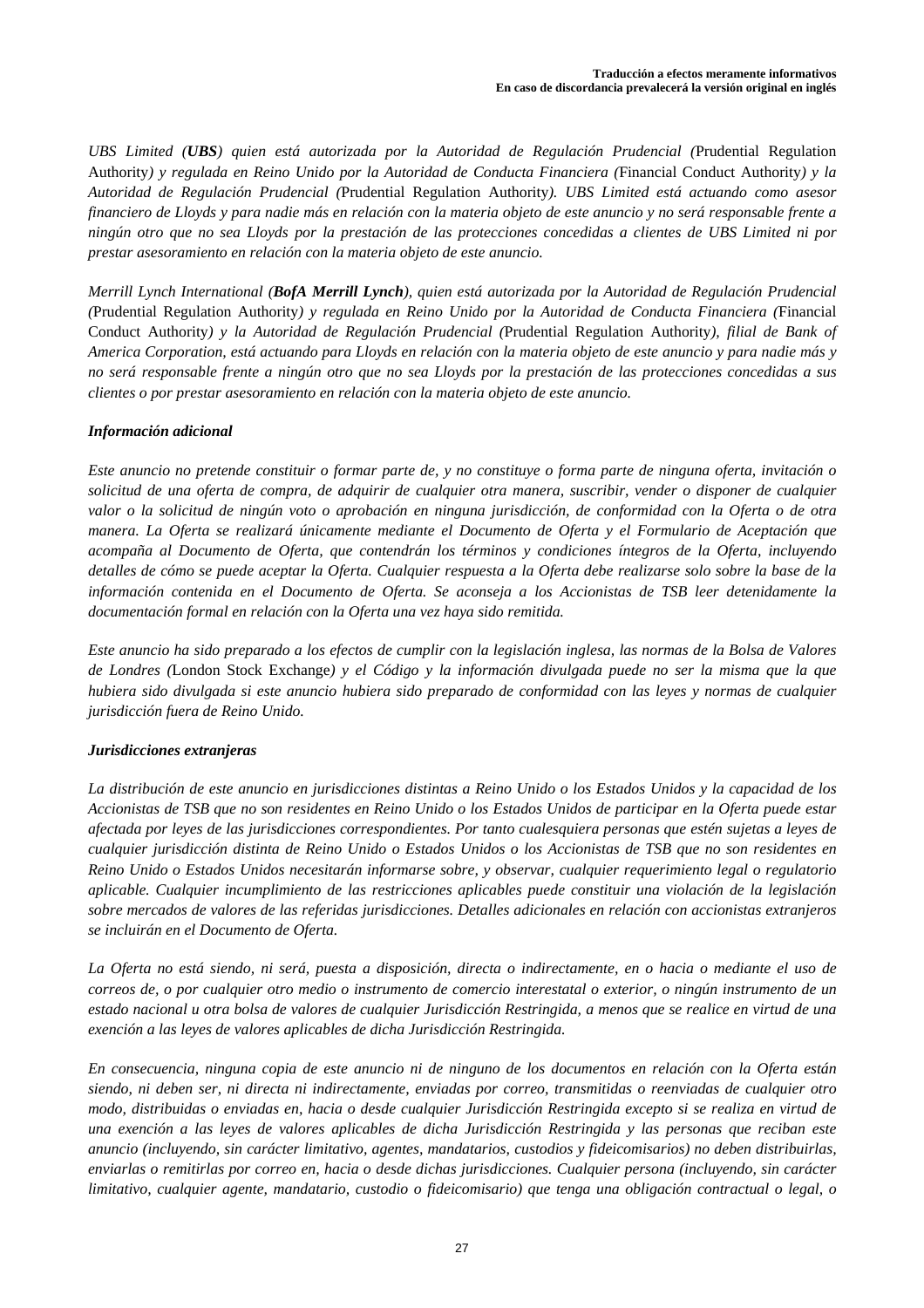*pudiera pretender de cualquier otra forma, reenviar este anuncio y/o el Documento de Oferta y/o cualquier otro documento relacionado a una jurisdicción fuera de Reino Unido o los Estados Unidos necesitará informarse sobre, y observar, cualquier requerimiento legal o regulatorio de su jurisdicción.* 

## *Aviso a los titulares estadounidenses de Acciones de TSB*

*La Oferta está siendo realizada en los Estados Unidos de conformidad con la Sección 14(e) y la Norma 14E de la US Exchange Act y de conformidad con los requisitos del Código. En consecuencia, la Oferta estará sujeta a requisitos de divulgación y procedimiento, incluyendo en relación con el derecho de reintegro, calendario de oferta, procedimientos de liquidación y el calendario de pagos distintos de los aplicables bajo procedimientos y leyes de ofertas públicas nacionales de Estados Unidos.* 

*La Oferta se hace por valores de una sociedad inglesa que cotiza en la Bolsa de Valores Londres (*London Stock Exchange*). La Oferta está sujeta a los requisitos de divulgación de Reino Unido, que son diferentes de determinados requisitos de divulgación de Estados Unidos. La información financiera de TSB incluida en el presente anuncio ha sido preparada de acuerdo con las IFRS y la información financiera de Sabadell incluida en este anuncio ha sido preparada de acuerdo con las IFRS, por lo que ni puede ser comparable a la información financiera de las sociedades de Estados Unidos ni a sociedades cuyos estados financieros se preparan de acuerdo con principios de contabilidad generalmente aceptados en los Estados Unidos.* 

*La recepción de dinero en efectivo en virtud de la Oferta por un titular de Estados Unidos de Acciones de TSB puede ser un hecho imponible a efectos del impuesto sobre la renta federal de los Estados Unidos y bajo la normativa fiscal local y estatal de los Estados Unidos aplicable, así como extranjera y otra normativa fiscal. Cada Accionista de TSB es instado a consultar inmediatamente con su asesor profesional independiente en relación con las consecuencias fiscales de aceptar la Oferta. Asimismo, el pago y el procedimiento de liquidación en relación con la Oferta cumplirá con la normativa correspondiente de Reino Unido, que difiere de los procedimientos de pago y liquidación de los Estados Unidos, en particular en relación con la fecha de pago de la contraprestación.* 

*La Oferta será realizada en los Estados Unidos por Sabadell y nadie más. Ni Goldman Sachs International ni Citigroup ni Rothschild, ni ninguna de sus respectivas filiales, realizarán la Oferta en los Estados Unidos.* 

*Puede ser difícil para los titulares de Estados Unidos de Acciones de TSB hacer cumplir sus derechos y cualquier reclamación que surja de las leyes federales de valores de Estados Unidos, puesto que Sabadell está constituida bajo las leyes de España y TSB está constituida bajo las leyes de Inglaterra y Gales y algunos de o todos sus directivos y administradores son residentes en jurisdicciones fuera de los Estados Unidos. Asimismo, la mayor parte de los activos de Sabadell y TSB se encuentran fuera de los Estados Unidos. Los titulares de Estados Unidos de Acciones de TSB pueden no ser capaces de demandar a una compañía no estadounidense o a sus directivos y administradores en un tribunal no estadounidense por violaciones de las leyes sobre valores de Estados Unidos. Además, puede ser difícil obligar a una sociedad no estadounidense y sus filiales a someterse a la decisión de un tribunal estadounidense.* 

*Este anuncio no constituye una oferta de venta de valores en los Estados Unidos o una oferta de adquisición o canje de valores en los Estados Unidos. No se ha realizado, ni se realizará, oferta alguna para adquirir valores o para intercambiar valores por otros valores, directa o indirectamente, en o hacia, o por el uso de correos de, o por cualquier medio o instrumento de comercio interestatal o extranjero o instrumentos de una bolsa nacional de valores de, los Estados Unidos o cualquier otro país en el que dicha oferta no se pueda realizar que no sea: (i) de acuerdo con los requisitos de la oferta pública en virtud de la US Exchange Act o las leyes de valores de cualquier otro país, según sea el caso, o (ii) en virtud de una exención disponible de tales requisitos.* 

*Ni la US Securities and Exchange Commission ni ninguna comisión estatal de valores de Estados Unidos ha aprobado o desaprobado la Oferta, o realizado comentario alguno sobre la idoneidad o integridad de este anuncio o el Documento de Oferta. Cualquier manifestación en contrario es un delito penal en los Estados Unidos.* 

*En la medida permitida por la ley aplicable, de acuerdo con, y en la medida permitida por, el Código y la práctica*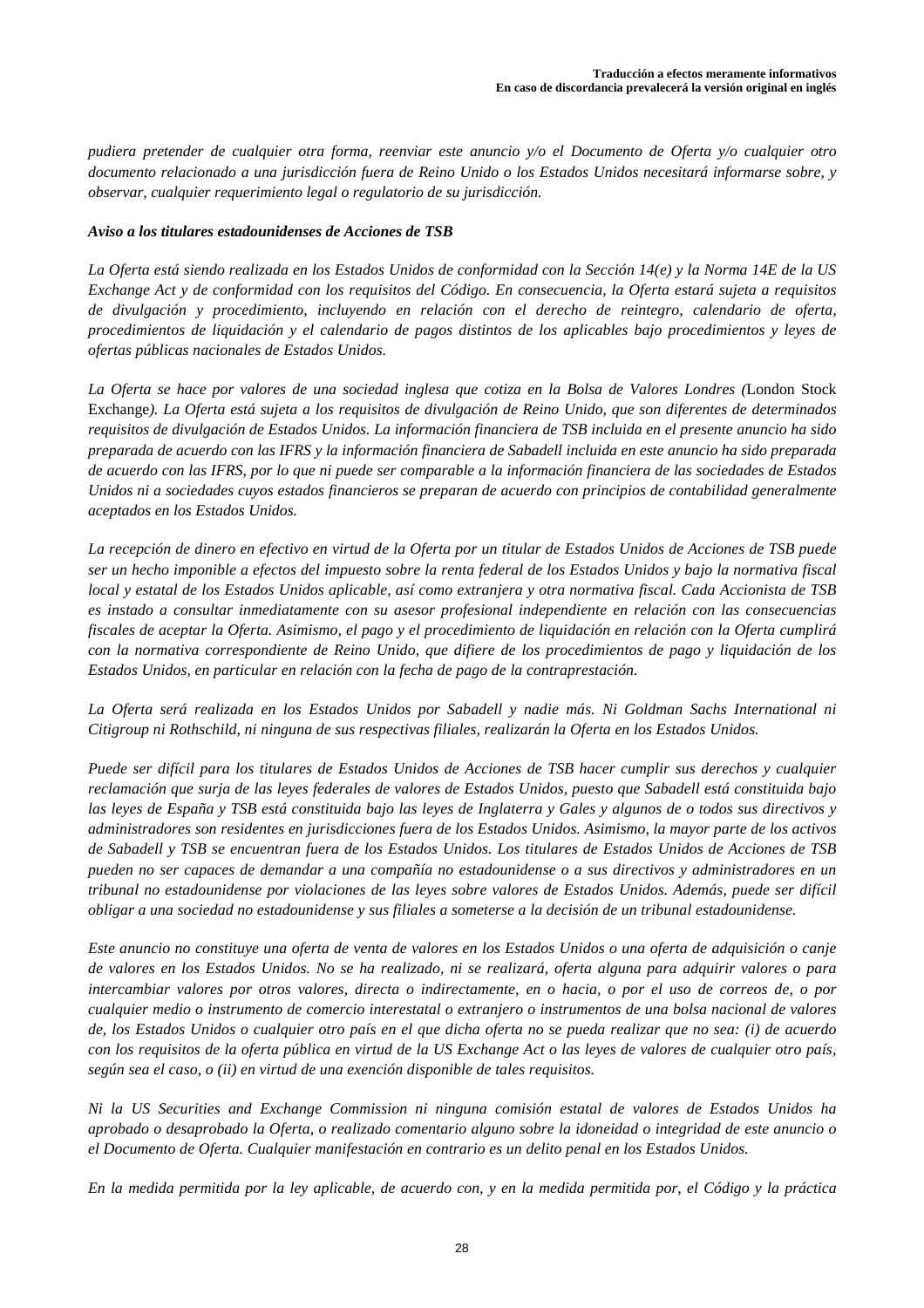*normal de mercado de Reino Unido, Sabadell o sus mandatarios o intermediarios (actuando como agentes) o sus respectivas filiales pueden periódicamente realizar ciertas adquisiciones de, o acuerdos de compra de, acciones u otros valores de TSB, que no sean de conformidad con la Oferta, en cualquier momento antes de que la ejecución de la Oferta sea efectiva. Estas compras pueden ocurrir ya sea en el mercado abierto a precios predominantes o en transacciones privadas a precios negociados. Cualquiera de estas compras, o acuerdos de compra, cumplirán con todas las normas aplicables de Reino Unido, incluido el Código, las normas de la Bolsa de Valores de Londres (*London Stock Exchange*) y la Regla 14e-5 de la US Exchange Act en la medida aplicable. Además, de acuerdo con, y en la medida permitida por, el Código y la práctica normal de mercado de Reino Unido, Goldman Sachs International, Citigroup, Rothschild, UBS and BofA Merrill Lynch y sus respectivas filiales seguirán actuando como negociadores principales exentos de las Acciones de TSB en la Bolsa de Valores Londres (*London Stock Exchange*) y participarán en algunas otras actividades de compra de conformidad con sus respectivas prácticas normales y habituales y las leyes aplicable. En la medida requerida por la ley aplicable (incluyendo el Código), toda la información sobre tales adquisiciones será revelada al día siguiente al Panel on Takeovers and Mergers y al Regulatory Information Service incluyendo el Regulatory News Service en el sitio web de la Bolsa de Valores Londres (*London Stock Exchange*), www.londonstockexchange.com.* 

## *Declaraciones prospectivas*

*Este anuncio contiene declaraciones relativas a Sabadell y TSB que son, o pueden considerarse como, "declaraciones prospectivas", y que son, por lo tanto, de naturaleza prospectiva. Todas las declaraciones distintas de los hechos históricos incluidos en este anuncio pueden ser declaraciones prospectivas. Las declaraciones prospectivas están basadas en expectativas y proyecciones actuales sobre acontecimientos futuros, y por lo tanto, están sujetas a riesgos e incertidumbres que podrían causar que los resultados reales difieran materialmente de los resultados futuros expresados o implícitos en las declaraciones prospectivas. Con frecuencia, pero no siempre, las declaraciones prospectivas pueden ser identificadas mediante la utilización de palabras de proyección futura como "prever", "esperar", "se espera", "está sujeto a", "presupuesto", "programado", "estimar", "pronosticar", "predecir", "tener la intención de", "anticipar", "creer", "considerar", "dirigir", "apuntar", "proyectar", "porvenir" o palabras o términos sustancialmente similares o el sentido negativo de dichas palabras o términos, así como variaciones de dichas palabras y frases o declaraciones que ciertas acciones, eventos o resultados "pueden", "podrían", "deberían", o "serán" tomadas, ocurrirán o lograrán. Tales declaraciones están cualificadas en su totalidad por los riesgos inherentes e incertidumbres que rodean a las expectativas futuras. Las declaraciones prospectivas pueden incluir declaraciones relativas a lo siguiente: (i) futuros gastos de capital (capex), gastos, ingresos, beneficios, sinergias, resultados económicos, endeudamiento, situación financiera, política de dividendos, pérdidas y perspectivas futuras; (ii) estrategias de negocio y de gestión y expansión y crecimiento de las operaciones y potenciales sinergias de Sabadell o TSB como consecuencia de la Oferta; y (iii) los efectos de las condiciones económicas globales sobre los negocios de Sabadell o TSB.* 

*Dichas declaraciones prospectivas implican riesgos conocidos e incertidumbres y riesgos desconocidos que podrían afectar significativamente los resultados esperados y que se basan en ciertas asunciones clave. Diversos factores pueden causar que los resultados, el rendimiento o los objetivos reales del Grupo Sabadell o del Grupo TSB sean materialmente diferentes de cualquier resultado futuro, rendimiento u objetivos expresados o implícitos en las declaraciones prospectivas. Los factores importantes que podrían causar que los resultados, el rendimiento o los objetivos reales del Grupo Sabadell o del Grupo TSB difieran materialmente de las expectativas del Grupo Sabadell o del Grupo TSB, según corresponda, incluyen, entre otros asuntos: las condiciones económicas y de negocio domésticas de Reino Unido así como las condiciones económicas y de negocio globales; la posibilidad de acceder a suficientes fuentes de financiación para satisfacer las necesidades de liquidez del Grupo Sabadell o del Grupo TSB; riesgos relativos a las condiciones de los prestatarios o de la calidad del crédito de las contrapartes; inestabilidad en los mercados financieros globales, incluyendo inestabilidad en la zona euro y el impacto de cualquier rebaja en la calificación crediticia soberana u otros asuntos financieros soberanos; riesgos relacionados con el mercado incluyendo aquellos en relación con las tasas de interés y los tipos de cambio; cambios demográficos y tendencias de mercado; cambios en las preferencias de los clientes; cambios en las leyes, reglamentos, normas contables o tributación, incluyendo cambios en los requisitos regulatorios de capital o de liquidez; las políticas y acciones de las autoridades gubernamentales o regulatorias en Reino Unido o en la Unión Europea o en otras jurisdicciones en las*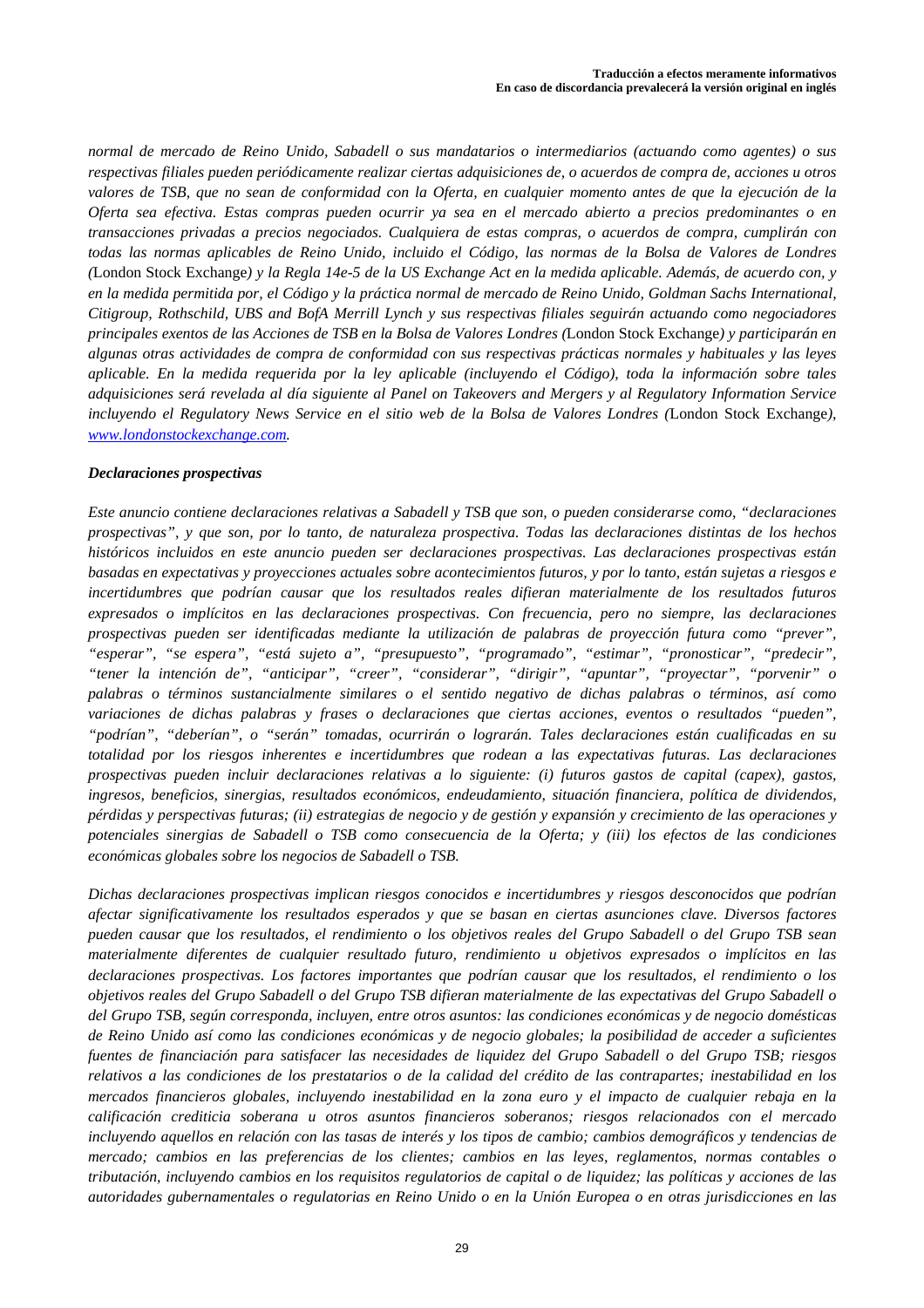*que tanto el Grupo Sabadell o el Grupo TSB operan; la implementación de la Directiva Europea de Recuperación y Resolución Bancaria y la reforma bancaria siguiendo las recomendaciones de la Comisión Bancaria Independiente (*Independent Commission on Banking*); la capacidad de atraer y retener a altos directivos y otros empleados; el alcance de futuras provisiones por deterioro o correcciones de valor causados por el deterioro en la valoración de activos; perturbaciones en el mercado y mercados ilíquidos; los efectos de la competencia y las acciones de los competidores, incluyendo servicios financieros no bancarios y compañías prestamistas o facilitadoras de crédito; exposición a la supervisión de los organismos reguladores, procedimientos legales, investigaciones o reclamaciones de organismos reguladores y administrativos y otros factores<sup>6</sup> . El Grupo Sabadell y el Grupo TSB, y cada uno de sus miembros, administradores, directivos, empleados, asesores y personas que actúan en su nombre, renuncian expresamente a cualquier intención u obligación de actualizar o revisar cualesquiera declaraciones prospectivas u otras declaraciones contenidas en este anuncio, ya sea como resultado de nueva información, acontecimientos futuros o de otro tipo, excepto cuando sea requerido por la ley aplicable.* 

*Ningún miembro del Grupo Sabadell ni del Grupo TSB, ni ninguna de sus respectivas entidades asociadas, administradores, directivos, empleados o asesores asegura o garantiza que los hechos expresados o implícitos en cualesquiera declaraciones prospectivas incluidas en este anuncio se producirán realmente.* 

*Excepto de conformidad con sus obligaciones legales o de ámbito regulatorio, ni Sabadell ni TSB tienen la obligación, y Sabadell y TSB renuncian expresamente a cualquier intención u obligación de actualizar o revisar cualesquiera declaraciones prospectivas, ya sea como resultado de nueva información, acontecimientos futuros o de cualquier otro modo.* 

*Salvo por lo dispuesto expresamente en el presente anuncio, ninguna de las declaraciones prospectivas ni cualesquiera otras declaraciones han sido revisadas por los auditores del Grupo TSB o del Grupo Sabadell. La totalidad de las declaraciones prospectivas escritas u orales atribuibles a cualquiera de los miembros del Grupo Sabadell o del Grupo TSB o a cualquiera de sus respectivas entidades asociadas, administradores, directivos, empleados o asesores, están expresamente cualificadas en su totalidad por la declaración de advertencia indicada anteriormente.* 

## *Inexistencia de predicciones o estimaciones de beneficio*

*Ninguna declaración contenida en este anuncio se entiende como una predicción o estimación de beneficios para cualquier período, y ninguna de las declaraciones en este anuncio debe interpretarse en el sentido de que los beneficios o el beneficio por acción para Sabadell o TSB, según proceda, para el actual o futuros ejercicios igualará o superará necesariamente los beneficios históricos publicados o el beneficio histórico publicado por acción para Sabadell o TSB, según corresponda.* 

# *Requisitos de información de conformidad con las Normas del Código*

*De conformidad con la Norma 8.3 (a) del Código, cualquier persona que esté interesada en el 1 por ciento o más de cualquier clase de valores de la sociedad objeto de la oferta o de cualquier oferente de valores (siendo este oferente cualquier oferente que no haya anunciado que su oferta es, o es probable que sea, únicamente en efectivo) está obligado a publicar un Anuncio Abierto de Posición (*Opening Position Disclosure*) después del inicio del periodo de la oferta y, si fuera con posterioridad, tras el anuncio en el que se hubiera identificado por primera vez un oferente de valores. El Anuncio Abierto de Posición deberá contener detalles de los intereses de la persona y las posiciones en corto en, así como los derechos de suscripción relativos a, cualesquiera valores tanto de (i) la sociedad objeto de la oferta como de (ii) cualesquiera oferente(s) de valores. El Anuncio Abierto de Posición realizado por una persona que se encuentra sometida a la Norma 8.3(a) deberá hacerse no más tarde de las 3:30 p.m. (hora de Londres) dentro de los 10 días hábiles siguientes al del inicio del Período de Oferta y, en su caso, a más tardar a las 3:30 p.m. (hora de Londres) dentro de los 10 días hábiles posteriores al anuncio en el que se hubiera identificado por primera vez un oferente de valores. Las personas que operan con los valores de la sociedad objeto de la oferta o con los valores de un oferente de valores con anterioridad a la fecha límite para hacer un Anuncio Abierto de Posición deberán realizar, en* 

 $\overline{\phantom{a}}$ 6

Fuente: Resultados Preliminares 2014 de TSB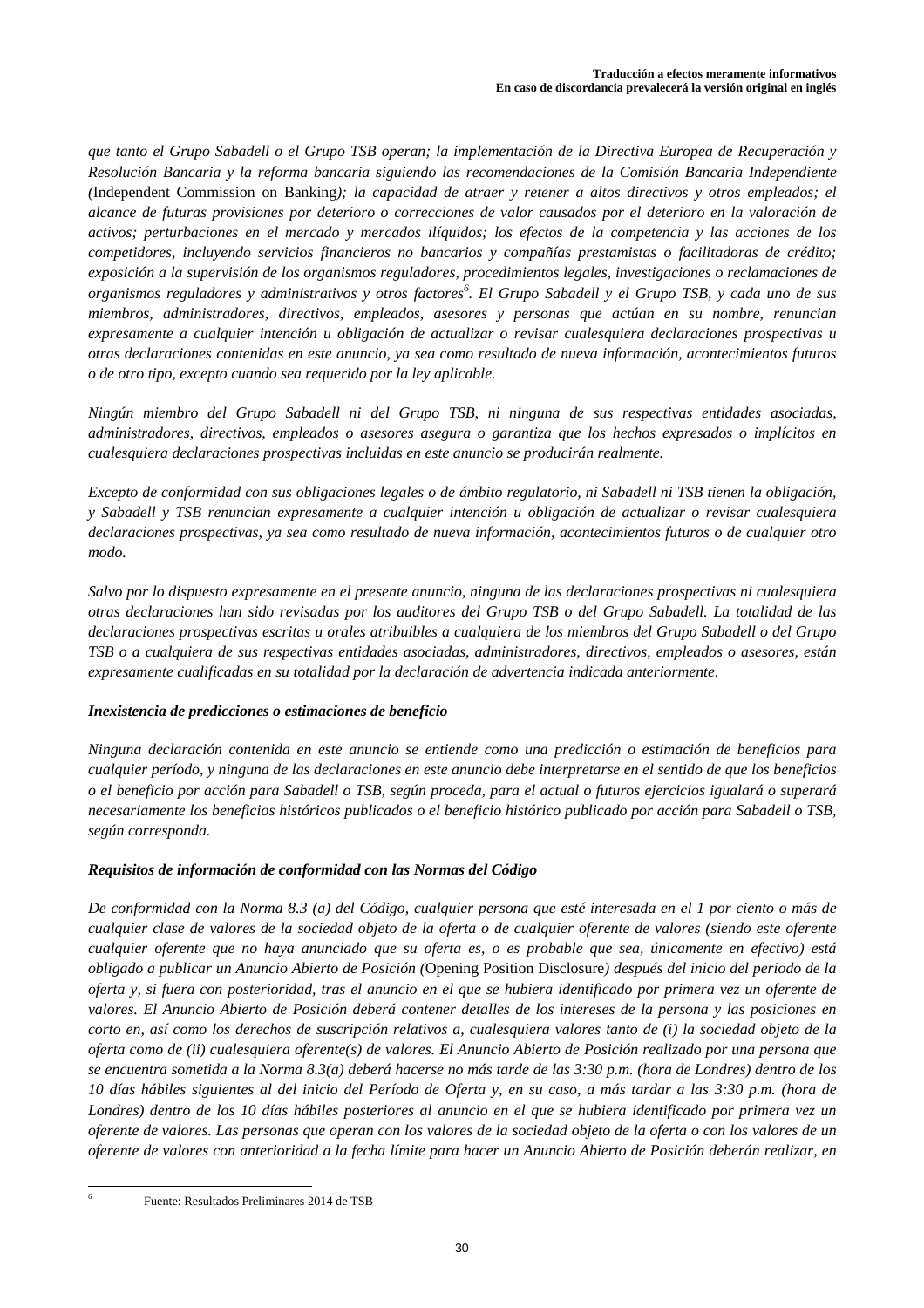*su lugar, un Anuncio de Negociación (*Dealing Disclosure*).* 

*De conformidad con la Norma 8.3(b) del Código, cualquier persona que tenga o pueda llegar a tener un interés del 1 por ciento o superior en cualquier clase de valores de la sociedad objeto de la oferta o de cualquier oferente de valores debe hacer un Anuncio de Negociación si la persona opera con valores de la sociedad objeto de la oferta o de cualesquiera oferentes de valores. El Anuncio de Negociación deberá contener detalles de las negociaciones afectados y de los intereses de la persona y las posiciones en corto en, así como los derechos de suscripción relativos a, cualesquiera valores tanto de (i) la sociedad objeto de la oferta como de (ii) cualesquiera oferente(s) de valores, salvo que dicha información haya sido previamente divulgada de conformidad con la Norma 8. El Anuncio de Negociación realizado por una persona que se encuentra sometida a la Norma 8.3(b) deberá hacerse no más tarde de las 3:30 p.m. (hora de Londres) del día hábil siguiente al correspondiente día de negociación.* 

*Si dos o más personas actúan conjuntamente en virtud de un acuerdo o pacto, ya sea formal o informal, con el objetivo de adquirir o controlar un porcentaje de valores de la sociedad objeto de la oferta o de un oferente de valores, serán consideradas como una única persona a efectos de las disposiciones de la Norma 8.3.* 

*La sociedad objeto de la oferta y todo oferente deberá realizar también Anuncios Abiertos de Posición. Asimismo, la sociedad objeto de la oferta, cualquier oferente y cualquier persona que actúe en concierto con las anteriores, deberán realizar Anuncios de Negociación (véase Normas 8.1, 8.2 y 8.4).* 

*Los detalles de la sociedad objeto de la oferta y de la sociedad oferente cuyos valores deben ser objeto de Anuncios Abiertos de Posición y Anuncios de Negociación, pueden consultarse en la Tabla de Divulgación (*Disclosure Table*) en la página web del Takeover Panel cuya dirección es www.thetakeoverpanel.org.uk, incluyendo el detalle sobre el número de valores emitidos, tanto en el momento en el que comience el período de la oferta como cuando se identifique por primera vez al oferente. Usted debe contactar con la Unidad de Vigilancia del Mercado (*Panel's Market Surveillance Unit*) en el teléfono +44 (0) 20 7638 0129 si usted tiene alguna duda en cuanto a si usted está obligado a realizar un Anuncio Abierto de Posición o un Anuncio de Negociación.* 

## *Norma 2.10- Comunicación*

*De conformidad con la Norma 2.10 del Código, TSB anunció el 12 de marzo de 2015 que es titular de 500.000.000 acciones ordinarias emitidas de un penique cada una de ellas admitidas a cotización en el mercado principal de la Bolsa de Valores de Londres. El International Securities Identification Number de las acciones de TSB es GB00BMQX2Q65.*

## *Información relativa a los Accionistas de TSB*

*Por favor tengan en cuenta que los domicilios, los correos electrónicos y otra información facilitada por los Accionistas de TSB, personas con derechos de información y otras personas relevantes para la recepción de comunicaciones por parte de TSB pueden ser facilitados a Sabadell durante el Periodo de Oferta tal y como exige la Sección 4 del Apéndice 4 del Código.*

## *Publicación en página web*

*Una copia de este anuncio (y la presentación a analistas e inversores antes mencionada) estarán disponibles, sujeto a ciertas restricciones relativas a personas residentes en Jurisdicciones Restringidas, para su revisión en la página web de Sabadell en www.sabadelltsbinfo.com y en la página web de TSB en www.tsb.co.uk no más tarde de las 12 horas del mediodía (hora de Londres) del Día Hábil siguiente a la fecha de este anuncio. Para evitar cualquier tipo de dudas, el contenido de estas páginas web no está incluido, y no forma parte de, este anuncio.* 

*Los Accionistas de Sabadell podrán solicitar una copia de este anuncio contactando a Johan Svensson durante horario comercial en el siguiente número de teléfono + 34 93 7288973 o mediante la presentación de una solicitud por correo electrónico a svenssonjohan@bancsabadell.com o por escrito a C/Sena 12 08174 Sant Cugat del Vallés, Barcelona,*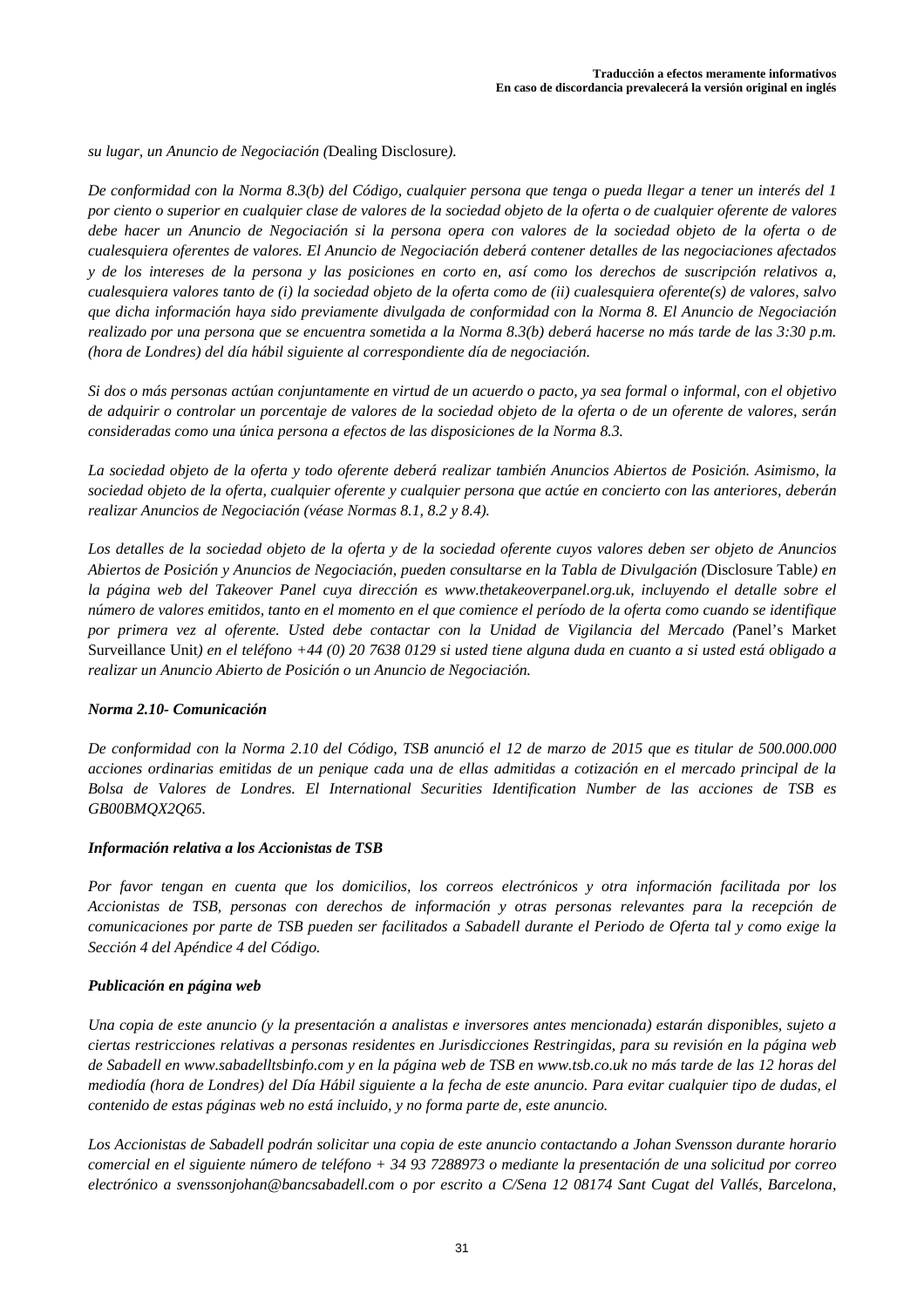*España. Una copia impresa de este anuncio será enviada a los Accionistas de TSB (excepto a aquellos Accionistas de TSB que hayan elegido recibir notificaciones de forma electrónica) en un futuro próximo. Los Accionistas de TSB podrán solicitar una copia de este anuncio contactando a Gemma Parsons, Vicesecretaria de la Compañía, durante horario comercial en el siguiente número de teléfono +44 020 7003 9473 o mediante la presentación de una solicitud por escrito a TSB Banking Group plc, 20 Gresham Street, Londres, EC2V 7JE. Los Accionistas de Sabadell y los Accionistas de TSB también podrán solicitar que todos los documentos, anuncios e información futura que se envíe a su atención en relación con la Oferta sea en forma de copia impresa.* 

## *Ampliación de Capital*

*Este anuncio no constituye una oferta de venta, ni una solicitud de ofrecimiento de compra o suscripción, de valores en los Estados Unidos o en cualquier otra jurisdicción. Los valores a emitir mediante el aumento de capital a que se refiere este anuncio no han sido, ni serán, registrados bajo la U.S. Securities Act, y no podrían ser ofrecidas o vendidas en los Estados Unidos sin registro o sin mediar una exención aplicable de los requisitos de registro. No hay intención de registrar ninguna parte del aumento de capital en los Estados Unidos o de realizar una oferta pública de valores en virtud de la ampliación de capital en los Estados Unidos. Este anuncio no solicita dinero, valores o cualquier otro tipo de contraprestación en relación con el aumento de capital y, si algún dinero, valores u otro tipo de contraprestación se envía en respuesta al presente anuncio, no será aceptado.* 

## *Redondeo*

*Ciertos importes incluidos en el presente anuncio han sido objeto de ajustes por redondeo. Como consecuencia, los importes mostrados para la misma categoría en diferentes tablas o formatos pueden variar ligeramente, asimismo los importes mostrados como totales en algunas tablas pueden no ser una suma aritmética de los importes que les preceden.*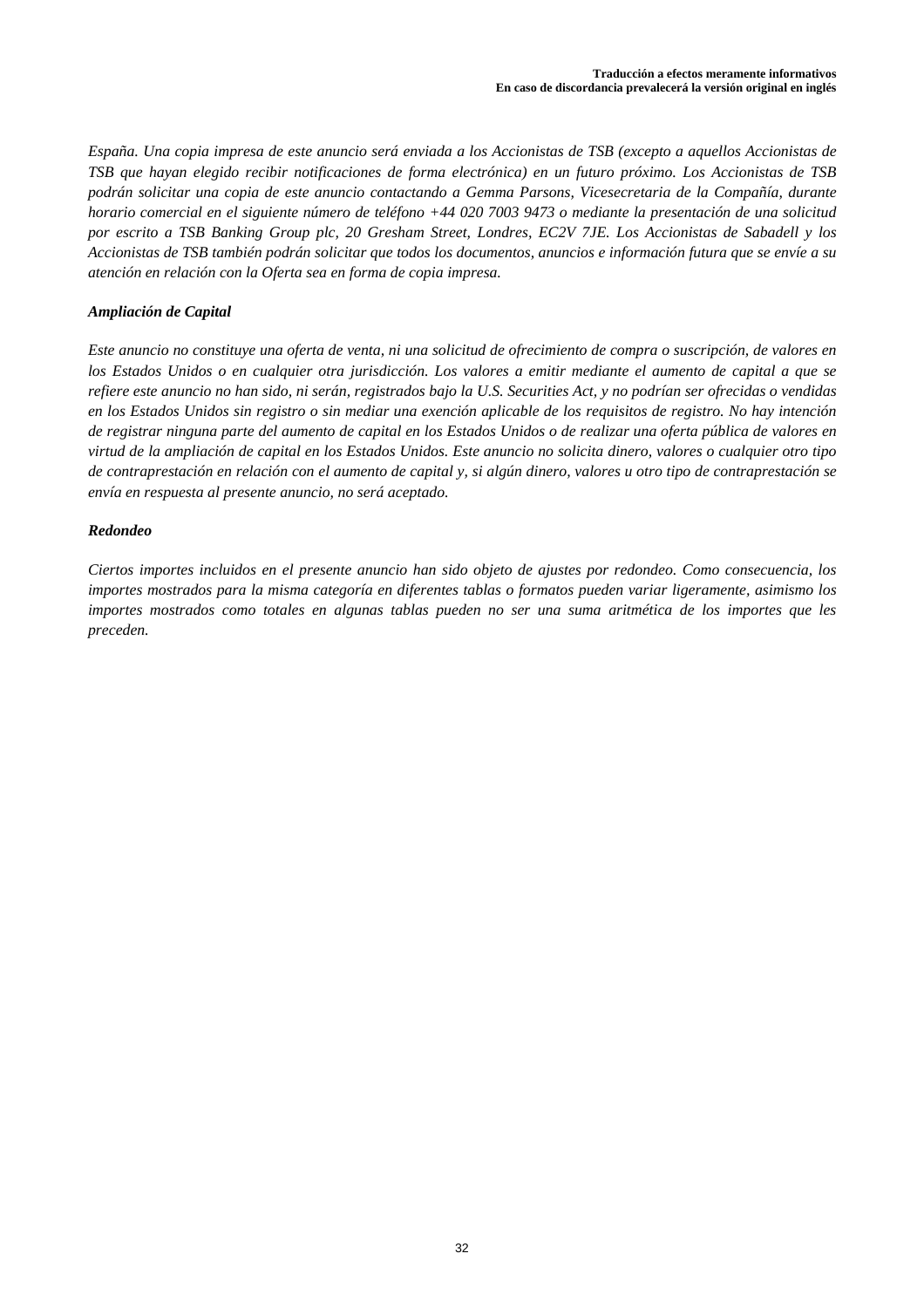## **CONDICIONES Y TÉRMINOS ADICIONALES DE LA OFERTA**

## **PARTE 1**

## **CONDICIONES DE LA OFERTA**

La Oferta se hará en los términos y condiciones establecidos en el presente Apéndice y en el Documento de Oferta y el Formulario de Aceptación.

## **1. Condiciones de la Oferta**

La Oferta estará sujeta a las siguientes condiciones:

#### **Condición de aceptación**

- (a) aceptaciones válidas recibidas (y, cuando esté permitido, no se retiren) antes de la 1:00 p.m. (hora de Londres) de la primera fecha de cierre de la Oferta (o en momento(s) y/o fecha(s) posterior(es) que Sabadell decida, con el consentimiento del Panel o de conformidad con el Código) respecto a Acciones de TSB que, conjuntamente con todas las otras Acciones de TSB adquiridas por parte de Sabadell (ya sea a través de la Oferta o de otro modo), representen al menos el 75 por ciento (o cualquier otro porcentaje inferior que Sabadell decida) del valor nominal de las Acciones de TSB y representen al menos el 75 por ciento (o cualquier otro porcentaje inferior que Sabadell pueda decidir) de los derechos de voto de las Acciones de TSB. No obstante, esta condición no se tendrá por cumplida a menos que Sabadell y/o cualquiera de sus filiales íntegramente participadas hayan adquirido, o acordado adquirir, de conformidad con la Oferta o de otro modo, Acciones de TSB que comprendan más del 50 por ciento de los derechos de voto generalmente ejercitables en una junta general de TSB, incluyendo a estos efectos (en la medida, en su caso, que el Panel lo requiera) cualesquiera derechos de voto correspondientes a las Acciones de TSB que hayan sido incondicionalmente adjudicadas o emitidas con anterioridad a que la Oferta devenga o se declare incondicional en cuanto a aceptaciones ya sea de conformidad con el ejercicio de cualesquiera derechos de suscripción o conversión pendientes, o de otro modo, y a los efectos de la presente condición:
	- (i) las acciones que hayan sido incondicionalmente adjudicadas pero no emitidas se considerará que llevan consigo los derechos de voto que llevarán consigo en el momento de su emisión; y
	- (ii) las aceptaciones válidas se considerarán recibidas respecto a las Acciones de TSB de conformidad con la Sección 28 de la Ley de Sociedades del Reino Unido (*UK Companies Act*) como si se hubiesen adquirido o se hubiese acordado su adquisición por Sabadell en virtud de las aceptaciones de la Oferta.

#### **Autorización de la Comisión Europea**

- (b) en la medida en que la Oferta se encuentre dentro del ámbito de aplicación del Reglamento del Consejo Europeo (CE) 139/2004 (tal y como éste sea modificado) (el **Reglamento Europeo sobre Fusiones**):
	- (i) que la Comisión Europea adopte una decisión (o se considere que ha adoptado una decisión) de conformidad con el Artículo 6(1)(b) del Reglamento Europeo sobre Fusiones (*EU Merger*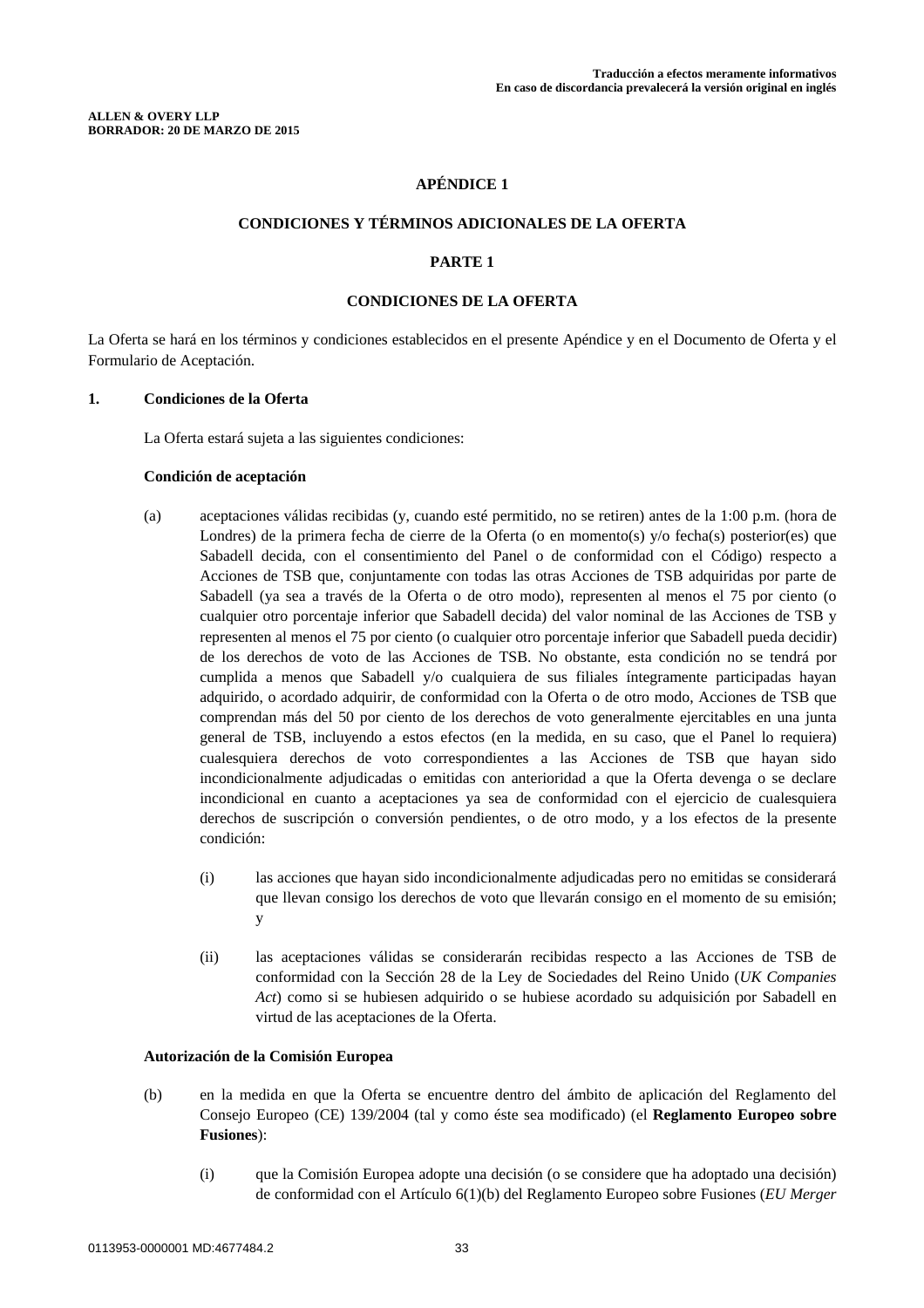*Regulation*) declarando que la Oferta es compatible con el mercado común, sin imponer condiciones u obligaciones cuyos términos sean considerados razonablemente insatisfactorios para Sabadell; o

- (ii) si la Comisión Europea adopta una decisión (o se considere que ha adoptado una decisión) de remitir total o parcialmente la Oferta a las Autoridades de la Competencia y Mercados de Reino Unido (*UK Competition and Markets Authority*) (**CMA**), de conformidad con los Artículo 9(3) del Reglamento Europeo sobre Fusiones (*EU Merger Regulation*):
	- (A) la CMA adopte una decisión con efectos equivalentes a aquellos a los que se refiere el apartado (b)(i) anterior sobre aquellas partes de la Oferta referidos a ésta; y
	- (B) la Comisión Europea adopte la decisión a la que se refiere el apartado (b)(i) anterior en relación con cualquier parte de la Oferta que ésta haya retenido;

## **Autorizaciones de control en materia de fusiones en otras jurisdicciones**

(c) en la medida en que, en la opinión de Sabadell, sea necesario recabar cualesquiera otros consentimientos o aprobaciones en materia de control de concentraciones con anterioridad al cumplimiento de la Oferta de acuerdo con la legislación de cualquier otra jurisdicción, habiendo realizado todas las notificaciones o presentaciones pertinentes, habiendo prescrito, caducado o resuelto cualesquiera períodos de espera necesarios (incluyendo cualesquiera de sus prórrogas), y habiendo sido otorgadas todas las autorizaciones o aprobaciones (o se considere que han sido otorgadas de conformidad con la legislación aplicable) siempre y cuando cada una de estas autorizaciones o consentimientos tengan los mismos efectos que los de la decisión a la que se refiere el apartado (i) anterior y cuyos términos resulten razonablemente adecuados para Sabadell;

## **Otras autorizaciones regulatorias**

- (d) la Autoridad de Regulación Prudencial (*Prudential Regulation Authority*) (**PRA**) apruebe:
	- (i) incondicionalmente, de conformidad con el artículo 189(4)(a) o el artículo 189(6) de la Ley de Servicios y Mercados Financieros de 2000 (*Financial Services and Markets Act 2000*) (**FSMA**); o
	- (ii) con sujeción a una o más condiciones, de conformidad con el artículo 189(7) de la FSMA, que sean satisfactorias para Sabadell actuando de forma razonable,

los cambios de control sobre cualesquiera personas de TSB autorizadas por el PRA, que surjan como consecuencia de la Oferta o de su implementación, por Sabadell, cada supervisor de Sabadell y cualesquiera otras personas que devinieran supervisoras.

En cada caso, a los solos efectos de este párrafo, el término **supervisor** tendrá el significado que se le atribuye en el artículo 422 de la FSMA y el término **control** se interpretará de conformidad con las disposiciones del Capítulo XII de la FSMA;

## **Otras autorizaciones por parte de terceros**

(e) al margen de las autorizaciones de derechos de la competencia y regulatorias a las que se refieren los párrafos (b) a (d) anteriores, ningún organismo, asociación, institución o agencia (incluyendo cualesquiera agencias de comercio) no gubernamental o gubernamental, cuasi-gubernamental, supranacional, legal, administrativo o regulatorio o cualquier tribunal u otro organismo (incluyendo cualesquiera organismos profesionales o medioambientales) o persona en cualquier jurisdicción (cada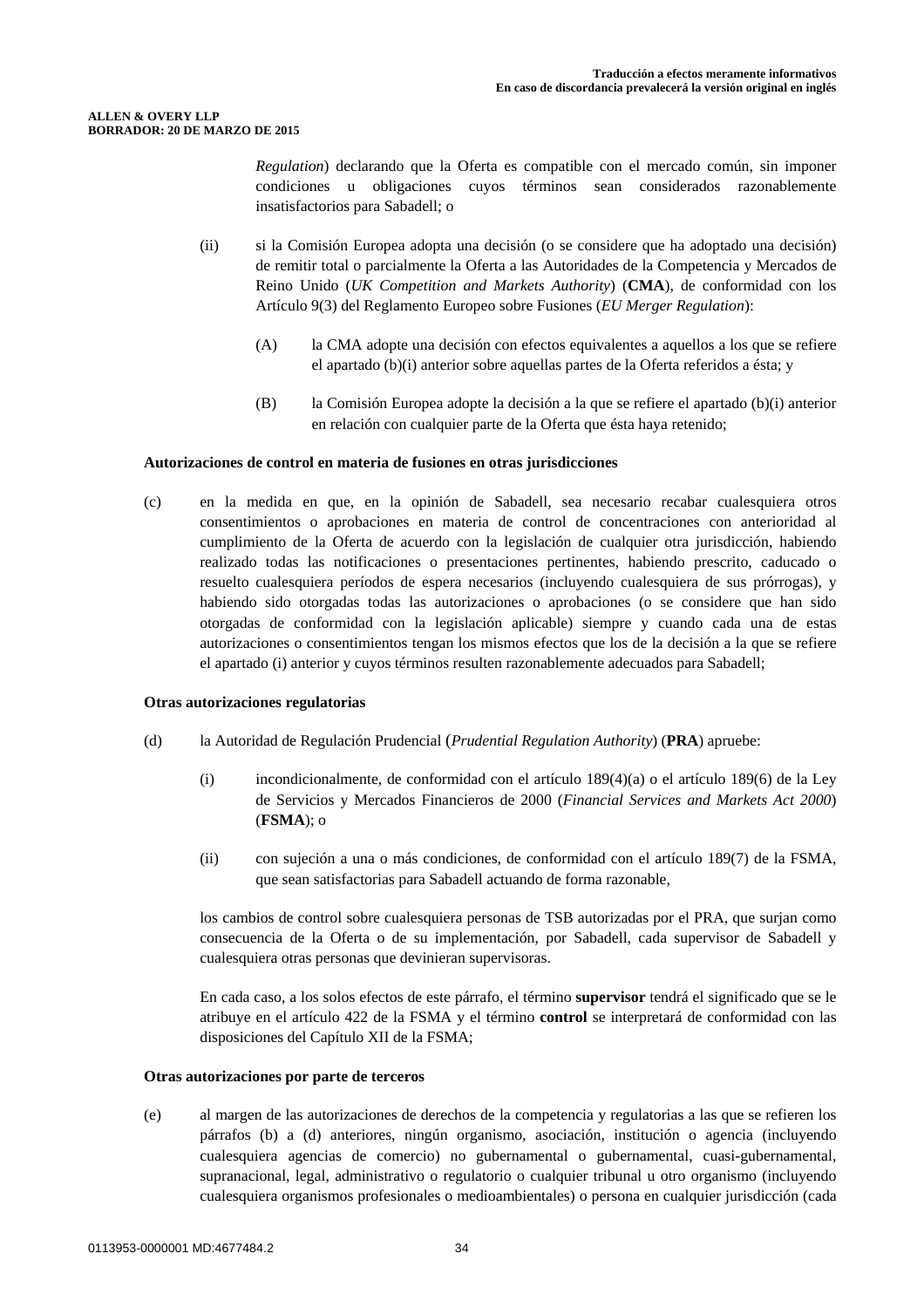una, una **Autoridad Competente**) haya decidido adoptar, iniciar o amenazado con emprender cualquier acción, procedimiento, demanda, investigación, consulta o referencia o promulgado, efectuado o propuesto y que no continúe figurando pendiente ninguna ley, reglamento, orden o decisión que pueda o pudiera razonablemente esperarse (en cualquier caso, que resulte relevante en el contexto de la Oferta) que:

- (i) causare la nulidad, inaplicación o ilegalidad de la adquisición o la propuesta de adquisición de las Acciones de TSB, o el control o la gestión de TSB por Sabadell o cualquier miembro del Grupo Sabadell, en cualquier jurisdicción, o que directa o indirectamente prohibiera, o de otro modo restringiera, retrasare o interfiriere en la aplicación de, o impusiere condiciones u obligaciones adicionales en relación con, u objetare de otro modo o requiriere la modificación de los términos de la Oferta o la propuesta de adquisición de cualesquiera de las Acciones de TSB, o el control o la gestión de TSB por Sabadell o cualquier miembro del Grupo Sabadell;
- (ii) requiriese, impidiese o retrasase la desinversión (o modificare los términos de cualquier desinversión propuesta) por el Grupo Sabadell o el Grupo TSB de la totalidad o parte de sus respectivos negocios, activos o bienes o impusiese cualquier limitación a su capacidad de dirigir parte o todo su negocio y para poseer, controlar o administrar cualquiera de sus respectivos activos o bienes, en la medida en que sea, en cada caso, relevante en el contexto de Grupo Sabadell o de Grupo TSB tomados en su conjunto;
- (iii) impusiese limitaciones sobre, o provocase algún retraso en, la capacidad de cualquier miembro del Grupo Sabadell para adquirir o ostentar o ejercitar de manera efectiva, directa o indirectamente, la totalidad o cualesquiera derechos de propiedad sobre las acciones u otros valores (o su equivalente) en, o para ejercitar el control de gestión de cualquier miembro del Grupo TSB o sobre la capacidad del Grupo TSB para ostentar o ejercitar de manera efectiva, directa o indirectamente, todos o cualesquiera derechos de propiedad sobre las acciones u otros valores (o su equivalente) en, o para ejercitar el control de gestión sobre cualquier otro miembro del Grupo TSB;
- (iv) obligase a cualquier miembro del Grupo Sabadell o del Grupo TSB a adquirir u ofrecer la adquisición de cualesquiera acciones u otros valores (o su equivalente) o interés en cualquier miembro del Grupo TSB o cualquier miembro del Grupo Sabadell propiedad de un tercero (distintos a los previstos para la implementación de la Oferta), en la medida en que sea relevante en el contexto de Grupo Sabadell o de Grupo TSB tomados en su conjunto;
- (v) requiriese la desinversión por parte de cualquier miembro del Grupo Sabadell de cualesquiera acciones, valores o intereses en cualquier miembro del Grupo TSB;
- (vi) impusiese cualesquiera limitaciones sobre, o provocase cualquier retraso en, la capacidad de cualquier miembro del Grupo Sabadell o del Grupo TSB de integrar o coordinar su negocio, o cualquier parte de éste, con los negocios o parte de los negocios de cualquier otro miembro del Grupo Sabadell y/o del Grupo TSB;
- (vii) ocasionare que algún miembro del Grupo Sabadell o del Grupo TSB dejase de ser capaz de desarrollar su negocio bajo la denominación con que la desarrolla en la actualidad; o
- (viii) de algún otro modo, afectase de forma adversa al negocio, activos, posición financiera o comercial o beneficios o las perspectivas del Grupo Sabadell o del Grupo TSB, en la medida en que sea, en cada caso, relevante en el contexto de Grupo Sabadell o de Grupo TSB tomados en su conjunto.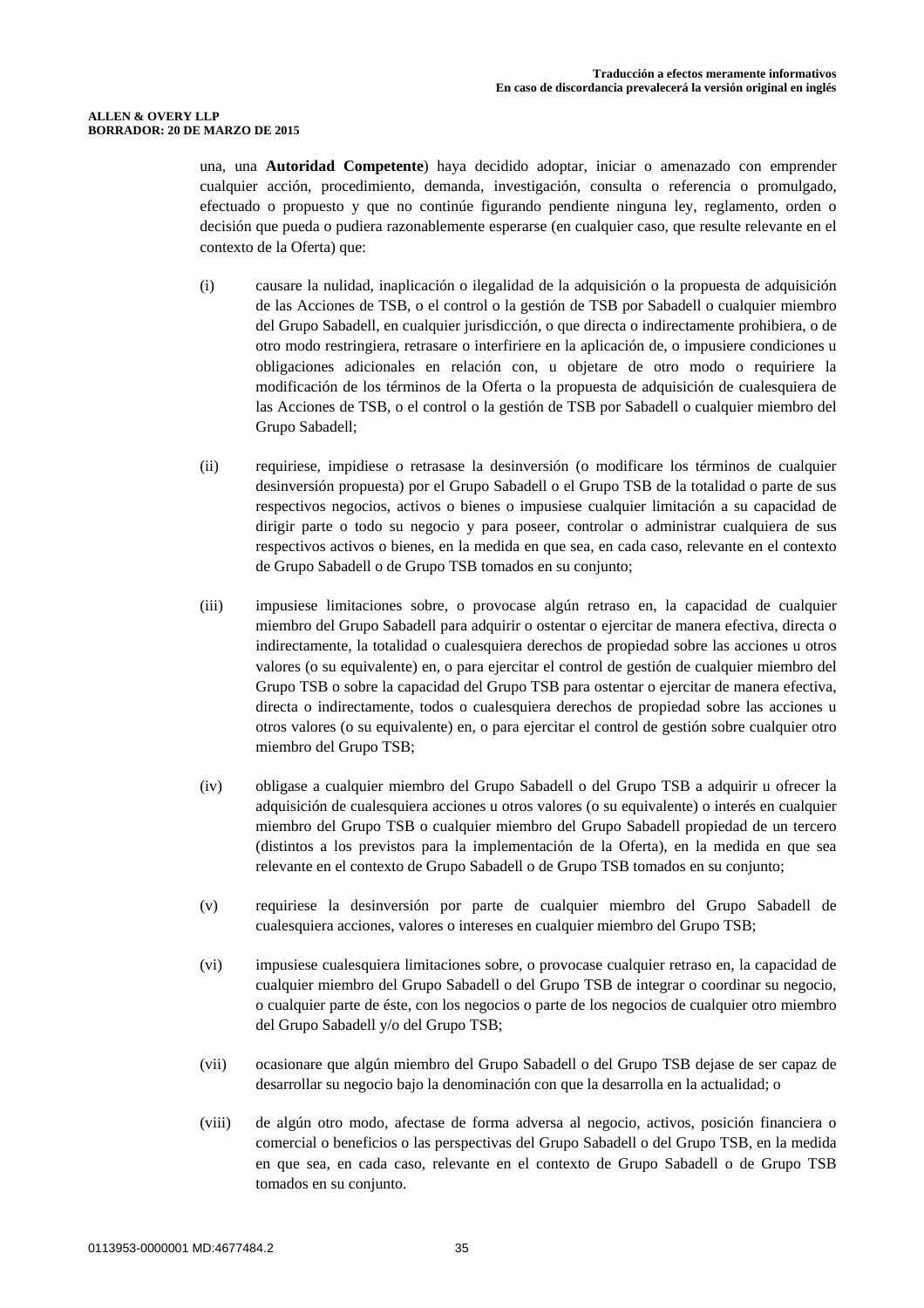#### **ALLEN & OVERY LLP BORRADOR: 20 DE MARZO DE 2015**

y cualesquiera esperas o períodos de tiempo aplicables (incluyendo sus prórrogas) durante los cuales cualquier Autoridad Competente pudiera decidir llevar a cabo, comenzar o amenazar con emprender cualquier acción, procedimiento, demanda, investigación, consulta o referencia que hubiere expirado caducado o se hubiere resuelto;

- (f) al margen de las autorizaciones de derecho de la competencia y regulatorias a las que se refieren los párrafos (b) a (e) anteriores, cualesquiera presentaciones, solicitudes y/o notificaciones relevantes que sean necesarias o razonablemente apropiadas por Sabadell realizar y cualesquiera periodos de espera y otros períodos de tiempo (incluyendo cualesquiera de sus posibles prórrogas) bajo cualquier legislación o normativa aplicable de cualquier jurisdicción que hayan expirado, caducado o terminado y cualesquiera obligaciones legales o reglamentarias de cualquier jurisdicción con las que se haya cumplido en cada caso en relación con la Oferta y la adquisición o propuesta de adquisición de cualesquiera acciones u otros valores en, o control o gestión sobre TSB o cualquier miembro del Grupo TSB por cualquier miembro del Grupo Sabadell o el desarrollo por algún miembro del Grupo TSB de su negocio;
- (g) al margen de las autorizaciones de derecho de la competencia y regulatorias a las que se refieren los párrafos (b) a (d) anteriores, cualesquiera autorizaciones, órdenes, otorgamientos, reconocimientos, confirmaciones, licencias, consentimientos, permisos y aprobaciones relevantes que sean necesarias o que se consideren razonablemente apropiadas por Sabadell en cualquier jurisdicción para o en relación con la Oferta y la propuesta de adquisición de las Acciones de TSB, o control sobre TSB, por parte de Sabadell o de cualquier miembro del Grupo Sabadell, obtenida en los términos y en la forma que se consideren razonablemente satisfactoria para Sabadell por parte de las Autoridades Competentes correspondientes, o por cualesquiera personas u órganos con las que algún miembro del Grupo Sabadell o del Grupo TSB haya suscrito acuerdos contractuales u otras relaciones comerciales relevantes, y que dichas autorizaciones, órdenes, otorgamientos, reconocimientos, confirmaciones, licencias, consentimientos, permisos y aprobaciones, junto con todas las autorizaciones, órdenes, otorgamientos, reconocimientos, confirmaciones, licencias, consentimientos, permisos y aprobaciones necesarias o consideradas razonablemente apropiadas para que cualquier miembro del Grupo TSB pueda seguir desarrollando su negocio, permaneciendo plenamente efectivas y en vigor y sin indicios de pretender revocarse, suspenderse, restringirse, modificarse o no renovarse alguna de éstas y habiendo cumplido con todas las obligaciones legales o reglamentarias de cualquier jurisdicción;

## **Confirmación de inexistencia de circunstancias adversas**

- (h) a excepción de lo Revelado, cuando no exista disposición en contratos, acuerdos, licencias u otro instrumentos del que algún miembro del Group TSB sea parte o por o para el que alguno de sus miembros o cualesquiera de sus activos esté o pueda verse obligado, facultado o sujeto, como consecuencia de la implementación de la Oferta o de la adquisición o propuesta de adquisición por Sabadell o por cualquier miembro del Grupo Sabadell, de cualesquiera Acciones de TSB, o cambio en el control o cambio en la gestión de TSB o de otro modo, fuera o pudiera ser razonablemente previsible que diera lugar (en cada caso en la medida en que sea relevante en el contexto del Grupo TSB tomado en su conjunto):
	- (i) a que cualesquiera cantidades de dinero tomadas en préstamo por o cualquier otra deuda (actual o contingente) de, o cualquier concesión a disposición de, cualquier miembro del Grupo TSB deviniera exigible, o susceptible de ser declarada exigible, inmediatamente o con anterioridad a la fecha de vencimiento establecida o la capacidad de dicho miembro de tomar prestado dinero o incurrir en endeudamiento sea revocada o impedida;
	- (ii) a la creación o ejecución de cualquier hipoteca, carga u otro gravamen sobre la totalidad o una parte material del negocio, bienes o activos de cualquier miembro del Grupo TSB o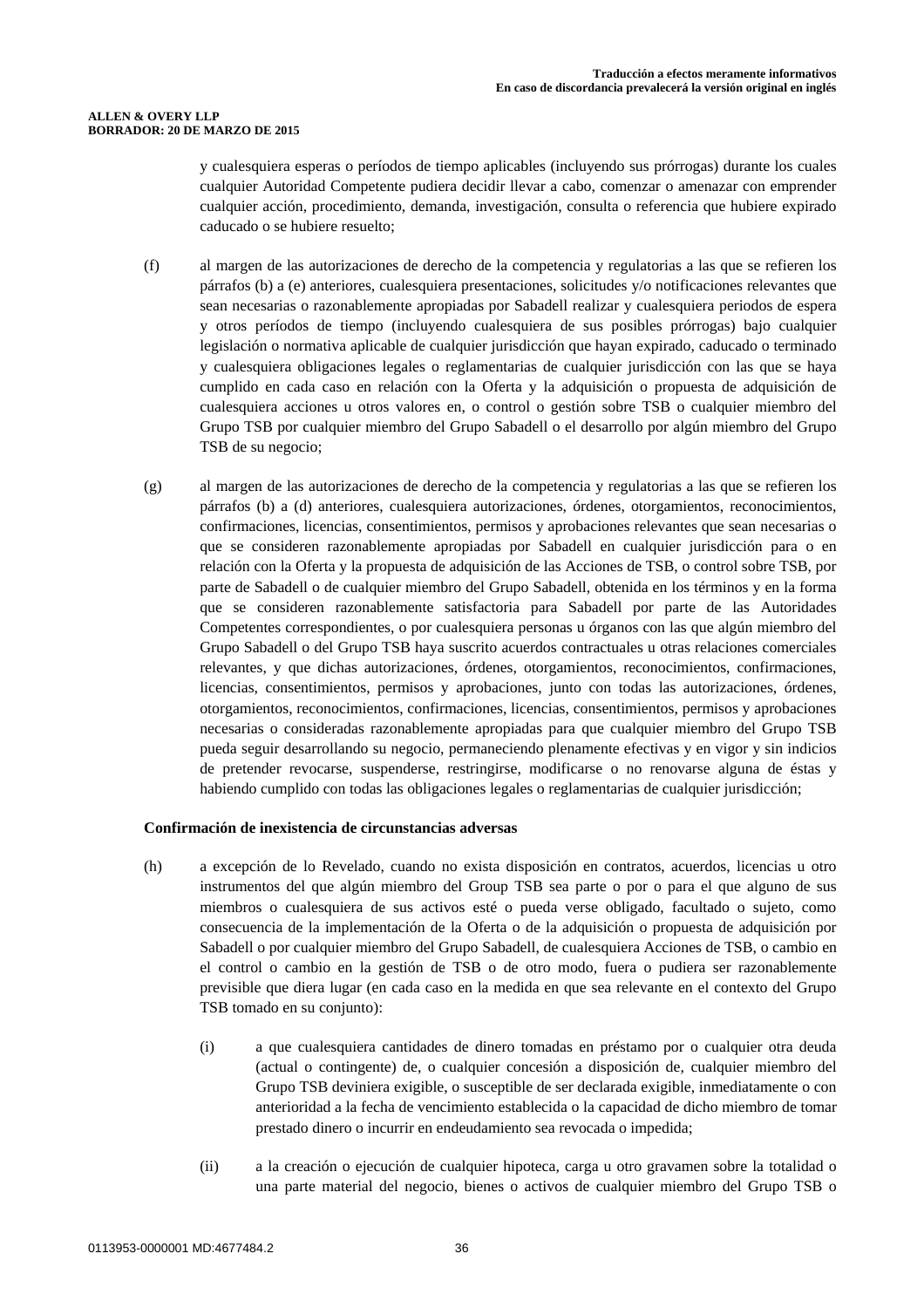#### **ALLEN & OVERY LLP BORRADOR: 20 DE MARZO DE 2015**

cualesquiera de dichas hipotecas, cargas o gravámenes (cuando acaezcan o hubieran acaecido) devinieran ejecutables;

- (iii) a que cualesquiera activos o intereses del Grupo TSB sean o resulten dispuestos o dejen de estar a disposición de cualquier miembro del Grupo TSB o a que cualesquiera derechos que surjan en virtud de dichos activos o intereses pudieran ser dispuestos, o dejasen de estar a disposición de, cualquier miembro del Grupo TSB;
- (iv) a que el interés o negocio de cualquier miembro del Grupo TSB en o con cualquier otra persona, firma o sociedad (o cualesquiera contratos o acuerdos relativos a dicho interés o negocio) se resuelva, se modifique o se vea afectado de manera adversa;
- (v) a que cualquier miembro del Grupo TSB deje de ser capaz de desarrollar su actividad bajo el nombre con el que viene desarrollándola en la actualidad;
- (vi) a que la valoración de cualquier miembro del Grupo TSB o su posición financiera o comercial o sus perspectivas se vean perjudicadas o afectadas de forma adversa;
- (vii) a que cualesquiera contratos, acuerdos, licencias u otros instrumentos se resolvieran o modificaran de forma adversa, o surgieran obligaciones de carácter oneroso o surgieran o se iniciaran acciones de carácter adverso en virtud de los mismos;
- (viii) a la creación de responsabilidades materiales (actuales o contingentes) para cualquier miembro del Grupo TSB; o
- (ix) a que se requiera que cualquier miembro del Grupo TSB adquiera, suscriba, pague o reembolse cualesquiera acciones u otros valores (o su equivalente);

y, que en ningún caso haya acaecido un supuesto en virtud del cual, de conformidad con alguna disposición de cualquier contrato, acuerdo, licencia u otro instrumento del que algún miembro del Group TSB sea parte o por o para el que dicho miembro o sus activos esté o pueda verse obligado o sujeto, resulte en alguno de los hechos o circunstancias mencionadas en este sub-párrafo (h);

## **Inexistencia de operaciones, reclamaciones o cambios relevantes en el desarrollo de la actividad de TSB:**

- (i) a excepción de lo Revelado, ningún miembro del Grupo TSB, desde el 31 de diciembre de 2014, ha:
	- (i) emitido, acordado emitir, autorizado o propuesto la emisión de acciones adicionales de cualquier clase, o valores convertibles en, o canjeables por, o derechos, garantías u opciones de suscripción de o adquisición de, cualesquiera dichas acciones o valores convertibles o canjeables, o transferido o vendido (o acordado transferir o vender) cualesquiera acciones en autocartera (salvo, en su caso, entre TSB y sus filiales íntegramente participadas o entre sus filiales íntegramente participadas y excepto en relación con la operativa en curso de los Planes sobre las Acciones de TSB (de conformidad con sus respectivos términos) o según lo dispuesto en el Acuerdo de Cooperación;
	- (ii) recomendado, declarado, pagado, realizado o acordado recomendar, declarar, pagar o realizar cualquier bonus, dividendo u otra distribución, ya sea en efectivo o de otro modo, distintas de una distribución realizada por una filial íntegramente participada de TSB;
	- (iii) excepto de conformidad con la Oferta, llevado a cabo o autorizado cualquier fusión o escisión o (a excepción de aquellas transacciones llevadas a cabo entre TSB y sus filiales íntegramente participadas, o entre sus filiales íntegramente participadas o en el curso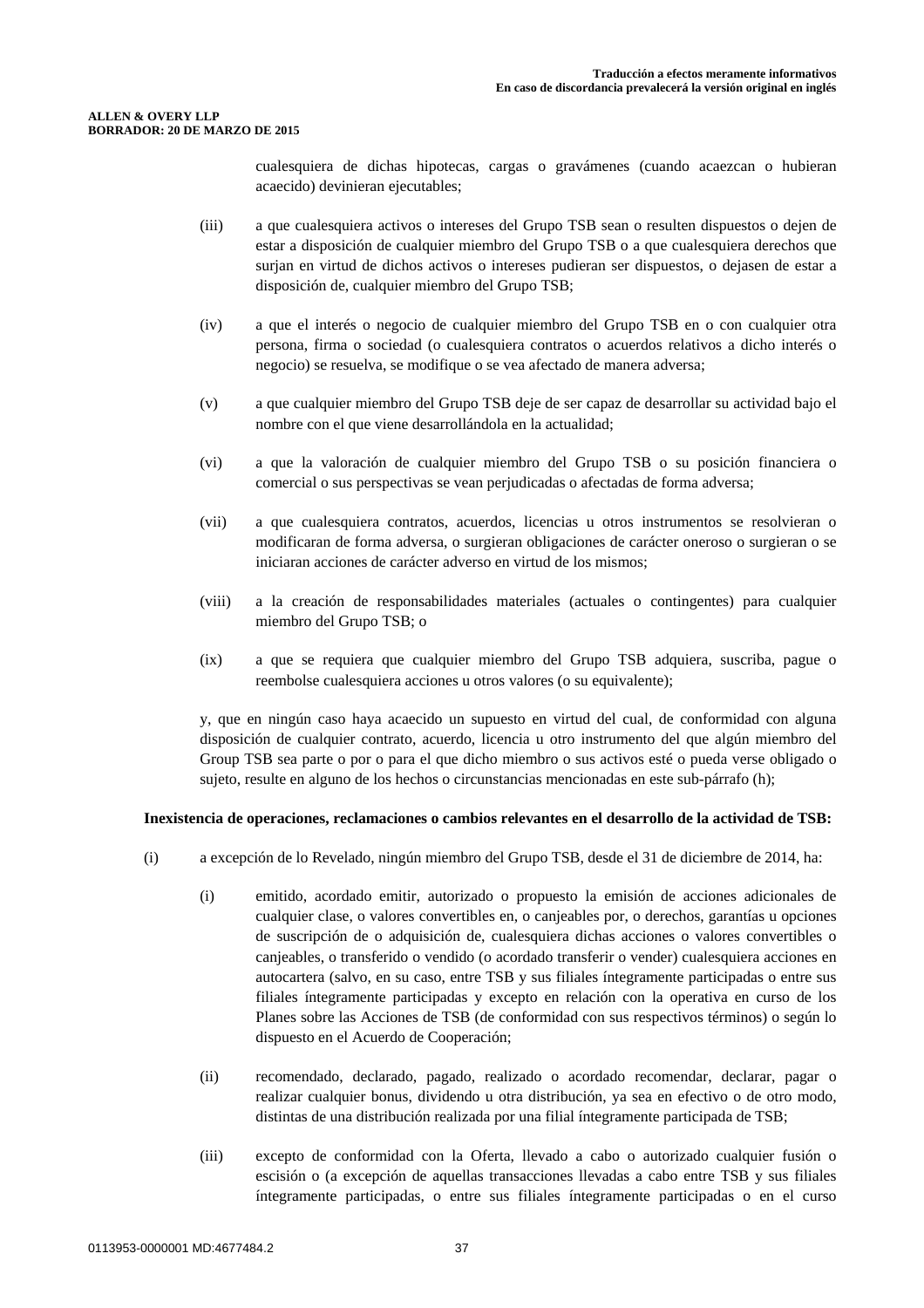ordinario del negocio) adquirido o dispuesto o transmitido, hipotecado o gravado, o creado cualquier otro tipo de gravamen sobre cualquier activo o derecho, título o interés en cualquier activo (en cada caso en la medida en que sea relevante en el contexto del Grupo TSB tomado en su conjunto o en el contexto de la Oferta);

- (iv) (a excepción de aquellas operaciones llevadas a cabo entre TSB y sus filiales íntegramente participadas, o entre sus filiales íntegramente participadas o en el curso ordinario del negocio) suscrito o autorizado la suscripción de cualquier *joint venture*, activo o acuerdo de participación en beneficios, asociación o fusión de negocios o sociedades (en cada caso en la medida en que sea relevante en el contexto del Grupo TSB tomado en su conjunto o en el contexto de la Oferta);
- (v) (a excepción de aquellas operaciones llevadas a cabo entre TSB y sus filiales íntegramente participadas, o entre sus filiales íntegramente participadas o en el curso ordinario del negocio) excepto de conformidad con la Oferta, implementado o autorizado cualquier restructuración, combinación (*amalgamation*), *scheme* u otra operación o acuerdo con efectos sustancialmente equivalentes (en cada caso en la medida en que sea relevante en el contexto del Grupo TSB tomado en su conjunto o en el contexto de la Oferta);
- (vi) (a excepción de aquellas operaciones llevadas a cabo entre TSB y sus filiales íntegramente participadas, entre sus filiales íntegramente participadas o en el curso ordinario del negocio) adquirido, amortizado o reembolsado cualesquiera acciones propias u otros valores o reducido o realizado o autorizado cualquier otra modificación en su capital social;
- (vii) (a excepción de aquellas operaciones llevadas a cabo entre TSB y sus filiales íntegramente participadas, entre sus filiales íntegramente participadas) realizado o autorizado cualquier modificación en préstamos de capital o emitido o autorizado la emisión de obligaciones o incurrido o aumentado cualquier deuda o pasivo contingente (en cada caso en la medida en que sea relevante en el contexto del Grupo TSB tomado en su conjunto o en el contexto de la Oferta);
- (viii) suscrito, modificado o resuelto, o autorizado la suscripción de, modificación o resolución de cualquier contrato, compromiso o acuerdo (ya sea en concepto de gastos de capital, bienes inmuebles o de otro tipo) que esté fuera del curso ordinario del negocio o que sea de magnitud o de naturaleza a largo plazo, onerosa o inusual, o que implique o se prevea que pueda razonablemente implicar, una obligación cuya naturaleza o magnitud se considere restrictiva sobre el negocio de algún miembro del Grupo TSB (en cada caso en la medida en que sea relevante en el contexto del Grupo TSB tomado en su conjunto o en el contexto de la Oferta);
- (ix) sido incapaz o considerado incapaz de, o admitido por escrito que es incapaz, de pagar sus deudas a su vencimiento o haya interrumpido o suspendido (o amenazado con interrumpir o suspender) el pago de sus deudas en términos generales o haya cesado o amenace con dejar de desarrollar, en todo o en parte, su actividad;
- (x) iniciado negociaciones con cualesquiera de sus acreedores o tomado cualquier acción encaminada a la renegociación o reestructuración de cualquiera de sus deudas o suscrito un convenio, compromiso, cesión o acuerdo con alguno de sus acreedores ya sea por medio de un acuerdo voluntario, *scheme of arrangement*, escritura transaccional o de cualquier otro modo;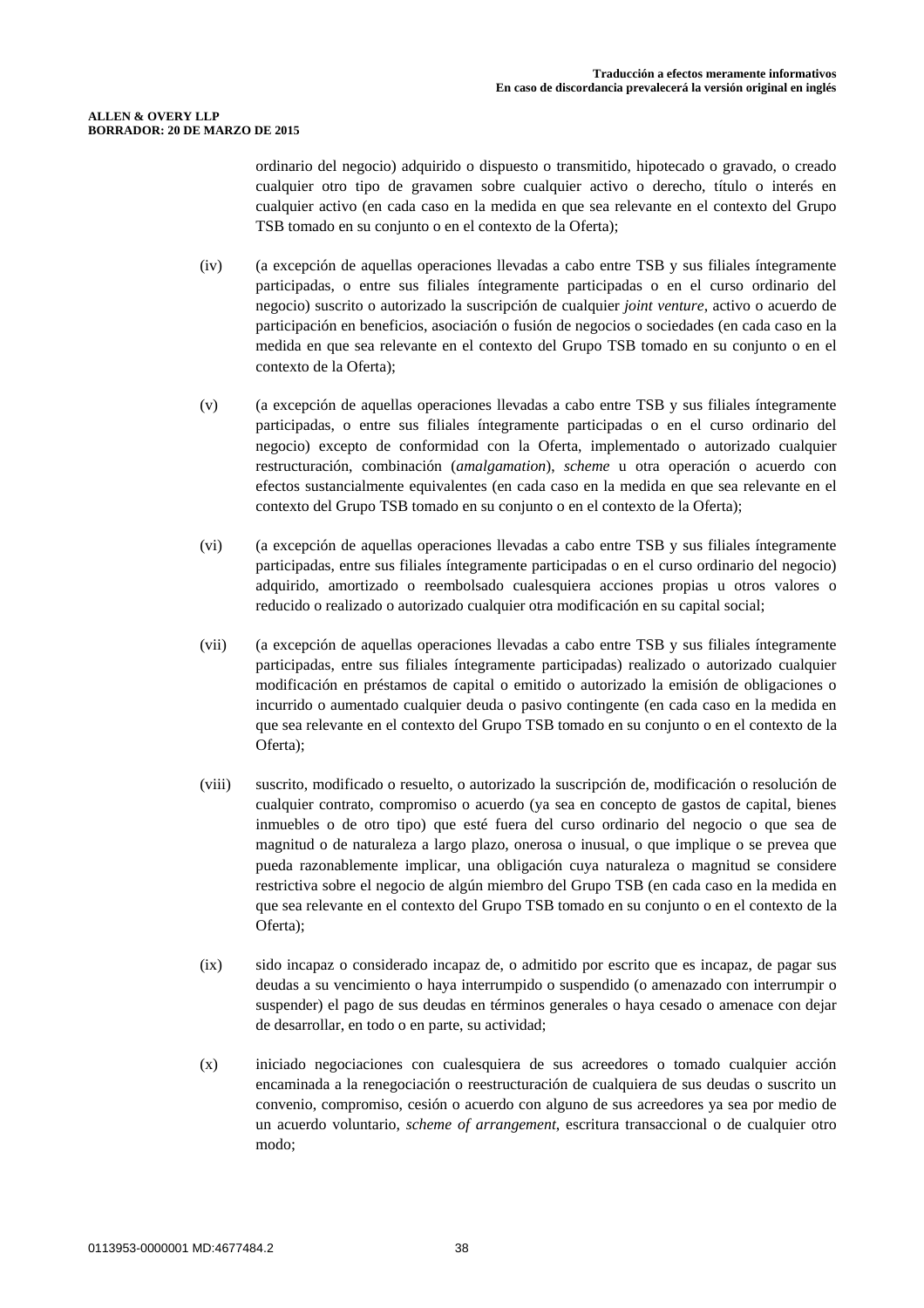#### **ALLEN & OVERY LLP BORRADOR: 20 DE MARZO DE 2015**

- (xi) (a excepción de cualquier filial de TSB que se encuentre inactiva y sea solvente en el momento correspondiente) iniciado o sido amenazado con cualquier acción social o procedimientos judiciales o presentado ante el juzgado o enviado por fax documentos encaminados a su liquidación (voluntaria o de otro modo), disolución o reorganización (o cualquier procedimiento o acciones análogas en otra jurisdicción) o para el nombramiento de un liquidador, liquidador provisional, síndico, administrador, administrador del síndico, fideicomisario o figura similar (o para el nombramiento de cualquier figura análoga en otra jurisdicción) de todo o parte de sus activos e ingresos o se le haya notificado la intención de nombrar a alguno de éstos (en cada caso en la medida en que sea relevante en el contexto del Grupo TSB tomado en su conjunto o en el contexto de la Oferta);
- (xii) excepto en el curso ordinario del negocio, renunciado, transigido, liquidado, desistido o admitido cualquier litigio, reclamación o contestación, que ya se haya iniciado o que sea potencial, ya sea por parte de o en contra de cualquier miembro del Grupo TSB (en cada caso, fuera del curso ordinario del negocio y en la medida en que sea relevante en el contexto del Grupo TSB tomado en su conjunto o en el contexto de la Oferta);
- (xiii) realizado cualquier alteración significativa a sus documentos constitutivos;
- (xiv) suscrito, o alterado los términos de, o resuelto o notificado la resolución de, cualquier contrato de servicios o acuerdo con algún consejero o alto directivo del Grupo TSB;
- (xv) propuesto, acordado proporcionar, o acordado modificar los términos de, cualquier plan de opciones sobre acciones, plan de incentivos u otros beneficios relacionados con las condicionales laborales o resuelto la relación laboral de cualquier persona empleada por el Grupo TSB, excepto de conformidad con los términos de la Oferta sin perjuicio de lo casos permitidos en el Acuerdo de Cooperación;
- (xvi) realizado o dado su consentimiento a cualquier cambio sustancial en los términos de las escrituras de fideicomiso (*trust deeds*) que crean los planes de pensiones establecidos para sus consejeros y/o empleados y/o dependientes o a los beneficios que brindan, o a las pensiones exigibles de acuerdo con estos, o sobre la base sobre los que la clasificación para o la acumulación o derecho a dichas prestaciones o pensiones se calculan o se determinan, o sobre la base sobre los que los pasivos (incluidas las pensiones) de dichos planes de pensiones se financian o se crean, o se acuerdan o se consienten, o cualquier cambio en la figuras de los fideicomisarios (*trustees*), excepto de conformidad con la ley aplicable; o
- (xvii) excepto entre TSB y sus filiales íntegramente participadas, suscrito cualquier contrato de arrendamiento sobre cualquier bien de su propiedad o bien que ocupe, o transmitido o dispuesto cualesquiera de estos bienes (en cada caso en la medida en que sea relevante en el contexto del Grupo TSB tomado en su conjunto o en el contexto de la Oferta);
- (xviii) suscrito cualquier contrato, compromiso o acuerdo o aprobado cualquier resolución o realizado cualquier oferta (cuya aceptación permanezca abierta) en relación con, o propuesto o anunciado su intención de llevar a cabo o proponer, alguna de las operaciones, hechos o acontecimientos a los que se refiere este apartado (i);
- (j) a excepción de lo Revelado, desde el 31 de diciembre de 2014:
	- (i) no se ha producido ningún cambio material adverso, y no han acaecido circunstancias que pudieran o puedan preverse que razonablemente produjeran un cambio material adverso sobre el negocio, los activos, la posición financiera o comercial o los beneficios o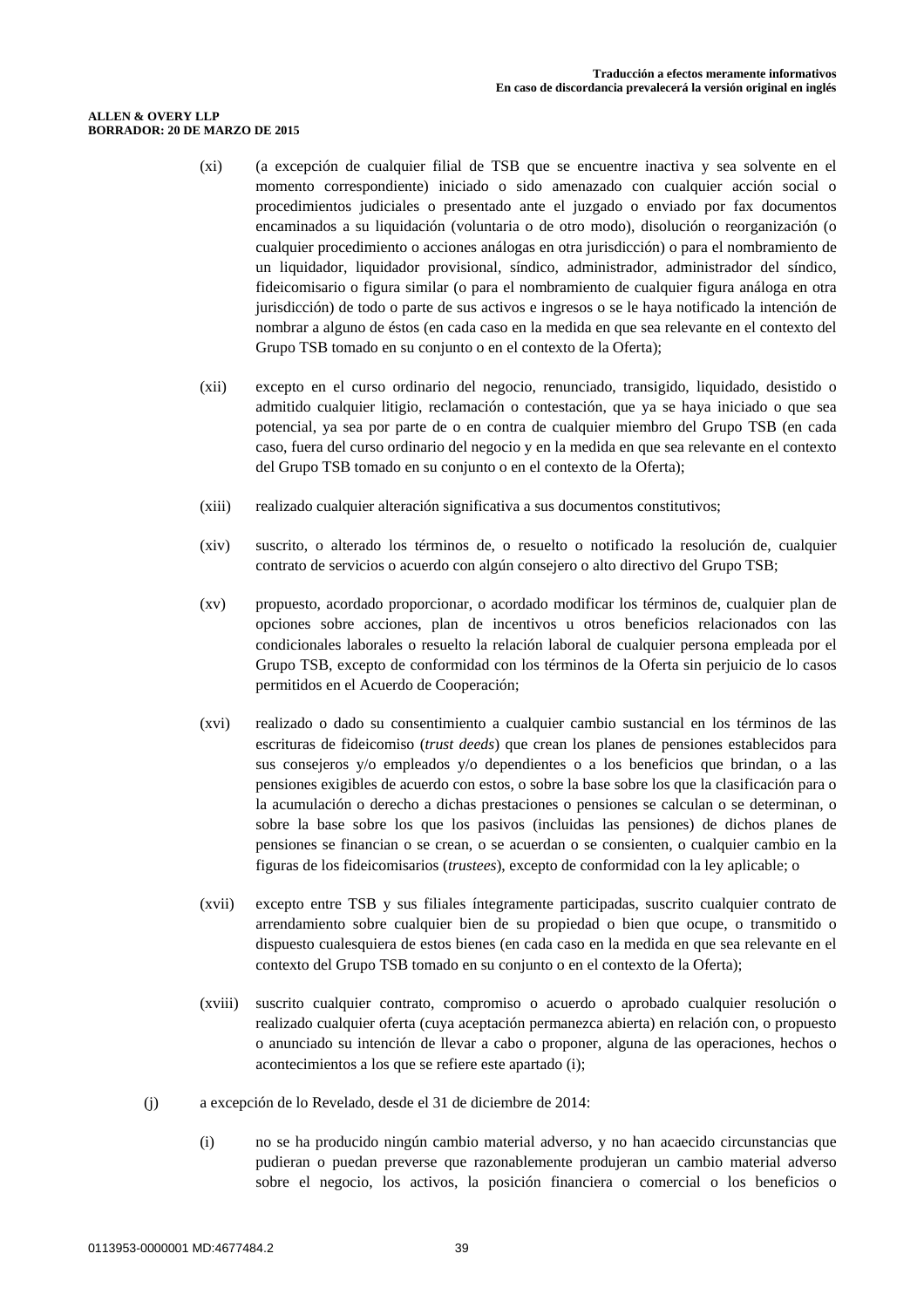#### **ALLEN & OVERY LLP BORRADOR: 20 DE MARZO DE 2015**

estimaciones de cualquier miembro del Grupo TSB (en cada caso en la medida en que sea relevante en el contexto del Grupo TSB tomado en su conjunto o en el contexto de la Oferta); y

- (ii) no constan amenazas de inicio, o se ha anunciado, comenzado o está pendiente ningún litigio, procedimiento arbitral, juicio u otro procedimiento legal en ninguna jurisdicción por, en contra de o en relación con cualquier miembro del Grupo TSB o del que cualquier miembro del Grupo TSB sea parte (ya sea como demandante o demandado o en cualquier otra condición) y no constan amenazas de inicio, anuncio, comienzo ni constan pendientes por, en contra de o en relación con cualquier miembro del Grupo TSB de investigaciones por cualquier Autoridad Competente u otro órgano de investigación en contra o en relación con cualquier miembro del Grupo TSB (en cada caso en la medida en que sea relevante en el contexto del Grupo TSB tomado en su conjunto o en el contexto de la Oferta);
- (k) a excepción de lo Relevado, no ha acaecido ninguna contingencia u otra responsabilidad fuera del curso ordinario del negocio que pudiese afectar o pudiera esperarse que afectara razonablemente de forma adversa a TSB (en cada caso en la medida en que sea relevante en el contexto del Grupo TSB tomado en su conjunto o en el contexto de la Oferta); y
- (l) a excepción de lo Revelado, que Sabadell no descubra que:
	- (i) información financiera, comercial u otra información relativa a cualquier miembro del Grupo TSB que haya sido divulgada públicamente antes de la fecha del Anuncio en cualquier momento y por cualquier miembro del Grupo TSB sea engañosa, contenga una tergiversación de los hechos u omita declarar algún hecho necesario para que la información contenida en el mismo no resulte engañosa, y que no haya sido posteriormente corregida antes de la fecha de este anuncio y publicada por, o en nombre de, el Grupo TSB mediante la publicación de un anuncio a través de la *Regulatory Information Service* (en cada caso en la medida en que sea relevante en el contexto del Grupo TSB tomado en su conjunto o en el contexto de la Oferta); o
	- (ii) algún miembro del Grupo TSB está sujeto a responsabilidad, eventual o de otra modo, que no se derive del curso ordinario del negocio (en cada caso en la medida en que sea relevante en el contexto del Grupo TSB tomado en su conjunto o en el contexto de la Oferta).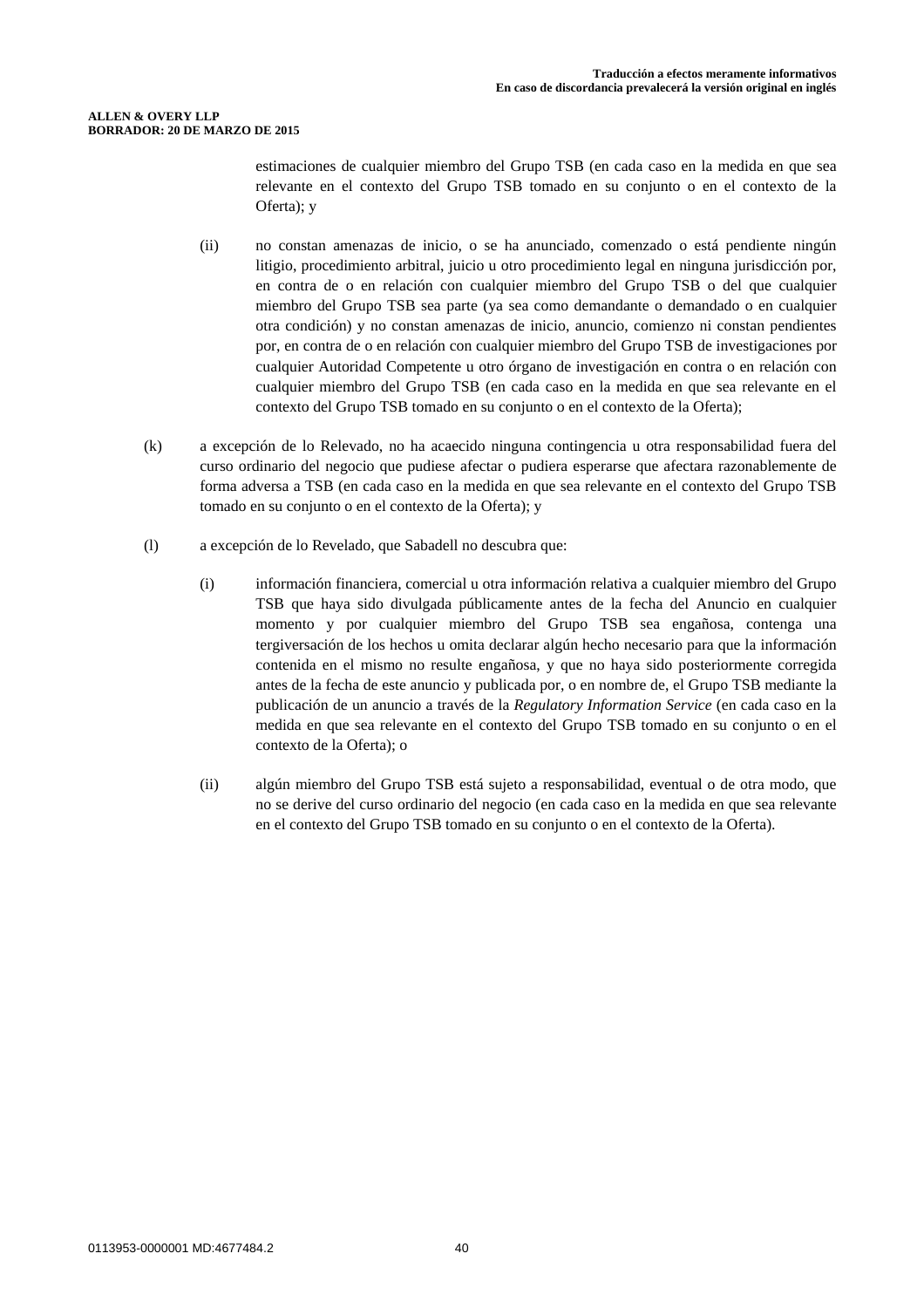## **PARTE 2**

## **DETERMINADAS CONDICIONES ADICIONALES DE LA OFERTA**

Sabadell se reserva el derecho (sujeto a los requisitos establecidos por el Código y el Panel) a renunciar a todas o a algunas de las Condiciones establecidas en la Parte 1, párrafos (b), (c) y desde el (e) hasta el (l) (inclusive) de la Parte 1, en su totalidad o en parte, a su entera discreción.

Sabadell no estará sujeto a ninguna obligación de renunciar o considerar como cumplidas cualesquiera de las Condiciones de la Parte 1, párrafos (a), (c) y desde el (e) hasta el (l) de la Parte 1 en una fecha anterior a la última fecha indicada más abajo para su cumplimiento sin perjuicio de que el resto de las Condiciones hayan sido renunciadas o cumplidas en dicha fecha anterior y de que no exista ninguna circunstancia en dicha fecha anterior que indique que cualesquiera de las Condiciones no pueda ser cumplida.

En el momento en el que las Condiciones de los párrafos (a), (b) y (d) de la Parte 1 se hayan cumplido, Sabadell declarará la Oferta incondicional en todos los aspectos a no ser que haya notificado al Panel y a TSB sobre algún hecho o circunstancia que le permita (o que razonablemente se pueda esperar que le permita tras una investigación) declarar que la Oferta ha expirado con motivo de cualquier otra Condition.

La Oferta expirará salvo que todas las Condiciones de la Oferta hayan sido cumplidas o (si fueran susceptibles de renuncia) renunciadas o, en su caso, que Sabadell haya determinado que han sido o esté convencido de que serán satisfechas a media noche (hora de Londres) en la fecha que sea 21 días posterior a la fecha que sea más tardía entre las siguientes, la Primera Fecha de Cierre y la fecha en la que la Oferta devengue o sea declarada incondicional en cuanto a las aceptaciones (o (en su caso) la fecha posterior que Sabadell, con el consentimiento del Panel o de conformidad con el Código, decida).

Si se inicia el procedimiento Fase 2 de la Comisión Europea, o la Fase 2 CMA Reference (tras una remisión por la Comisión Europea en virtud del artículo 9(3) del Reglamento Europeo sobre Fusiones (*EU Merger Regulation*) a la CMA o de cualquier otra manera), la Oferta expirará. Si la Oferta expirase, no sólo la Oferta dejará de ser susceptible de aceptación posterior sino que también los accionistas y Sabadell dejarán en dicho caso de estar obligados por aceptaciones previas.

Si Sabadell es requerido por el Panel para realizar una oferta sobre cualesquiera Acciones de TSB de conformidad con una oferta obligatoria sobre Acciones de TSB en virtud de la Norma 9 del Código, Sabadell podrá realizar aquellas modificaciones que sean necesarias a las Condiciones anteriores para cumplir con la norma o ley aplicable.

Las Acciones de TSB serán adquiridas por Sabadell totalmente desembolsadas y libres de cualesquiera gravámenes, cargas, derechos de preferencia y cualesquiera otros derechos de tercero de cualquier naturaleza junto con todos los derechos inherentes a las Acciones de TSB desde la fecha de este anuncio o inherentes o devengados a su favor con posterioridad, incluyendo, sin limitación, los derechos de voto y los derechos de recibir y retener, en su totalidad, todos los dividendos y otras distribuciones (si las hubiera) declaradas, realizadas o pagadas, o cualquier otra devolución (ya sea por medio de reducción de capital social o de la reserva de prima de emisión o de cualquier otra manera) realizado en o tras la fecha de este anuncio. En consecuencia, en la medida en la que un dividendo y/o distribución y/o devolución sea propuesta, declarada, realizada, pagada o pagadera por TSB respecto a una Acción de TSB en o después de la fecha de este anuncio Sabadell se reserva el derecho de reducir el precio a pagar bajo la Oferta respecto de una Acción de TSB por el importe de los dividendos y/o distribuciones y/o devoluciones, excepto en la medida en la que la Acción de TSB sea o vaya a ser transmitida de acuerdo con la Oferta de tal forma que otorgue el derecho a TSB a recibir el dividendo y/o distribución y/o devolución y si tal reducción en el precio no se hubiera realizado, la persona a quien se pague el Precio de Oferta respecto de la Acción de TSB estará obligada a reconocer un derecho de crédito a favor de Sabadell por el importe de dicho dividendo y/o distribución y/o devolución.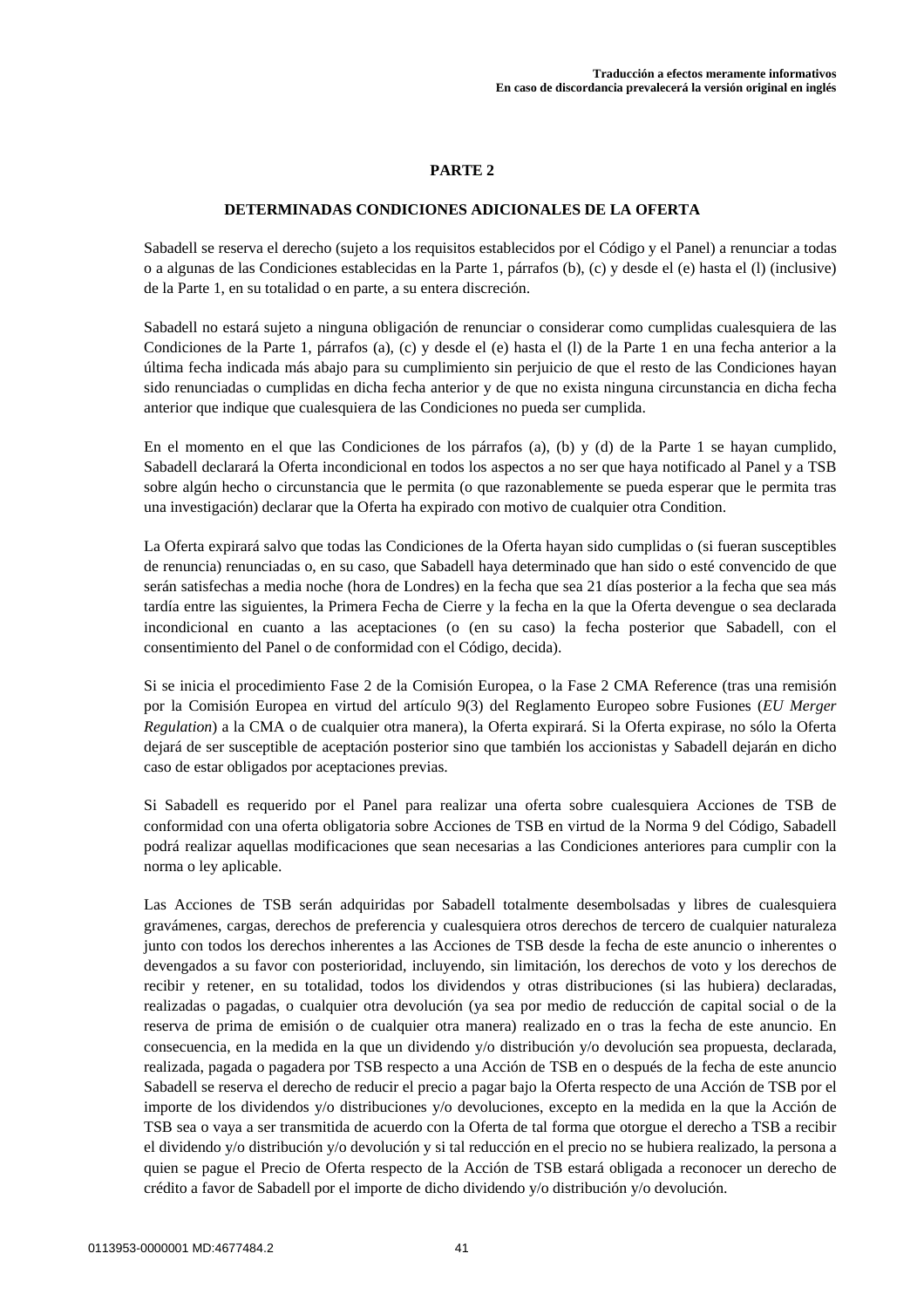Salvo en relación con la Condición establecida en el párrafo (a) de la Parte 1, Sabadell no podrá alegar una Condición con el fin ocasionar que la Oferta no se materialice o que expire o se retire a menos que las circunstancias que dan lugar al derecho a alegar dicha Condición sean de importancia material para Sabadell en el contexto de la Oferta. La Condición que figura en el párrafo (a) de la Parte 1 no está sujeta a esta disposición del Código.

Sabadell se reserva el derecho, sujeto al previo consentimiento del Panel, a implementar la Oferta por medio de un *Scheme of Arrangement*. En tal caso, la Oferta será implementada en los mismos términos, en la medida que sean aplicables, que se aplicarían en virtud de una oferta contractual, sujeta a las modificaciones necesarias para reflejar el cambio en el procedimiento de efectuar la Oferta.

Cada una de las Condiciones será considerada como una Condición independiente y no estará limitada por cualquier otra Condición.

La Oferta se regirá por las leyes de Inglaterra y Gales y estará sujeta a la jurisdicción de los Tribunales de Inglaterra y Gales y a las condiciones y términos adicionales establecidos en este anuncio y en el Documento de Oferta. La Oferta estará sujeta a los requisitos aplicables de la Autoridad de Admisión a Cotización del Reino Unido (*UK Listing Authority*), PRA, FCA, la Comisión de Servicios Financieros (*Financial Services Commission*), CMA, FSMA, la Bolsa de Valores de Londres, el Código y la ley federal de valores de Estados Unidos (excepto en la medida en la que una exención o dispensa haya sido otorgada por la SEC). Este anuncio no constituye, o forma parte de, una oferta o invitación a adquirir Acciones de TSB u otros valores.

La capacidad de realizar la Oferta respecto a personas residentes en determinadas jurisdicciones puede verse afectada por las leyes de dichas jurisdicciones. Antes de efectuar cualquier acción en relación con la Oferta, los titulares de Acciones de TSB deberán informarse sobre, y observar cualesquiera, requisitos aplicables.

Salvo que se determine por Sabadell o lo requiera el Código y lo permita la ley y regulación aplicables:

- la Oferta no está siendo, ni será, puesta a disposición, directa o indirectamente, en o desde o mediante el uso de correos de, o por cualquier otro medio o instrumento (incluyendo, sin limitación, la transmisión por fax, télex, teléfono, internet o cualquier otra forma de transmisión electrónica) de comercio interestatal o exterior, o mediante ningún instrumento de un estado nacional u otra bolsa de valores de cualquier Jurisdicción Restringida y ninguna persona puede votar usando dichos medios o instrumentos o desde cualquier Jurisdicción Restringida; y
- este anuncio no debe ser reenviado o transmitido en o a hacia cualquier otra jurisdicción en la que tales acciones pudieran constituir una violación de las leyes aplicables en dicha jurisdicción.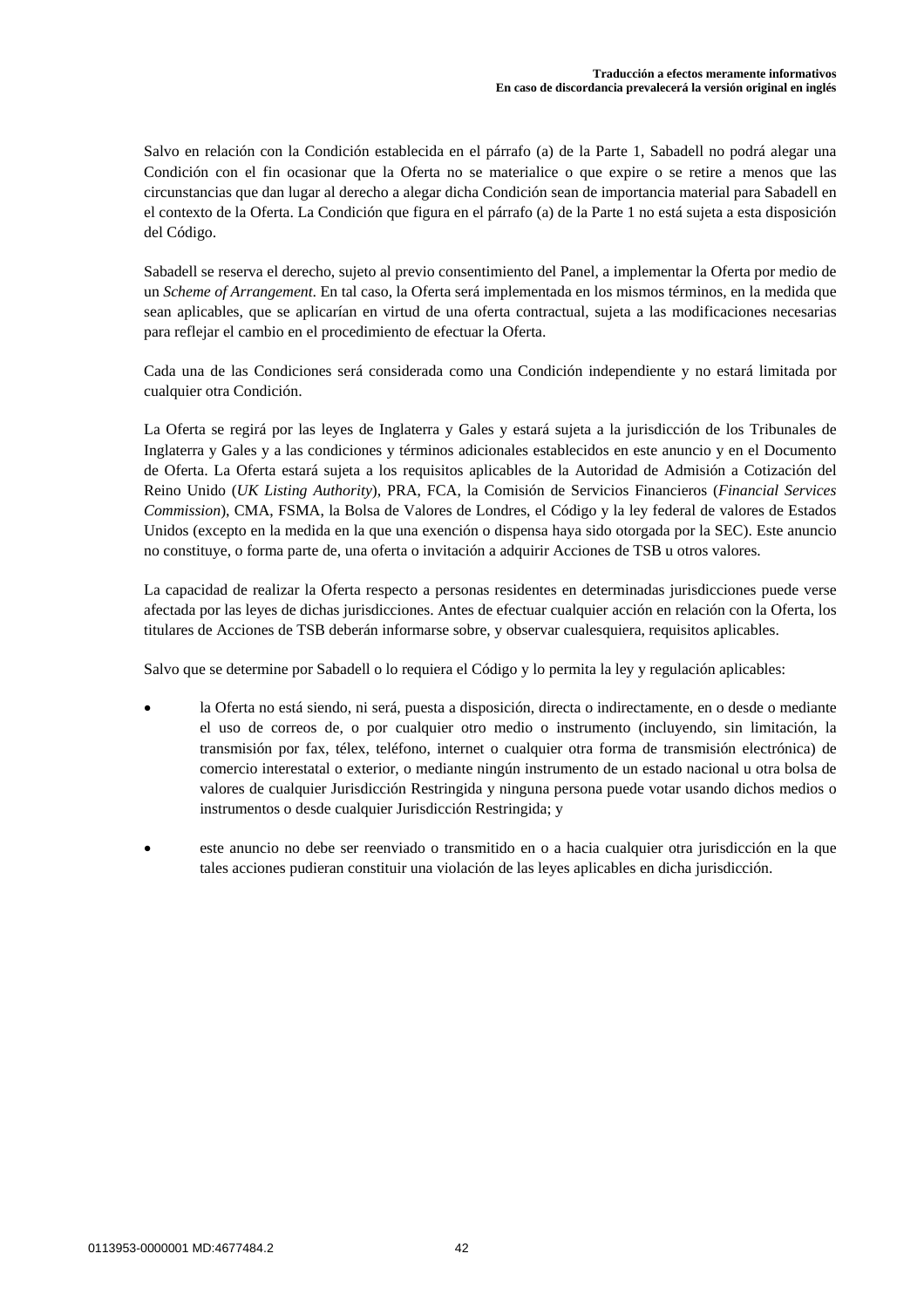# **FUENTES GENERALES DE INFORMACIÓN Y BASES DE CÁLCULO**

En este anuncio, a menos que se indique lo contrario, o que el contexto así lo requiera, se han utilizado las siguientes bases y fuentes:

- A menos que se indique lo contrario, la información financiera relativa a Sabadell se extrae (sin ajuste) de los estados financieros consolidados auditados de Sabadell para los ejercicios en cuestión o de los estados financieros consolidados no auditados provisionales de Sabadell para cada trimestre en cuestión, preparados de acuerdo con las IFRS.
- A menos que se indique lo contrario, la información financiera relativa a TSB se extrae (sin ajuste) de los estados financieros consolidados auditados de TSB para los ejercicios en cuestión o de los estados financieros consolidados no auditados provisionales de TSB para cada semestre en cuestión, preparados de acuerdo con las IFRS.
- Los resultados del ahorro no han sido auditados y se basan en el análisis del órgano de administración de Sabadell y en los registros internos de Sabadell y TSB.
- Cualquier referencia al capital emitido existente de TSB se basa en 500.000.000 Acciones de TSB emitidas a fecha 19 de marzo de 2015 (siendo la última fecha factible antes de la publicación de este anuncio).
- Cualquier referencia al valor contable de TSB se basa en el valor contable de TSB a fecha 31 de diciembre de 2014.
- A menos que se indique lo contrario todos los precios para las Acciones de TSB son precios obtenidos de Bloomberg.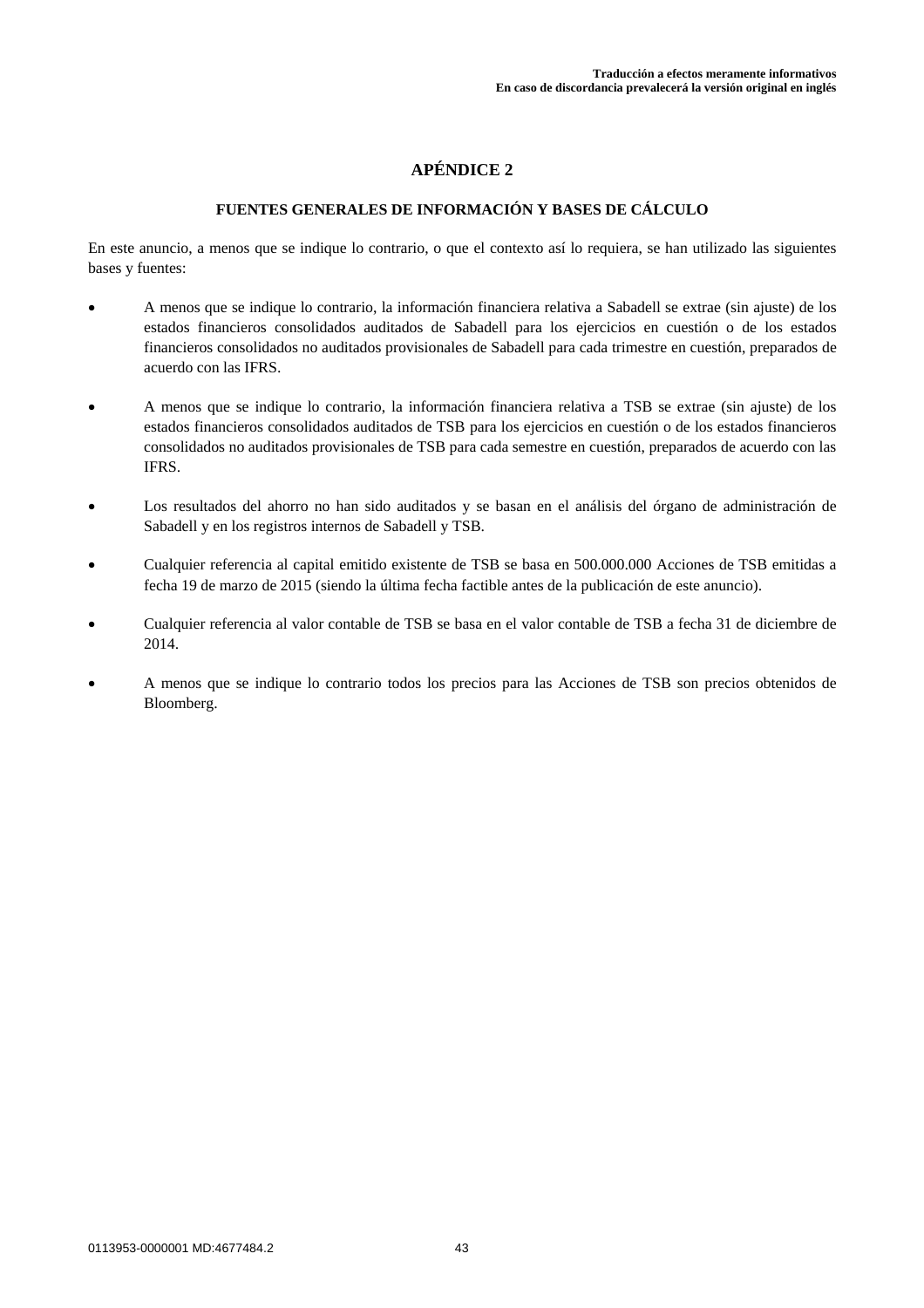#### **DETALLE DE LOS COMPROMISOS IRREVOCABLES**

#### **Compromisos irrevocables correspondientes a las Acciones de TSB**

Las siguientes personas han otorgado compromisos irrevocables para aceptar la Oferta en relación con las siguientes Acciones de TSB:

| Nombre             | Número total de Acciones de TSB<br>respecto de las cuales se ha otorgado<br>compromiso | Porcentaje de capital social ordinario<br>emitido de TSB |
|--------------------|----------------------------------------------------------------------------------------|----------------------------------------------------------|
| Lloyds Bank plc    | 200.000.003                                                                            | 40,01%                                                   |
| Paul Pester        | 1.518                                                                                  | 0,000%                                                   |
| Darren Pope        | 568                                                                                    | 0,000%                                                   |
| Will Samuel        | 42.470                                                                                 | 0,008%                                                   |
| Norval Bryson      | 2.230                                                                                  | 0,000%                                                   |
| Dame Sandra Dawson | 1.115                                                                                  | 0,000%                                                   |
| <b>Total</b>       | 200.047.904                                                                            | 40,01%                                                   |

Los compromisos otorgados por los Consejeros de TSB respecto de sus propias participaciones (y/o aquellos de su familia cercana, según proceda) continuarán siendo vinculantes en el caso de que se presente una oferta competidora sobre TSB. Los compromisos otorgados por los Consejeros de TSB caducarán en el supuesto de que el Documento de Oferta no sea publicado para el 17 de abril de 2015 (o dentro del plazo superior que TSB, con el consentimiento del Panel, determine, no siendo superior a seis semanas después de la fecha de este anuncio).

Los compromisos otorgados por Lloyds respecto de su propia participación continuarán siendo vinculantes salvo que la Oferta expire. El compromiso de Lloyds seguirá siendo vinculante en el caso de que se presente una oferta competidora sobre TSB.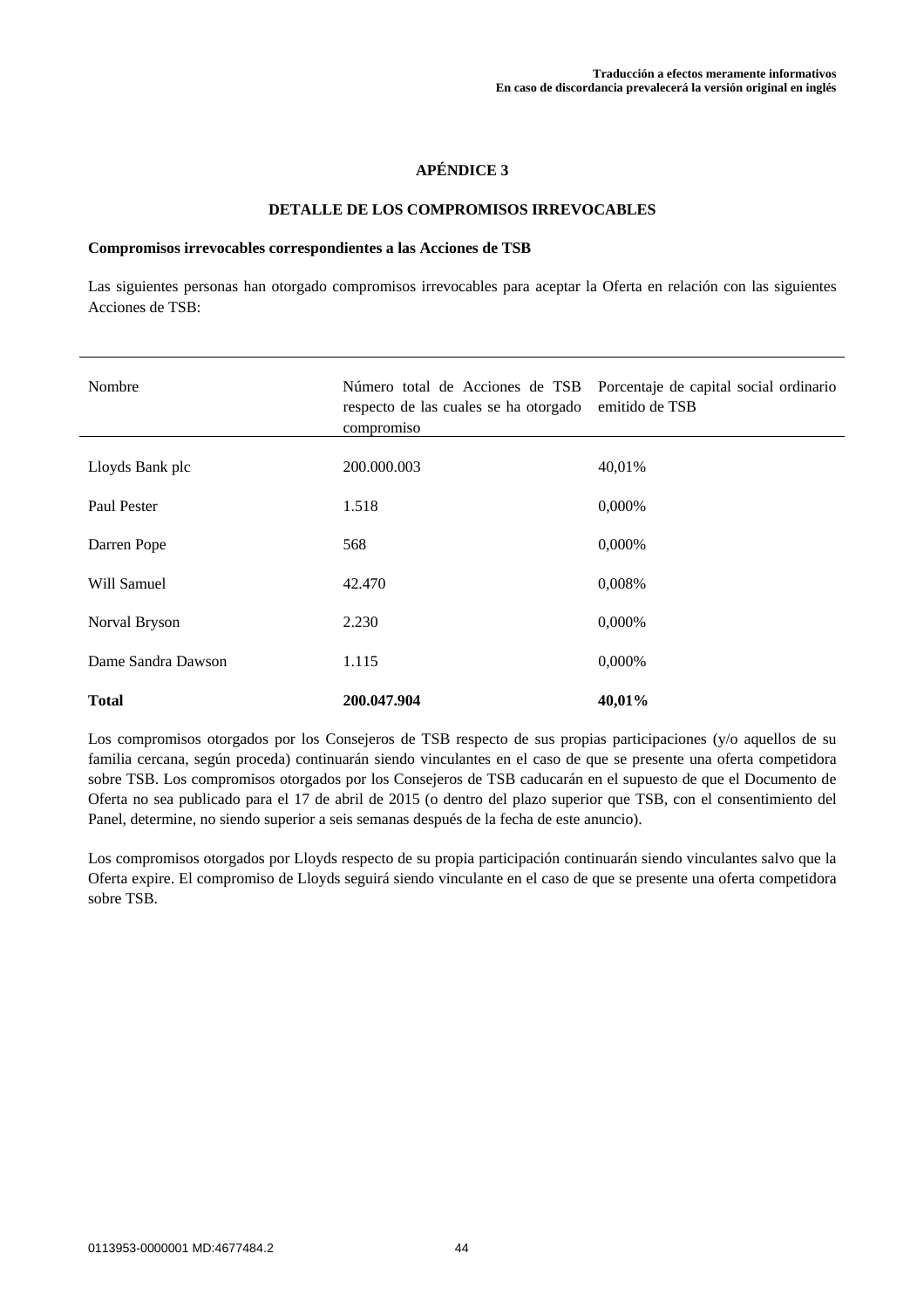## **DEFINICIONES**

Las siguientes definiciones se aplican a lo largo del presente anuncio, a menos que el contexto requiera lo contrario:

| <b>Acciones de TSB</b>              | acciones ordinarias de un penique cada una del capital social de TSB                                                                                                                                                                                                                                                                                                                                                                                                                                      |
|-------------------------------------|-----------------------------------------------------------------------------------------------------------------------------------------------------------------------------------------------------------------------------------------------------------------------------------------------------------------------------------------------------------------------------------------------------------------------------------------------------------------------------------------------------------|
| <b>Acciones Liberadas de Lloyds</b> | tiene el significado que se le otorga en el apartado 17                                                                                                                                                                                                                                                                                                                                                                                                                                                   |
| <b>Accionistas de TSB</b>           | titulares de Acciones de TSB                                                                                                                                                                                                                                                                                                                                                                                                                                                                              |
| Acuerdo de Cooperación              | el acuerdo suscrito entre Sabadell y TSB referido en el párrafo 18 de este anuncio                                                                                                                                                                                                                                                                                                                                                                                                                        |
| <b>Autoridad Competente</b>         | tiene el significado adscrito a dicho término en el Apéndice 1, Parte 1, párrafo (e)                                                                                                                                                                                                                                                                                                                                                                                                                      |
| <b>BofA Merrill Lynch</b>           | Merrill Lynch International                                                                                                                                                                                                                                                                                                                                                                                                                                                                               |
| <b>Bolsa de Valores de Londres</b>  | London Stock Exchange plc                                                                                                                                                                                                                                                                                                                                                                                                                                                                                 |
| <b>Citigroup</b>                    | Citigroup Global Markets Limited                                                                                                                                                                                                                                                                                                                                                                                                                                                                          |
| <b>CMA</b>                          | la Autoridad de Competencia y Mercados de Reino Unido (UK Competition and<br>Markets Authority)                                                                                                                                                                                                                                                                                                                                                                                                           |
| Código                              | el Código de Adquisiciones y Fusiones (City Code on Takeovers and Mergers)                                                                                                                                                                                                                                                                                                                                                                                                                                |
| <b>Condición PARA</b>               | la Condición establecida en el apartado 1(d) de la Parte 1 del Apéndice 1                                                                                                                                                                                                                                                                                                                                                                                                                                 |
| <b>Condiciones</b>                  | las condiciones de la Oferta tal y como se establecen en la Parte 1 del Apéndice 1                                                                                                                                                                                                                                                                                                                                                                                                                        |
| Consejeros de TSB                   | los consejeros de TSB, a la fecha del presente anuncio                                                                                                                                                                                                                                                                                                                                                                                                                                                    |
| <b>Consejeros de Sabadell</b>       | los consejeros de Sabadell, a la fecha del presente anuncio                                                                                                                                                                                                                                                                                                                                                                                                                                               |
| Día Hábil                           | cualquier día en el que los bancos estén abiertos al público de forma general en<br>Londres y España (excluyendo sábados, domingos y días festivos)                                                                                                                                                                                                                                                                                                                                                       |
| Día Hábil en Londres                | cualquier día en el que los bancos estén abiertos al público de forma general en<br>Londres (excluyendo sábados, domingos y días festivos)                                                                                                                                                                                                                                                                                                                                                                |
| Documento de Oferta                 | documento a enviar a los Accionistas de TSB recogiendo los términos y<br>condiciones de la Oferta                                                                                                                                                                                                                                                                                                                                                                                                         |
| <b>Estados Unidos</b>               | los Estados Unidos de América, sus territorios y posesiones, cualquier estado de<br>los Estados Unidos y el Distrito de Columbia                                                                                                                                                                                                                                                                                                                                                                          |
| <b>Fase 2 CMA Reference</b>         | la CMA refiriéndose a su presidente para la constitución de un grupo de<br>conformidad con el Anexo 4 de la Reforma de la Ley de Sociedades y Regulatoria<br>de 2013 (Enterprise and Regulatory Reform 2013) en virtud de la Cláusula 33 de la<br>Ley de Empresas de 2002 (Enterprise Act 2002) (incluyendo sus modificaciones) o<br>un anuncio de intervención de interés público emitido por el Secretario de Estado<br>para el Comercio, Innovación y Conocimiento en virtud de la sección 42(2) de la |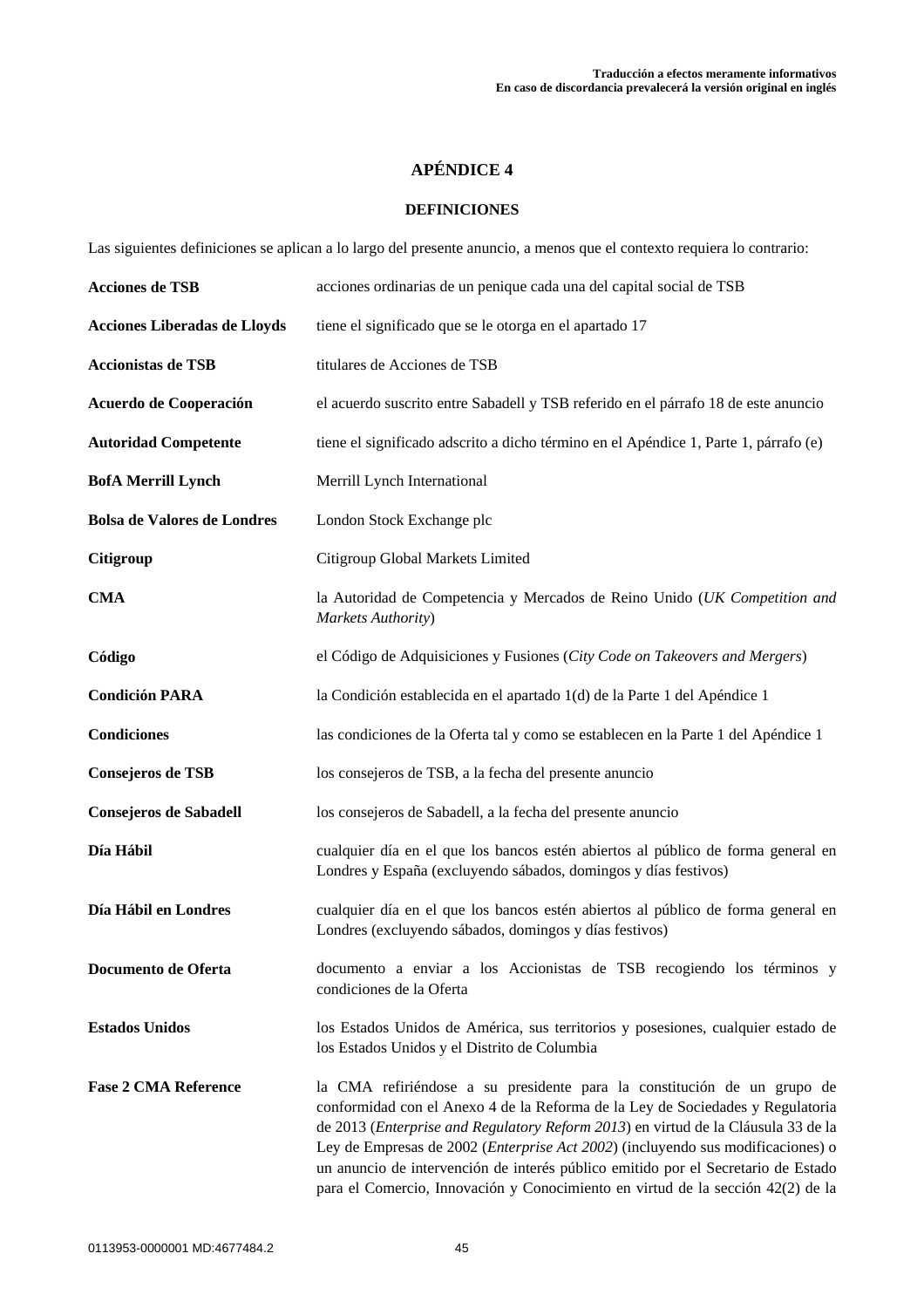|                                                         | Ley de Empresas de 2002 (incluyendo sus modificaciones)                                                                                                                                                                                                                                                                                        |
|---------------------------------------------------------|------------------------------------------------------------------------------------------------------------------------------------------------------------------------------------------------------------------------------------------------------------------------------------------------------------------------------------------------|
| <b>FCA</b>                                              | Autoridad de Conducta Financiera (Financial Conduct Authority)                                                                                                                                                                                                                                                                                 |
| <b>Fecha de Efectos</b>                                 | si la Oferta se implementase por medio de una oferta contractual, la fecha<br>en la que la Oferta es declarada o deviene incondicional en todos los<br>aspectos de acuerdo con el Código; o                                                                                                                                                    |
|                                                         | si la Oferta se implementase por medio de un Scheme of Arrangement, la<br>fecha en la que la orden del Tribunal dirimiendo el scheme de acuerdo con<br>la Parte 21 de la Ley de Sociedades del Reino Unid (UK Companies Act)<br>deviene efectiva de conformidad con sus términos                                                               |
| Formulario de Aceptación                                | el formulario de aceptación a utilizar por los Accionistas de TSB en relación con la<br>Oferta                                                                                                                                                                                                                                                 |
| <b>FSMA</b>                                             | Ley de Servicios y Mercados Financieros de 2000 (Financial Services and Markets<br>Act 2000) (tal y como haya sido modificada)                                                                                                                                                                                                                 |
| <b>Goldman Sachs</b>                                    | Goldman Sachs International                                                                                                                                                                                                                                                                                                                    |
| <b>Grupo TSB</b>                                        | TSB y sus sociedades filiales y entidades asociadas                                                                                                                                                                                                                                                                                            |
| <b>Grupo Sabadell</b>                                   | Sabadell y sus sociedades filiales y entidades asociadas                                                                                                                                                                                                                                                                                       |
| <b>IFRS</b>                                             | normas internacionales de contabilidad y normas internacionales de información<br>financiera y normas de interpretación de las mismas, aprobadas o publicadas por el<br>Consejo de Normas Internacionales de Contabilidad (International Accounting<br>Standards Board) y adoptadas por la Unión Europea                                       |
| <b>Interés Significativo</b>                            | en relación con una entidad, un porcentaje de participación directo o indirecto del<br>20% o más de (i) la totalidad de los derechos de voto otorgados por el capital social<br>(tal y como se define en la sección 548 de la Ley de Sociedades del Reino Unido)<br>de dicha sociedad o (ii) el correspondiente interés de socio (partnership) |
| <b>IPO</b>                                              | salida a bolsa                                                                                                                                                                                                                                                                                                                                 |
| Jurisdicción Restringida                                | cualquier jurisdicción donde las leyes o regulaciones locales puedan suponer un<br>riesgo civil, regulatorio o penal significativo si la información relativa a la Oferta<br>es enviada o puesta a disposición a los Accionistas de TSB en dicha jurisdicción<br>(de acuerdo con la Norma 30.3 del Código)                                     |
| Ley de Sociedades del Reino<br><b>Unido</b>             | Ley de Sociedades de 2006 (UK Companies Act 2006) (tal y como sea modificada)                                                                                                                                                                                                                                                                  |
| <b>Lista Oficial</b>                                    | Lista Oficial (Official List) de la FCA                                                                                                                                                                                                                                                                                                        |
| <b>Lloyds</b>                                           | Lloyds Bank plc una sociedad constituida de acuerdo con las leyes de Inglaterra y<br>Gales con número de registro 00002065 y con domicilio social en 25 Gresham<br>Street, Londres, EC2V 7HN                                                                                                                                                   |
| <b>Normas</b><br>Publicidad<br>de<br>y<br>Transparencia | las Normas de Publicidad y Transparencia del FCA en su condición de Autoridad<br>de Admisión a Cotización del Reino Unido (UK Listing Authority) bajo el FSMA y<br>contenidas en la publicación de la Autoridad de Admisión a Cotización del Reino                                                                                             |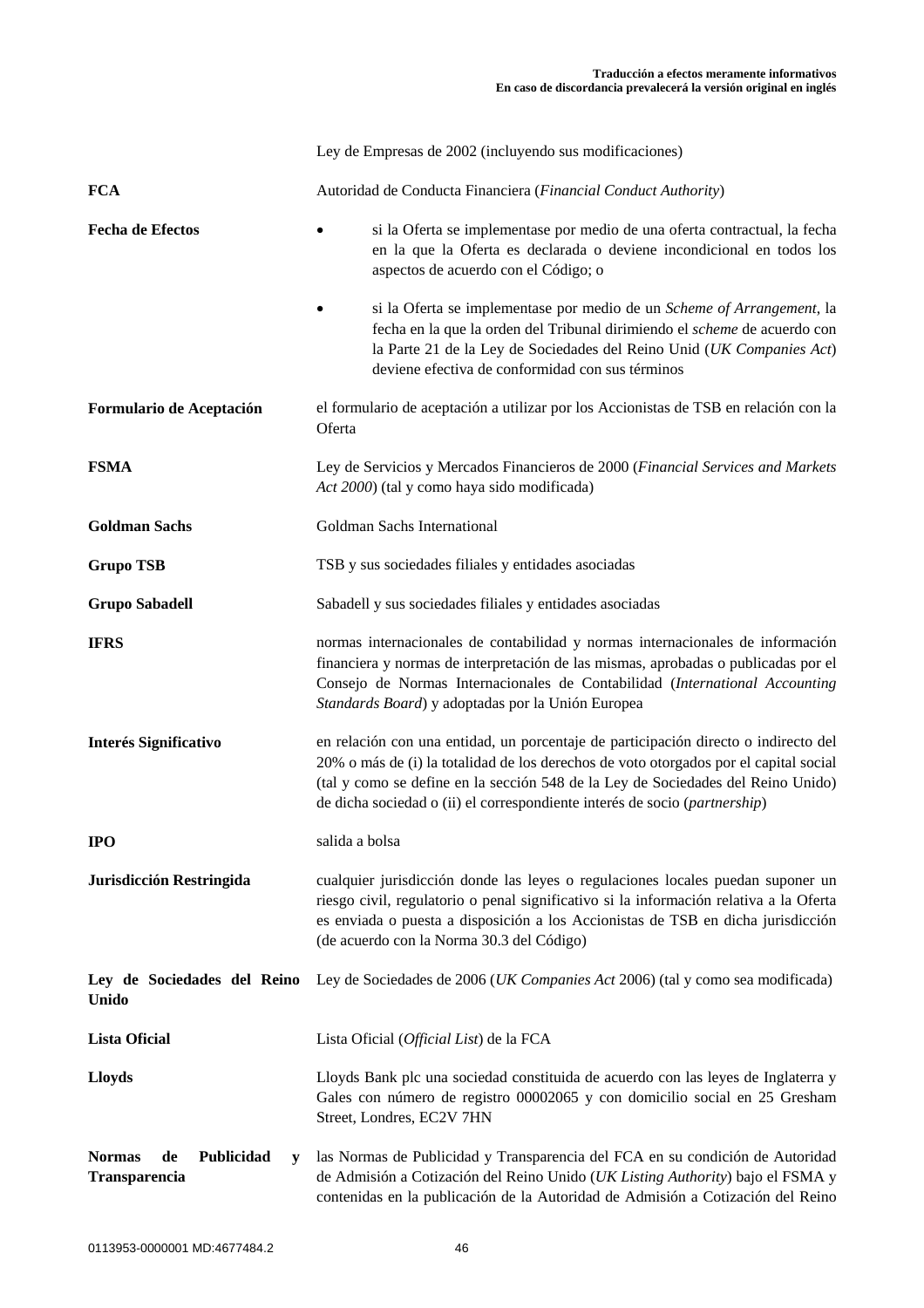|                                                       | Unido bajo el mismo nombre                                                                                                                                                                                                                                                                                                                                                                                                                                      |
|-------------------------------------------------------|-----------------------------------------------------------------------------------------------------------------------------------------------------------------------------------------------------------------------------------------------------------------------------------------------------------------------------------------------------------------------------------------------------------------------------------------------------------------|
| Oferta                                                | la Oferta propuesta sobre TSB por parte de Sabadell                                                                                                                                                                                                                                                                                                                                                                                                             |
| Opción de Compra                                      | la opción de compra a favor de Sabadell para adquirir de Lloyds hasta 100.000.000<br>Acciones de TSB (representativas del 20 por ciento del capital social de TSB<br>íntegramente diluido)                                                                                                                                                                                                                                                                      |
| Panel                                                 | Panel de Adquisiciones y Fusiones de Reino Unido (UK Panel on Takeovers and<br>Mergers)                                                                                                                                                                                                                                                                                                                                                                         |
| Período de Oferta                                     | el período de oferta (tal y como se define en el Código) en relación con TSB, que<br>comenzó el 12 de marzo de 2015                                                                                                                                                                                                                                                                                                                                             |
| Plan de Acciones de TSB                               | los planes de acciones gestionados por el Grupo TSB, siendo el Plan de Acción de<br>2014 (2014 Share Plan), las normas aplicables a los Reconocimientos de<br>Rendimiento Sostenible de TSB (Sustainable Performance Awards), las normas<br>aplicables a los Reconocimientos de Transición de TSB (Transitional Awards), el<br>Plan Sharesave de TSB 2014 (Sharesave Scheme 2014) y el Plan de Incentivos<br>sobre Acciones de 2014 (Share Incentive Plan 2014) |
| <b>PRA</b>                                            | Autoridad de Regulación Prudencial (Prudential Regulation Authority)                                                                                                                                                                                                                                                                                                                                                                                            |
| Precio de Cierre                                      | el precio de una Acción de TSB al cierre del día al que dicho precio se refiere, tal y<br>como resulte de Bloomberg en el caso de la media del Precio de Cierre para el<br>periodo que se trate                                                                                                                                                                                                                                                                 |
| Procedimiento Fase 2 de la<br><b>Comisión Europea</b> | supuesto en el que la Comisión inicie un procedimiento de acuerdo con el Artículo<br>$6(1)$ ©, en virtud del Artículo 8(1) o 8(2) del Reglamento Europeo sobre Fusiones<br>(EU Merger Regulation)                                                                                                                                                                                                                                                               |
| <b>PYME</b>                                           | pequeña o mediana empresa con una facturación anual de hasta £25 millones                                                                                                                                                                                                                                                                                                                                                                                       |
| <b>RBC Capital Markets</b>                            | <b>RBC</b> Europe Limited                                                                                                                                                                                                                                                                                                                                                                                                                                       |
| <b>Fusiones</b>                                       | Reglamento Europeo sobre tiene el significado adscrito a dicho término en el Apéndice 1, Parte 1, párrafo (b)                                                                                                                                                                                                                                                                                                                                                   |
| <b>Reino Unido</b>                                    | Reino Unido de Gran Bretaña y Norte de Irlanda                                                                                                                                                                                                                                                                                                                                                                                                                  |
| Revelado/a                                            | la información que haya sido revelada:                                                                                                                                                                                                                                                                                                                                                                                                                          |
|                                                       | por TSB en su informe anual y en sus cuentas publicadas para el período<br>que finaliza el 31 de diciembre de 2014 o información comercial<br>trimestral actualizada para el período finalizado el 31 de marzo de 2015;                                                                                                                                                                                                                                         |
|                                                       | en cualquier anuncio público realizado por, o en nombre de, TSB de<br>acuerdo con las Normas de Cotización (Listing Rules) y las Normas de<br>Publicidad y Transparencia anterior al segundo Día Hábil antes de la<br>fecha del presente anuncio;                                                                                                                                                                                                               |
|                                                       | en el folleto publicado por TSB en relación con su salida a bolsa en junio                                                                                                                                                                                                                                                                                                                                                                                      |

de 2014;